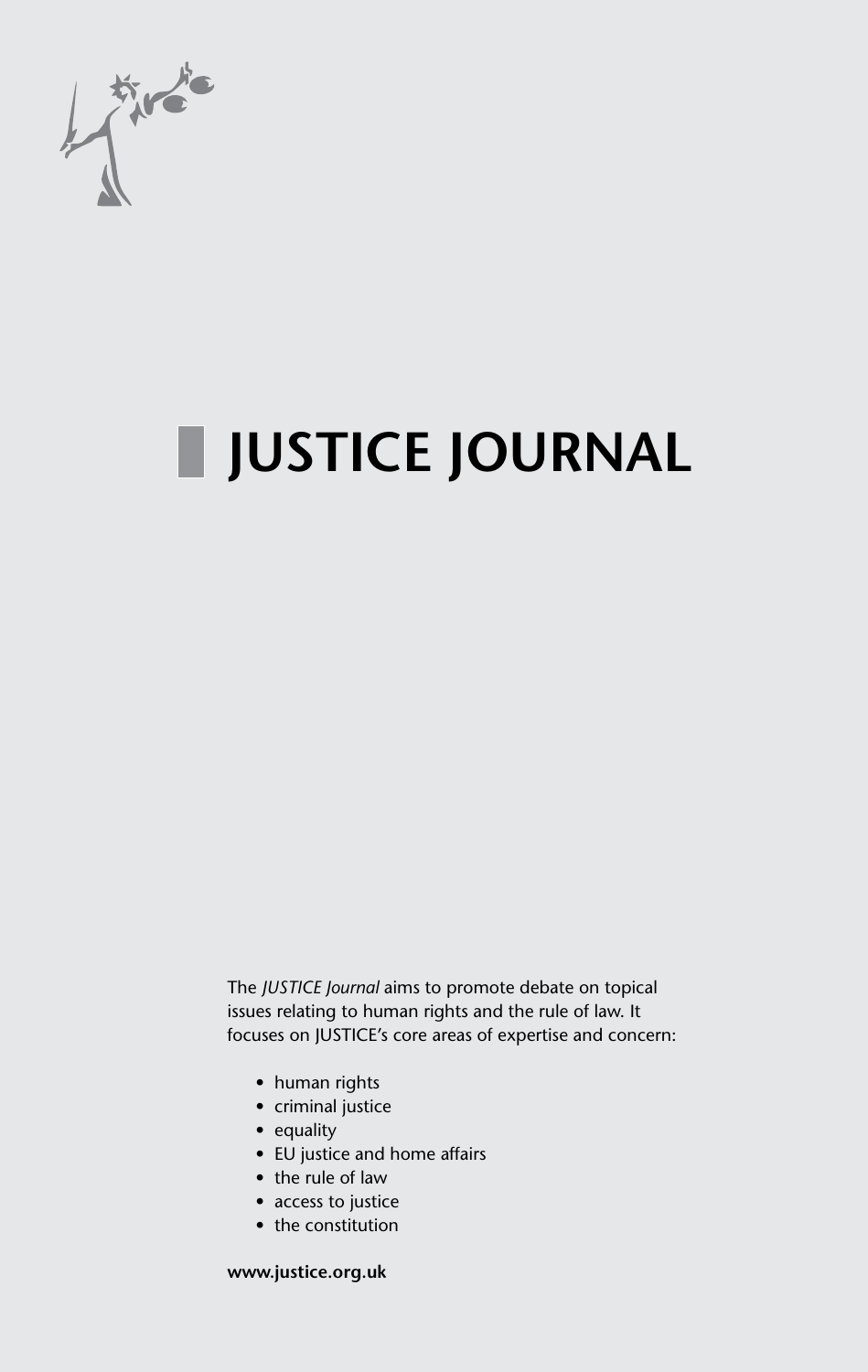### **JUSTICE – advancing access to justice, human – rights and the rule of law rights**

JUSTICE is an independent law reform and human JUSTICE is an independent law reform and human rights organisation. It works largely through policy-rights organisation. It works largely through policyorientated research; interventions in court proceedings; orientated research; interventions in court proceedings; education and training; briefings, lobbying and policy education and training; briefings, lobbying and policy advice. It is the British section of the International advice. It is the British section of the International Commission of Jurists.

The *JUSTICE Journal* editorial advisory board: The *JUSTICE Journal* editorial advisory board:

Philip Havers QC, One Crown Office Row Philip Havers QC, One Crown Office Row Barbara Hewson, Hardwicke Civil Barbara Hewson, Hardwicke Civil Professor Carol Harlow, London School of Economics Professor Carol Harlow, London School of Economics Anthony Edwards, TV Edwards Anthony Edwards, TV Edwards

JUSTICE, 59 Carter Lane, London EC4V 5AQ JUSTICE, 59 Carter Lane, London EC4V 5AQ Tel: +44 (0)20 7329 5100 Tel: +44 (0)20 7329 5100 Fax: +44 (0)20 7329 5055 Fax: +44 (0)20 7329 5055 E-mail: admin@justice.org.uk E-mail: admin@justice.org.uk www.justice.org.uk www.justice.org.uk

© JUSTICE 2010 © JUSTICE 2012 ISSN 1743-2472 ISSN 1743 - 2472

Designed by Adkins Design Designed by Adkins Design Printed by Hobbs the Printers Ltd, Southampton Printed by Hobbs the Printers Ltd, Southampton



The paper used in this publication is procured from The paper used in this publication is procured from forests independently certified to the level of Forest forests independently certified to the level of Forest Stewardship Council (FSC) principles and criteria. Stewardship Council (FSC) principles and criteria. Chain of custody certification allows the tracing of Chain of custody certification allows the tracing of this paper back to specific forest-management units this paper back to specific forest-management units www.fsc.org<br>stStewardship Council (See www.fsc.org).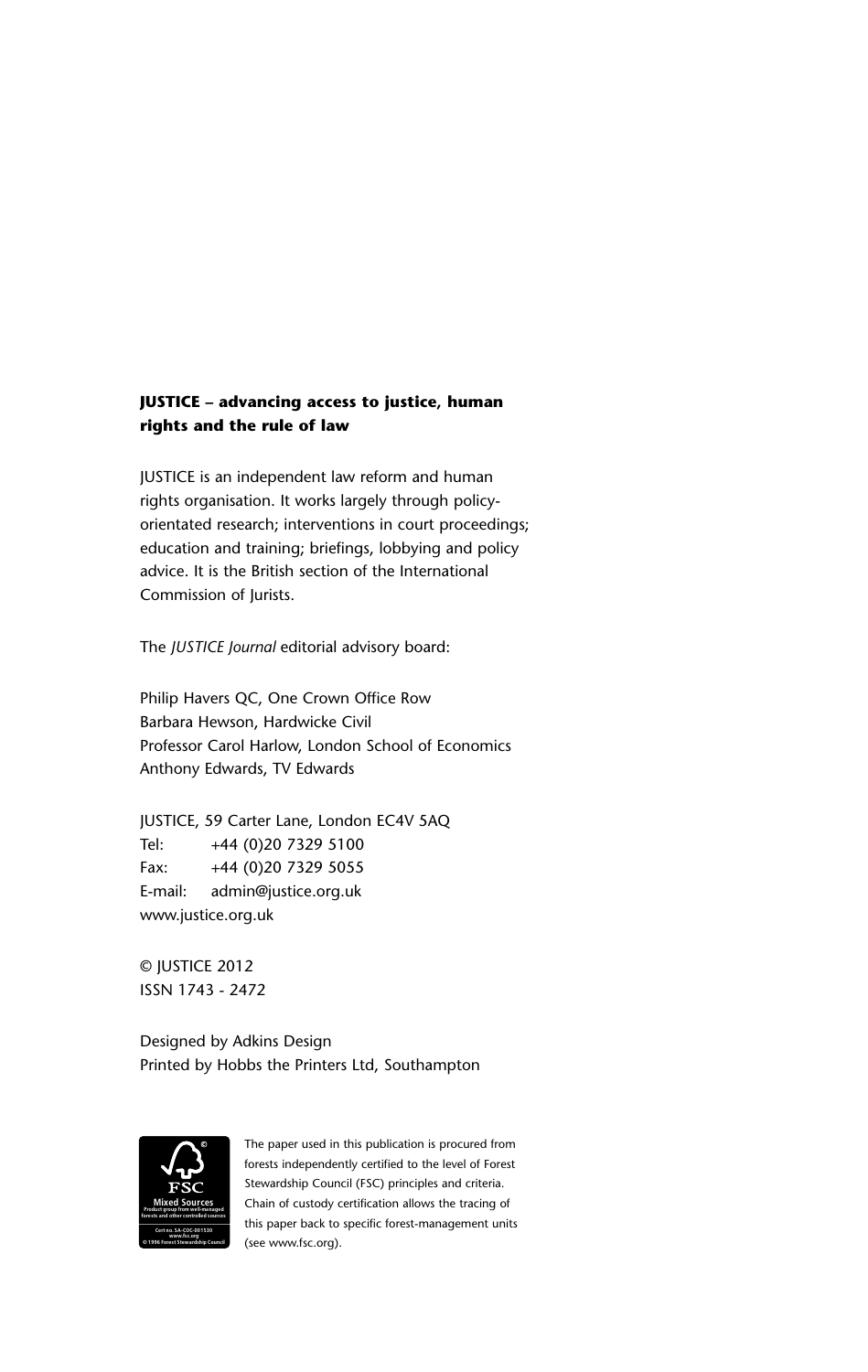## **Contents**

| Editorial<br>Legal aid: the end $-$ or not<br>Roger Smith                                                                      | 4   |
|--------------------------------------------------------------------------------------------------------------------------------|-----|
| Articles<br>Human rights in 2011<br>Helen Mountfield QC                                                                        | 7   |
| The EU Charter of Fundamental Rights: scope and competence<br>Jodie Blackstock                                                 | 19  |
| Building on Brighton: a foundation for the future of the European<br>Court of Human Rights?<br>Angela Patrick                  | 32  |
| The internet and legal services for the poor<br>Roger Smith                                                                    | 52  |
| Public order, preventative action and polarisation<br>Alex Gask and John Halford                                               | 62  |
| The scope and structure of legal services regulation:<br>thoughts of an outsider<br>Roger Smith                                | 79  |
| Developing best practice amongst defence lawyers and access to<br>justice in European arrest warrant cases<br>Jodie Blackstock | 86  |
| <b>Reviews</b><br>EU Law for UK Lawyers (Second Edition)<br>Aidan O'Neill QC                                                   | 105 |
| Nuremberg: its lesson for today<br>Stuart Schulberg, Sandra Schulberg and Josh Waletzky                                        | 106 |
| <b>JUSTICE briefings and submissions</b><br>1 November 2011-30 April 2012                                                      | 109 |
| <b>Cumulative Index 2004-11</b>                                                                                                | 111 |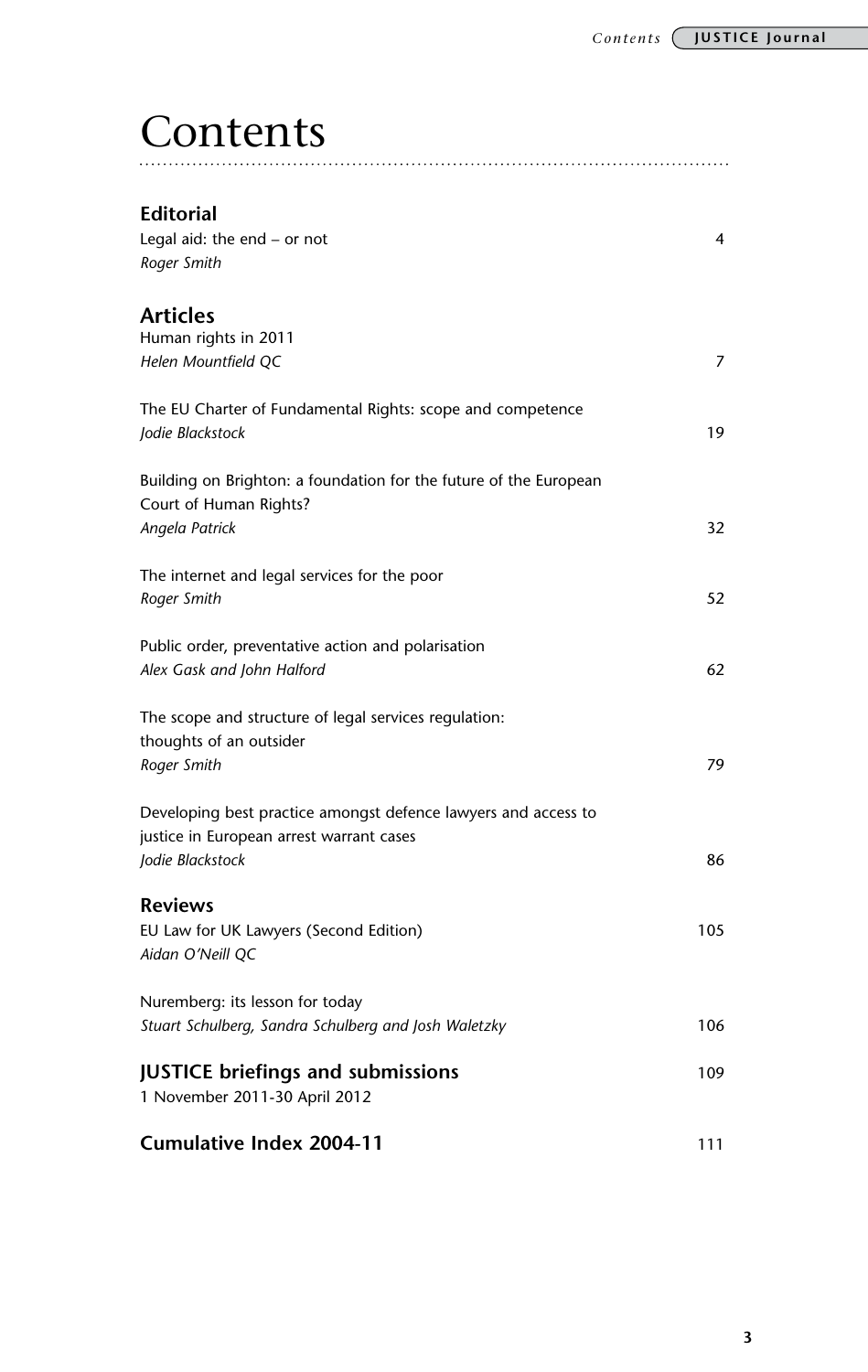## Editorial

### **Legal aid: the end – or not**

Tony Blair signed out from his premiership – theatrical to the end – with a quote from the Pet Shop Boys: 'That's it, the End'. Is this what we now have to say about legal aid with the massacre of the original concept of civil legal aid as a universal benefit based on the core principles of a lack of means and reasonable merits? The Legal Aid, Sentencing and Punishment of Offenders Act (LASPO) leaves a contorted rump of a statutory scheme. Restrictions on scope take up around two dozen pages of text. The intention is to slice spending by just under a quarter. There have been cuts before but they have always been for the purpose of redistributing or containing spending. These have been applied assassin style – with no real malice, just as part of the everyday business of a government. The coalition is committed to cutting overall expenditure in part to meet an overall deficit that any party in power would have had to address and, in part, as a response to the ideological desire to cut taxation.

The legal aid provisions of LASPO come into force in April 2013. On the first of the month, the Legal Services Commission will then transmute into the Legal Aid Agency. The first director will be Matthew Coats, a former health administrator and now interim director of the harassed UK Border Agency. He may be the only possible appointee who would find a spell as head of the Legal Aid Agency a bit of a rest.

LASPO slipped through the Commons without serious injury but encountered a steady campaign in the Lords led by Lord Bach, Labour's final legal aid minister. He secured 14 initial victories over the government on the legal aid sections. Few of them, however, survived the process of 'ping pong' as the government deployed its firepower in the elected chamber. A couple of JUSTICE's 'rule of law' points were successful. The government conceded an improved emphasis on the independence from government of the Director of Legal Aid Casework: there is also a requirement for an annual report to Parliament which will, at least, give a measure of transparency to what is being done. An absurd provision which originally allowed only further cuts to scope was amended so that there could also be extensions – which would, otherwise, have required new legislation. Lord Pannick lost a hard fought battle (eventually on a tied vote) to introduce a symbolic statement of purpose to the bill.

There were relatively few changes to scope. The government conceded on only the more contentious and draconian of its original proposals. Thus, legal aid remains for cases involving special educational needs; child abduction;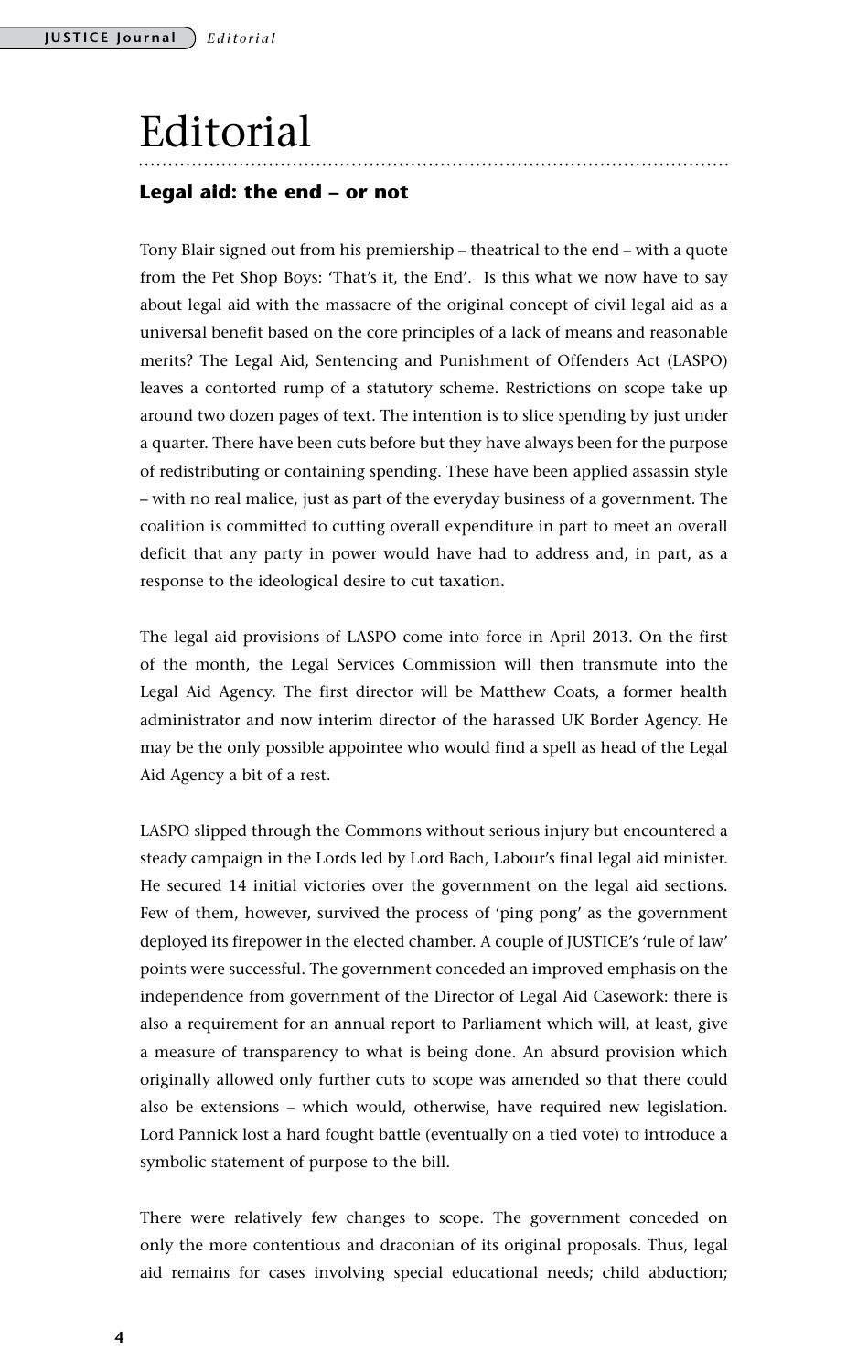catastrophic birth injuries in the form of clinical negligence claims for babies up to eight weeks old; victims of human trafficking and – a special point for a one-time solicitor to the Child Poverty Action Group – welfare benefit appeals in the Upper Tribunal and above. A power to introduce means-testing of police station legal advice was withdrawn at an early stage. The government claimed that the draft had been inherited from Labour and they had no such intention. The definition of domestic violence was widened, with details still to be seen in regulations to be drafted. In the still to come 'category' is also the possible unfreezing of assets restrained in a serious fraud investigation. Community care has been dropped from the mandatory 'telephone gateway' now reserved in the first instance for debt, discrimination and special educational needs. Concessions were made about the continuation of face to face legal services in 'emergency cases, those in detention and under-18s, but even where a case is in scope and not in those groups, face to face advice will always be available where deemed to be required'.

So how bad will it be? It is hard to tell. Clearly, the withdrawal of a quarter of legal aid income by way of a mix of scope and remuneration cuts will challenge the legal profession. Reeling already from the reform of regulation and the encouragement of alternative business structures, lawyers will face a further major challenge to the long-standing structure of the legal profession. The historical division of the profession into solicitors with a traditionally limited mandate, self-employed counsel and an upper echelon of Queen's Council will do well to survive in anything much like a recognisable form: there will just not be the money to support it in the criminal field.

The government will, it is true, still be pumping around  $£1.75$ bn of expenditure into legal services – considerably more than in any other country. The scope of criminal legal aid will be maintained though remuneration will be cut severely and the future of the sole practitioner, counsel or solicitor, must be in doubt. Civil legal aid will be a mess. There must be some concern that some of the cuts just won't work. Domestic violence statistics will rise sharply as women find that it is better to drag allegations through the court than to suppress them. Such an allegation, though it may impair the ending of difficult relationships, will carry an entitlement to legal aid. An odd trio of issues falls to be covered by telephone advice. In particular, discrimination cases are not particularly easy to handle and it is difficult to see why they have been selected for early disposal in this way.

The decisions on these cuts were made within weeks of the establishment of a new administration. The line was that, if not made then, such cuts would require too much courage from ministers. That may well be right but it does mean that ministers did not know very much or have very much experience when they made their decisions. It is interesting to contrast this with the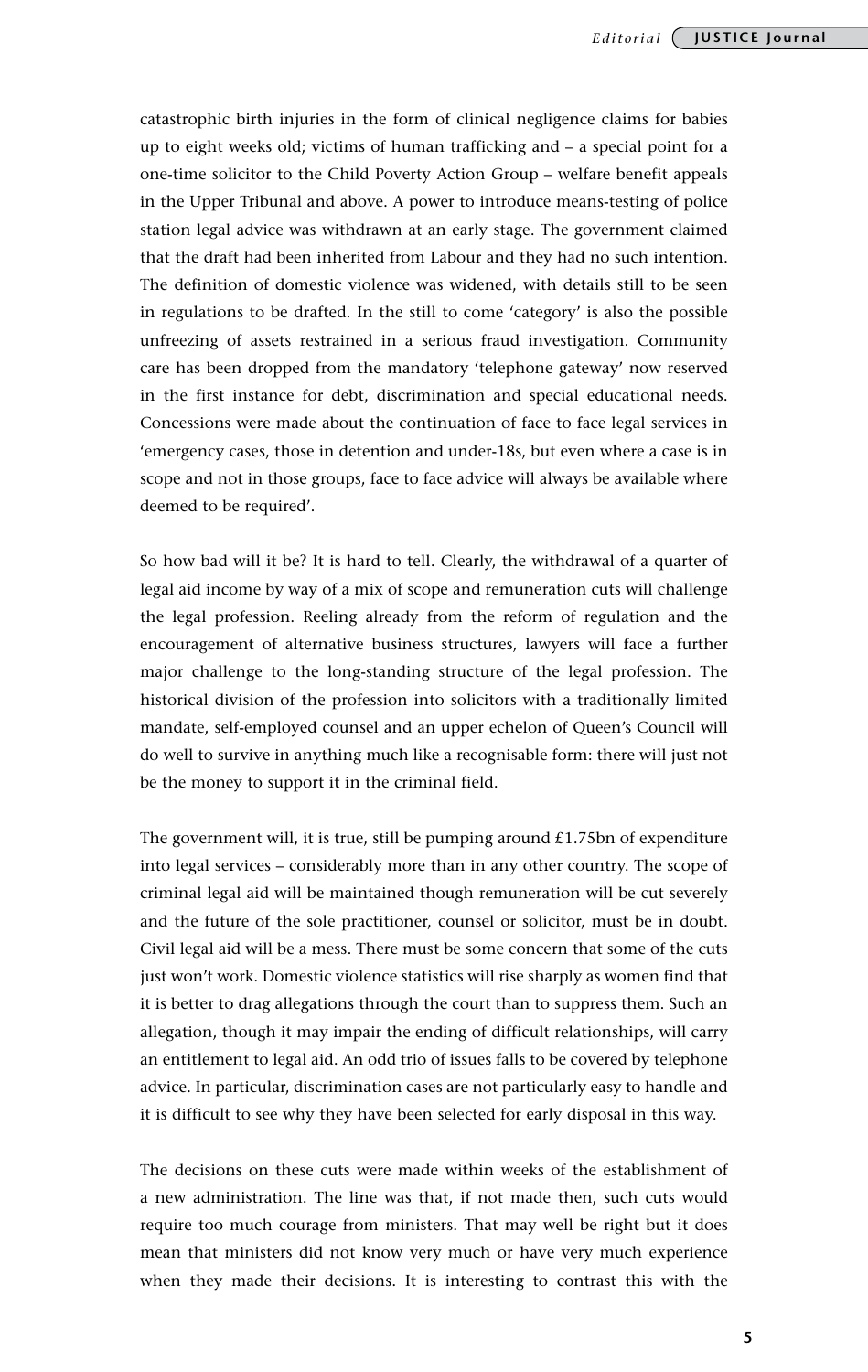practice of the Dutch – who also wished to contain the cost of legal advice. They had a programme over some years which eventually wiped out their existing front line advice provision, replacing it with a series of advice points, information provision and internet services. It was orderly, thoughtful, not without difficulties but maintained a coherent approach. Ministers may well survive long enough to regret that they did not give their cuts more thought. Defence may well provide the paradigm where it appears that you can have aircraft carriers but no sea-borne aircraft or sea-borne aircraft but no carriers. The effects may be less visual but no less real in legal aid.

As we move into the implementation stage of these cuts, it is really important that their effect on clients is charted. In the 1970s, the expansion of services into the areas now cut was led by volunteer lawyers, students and other advisers who showed just how much need there was for legal assistance not then available from the mainstream legal profession. We may need exactly that level of commitment to prove once again how necessary is a universal legal advice scheme for those unable to afford commercial provision. Let us hope that, as in fact for a Tony Blair who is contemplating his come-back into domestic politics, this is, indeed, not the end.

*Roger Smith OBE is director of JUSTICE.*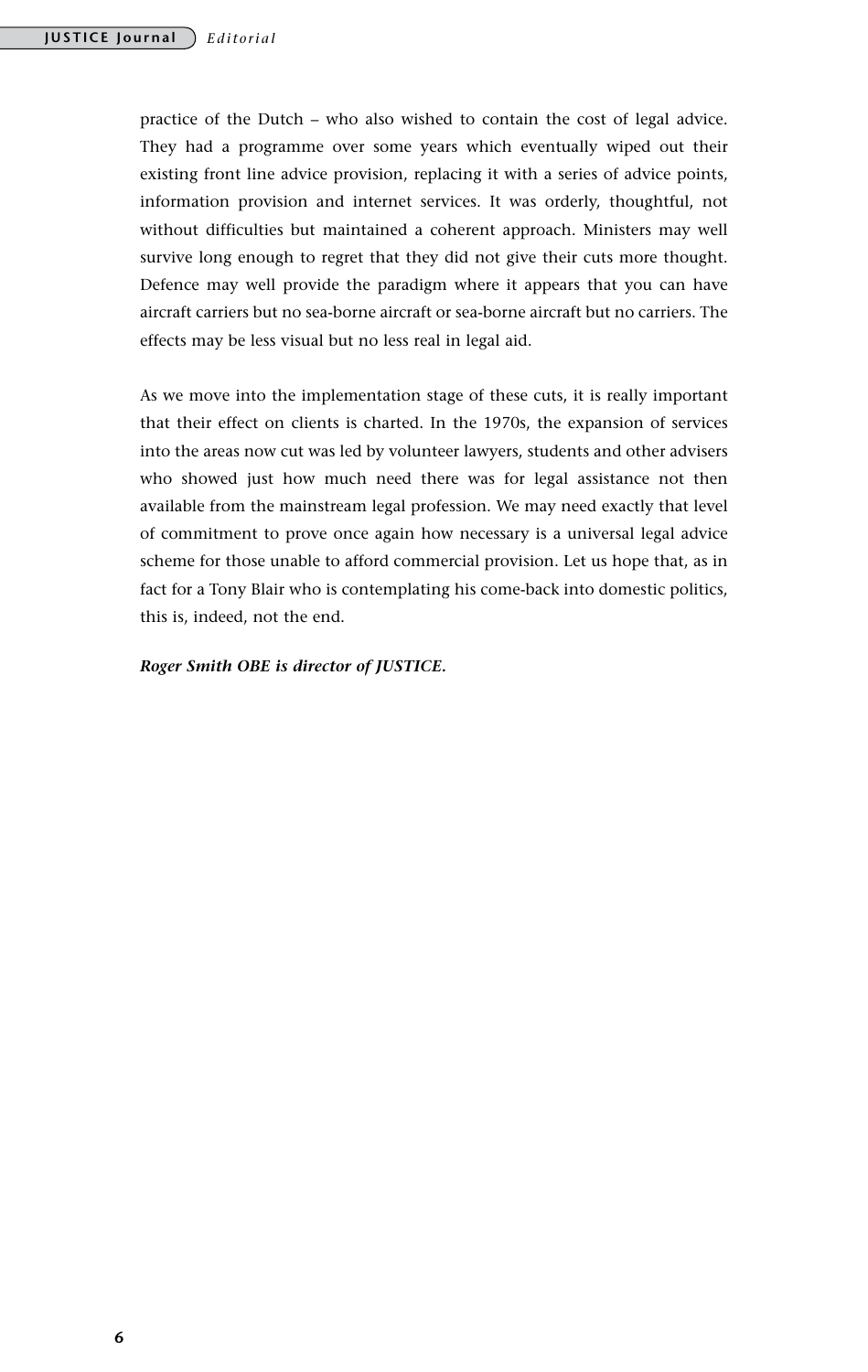## Human rights in 2011

### **Helen Mountfield**

*This article is based on the 'Review of the Year' given at the JUSTICE Human Rights Law Conference on 19 October 2011.*

2011 was a busy year for those who toil in the fields of human rights, and for those who watch and comment on their efforts. It has been a long time since human rights talk, albeit pretty disparaging human rights talk, has been so much part of the political mainstream.

This paper is not, therefore, an attempt to cover, inadequately, the 40 (or so) 'top cases' of the year, but, rather, a survey of some of the themes which have emerged in the human rights debate this year. The paper is also – save in limited respects – confined to UK law. Although they have been part of the cultural story, the paper does not analyse the important international developments, such as the Arab Spring; repression of the Libyan uprising and subsequent international intervention; the trial of Yulia Tymoshenko in the Ukraine and ongoing human rights issues in Iraq and Afghanistan.

### **Scope of Convention protection**

The first important question which has been clarified this year is the scope of the European Convention on Human Rights (ECHR or 'the Convention'). In times when British forces are spread around, and exercising authority, in various places around the globe, just how far can you go, using the Convention, in terms of extraterritorial effect?

The European Court of Human Rights (ECtHR) had established in 2009 that the UK has an obligation to secure Convention rights and freedoms within a territory over which the UK Armed Forces have effective lawful control: *Al Sadoon v UK* (2009) 49 EHRR SE11 at 8[85]. But in *R(Smith) v Secretary of State for Defence* [2010] UKSC 29, [2010] 3 WLR 233, the Supreme Court had held that the *Al Sadoon* exception should be restrictively applied. The Convention obligations were owed to people whilst they were on British military bases, but not to soldiers on active service abroad in areas over which there was no effective lawful control.

However, in July 2011, the *Smith* approach was called into question by the decisions of the Grand Chamber of the ECtHR in *Al-Jedda v UK* and *Al-Skeini v UK* Apps 27021/08 and 55721/07. In those cases, the ECtHR analysed the exceptions to a territorial approach to Convention applicability: state agent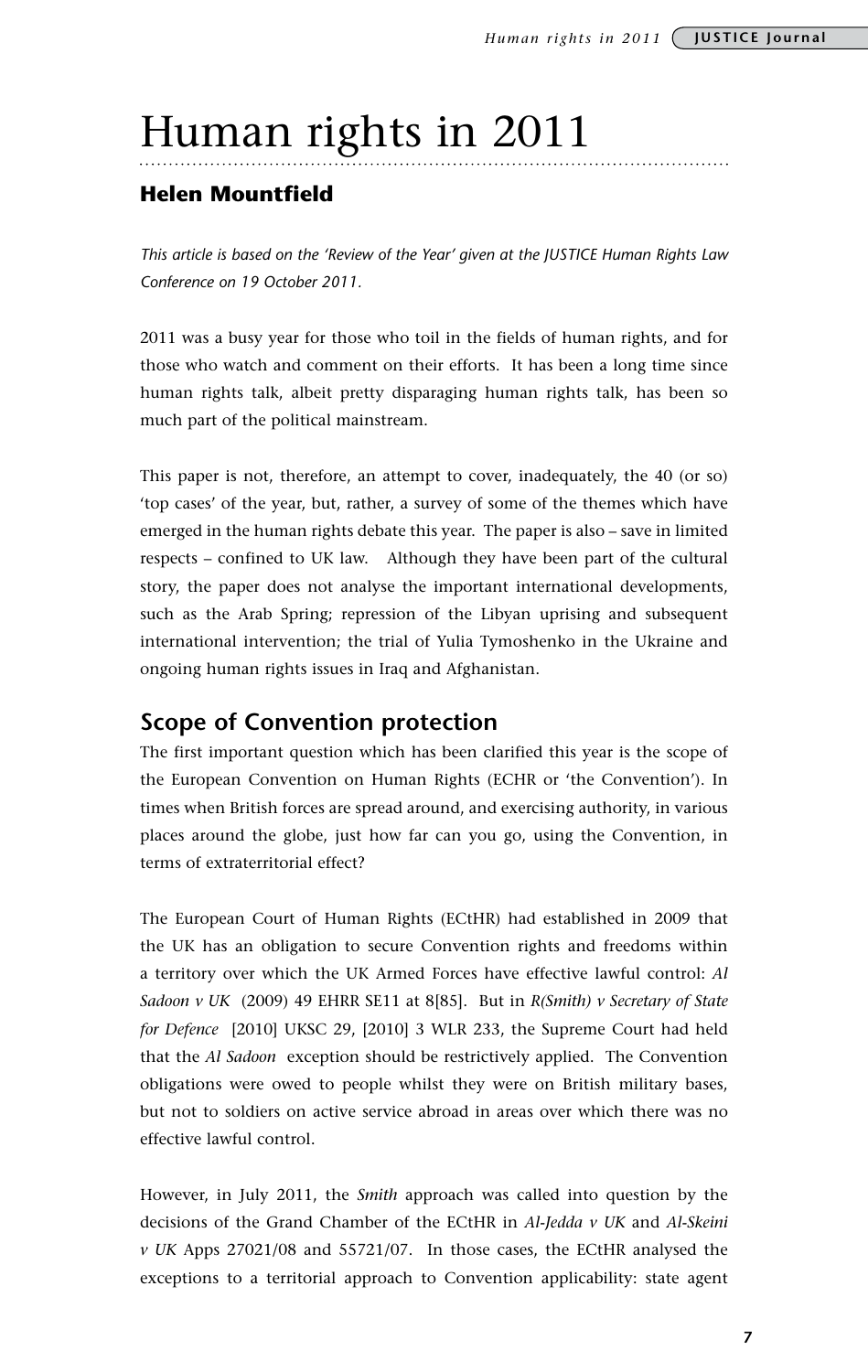authority and control; effective control over an area; and Convention legal space. Without quite overruling *Bankovic,*<sup>1</sup> the ECtHR used these concepts to hold that the UK was responsible for applying and enforcing Convention standards in Southern Iraq when it was the lead occupying power there from May 2003 until June 2004. In an extraordinary concurring judgment, Judge Bonello criticised the legality of the Iraq war, and held that 'those who export war ought to see the parallel export of guarantees against the atrocities of war'.

### **Back to basics**

If *Al-Skeini* was a broad and perhaps novel decision as to the territorial scope of human rights obligations, poring over the details of incidents which took place during the Iraq war also took us back to what are, or at least ought to be, human rights basics. On 8 September 2011, Sir William Gage published his very lengthy Inquiry Report into the death of Baha Mousa at the hands of British troops in Iraq. In addition to an exhaustive analysis of the incident which led to Baha Mousa's death, the report made a series of criticisms of systematic failures by the Ministry of Defence. Sir William Gage identified individuals who, by their acts and omissions, were responsible for what he called 'cowardly abuse' and 'shameful events'. The inquiry also asked the fundamental question of why the banned 'five techniques' for interrogation (hooding, white noise, sleep deprivation, food deprivation and painful stress positions) were used in the Iraq campaign, when they had been banned by Edward Heath in 1972, and condemned as inhuman and degrading treatment by the ECtHR (*Ireland v UK* (1978) EHRR 413). The inquiry concluded that knowledge of this ban had 'largely been lost' by the time of the Iraq war, and that 'there was no proper MoD doctrine on interrogation of prisoners of war'.

Liam Fox, Secretary of State for Defence (as he then was) accepted most of the recommendations of the report, but was unable to accept that there were no circumstances in which a 'harsh approach' to tactical questioning might be justified.

However, on 3 October 2011, a strong Divisional Court held in *Al-Bazzouni v Prime Minister, Secretary of State for Defence, Secretary of State for Foreign & Commonwealth Affairs, Secretary of State for the Home Department and Attorney General* [2011] EWHC 2401 (Admin) that government guidance on cruel, inhuman and degrading treatment on detainees needed to be amended. The guidance said that there was a presumption that members of the UK armed forces should not proceed with questioning in circumstances where there was a serious risk that a detainee would be tortured at the hands of a third party. But it then contained a list of practices, such as obscuring vision or hooding, which, it was said, would constitute cruel inhuman or degrading treatment, except 'where this did not pose a risk to the detainees' physical or mental health and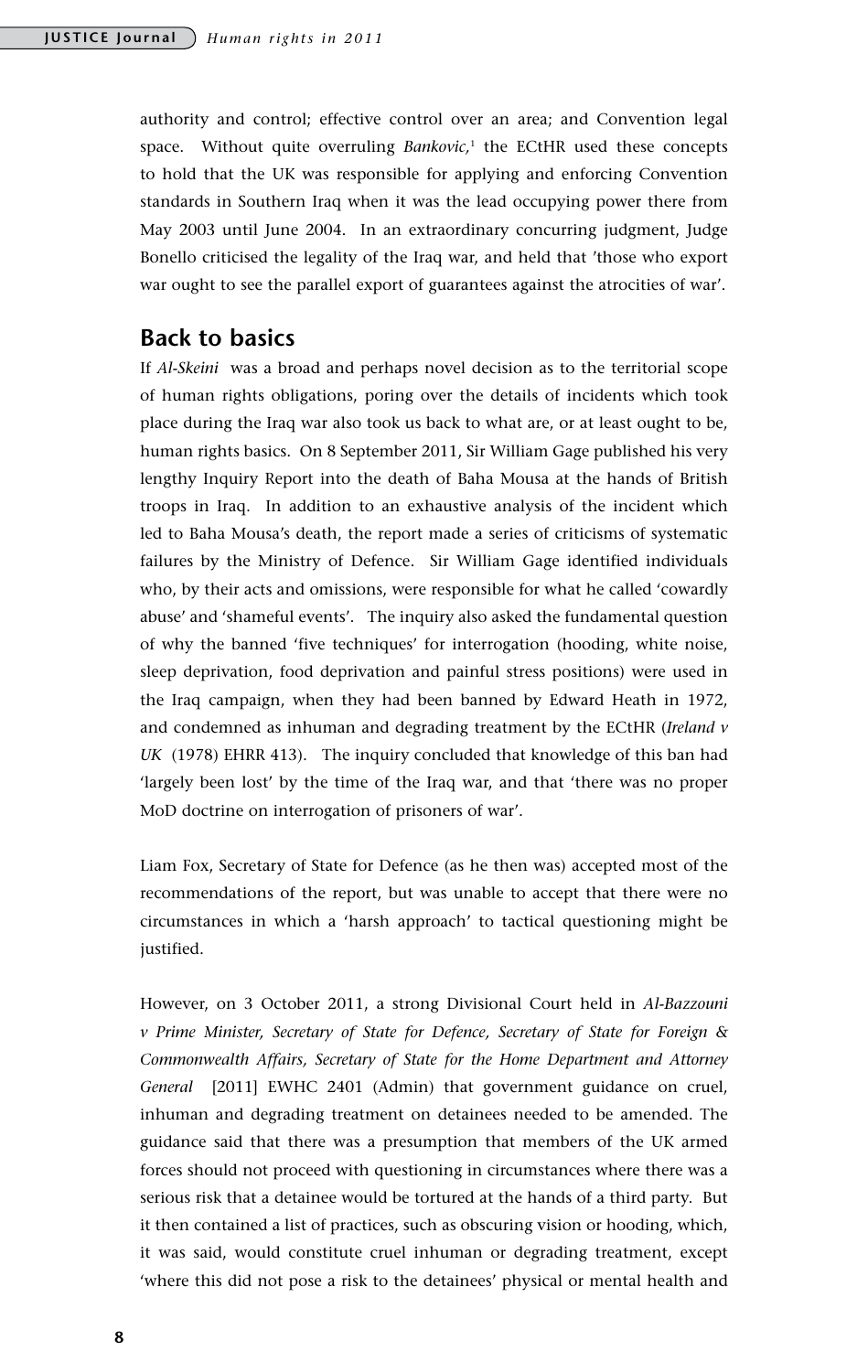was necessary for security reasons during arrest or transit'. The court held that hooding was always cruel, inhuman or degrading treatment in English law, and so the exception to the annex should be changed so as to omit references to it. Given the long-established case-law on hooding, it is perhaps disappointing that it took a court decision to establish this point.

### **Expanding the sources of human rights protection**

A third overarching theme in 2011 was the debate on the sources of human rights norms, and competing claims for supremacy The Home Secretary's call at the Conservative Party conference to repeal the Human Rights Act rather pre-empted the question currently being put out for consultation by the Bill of Rights Commission: 'Do we need a Bill of Rights?'. The commission's terms of reference do not, however, suggest that the purpose of creating a Bill of Rights would, or even could, be removing rights which are enshrined in the Convention. The terms of reference are:

To investigate the creation of a UK Bill of Rights that *incorporates and builds on all our obligations under the ECHR*, ensures that these rights continue to be enshrined in UK law, and protects and extends our liberties (emphasis added).

To examine the operation and implementation of these obligations, and consider ways to promote a better understanding of the true scope of these obligations and liberties.

To provide advice to the government on the ongoing Interlaken process to reform the Strasbourg court ahead of and following the UK's chairmanship of the Council of Europe.

To consult, including with the public, judiciary and devolved administrations and legislatures, and to aim to report back by the end of 2012.

So, whilst the commission has a remit to consider extending our liberties, examine the operation and implementation of rights to promoting understanding of them, and to reform of the Strasbourg court, there is no question of its proposing a dilution or diminution of existing human rights standards.

Unless and until we have any such Bill of Rights, however, the sources of human rights protection are common law, Convention values mediated through the Human Rights Act 1998, and the EU Charter of Fundamental Rights.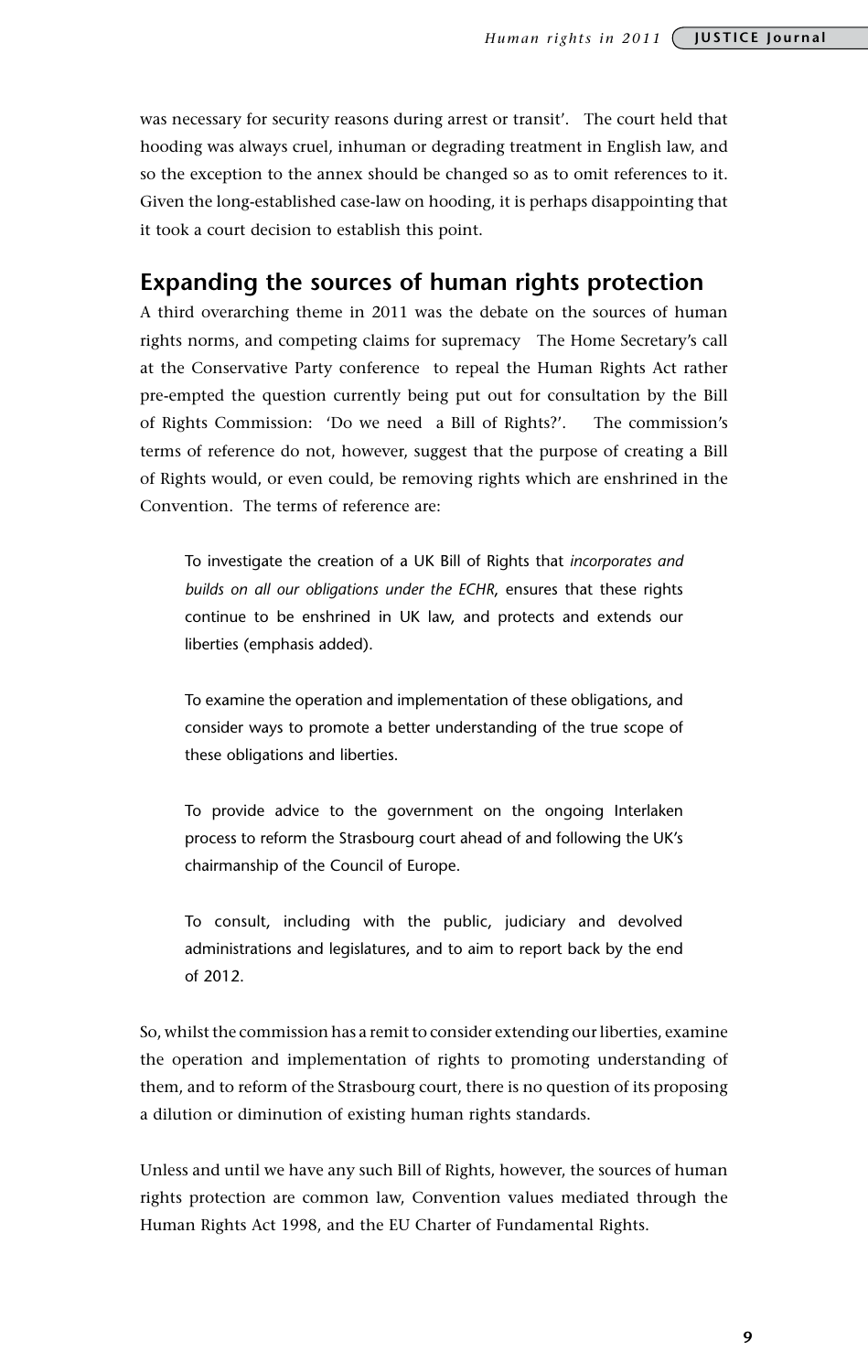There is a strong judicial instinct to suggest that common law rights and Convention rights jurisprudence are similar or the same. In *Kulkarni v Milton Keynes NHS Hospital Trust* [2009] EWCA Civ 789, [2009] IRLR 289, for example, Smith LJ expressed the view that in considering what a fair trial required the precise source of the legal obligation, whether common law, contract, or Convention, should not matter ('I do not think it should matter how the question is framed, the answer should be the same ...' [63]).

It is, however, increasingly clear that the source of the legal obligation is highly material to its content.

Article 6 ECHR fair trial standards, for example, apply only to the 'determination' of 'civil rights and obligations' or 'criminal charges'. Since 'civil rights' equate largely with private law rights, this leaves important areas out of the scope of Article 6 protection – for example, Special Immigration Appeals Commission (SIAC) decisions, including bail decisions (see *R(W) Algeria R(BB) v Special Immigration Appeals Commission* [2011] EWHC 2129 (Admin); *IR* (*Sri Lanka) v SSHD* [2011] EWCA Civ 704 (in which Article 8 standards of procedural fairness, but not the stricter Article 6 standards were required in the immigration context).

Moreover, whilst the Supreme Court issued ringing endorsement of the principle of open justice as an absolute common law entitlement (*Al-Rawi v Secretary of State for the Home Department* [2011] UKSC 35), it accepted in that case (at [48]) that these safeguards can, in principle, be displaced by clear language; and in *Tariq v Home Office* [2011] UKSC 34, it decided that they had been.

However, those debates may fade somewhat into the background in future. In a growing multitude of contexts, the important human rights standards will be those contained in the EU Charter of Fundamental Rights. The Charter, which acquired legally binding force after the Lisbon Treaty, has the same weight as other EU Treaties; is directly effective and – where it applies – any inconsistent national legislation must be read down.

There are already indications that it will have a wide reach. For example, the Charter right to a fair trial, set out in Article 47, applies to 'everyone whose rights and freedoms guaranteed by the law of the Union are violated' – whether those rights arise in public or private law, and whether or not the decision in question is a final 'determination'. The ECJ has also held that the Charter has horizontal direct effect – that is, it can be relied upon in disputes between private parties (*Kücükdeveci v Swedex GmbH* [2010] IRLR 346). Moreover, the Court has so far interpreted the Charter generously. For example, in *DEB Deutsche Energiehandels und Beratungsgesellschaft mbH v Germany C279/09*, 22 December 2010, the Court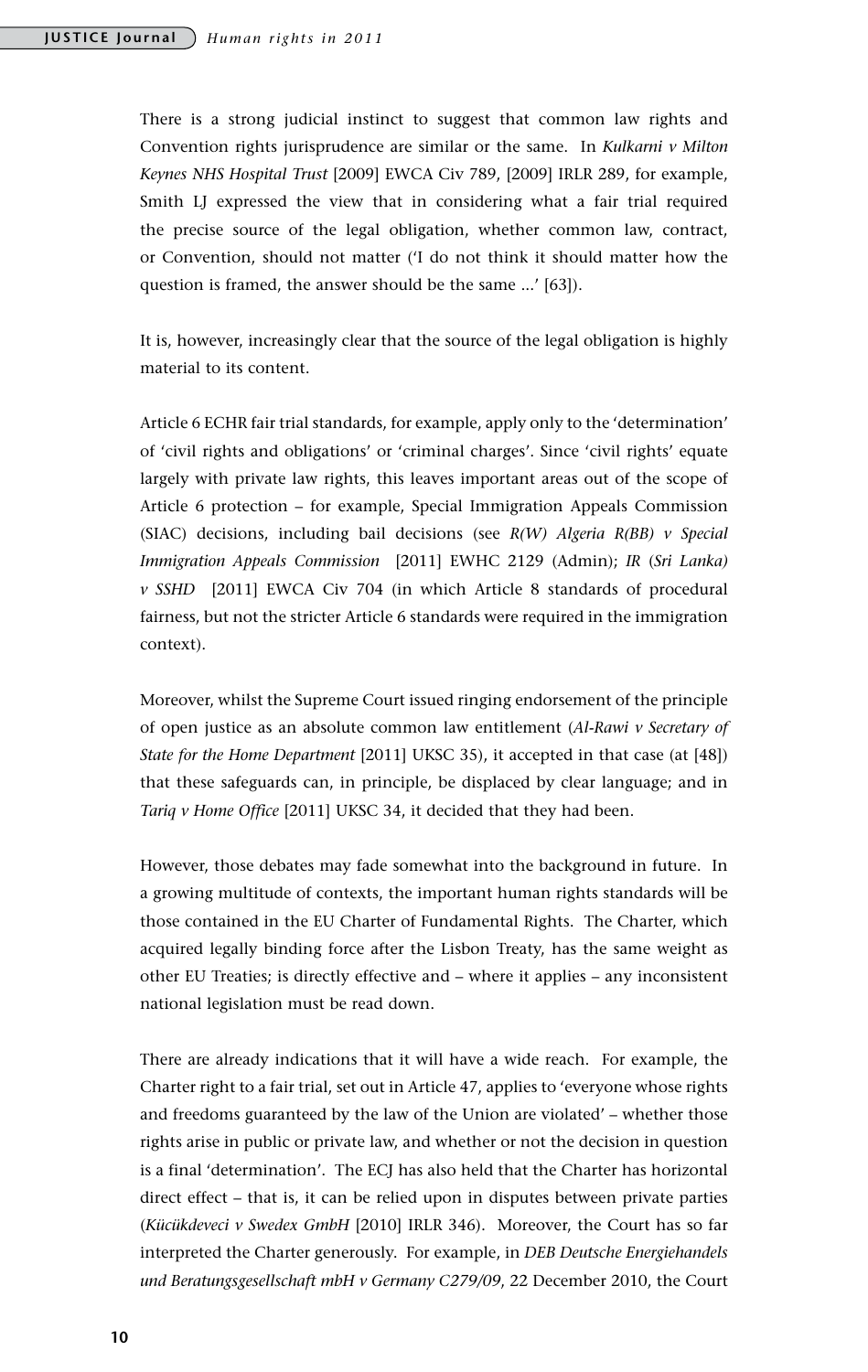appeared to suggest that legal aid should in principle be available to legal as well as natural persons when they are engaged in disputes which concern EU law.

Finally, it would appear that Protocol 30 of the Lisbon Treaty – which purported to limit the application of the Charter to Poland and the UK – will have no practical effect in limiting the application of Charter rights in the UK. *NS v Secretary of State for the Home Department Case* C-411/10, concerned the Secretary of State's decision to return an Afghan asylum seeker to Greece. The matter was referred to the ECJ on a preliminary reference. The questions referred included whether this decision engaged the duty of a member state to observe EU fundamental rights as set out in the Charter, and the question of whether the UK's obligations in these respects were qualified by the terms of Protocol 30.

On 21 December 2011, the Grand Chamber of the Court of Justice of the EU handed down its decision. It held that the Charter was engaged by the exercise of a discretion provided by an EU regulation, and that Protocol 30 did not qualify the UK's obligations in this regard. It held (at [119]-[120]) that

*According to the third recital in the preamble to Protocol No 30, Article 6 TEU requires the Charter to be applied and interpreted by the courts of Poland and of the United Kingdom strictly in accordance with the explanations referred to in that article. ... the Charter reaffirms the rights freedoms and principles recognised in the Union and makes those rights more visible, but does not create new rights or principles.*

*In those circumstances, Article 1(1) of Protocol No 30 explains Article 51 of the Charter with regard to the scope thereof and does not intend to exempt the Republic of Poland or the United Kingdom from the obligation to comply with the provisions of the Charter or to prevent a court of one of those Member States from ensuring compliance with those provisions.*

The Court, therefore, upheld the reasoning of Advocate General Trstenjak in his opinion of 22 September 2011, namely that the wording of the Protocol which provided that the Charter did not have the effect of shifting powers at the expense of the UK or extending the field of application of EU law but 'merely reaffirmed' the normative content of Article 51 of the Charter, which itself sought to prevent precisely such an extension of EU powers or of the field of application of EU law. Whilst the Protocol might prevent any expansive interpretation of social fundamental rights and principles as contained in Articles 27-38 of the Charter, it had no application to the types of fundamental rights (rather than principles) contained in the *NS* case.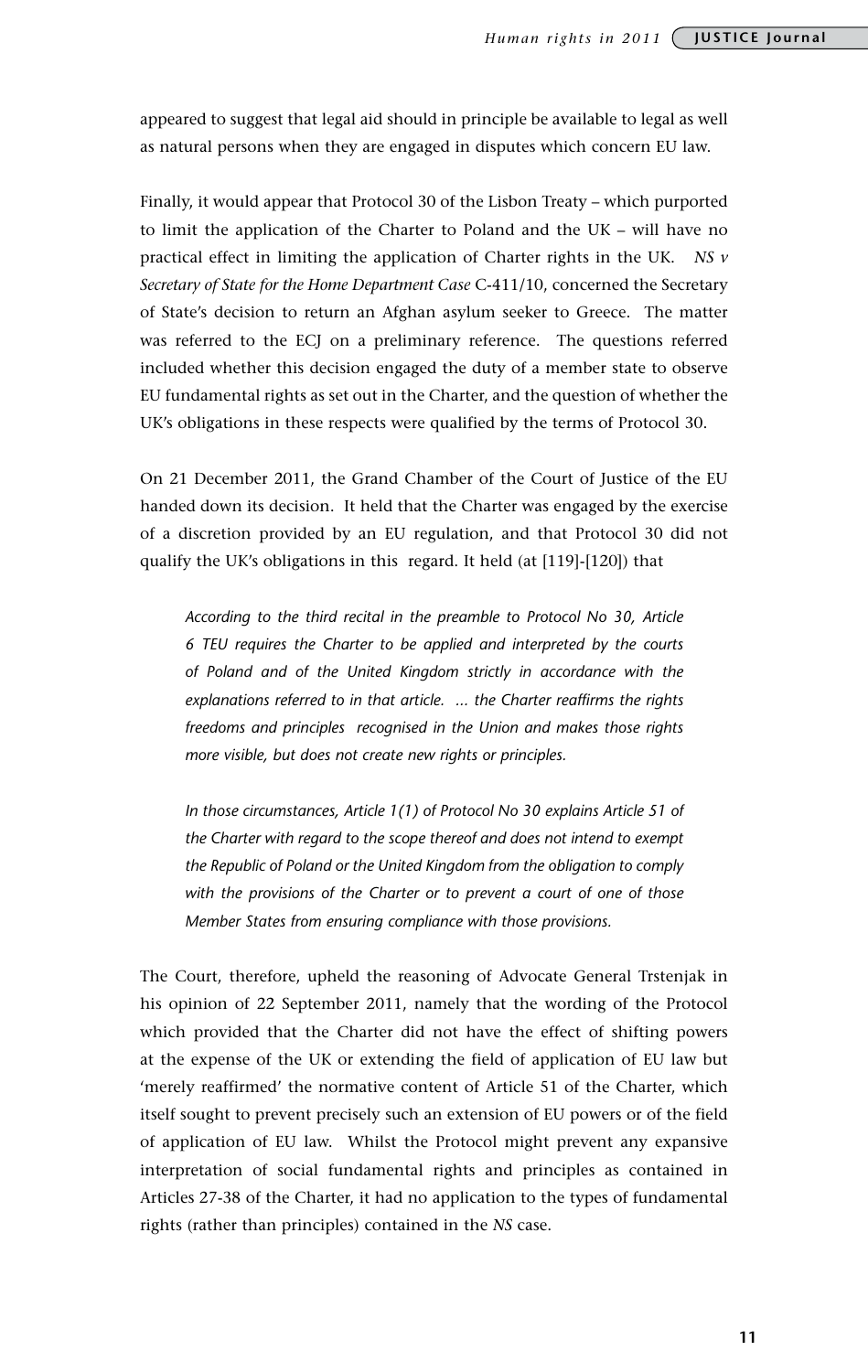The door is open, therefore, for creative use of the Charter by human rights lawyers, and in future reviews of the year, therefore, we can expect far more analysis of EU case-law.

### **Fair trial mechanisms**

That, however, is for the future. The large number of important cases concerning fair trials this year have mostly, though not exclusively, turned on construction of Article 6 ECHR, and have otherwise been determined by reference to the common law. Reference has already been made to the Supreme Court decisions in *Al-Rawi*, and *Tariq*. Other notable 'fair trial' cases this year have been:

- *• Bank Mellat v HM Treasury* [2010] EWCA Civ 483; application of the requirement that a litigant be granted a 'core irreducible minimum' of disclosure to answer a freezing order granted on national security grounds.
- *• R(G) v Governing Body of X School* [2011] UKSC 45 a teaching assistant was disciplined following an allegation of inappropriate conduct with a pupil, a decision which there was every 'likelihood' would profoundly influence the secretary of state (later, the Independent Safeguarding Authority)'s decision as to whether to place him on a barred list. The Supreme Court, however, held that there was an insufficiently close nexus between the school disciplinary hearing and the barring decision to warrant application of Article 6 ECHR to the school disciplinary hearing such as to require G to be permitted the assistance of a lawyer in the course of it.
- • Cases in the criminal law context, on such issues as the presumption of innocence *(R(Adams) v Secretary of State for Justice* [2011] UKSC 18); jury trials (*Twomey* [2011] EWCA Crim 8; *Taxquet v Belgium* ECtHR GC, App no 926/05 16 November 2010; *AG v Fraill* [2011] EWCA Crim 1570); contempt of court (*AG v Associated Newspapers* [2011] EWHC 418 (Admin) and *AG v MGN Ltd* [2011] EWHC 2074); and the fruits of the poisoned tree (*Gafgen v Germany* (2011] 52 EHRR 1 GC).

An important access to justice issue, coming over the horizon for 2012, is the question of whether there can be realistic access to court at *all* in the absence of realistic and affordable access to a lawyer. There were several legal challenges to various aspects of the government's proposed legal aid changes – to the single telephone gateway as the exclusive means of obtaining community care advice (a claim brought by ten specialist law firms); to various aspects of the scheme which prejudice the interests of disabled people (brought by the Disability Law Service); and to the exclusion of clinical negligence cases from the legal aid scheme (brought by the Association of Victims of Medical Accidents). Although these claims were dismissed as premature pending the passage of the Legal Aid,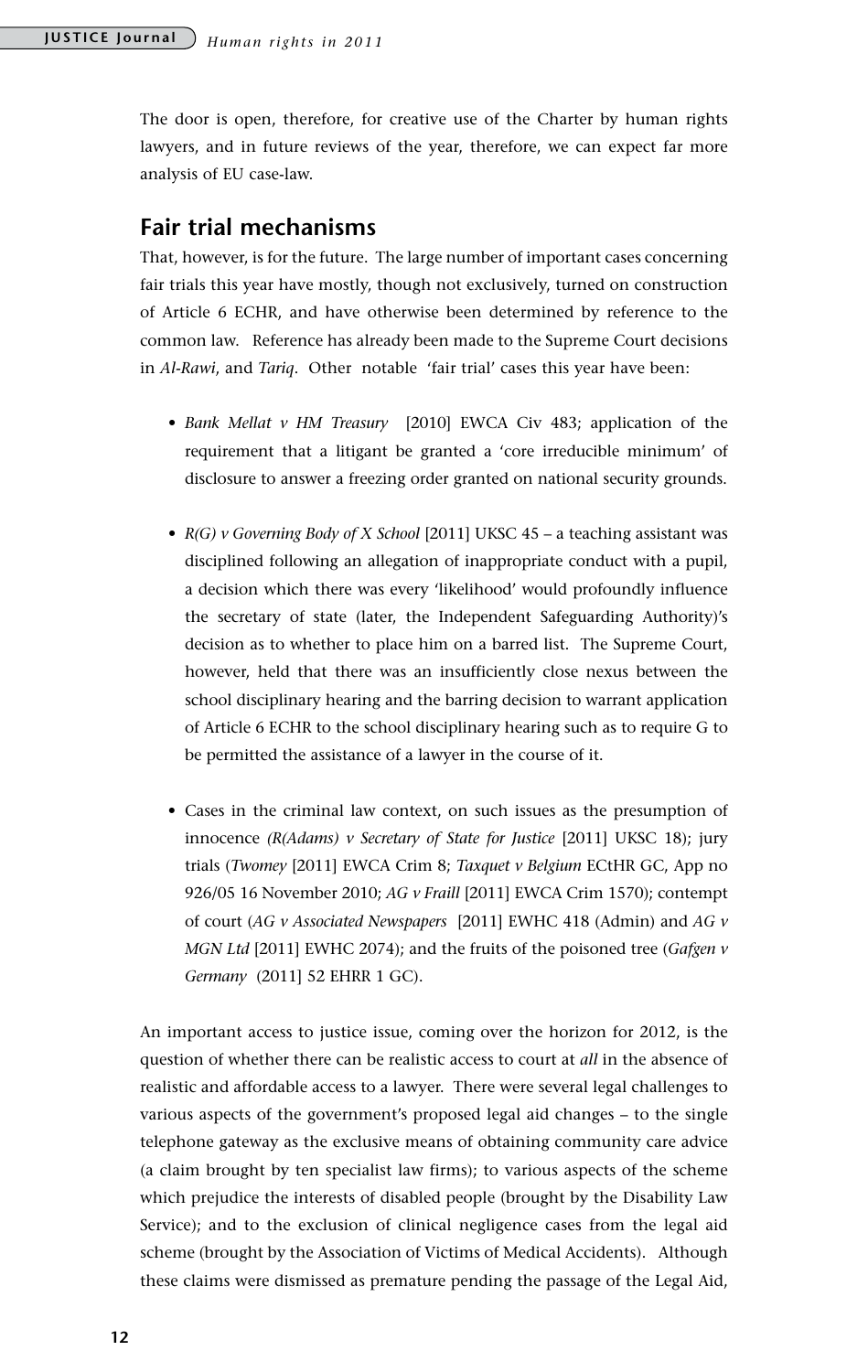Sentencing and Punishment of Offenders Bill, the Lord Chancellor subsequently announced that the reforms would be deferred for a year after the bill passed into law, and it is undoubtedly the case that a fierce political battle looms (as well as threatened legal challenges if and when the reforms are introduced). The extent to which a right of access to a lawyer is an implicit aspect of the right to a fair trial is likely to be a contested human rights battleground in 2012 and beyond.

### **Conflicts of rights**

The controversies which have arisen in earlier years as to conflicts between gay rights and the rights of the religious have not gone away, and remained live and controversial issues in 2011.

In particular, the question was not finally resolved as to the extent to which actions which are manifestations of, or motivated by, religious beliefs can be justified if they infringe the rights of others.

The cases of *Ladele v London Borough of Islington* (2009) EWCA Civ 1357, (2010) 1 WLR 955 and *McFarlane v Relate* [2010] EWCA Civ 880, (2010) IRLR 872 clearly established that to require people engaged in the provision of services to provide them on a non-discriminatory basis (in those cases, without discrimination on grounds of sexual orientation) was justified for the enforcement of generally applicable work rules, even where the rules had an indirectly discriminatory effect against those who shared particular religious beliefs. Those cases drew on Article 9 principles as to the extent to which manifestations of belief might be curtailed to serve wider public interests, including protecting the Articles 8 and 14 rights of others. Ms Ladele and Mr McFarlane have now taken their cases to Strasbourg, and judgment is awaited (App Nos 517671/10, 36516/10 (pending)).

However, the issue has not gone away at a national level either. There was media furore following the decision in *R(Johns) v Derby City Council* [2011] EWHC 375 (Admin) which upheld Derby City Council's decision not to approve as foster carers a couple whose (religiously inspired) views on sexual orientation cut against the council's requirements that prospective foster carers should value individuals equally (regardless of characteristics such as sexual orientation) and should promote diversity. The Divisional Court held that, to the extent that these requirements amounted to indirect discrimination against Christians, or interfered with their Article 9(1) rights, that was justified by the council's need to ensure compliance with anti-discrimination legislation and to prohibit discrimination on grounds of sexual orientation.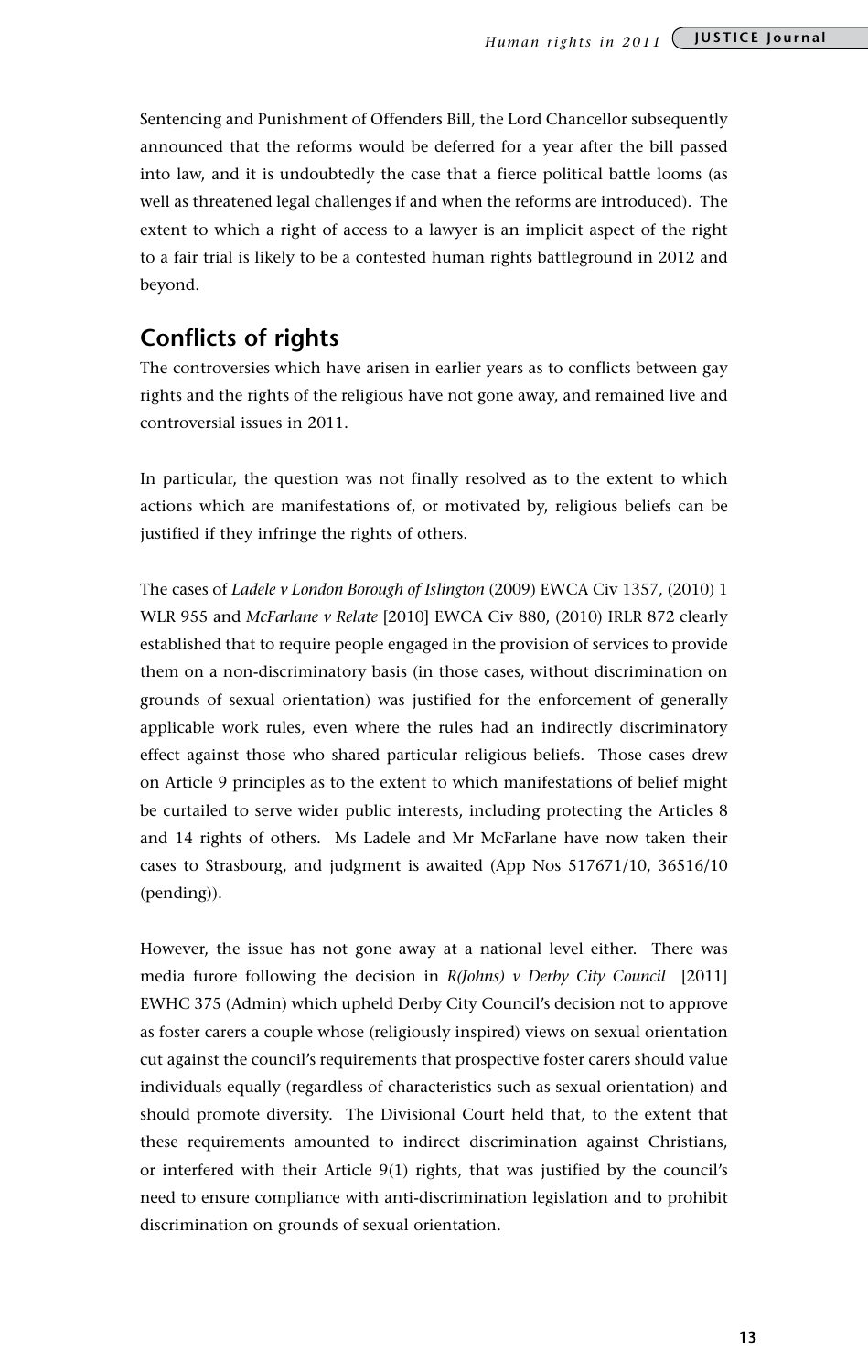'Conflicts' cases illustrate the importance of taking a nuanced approach to the application of qualified human rights. Other important cases of this kind this year have included the conflict between freedom of expression and the right to free and fair elections untainted by mendacious factual remarks: *R(Woolas) v Parliamentary Election Court* [2010] EWHC 3136 (Admin), [2011] 2 WLR 1362, and the conflict between fair trial rights under Article 6 and Article 10 rights, in terms of stringent punishments for breaches of judicial oath and contempt of court (*Fraill, AG v Associated Newspapers; AG v MGN Ltd* (above)).

But by far the highest profile issue of conflicting rights this year – and indeed the biggest political debate of the year, in human rights terms – was the drawing of the line between respect for private life and the right to freedom of expression.

### **The role of the media and freedom of expression in a 'democratic society'**

It may conveniently be forgotten that Max Moseley lost his challenge in the Strasbourg courts in which he claimed that the law's failure to require the press to give prior notice of publication of private information breached his rights under Article 8 ECHR (*Moseley v UK*, App No 48009/08 (10 May 2011)).

This has not prevented anguished cries of 'censorship' from the Fourth Estate. In May of this year, the media had a self-righteous outpouring of indignation over the perceived 'gagging' of the press by orders which prevented them from reporting the extramarital dalliances of various captains of football and captains of industry. After the terms of one such injunction were broken – and then the identity of the footballer in question was mentioned in Parliament – Tugendhat J, not generally regarded as an enemy of freedom of expression, upheld the privacy injunction on the basis that its purpose was no longer to preserve a secret but 'to protect the claimant and his family from taunting and other intrusion and harassment in the print media' (*CTB v (1) News Group Newspapers Ltd (2) Imogen Thomas* [2011] EWHC 1334).

The prevailing tone of the media coverage of this decision was that the courts were completely out of touch; and that this approach was so harmful to the media's right to freedom of expression that – it was suggested in some quarters – flouting court orders could be justified. A joint committee of both Houses of Parliament was established to consider privacy and injunctions.

At around that time, I participated in the *Daily Telegraph* debate at the Hay Festival, the sole lawyer on a platform of journalists. In that debate, I expressed the unpopular view that freedom of expression was not the only fundamental right in a democratic society: respect for private life and the rule of law were also important. The relative importance of those rights had to be assessed on the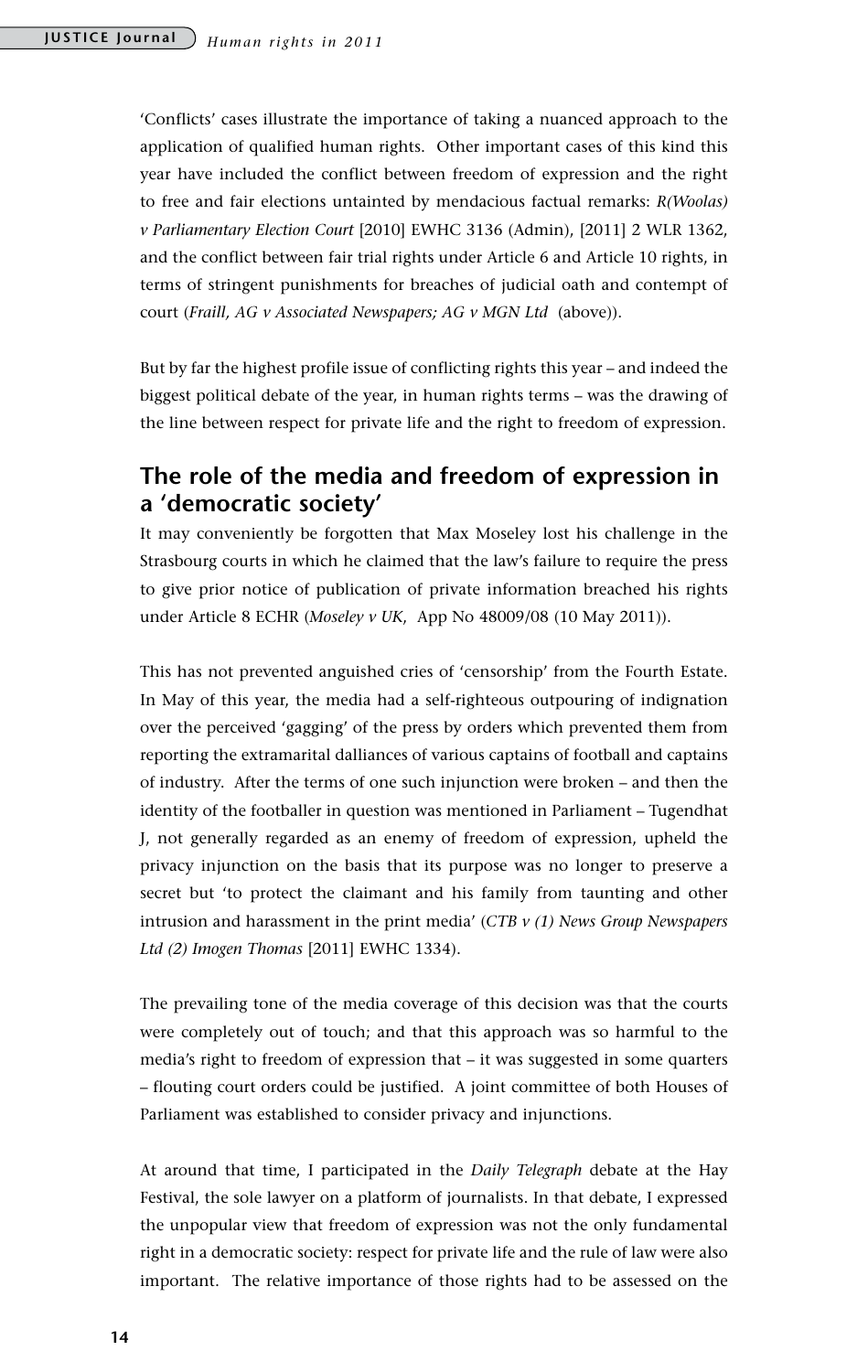facts of a particular case. And, I suggested, the media did not help its own case by presenting its right to publish tittle-tattle about sexual peccadilloes as some kind of human rights crusade. The content of what the papers were fighting so hard to publish was not actually very important. It seemed to me that there were other circumstances (eg, the whereabouts of paedophiles) where there were genuine and important competing interests both in publication and nonpublication, and, I suggested, we needed to have a sensible and nuanced debate about where the balance lay.

This line did not make me particularly popular in Hay, but I think it was vindicated by the scandal which emerged soon after that, when it emerged that there was evidence of widespread hacking of telephones, not only of celebrities, but of victims of crime and many others. Suddenly, respect for privacy was the human right de jour, and the closure of the *News of the World*, parliamentary enquiries and the establishment of the Leveson Inquiry, with its enormously wide range of reference followed.

The needle swung back again later in the summer, when it was suggested that the serious outbreaks of looting and rioting had in part been arranged on social networking sites, and that Blackberries had been used to outwit the police as to vulnerable premises. Suddenly, there were calls for mobile networks to be withdrawn in times of emergency, or for provisions to enable the police to access all instant messaging.

Meanwhile, the Wikileaks saga continued apace. Wikileaks was founded in 2006, as a new, innovative platform for exposing government wrongdoing. It described itself as being a

*non-profit media organisation dedicated to bringing important news and information to the public. We provide an innovative, secure and anonymous way for independent sources around the world to leak*  information to our journalists. We publish material of ethical, political *and historical significance, whilst keeping the identity of our sources anonymous, thus providing a universal way for the revealing of suppressed and censored injustices.* 

Before 2010, Wikileaks received support from several NGOs with an interest in human rights and freedom of expression (it won awards in 2008 from Index on Censorship and in 2009 from Amnesty). At first, Wikileaks worked with responsible media partners to redact data, but in November 2010, Wikileaks released all its US cables: far more information was released in a form which made harm to third parties far more likely (for example, fears were expressed for Belarusian opposition activists named in the cables). In August 2011, the entire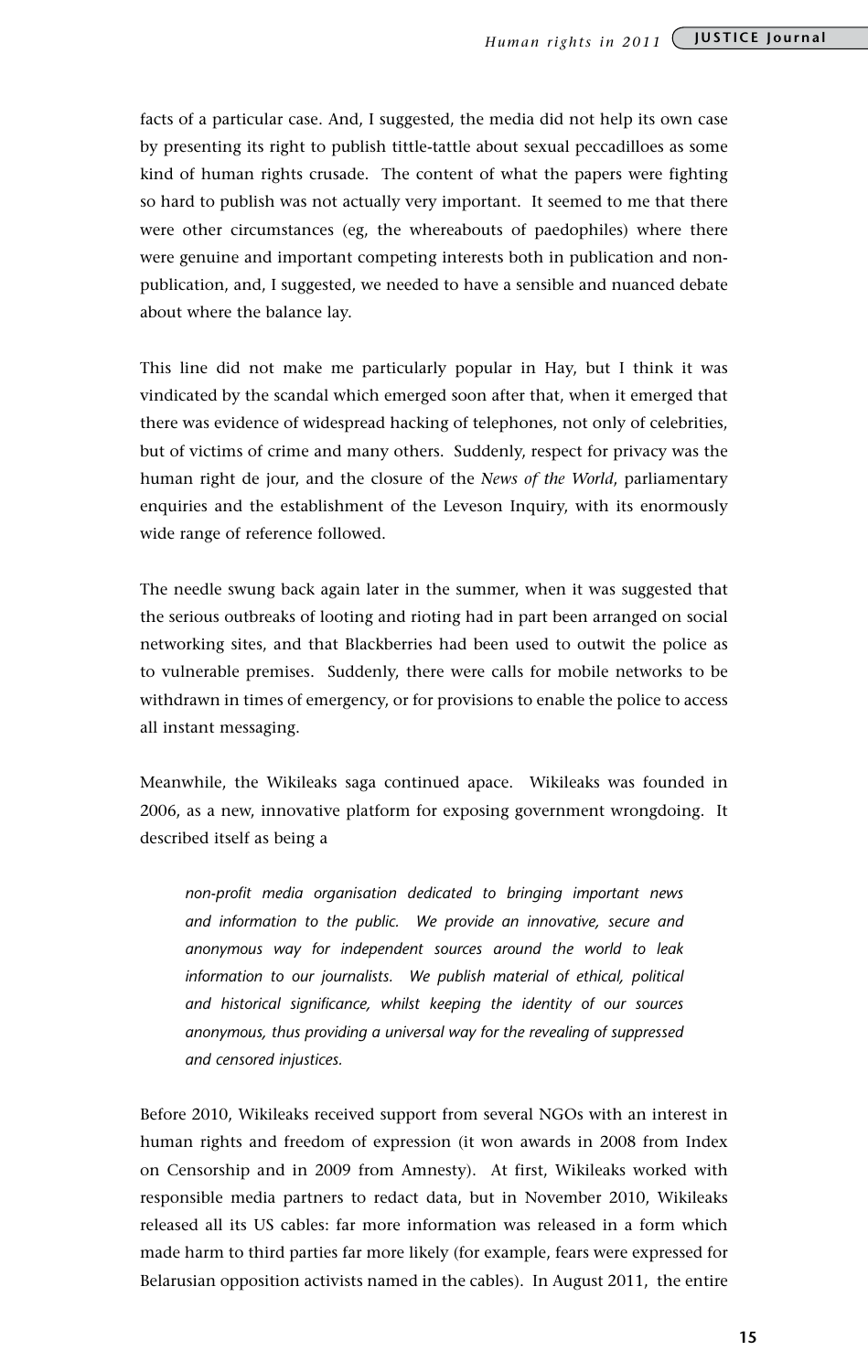cache of Wikileaks documents was placed, unredacted, into the public domain, and it was evident that the lives of dissidents around the world were placed at risk, as well as international relations more generally.

Two big human rights questions arise here. The first is where the proper balance lies between freedom of expression and competing rights to international relations, respect for private life, or the bodily integrity and lives of others. The second big question is this: what price the rule of law? Where, as here, there are difficult and controversial questions of balance, *someone* has to decide where this balance lies; and if the matter is put beyond the jurisdiction of judges, then the question is, who? And how?

### **Constitutional fundamentals: the rule of law**

The confused response to the Wikileaks saga is, therefore, but one illustration of the biggest issue in human rights discourse this year: the breakdown of a shared understanding of society's rules and how to enforce them.

 We live in a time of very rapid and confusing economic and technical change. National boundaries, and the barriers between that which is private and that which is public, are breaking down very fast. Legal regulation has not caught up with the information revolution.

I sense an increasing public feeling that rules can be ignored and may be ignored. This may be because people perceive that the rules are ignored with impunity by the rich or powerful. It may be because laws appear to be unenforceable. Means for breaking rules, like the internet, appear beyond judicial control and law-breaking behaviour organised, for example, on a social networking site, can make it difficult to organise an appropriate police response.

But that growing sense of impunity is mixed too, with a sense of powerlessness: if rules cannot be enforced, nor can rights. Courts may lack power to prevent their orders being breached in the relatively Wild West world of cyberspace. Or rights may be unenforceable because there is a real barrier to justice in the expense and complexity of getting to court, in the face of legal aid cuts and complex costs rules. This is worrying, because theoretical rights alone are worthless: a right without a remedy is no right at all.

This is a cultural problem. Whether it is News International journalists hacking into voicemails, or Julian Assange putting his cache of secret documents on the internet; whether it is an unknown tweeter or a Member of Parliament breaching an injunction because no one can stop them; whether it is Liam Fox breaching the ministerial code or a looter taking what s/he can from a neighbour's convenience store, there has been a sense of loss this year: loss of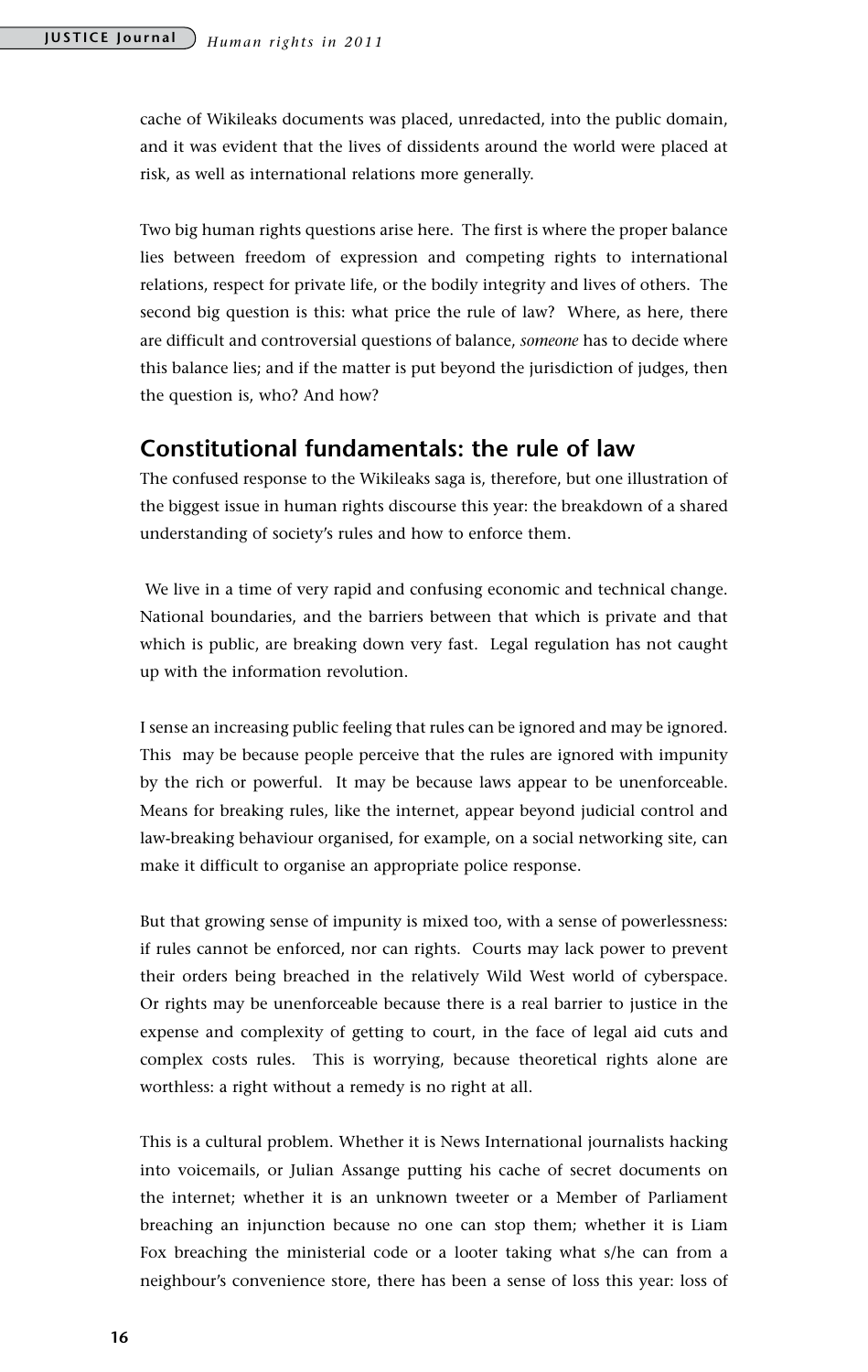the shared values and understandings which underpin a democratic society and loss of a shared sense of the value of the rule of law. We live in a Hobbesian state of nature indeed if those who dissent from rules, whether rich or poor, powerful or disenfranchised, ignore the rules they dislike with impunity.

I do not want to be accused of naivety. There have always, of course, been people who disobey rules. What makes this a new, or at least an expanding, trend is that lack of respect for the law appears to reach to, and, in part to be led from, the top. To take an example, in 2005, the Grand Chamber of the European Court of Human Rights (*Hirst v UK* [2006] 42 EHRR 41) said that the blanket ban on prisoners voting was unlawful. The last government managed to push the issue into the long grass by conducting an inordinately lengthy two-stage consultation, which it managed to drag out over more than two years, despite getting only 86 responses to its first-phase consultation. The present government, supported by Jack Straw, the former Home Secretary, has by its actions flagrantly deferred compliance with the judgment without any reasonable excuse, and it is clear that it does not respect the spirit of the judgment and later judgments of the ECtHR such as *Scoppola v Italy* (No 1) 50550/06, No 2 (10249/03) and No 3 (125/05), (18 January 2011). The Prime Minister said the thought of giving prisoners the vote made him 'physically ill'. The *Hirst* decision of the ECtHR may be right and it may be wrong – I happen to think it was right – but even if it was wrong, it is difficult to tell those banged up for breaking the law that the government is going to ignore its own international legal obligations, because it does not agree with them.

This is not a party political point. Successive Home Secretaries, starting with David Blunkett and then John Reid have lambasted judicial decisions on the Human Rights Act when they don't agree with them. So Theresa May's cat – the existence of which she did not make up, but the importance of which she undoubtedly misrepresented<sup>2</sup> is only an example (but a significant example) of a decline in mutual respect between the executive and the courts.

Likewise, it is astonishing that parliamentarians, members of the legislature, should think it appropriate deliberately to flout privacy injunctions under cover of parliamentary privilege because they do not agree with them. Surely the role of a legislator is to make law, not to break it? As Lord Justice Eady remarked in a recent lecture<sup>3</sup> – commenting with laconic judicial understatement on the breach by John Hemming MP of the injunction he had granted Ryan Giggs – 'If individual parliamentarians think it appropriate to act as one-person tribunals of appeal from judicial decisions, and without troubling to read the evidence, it may not be the end of civilisation as we know it, but it can lead to a little constitutional untidiness around the edges.'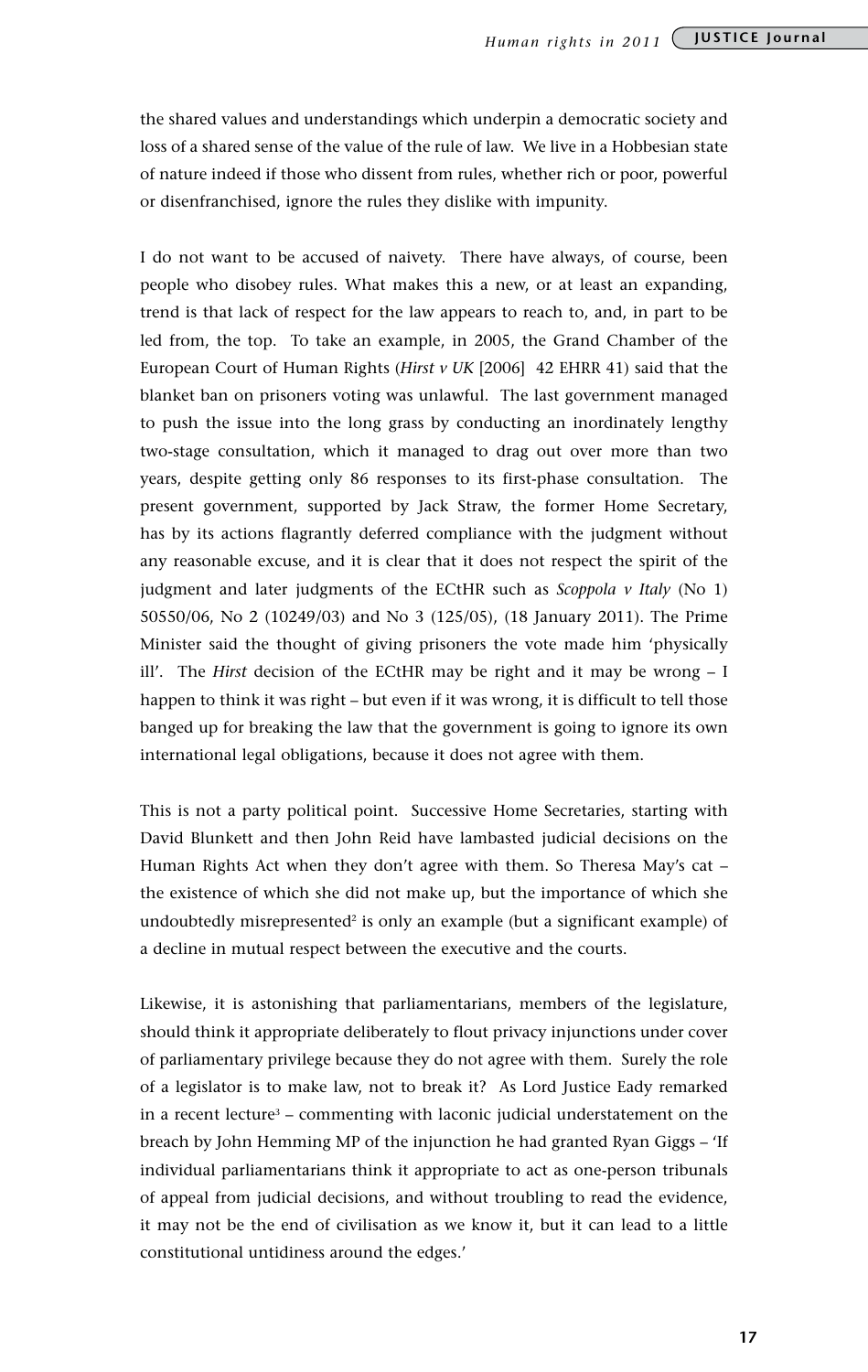There is a funny side to all this: If John Hemming had not told tales out of school about Ryan Giggs' private life, he (Mr Hemming, that is) would not be nearly so famous. And then we might never have been treated to the media coverage of the second entertaining cat story this year: the criminal trial, in October 2011, which turned on the theft by Mrs Hemming of a cat belonging to Mr Hemming's lover. Titillating stories of footballers, and indeed MPs, who play away, and feline faux pas did something to brighten a year in which the news was otherwise unremittingly gloomy. But at the risk of sounding a little pompous, there is also an extremely serious side.

Those who rioted in Tottenham and elsewhere this summer were not political protesters; but they were actors in a society whose trust in its political and professional leaders – politicians and bankers, police chiefs and media moguls – has been severely dented. A democratic society is founded upon respect for the rule of law. Politicians who demand respect for the law from others whilst showing little themselves are tilting at the wind. If we lose a shared sense of respect for the values underpinning a democratic society, and for the rule of law as the safeguard of those values and of that society, the outlook for human rights is grim indeed.

### *Helen Mountfield QC is a member of Matrix Chambers, Griffin Building, Gray's Inn, London WC1R 5LN*

#### **Notes**

1 *Bankovic and others v Belgium European Court of Human Rights*, 12 December 2001 (Application 52207/99).

2 At the Conservative Party Conference, the Home Secretary, the Right Honourable Theresa May, assured her audience that an overstaying immigrant had been allowed stay in this country because – and she assured conference she was not making this up – 'he had a cat'. This was swiftly contradicted by the Judicial Press Office, which said that the reason the claimant in that case had been permitted to remain was because the Home Office had not obeyed its own guidance on those in established stable relationships.

3 Mr Justice Eady, 'How private is private?' (8 October 2011), 2011 Young Bar Conference.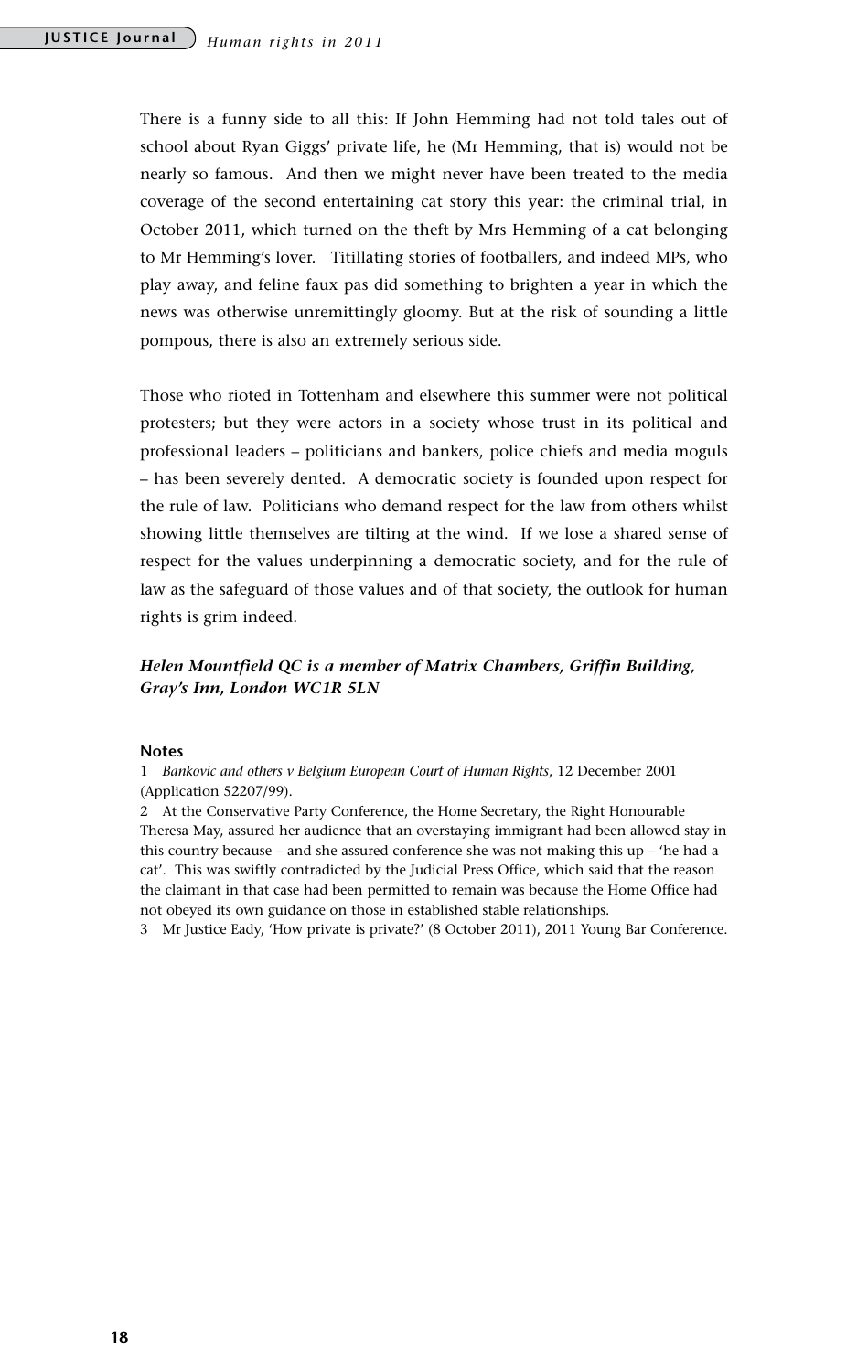## The EU Charter of Fundamental Rights: scope and competence

### **Jodie Blackstock**

*This paper examines issues of particular relevance to practitioners in relation to the application of the European Union's Charter of Fundamental Rights.*

### **Introduction**

Recognition of human rights is not new for the EU. It has increasingly prioritised human rights in its Treaty provisions. This is now enshrined in the first substantive article of EU primary law, Article 2 Treaty on the European Union:

*The Union is founded on the values of respect for human dignity, freedom, democracy, equality, the rule of law and respect for human rights, including the rights of persons belonging to minorities. These values are common to the Member States in a society in which pluralism, non-discrimination, tolerance, justice, solidarity and equality between women and men prevail.*

The EU Charter of Fundamental Rights was concluded in 2000 following a conclusion at Council level that EU law concerning fundamental rights was set out in a fragmented fashion across numerous primary and secondary law provisions, as well as  $ECJ<sup>1</sup>$  jurisprudence. The intention was to consolidate these legal principles. The Charter would, however, not only cover the social and economic rights recognised as general principles of EU law, but also the fundamental rights adopted by the EU from the European Convention on Human Rights (ECHR) and the constitutional traditions common to the member states. Contrary to the debate as to the legitimacy of the European Convention on Human Rights (despite this in fact being the brain child of Winston Churchill and drafted largely by David Maxwell Fyfe), and the expansion of EU law generally, the Charter was specifically devised by the member states acting in the European Council at Tampere in 1999. Therefore, the heads of state gave express approval to the idea and instigated its creation. The content was proposed by a Convention appointed to the task from the member states, the European Commission, the European Parliament and national Parliaments. This was approved by the European Council at Nice in 2000. Its legal status remained unclear until the Lisbon Treaty was finally adopted in December 2009.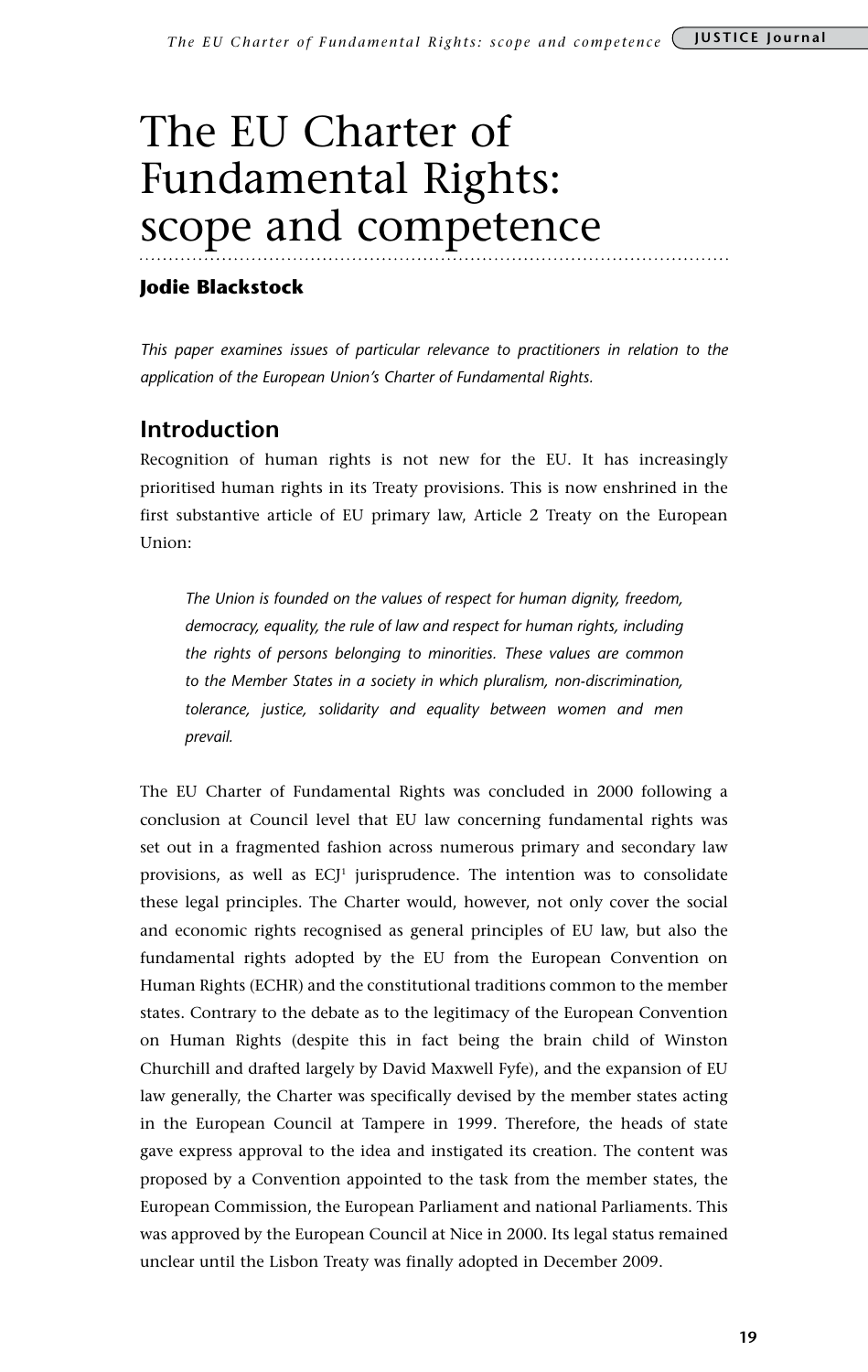The Charter (CFR) is, therefore, a binding set of principles 'bringing together in one place all of the personal, civic, political, economic and social rights enjoyed by people within the EU' (at least according to the Commission website) aimed at protection of the individual against actions of the state. It is a free standing instrument that derives its authority from Article 6(1) Treaty on the European Union (TEU):

*The Union recognises the rights, freedoms and principles set out in the Charter of Fundamental Rights of the European Union of 7 December 2000, as adapted at Strasbourg, on 12 December 2007, which shall have the same legal value as the Treaties.* 

Its scope is, however, circumscribed by the subsequent part of Article 6(1):

*The provisions of the Charter shall not extend in any way the competences of the Union as defined in the Treaties.* 

*The rights, freedoms and principles in the Charter shall be interpreted in accordance with the general provisions in Title VII of the Charter governing its interpretation and application and with due regard to the explanations referred to in the Charter, that set out the sources of those provisions.*

The Charter does not, therefore, operate in the same way as the ECHR. Firstly, it has direct effect in the UK, in that there is no need for enacting UK legislation for it to have force. However, it only applies (a) to EU law and (b) with vertical effect. This is because of the general provisions under Title VII of the Charter. A reason for this can also explain the origins of the Charter. Until this point, the European Court of Justice had been developing the fundamental principles of EU law and its approach to human rights. By setting out which rights would be adopted by the Union, the member states were making clear not only to citizens of the Union what their rights were, but also to the Court how far they were prepared to accept advancement of these principles. The Charter, therefore, can only apply where the Union has already agreed it will legislate, and where it has agreed it has competence. It also records the rights and principles that the EU member states deem to be recognised by Union law.

This paper will focus on Title VII of the Charter in order to ascertain how the Charter is intended to function. It will also consider briefly the rights and principles that the Charter contains; the relationship between these concepts; and what impact this has on the individual seeking to invoke the Charter. It will, finally, consider whether Protocol 30 to the Treaty on the Functioning of the European Union (TFEU), which the UK and Poland secured during negotiations on the Lisbon Treaty, will influence the operation of the Charter in the UK.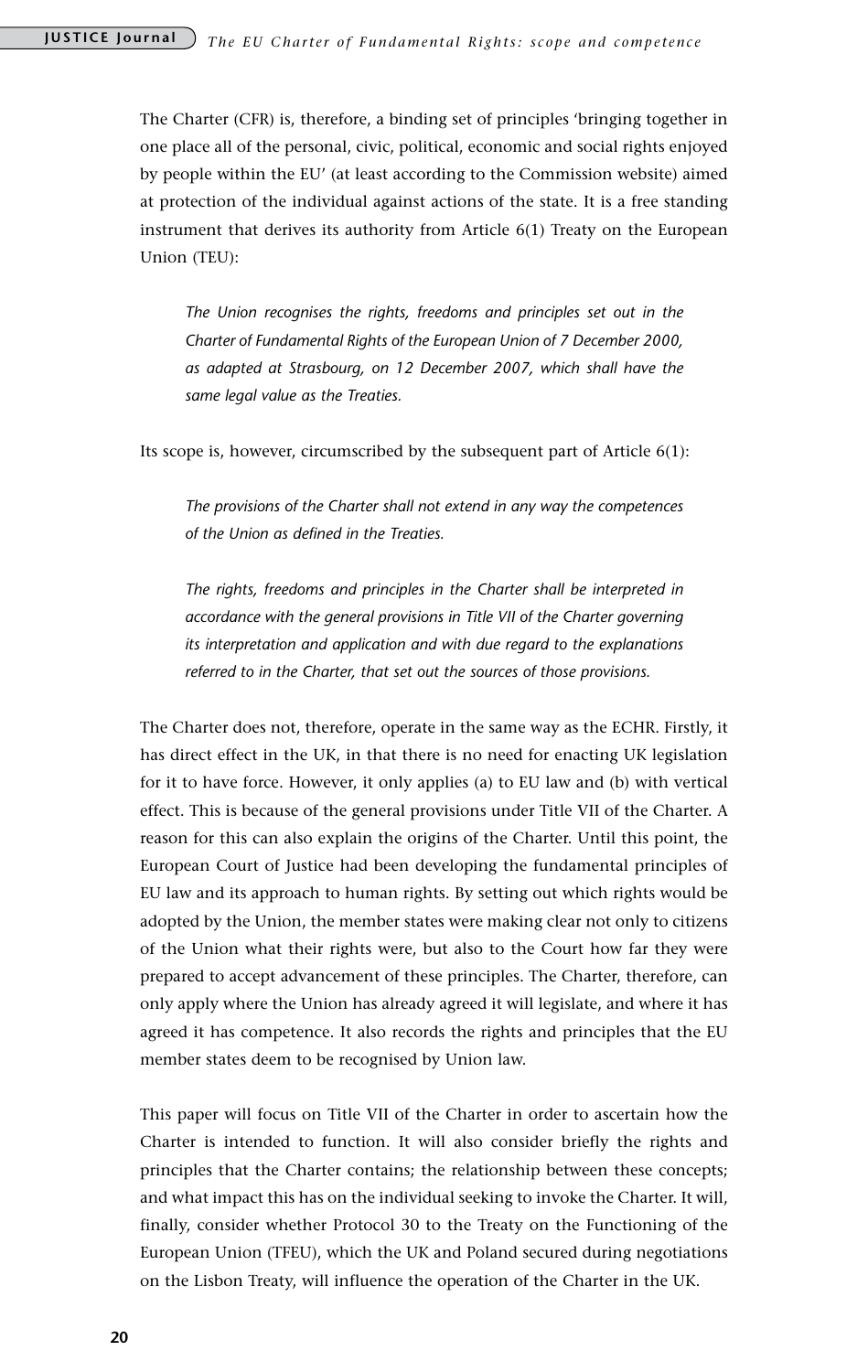### **Title VII – General provisions governing the interpretation and application of the Charter**

*Application of the Charter* 

Article 51(1) sets out the application of the Charter:

*The provisions of this Charter are addressed to the institutions, bodies, offices and agencies of the Union with due regard for the principle of subsidiarity and to the Member States only when they are implementing Union law. They shall therefore respect the rights, observe the principles and promote the application thereof in accordance with their respective powers and respecting the limits of the powers of the Union as conferred on it in the Treaties.*

The Charter is to have direct effect since it is addressed to the institutions of the Union and to the member states. The Explanations to the Charter clarify that its application extends to all institutions, bodies, offices and agencies of the EU set up by primary or secondary legislation in accordance with Articles 15 and 16 TFEU. This means that not only will the law making institutions such as the Commission and Parliament be bound but also agencies such as Frontex, Europol and OLAF. This is good news. The member states were already bound by the ECHR which at least provides for fundamental rights protection. However until the Charter became binding, the EU institutions had no requirement to act within a human rights framework. Rather, the piecemeal and fragmented principles developed under EU law applied to activity undertaken where challenges were taken through the CJEU system. The Fundamental Rights Agency was created in 2007 when the Lisbon Treaty was signed but it does not have any powers to require conformity with human rights principles. Rather, it has the authority to conduct research and report on its findings, which are hoped to then form the basis of legislative action. Whilst this is useful to justify legislative acts, the EU law making bodies are free to ignore its advice. Following the adoption of the Lisbon Treaty, the Commission produced a strategy for the effective implementation of the Charter in 2010 and is publishing annual reports on its progress. This includes a fundamental rights checklist which it is bound to follow whenever it proposes legislation. The checklist will also include dissemination to the public to ensure that the enshrined rights are effective in practice. It is too early to know whether this process will improve knowledge and application of Charter rights.

Whilst the Charter is binding upon the member states, commentators have presumed that it could not be engaged in an action against a private individual in the way that some Treaty provisions expressly allow (eg, with respect to free movement and employment discrimination). There may be an argument for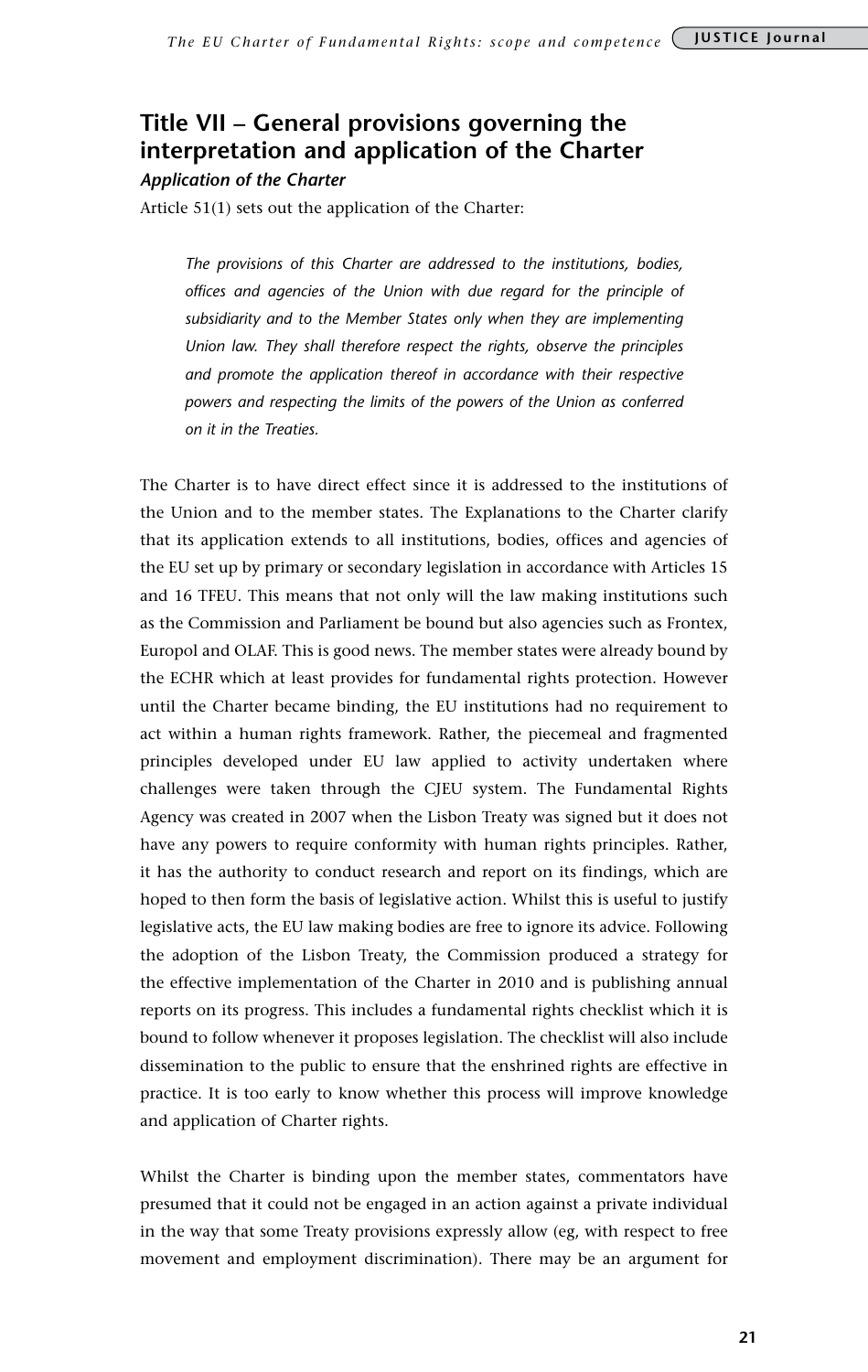saying that because the courts form part of the state, the Charter can be invoked before the courts in horizontal proceedings because the court has a vertical obligation to apply its provisions. The practical reality is more likely to be that the courts will use the Charter as an interpretative aid, thereby creating an indirect horizontal effect, as institutions which must 'respect the rights, observe the principles and promote the application of the Charter'. Interestingly, the Grand Chamber of the Court of Justice of the European Union has already invoked the Charter in private proceedings: see Case C-555/07 *Kücükdeveci v Swedex* GmbH, 19 January 2010 (unreported) concerning employment discrimination. The Court noted that the Charter is to have the same legal value as the Treaties and that Article 21(1) CFR prohibits age discrimination. In Case C-400/10 PPU *Deticek v Sgueglia* 5 October 2010 (unreported), the Court specifically referred to the requirement to ensure consideration of the best interests of the child in accordance with Article 24 CFR in a contact dispute between parents. These cases suggest that the Court may simply apply the Charter as it does existing Treaty provisions which have horizontal effect, unless a member state seeks to argue otherwise (something the Netherlands has in mind by way of an intervention in a forthcoming reference, I am reliably informed by a lawyer at its Ministry of Justice). At the very least, it will find the Charter very persuasive in horizontal proceedings so that the distinction is virtually non-existent in the final outcome. In any event, even the most conservative interpretation could not deter an individual bringing an action against the state for failing to prevent the violating act of a private individual (in the exercise of a positive obligation).

### *Scope of the Charter*

Article 51(2) reiterates the Article 6(1) provision:

*The Charter does not extend the field of application of Union law beyond the powers of the Union or establish any new power or task for the Union, or modify powers and tasks as defined in the Treaties.*

Thus, this means that the Charter cannot enter new territory and only attaches to EU law which is the expression of agreement between member states that the EU has competence in conformity with the subsidiarity principle. There is nothing new about this (C-249/96 *Grant* [1998] ECR I-621, paragraph 45 states that rules against discrimination on grounds of sex in employment do not extend to discrimination on grounds of sexuality because the Treaty provision was not intended to concern this. Whilst the International Covenant on Civil and Political Rights (ICCPR) contains a prohibition of this kind, the relevant EU Charter provision could not be interpreted to extend this far because that would be outside its competence). Nevertheless, 'law' for these purposes includes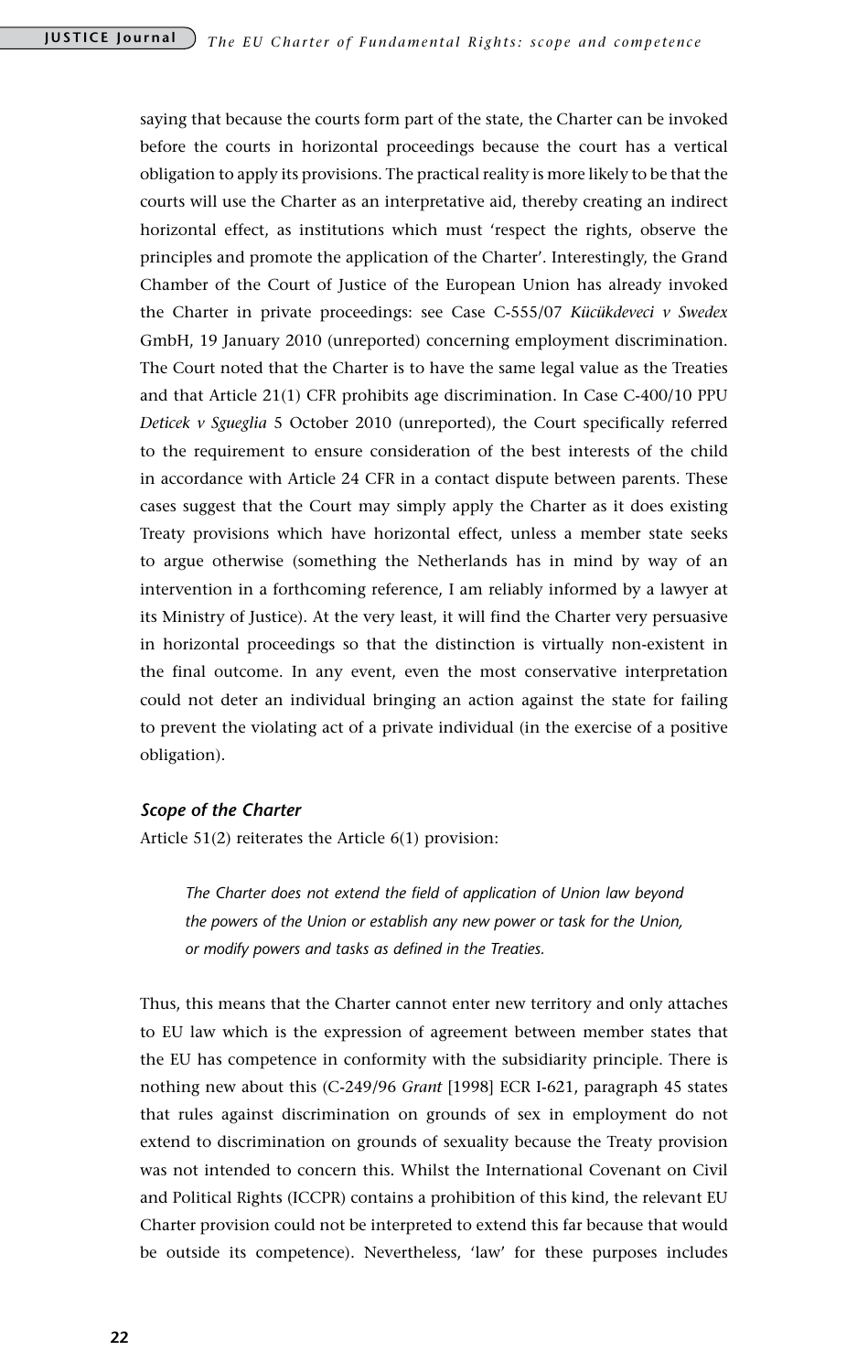everything passed by the EU institutions and the EU acquis. It, therefore, covers a lot of ground.

Taken with Article 51(1), once there is EU competence in a given field, for the Charter to apply to actions of the member states, they must be *implementing EU law*. There is broad consensus that the Charter binds member states whenever they act within the scope of EU law (the phrase in fact adopted in the Explanations). This means that the Charter applies in two wider scenarios. Firstly, the ECJ has treated the phrase 'implementing Community rules' as synonymous with member state rules falling within the scope of EU law (Case C-442/00 *Caballero v Fondo de Garantia Salarial* (*Fogasa*) [2002] ECR i-11915 [29] – [30]). This means that where EU law is not directly applicable (as with directives as opposed to Treaty law, regulations and decisions and requires implementing national legislation) whether a member state has relevant preexisting legislation or introduces new legislation to give effect to the EU law, the Charter will apply.

Secondly, where a member state derogates from EU legislation, or part of legislation, the Charter will still apply in relation to the whole of the operative national law (Case C-260/89 *ERT v DEB* [1991] ECR I-2925 where a monopoly on broadcasting that breached the freedom to provide services could not be justified by way of a Treaty provision allowing for discrimination as that only applied on objective grounds of public morals, safety or health, which were not present). This is because the power to derogate is given by EU law and derogation can only be effective in accordance with EU law, which intrinsically must conform with fundamental rights as per Articles 2 and 6 TEU. Otherwise, member states could derogate so as to avoid protection of fundamental rights, as Lloyd Jones J demonstrates in the following decision:

*69. Mr. Chamberlain, on behalf of the Defendant submits, nevertheless, that in the present case the Defendant has decided not to legislate and that it is difficult to see how a Member State, in deciding not to legislate, can be described as 'implementing EU law' even if, had it done so, it would have been acting under a power of derogation conferred by the EU Regulation. ERT is distinguishable, he submits, because the decision to derogate in that case was required to be justified.*

*70. We are concerned here with the question whether, in taking a decision, the Defendant is acting within the material scope of EU law. The field in question – the imposition of export restrictions – is one occupied by EU law which nevertheless includes a power of derogation to Member States. It would be surprising if the answer to the question whether the Defendant was acting within the material scope of EU law depended on which way*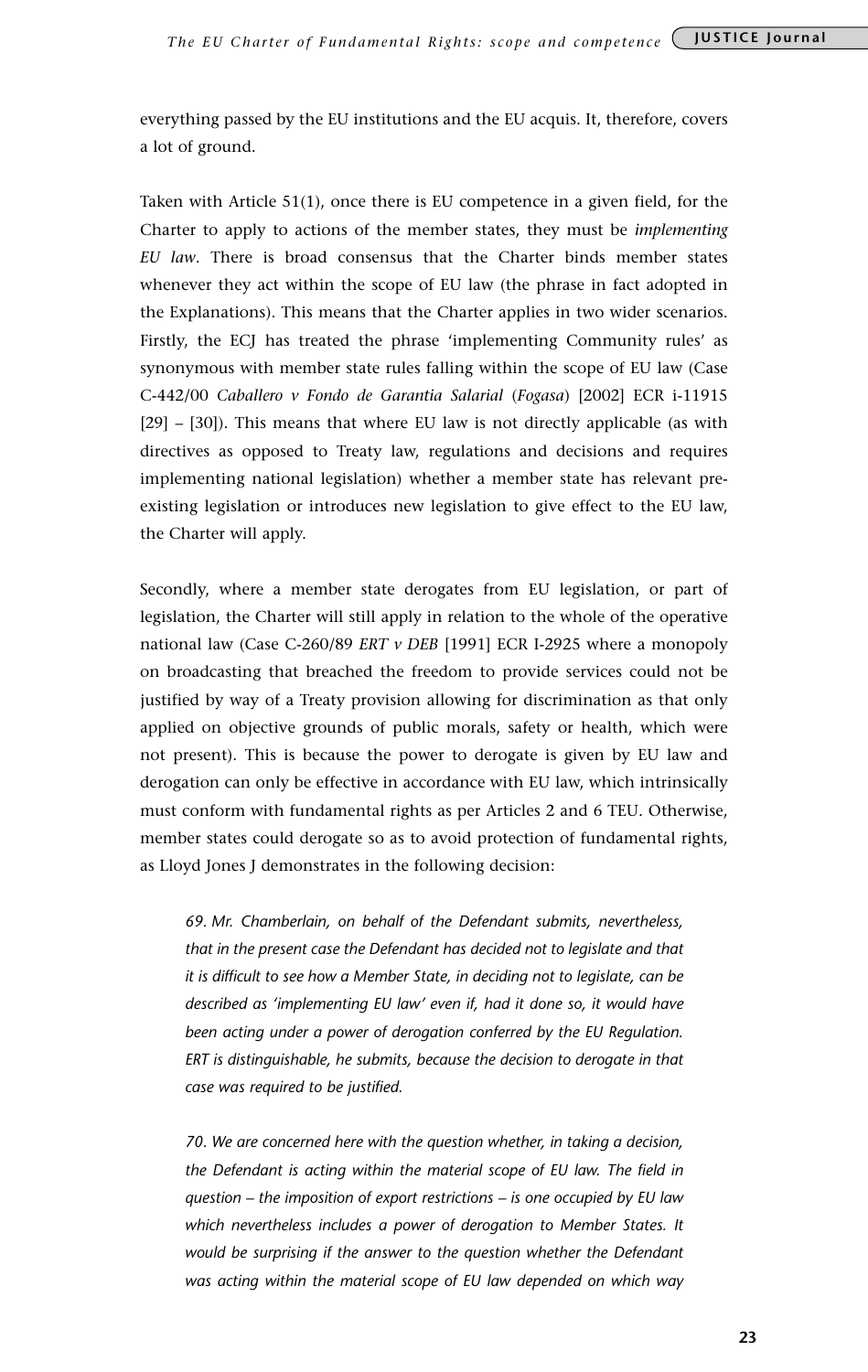*his decision went. Nor do I consider that to be the case. Rather, in deciding whether or not to exercise the power of derogation the Defendant is implementing EU law in the sense of applying it or giving effect to it and he is bound to do so in accordance with the fundamental principles and rights which form part of EU law.* 

*(R (on the application of Zagorski and Base) v Secretary of State for Business, Innovation and Skills [2010] EWHC 3110 (Admin))*

Opt outs under the protocols are considered in the final section of the paper. Given the interpretation by the courts in these cases, it could be argued that any derogation will be of limited impact upon a claim under the Charter. What will fall for consideration is whether any limitations on the protection of the right can be justified, either due to balancing competing rights, or due to the familiar derogations provided in qualified ECHR provisions.

As regards whether the Charter could be seen as extending competence, whilst the Court cannot legislate in new areas, it can enhance rights protection in areas where EU law directly or indirectly impacts upon the rights of an individual, eg, extradition and the rights of children of the requested person. Whilst the framework decision on the European arrest warrant does not mention the rights of the child as a bar to extradition, nevertheless it has to be read in accordance with the Charter, Article 24 of which concerns the best interests of the child. Thus, any consideration of fundamental rights in the decision to surrender must not only take account of the general right to family life provided under Article 8 ECHR, interpreted in light of the obligation provided by the UN Convention on the Rights of the Child to consider the impact upon children, but also directly under Article 24 CFR (judgment pending on this point in *HH et al v Italy et al*, UKSC). It may also mean that in developing the jurisprudence of the Charter, the Court recognises circumstances, as has the ECtHR, where a positive duty to act to protect the Charter right will be required in order for the national law to remain in compliance (a step already taken, Case C-68/95 *T. Port GmbH & Co KG v BLE* [1996] ECR I-6065, [37] –[ 41]).

### **Rights and principles**

The Charter contains both *rights* and *principles* which are to be treated differently, and were drafted as a mechanism to achieve consensus on the broad range of rights included in the Charter. What, then, is a right and what is a principle? In many cases this is not clear-cut. The Explanations do in some places identify the distinction, eg, the 'rights' of the elderly (Article 25 CFR), and environmental protection (Article 27 CFR). However, socio-economic rights can have as much importance as interference with civil liberties: consider the right to vote discourse, for example. Furthermore, rights and principles may be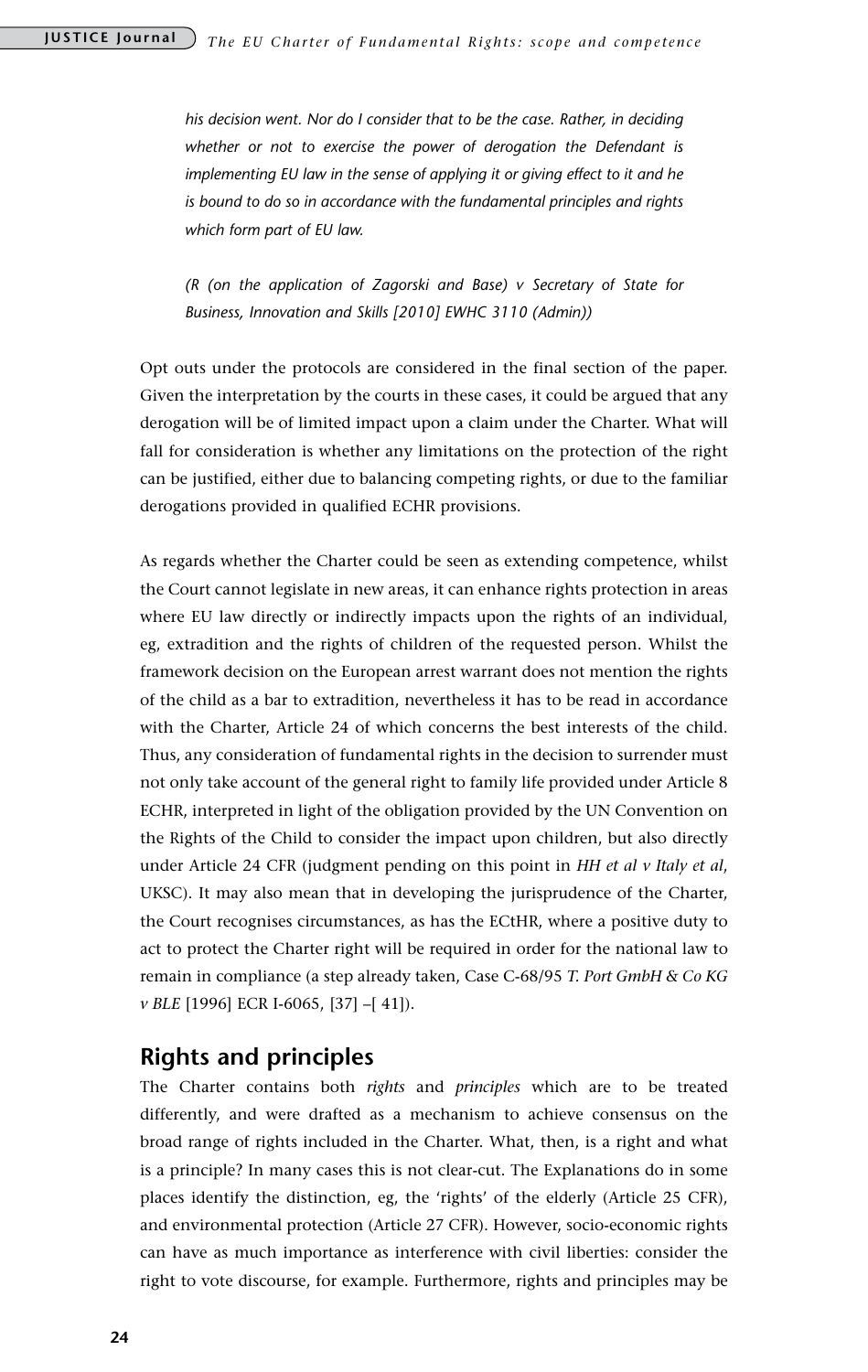expressed in the same article, eg, right to family and professional life (Article 33 CFR). Nor is there a mechanism for division between prohibition and positive action, as both remedies can be sought against a breach of civil liberties. Before any claim is commenced, it will be necessary to ascertain whether the violation pertains to a right or a principle, and in some instances litigation may ensue to clarify the matter where there is disagreement.

### *Practical difference between rights and principles?*

If the action relates to a right, a judicial claim can be pursued. If it relates to a principle, Article 51(1) states that this can only be *observed* and, further, Article 52(5) asserts:

*The provisions of this Charter which contain principles may be implemented by legislative and executive acts taken by institutions, bodies, offices and agencies of the Union, and by acts of Member States when they are implementing Union law, in the exercise of their respective powers. They shall be judicially cognisable only in the interpretation of such acts and in the ruling on their legality. (Emphasis added.)*

The Explanations further provide that principles become significant for the courts only when such acts are interpreted or reviewed. They do not, however, give rise to direct claims for positive action by the Union's institutions or member state authorities. Principles must, therefore, have been legislatively enacted in order for a court to determine whether they are sufficiently protected. However, it is not stated that the implementing law has to be directed solely towards the principle. The words 'implemented by legislative and executive acts' could, therefore, refer to a Union law or act which indirectly impacts upon a principle. The Court has previously interpreted the impact of laws upon principles by way of the precautionary principle in the context of agriculture (Case C-236/01 *Monsanato Agricultura Italia SpA v Presidenza del Consiglio dei Ministri* [2003] ECR I-8105 where the simplified procedure in labelling GM foods as equivalent to normal foods was challenged due to safety concerns. The Court held that this was acceptable, so long as a challenge is based upon at least some form of risk assessment, because the precautionary principle provides that where there is uncertainty of the risks to human health, protective measures may be taken prior to the seriousness of the risks becoming fully apparent). The Explanations recognise this dicta and, therefore, this approach is likely to be undertaken by the Court when considering principles contained in the Charter.

Since rights will also only be considered in the context of existing EU law and not as free standing rights, there does, in fact, appear to be little difference in practice between how rights and principles should be treated. Rather, it could be argued that the creation of principles was something of a political invention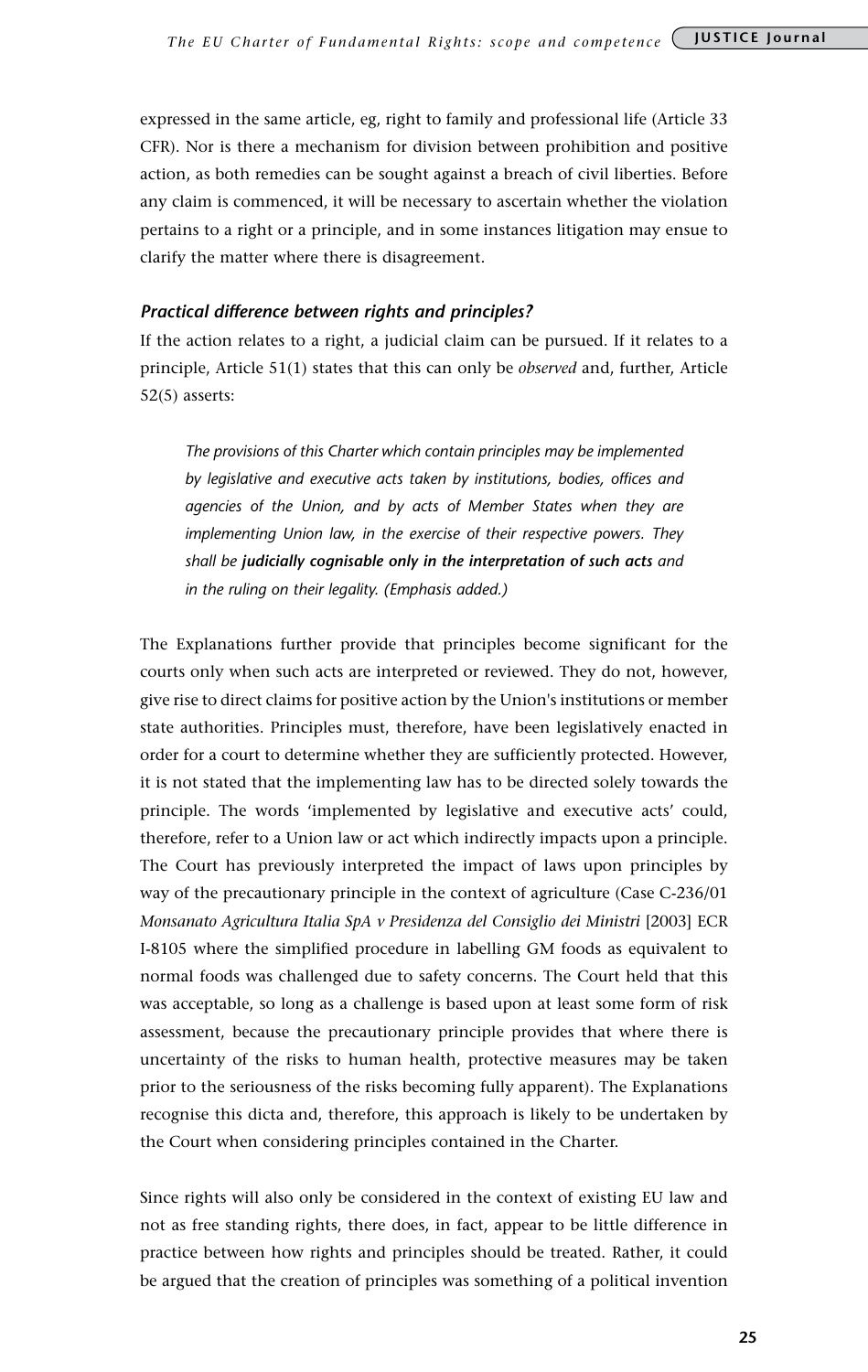to deal with the problem of rights not recognised in some member states, as impetus to ensure the Charter was enacted.

### **Limitations of the Charter**

The Charter includes a general limitation clause to all articles. Article 52(1) provides:

*Any limitation on the exercise of the rights and freedoms recognised by this Charter must be provided for by law and respect the essence of those rights and freedoms. Subject to the principle of proportionality, limitations may be made only if they are necessary and genuinely meet objectives of general interest recognised by the Union or the need to protect the rights and freedoms of others. (Emphasis added.)*

This is a test of proportionality previously developed by the European Court of Justice (in particular Case C-112/00 *Schmidberger Internationale Transporte und Planzuge v Austria* [2003] ECR I-5659 in which an environmental protest was held blocking a road for 30 hours and the claimant company complained that its right to free movement of goods was infringed. The Court considered Articles 10 and 11 ECHR, which are not absolute rights, and applied the above test, concluding that it had been a limited disruption for a genuine aim and efforts had been taken to limit the impact, whereas a ban on the demonstration would have been an unjustified interference with freedom of expression). The Explanations confirm that the reference to 'general interest' relates to Article 3 TEU as well as to Articles 4(1) TEU, 35(3), 36 and 346 TFEU. This general provision is in contrast to the specific limitations to the rights under the ECHR, which can be derogable but also absolute. In *Schmidberger*, the Court recognised that Articles 2 and 3 ECHR were non-derogable so it is reasonable to assume that these rights will, nevertheless, be similarly interpreted. In any event, Article 52(3) CFR provides that rights corresponding with those in the ECHR must be interpreted with corresponding meaning and scope though it goes on to state that this does not preclude more extensive protection within the EU (see below). Since the ECtHR considers the margin of appreciation to be afforded to the state in cases before it, the impact of this doctrine will also apply in the EU. However, whilst the ECJ has considered the margin in previous cases, sometimes by a different analysis (*Schmidberger*, but above analysis applied; Case C-274/99 *Connelly v Commission* [2001] ECR I-1611 where the principle was not applied on the facts), it applies the limitation test differently, bearing in mind the democratic set-up to EU law making and the scope of the Charter's application. Nevertheless, the margin of appreciation could be an important consideration where a member state seeks derogation from an EU law and the non-application of the Charter in that instance.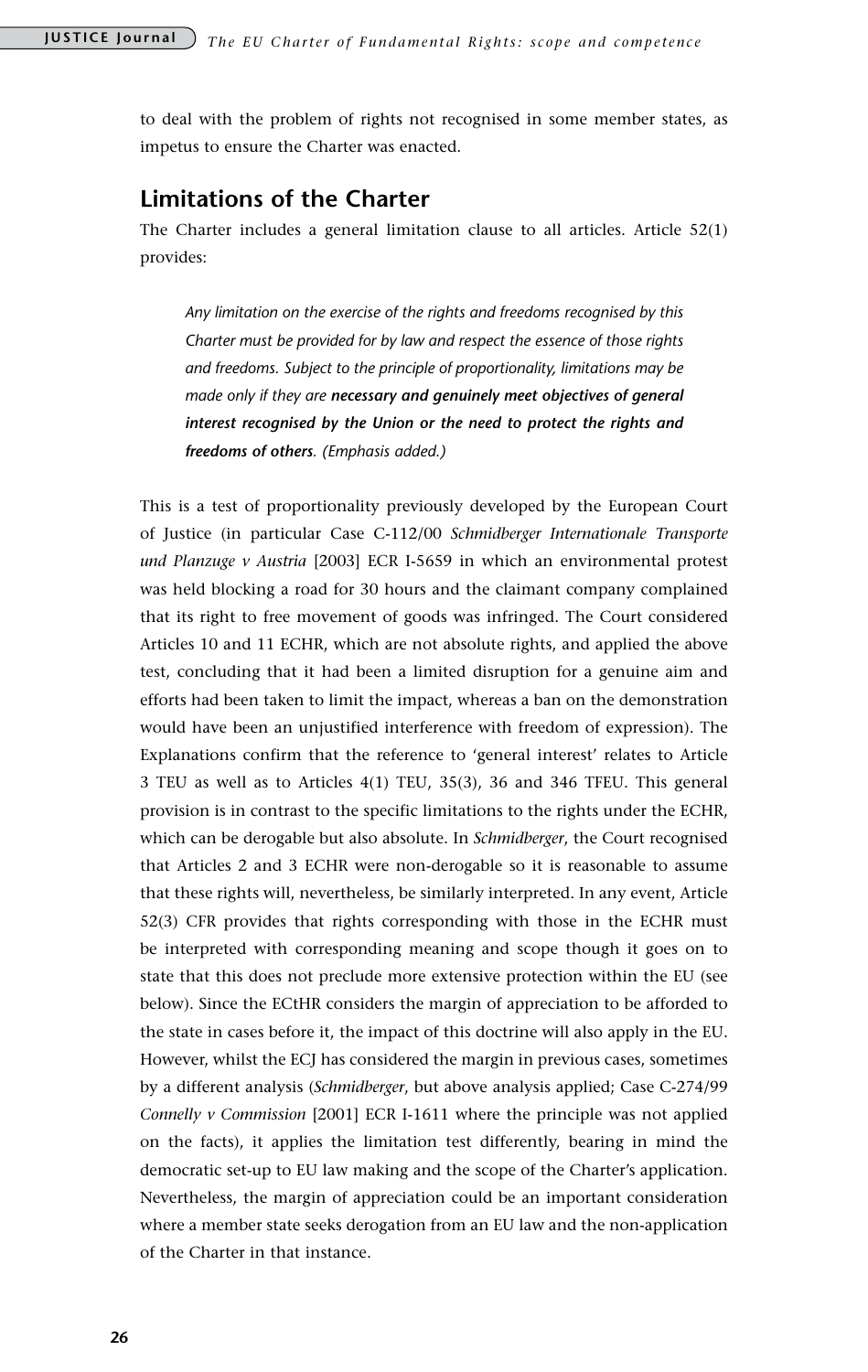### *Interpretation in accordance with Treaty provisions*

Article 52(2) requires that rights recognised by the Charter for which provision is made in the Treaties shall be exercised under the conditions and within the limits defined by those Treaties. Fundamental rights were scattered throughout the previous Treaties and this provision aims to retain consistency with the remit the European Council previously expressly agreed, in particular Union citizenship and non-discrimination. The Explanations, unfortunately, provide no list of which rights are decreed to correlate with a Treaty right and comment rather intermittently where a right is based wholly or partly on a Treaty provision. As such, this raises three issues concerning when Article 52(2) is engaged.

Firstly, there are situations where it is not clear how the relationship between the two provisions should operate in the application of the Charter. For example Article 21(1) CFR prohibits all forms of discrimination, whereas Article 19 TFEU merely empowers Union action on discrimination. Equally, Article 19 TFEU provides for legislative acts including harmonisation which will allow horizontal effect, but Article 21(1) CFR is similar to Article 14 ECHR and only prohibits Union institutions and member state action when implementing EU law (cf *Kücükdeveci* et seq). This may ultimately mean that for the wider rights provided in Article 21 CFR where action under Article 19 has not been taken, the interpretative limitation contained within Article 52(2) is inapplicable. All equivalent instances in the Charter would be similarly excluded from its ambit.

Secondly, where the Treaty has been interpreted by secondary legislation, through regulations, directives, decisions, etc, do these limitations bind the application of the Charter? This would, arguably, defeat the whole purpose of the Charter. Since its inception, the normative jurisprudence of the ECJ has interpreted secondary legislation and where it has not accorded with fundamental rights as protected by the Treaties, general principles of Community law (which are usually created by the Court), or constitutional principles of the member states, the Court has struck it down. It would be quite remarkable if the Charter were to be relied upon to limit or reverse the development of fundamental rights jurisprudence, particularly as the values that the Court has thus far interpreted are the same values to which the Charter is supposed to relate. Accordingly, the better interpretation would appear to be that secondary legislation will not limit the reach of the Charter or the Court's application of it to protect or enhance fundamental rights and any secondary legislation will have compatibility with the Charter read into it. Where secondary legislation has specifically legislated for the remit of a Charter right or principle, however, the Court will have to respect this intended interpretation unless it causes a clear incompatibility.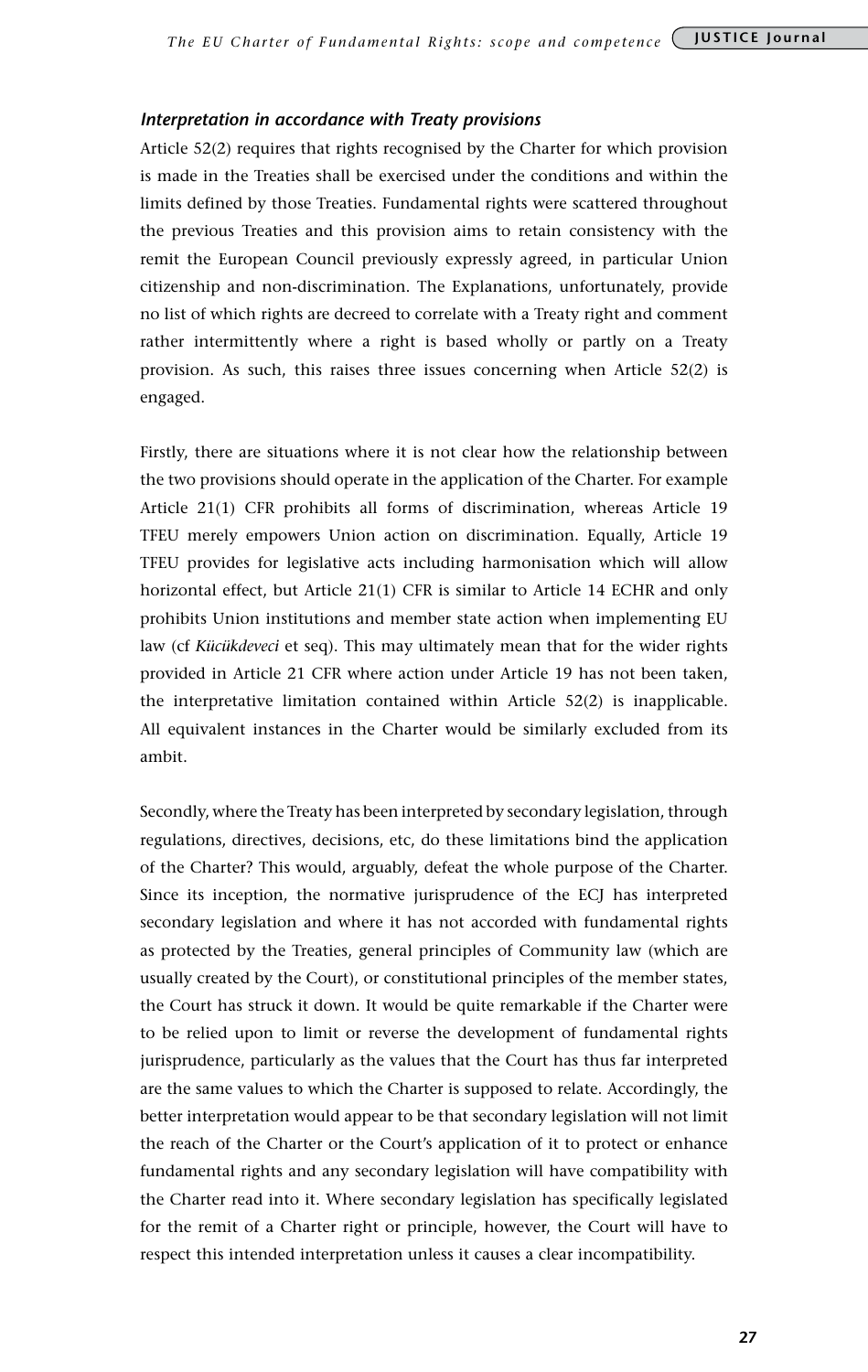Thirdly, where the right is partially derived from the jurisprudence of the Court, but also from legislative acts, which approach is to be determinative? For example, the right to good administration in Article 41 CFR is derived from a general principle of law first recognised by the Court (the history is set out in the Explanations). However, the obligation to give reasons is established in Article 296 TFEU and Articles 41(3) and (4) CFR replicate Article 340 TEU and Articles 20(2)(d) and 25 TFEU respectively. Whilst the Explanations identify these discrepancies and require specific adherence to Article 52(2) CFR, it is unlikely that the Court will inhibit itself from developing the jurisprudence of the Union, particularly now that binding and codified rights are available to enable the Court to advance rights protection. But it will be interesting to see how the Court approaches these hybrid provisions.

### **Relationship with the ECHR**

Article 52(3) confirms that:

*In so far as this Charter contains rights which correspond to rights guaranteed by the Convention for the Protection of Human Rights and Fundamental Freedoms, the meaning and scope of those rights shall be the same as those laid down by the said Convention. This provision shall not prevent Union law providing more extensive protection.*

The Explanations list all rights which correspond with the ECHR and where the Charter provides wider scope. This will assist with arguing for greater protection under the Charter. For example, citizens of the Union cannot be treated as aliens for the purposes of Article 19 ECHR because of the Union prohibition on discrimination on the grounds of nationality. Furthermore, Article 47 on the right to a fair trial is not limited to civil rights and obligations or criminal charges as in Article 6 ECHR. Some Charter rights also specifically extend the protection afforded, for example, the prohibition on slavery and forced labour derived from Article 4 ECHR expressly prohibits trafficking in human beings in Article 5 CFR. The Explanations clarify that it is not only the rights as set down by the ECHR that are to correspond, but also the meaning given through the jurisprudence of the ECtHR. It is insufficient, therefore, to simply refer to the ECHR (the Court already refers to the Strasbourg jurisprudence in the interpretation of corresponding rights: see Case C-400/10 PPU *J McB v LE,*  5 October 2010 (unreported)). In any event, as the final paragraph of Article 52(3) illustrates, the Union can provide greater protection and, therefore, must only ensure that it does not provide less. Whilst this provision aims to ensure that the two European Courts do not develop conflicting jurisprudence, the problem remains for novel or narrowly developed rights. This is why the Lisbon Treaty also paves the way for accession to the ECHR by the Union, which will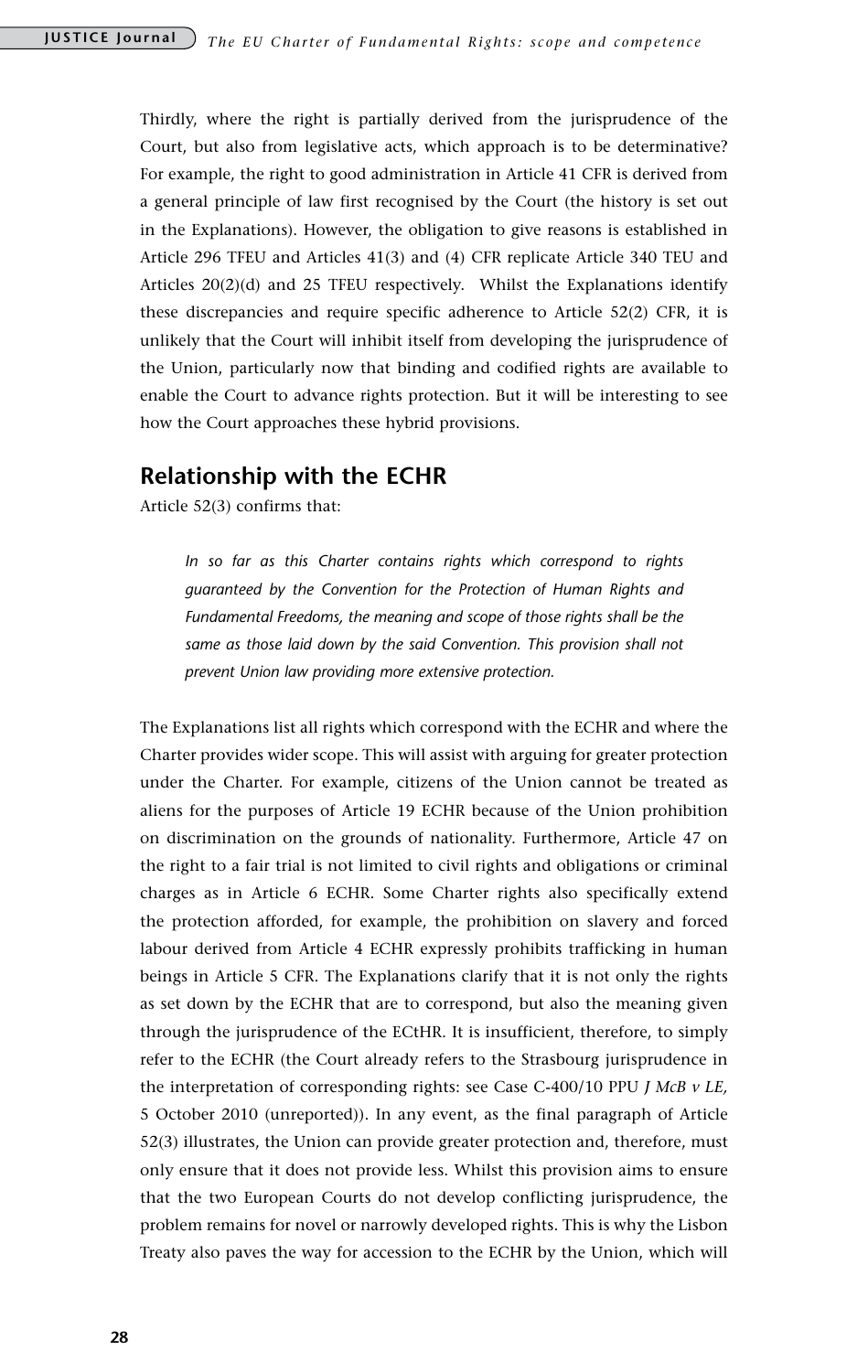ultimately make the court in Strasbourg rather than the court in Luxembourg the final arbiter on a corresponding right.

### **National constitutional traditions and international standards**

The Charter is specifically injuncted to be interpreted in harmony with the constitutional traditions of the member states where the right in question is so derived. This is how the Court has always approached its jurisprudence. The Explanations confirm that it is not the lowest common denominator which ought to be protected, but a high level of protection adequate for the law of the Union as well as *common* constitutional traditions. Where there is conflict between those traditions it seems that the least common approach will lose out. The Court has already had to make these difficult choices (see *ERT* above).

Article 53 confirms that the Charter should not be interpreted to restrict or adversely affect human rights as recognised by Union, international or constitutional law. It refers to 'spheres of application' for these other sources, which raises an issue as to the supremacy of the Charter vis a vis other sources of rights protection. The Court grappled with this in C-402/05 *Kadi v Commission and Council* [2008] ECR I-06351 and determined that the Court should focus on the Union measure and its compliance with Union fundamental rights protection. However, this case was about the restriction of a right rather than the application of international law to extend protection. Given that the Charter seeks to incorporate rights standards from a variety of sources, it is likely that the Court will take a purposive approach and interpret the Charter right to reach the international norm.

### **The UK Protocol**

The UK and Poland (the Czech Republic also intends to extend its application) negotiated Protocol 30 to the Lisbon Treaty in relation to the application of the Charter. In most respects it simply reiterates the content of the general application title of the Charter itself but it seeks to clarify certain aspects in two specific ways.

Firstly, Article 1(1) states that the Charter does not extend the ability of the Union courts or domestic courts to find that domestic acts are inconsistent with the rights and principles that it reaffirms.

Secondly, Article 1(2) states that Title IV (providing solidarity rights) creates justiciable rights only in so far as such rights are already provided for in domestic law. More generally, Article 2 also provides that where the Charter refers to national laws and practices it will only be applicable to the extent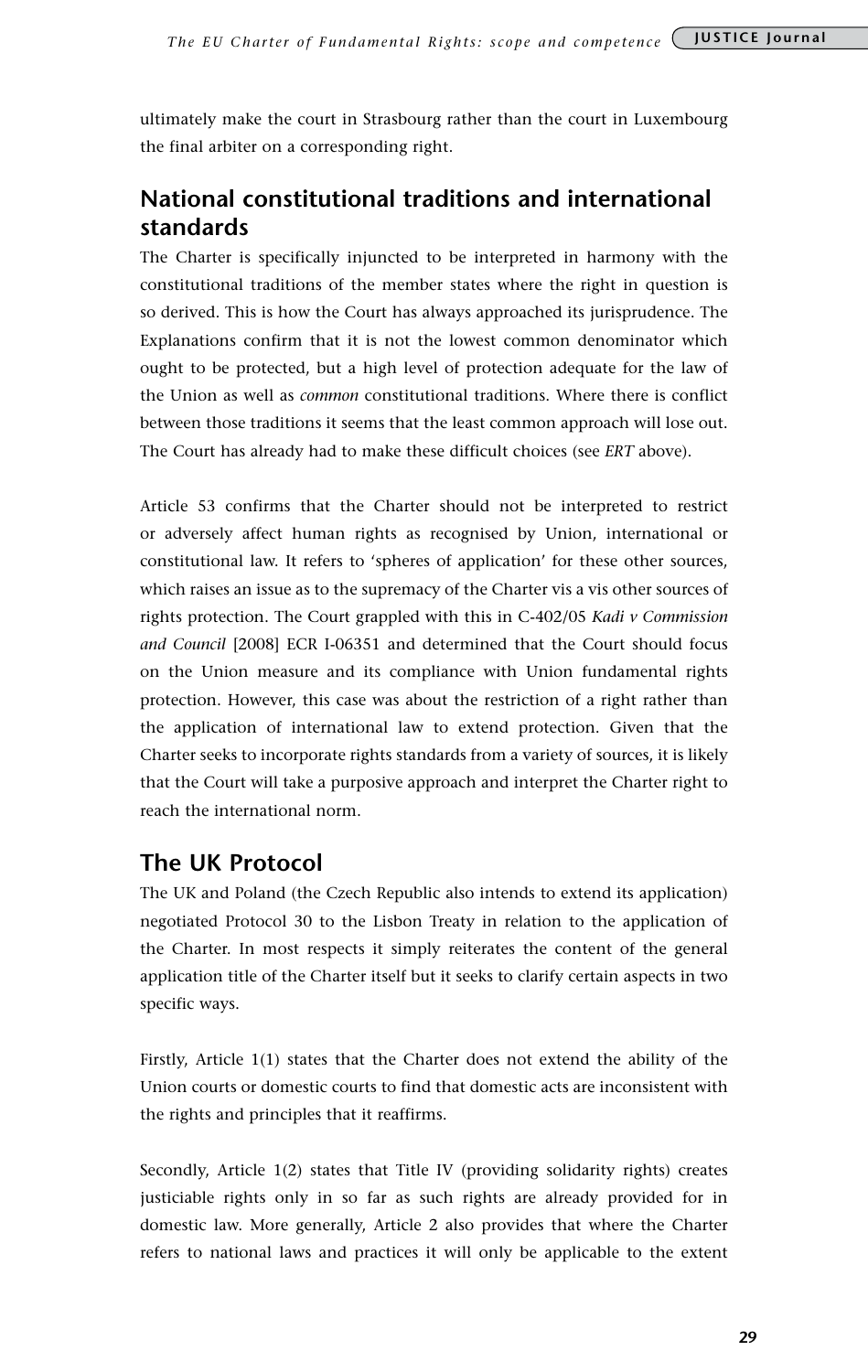that the relevant provision contains rights or principles already recognised in domestic law.

The purpose of the Protocol was obviously to enable political compromise. It is clearly not an opt out as this would have been easy to state, though it was described in that way by the UK media until recently, when the UK government accepted this was not the case during the course of litigation (see below). But it cannot in reality create much limitation to the Charter either. What it perhaps attempted, amongst other negotiated arrangements for the UK, was to demonstrate to the British public a distinction between the Constitutional Treaty, which would have required a referendum, and the Lisbon Treaty which the government hoped to show was less of a radical development of EU integration and, thereby, justify the absence of consultation.

Article 1(1) of the Protocol does nothing more than Article 51 CFR. Article 51 already confirms that courts cannot extend the application of the Charter outside the scope of EU law and prior to the Charter where fundamental rights were impacted by EU legislation the courts would interpret the provision to give effect to the right anyway. Therefore, no 'extension' is required to operate the Charter as intended in Title VII, and Article 1(1) simply affirms current practice. This was confirmed by the Court in C-411/10 *NS v Secretary of State for the Home Department et al* (21 December 2011) (unreported), the most recent interpretation of the Charter in the UK where the Court specifically considered the impact of the Protocol. This was because in the High Court the Secretary of State asserted that the Charter did not apply to the UK, though this position was not maintained on appeal. Nevertheless the Court, in particularly succinct language confirmed that Protocol 30 does not call into question the applicability of the Charter in the UK (or Poland). Furthermore,

*In those circumstances, Article 1(1) of Protocol (No 30) explains Article 51 of the Charter with regard to the scope thereof and does not intend to exempt the Republic of Poland or the United Kingdom from the obligation to comply with the provisions of the Charter or to prevent a court of one of those Member States from ensuring compliance with those provisions (at [120]).*

Articles 1(2) and 2 do, in fact, create a substantive limit which has not yet been considered by the domestic or EU courts, but only in so far as the UK has not recognised the right or principle in question, and this will evolve with domestic policy and legislation. Moreover the fundamental rights jurisprudence of the Court is not limited by the Charter or the Protocol, such that claimants can still rely on the established body of case-law even if the Protocol prohibits favourable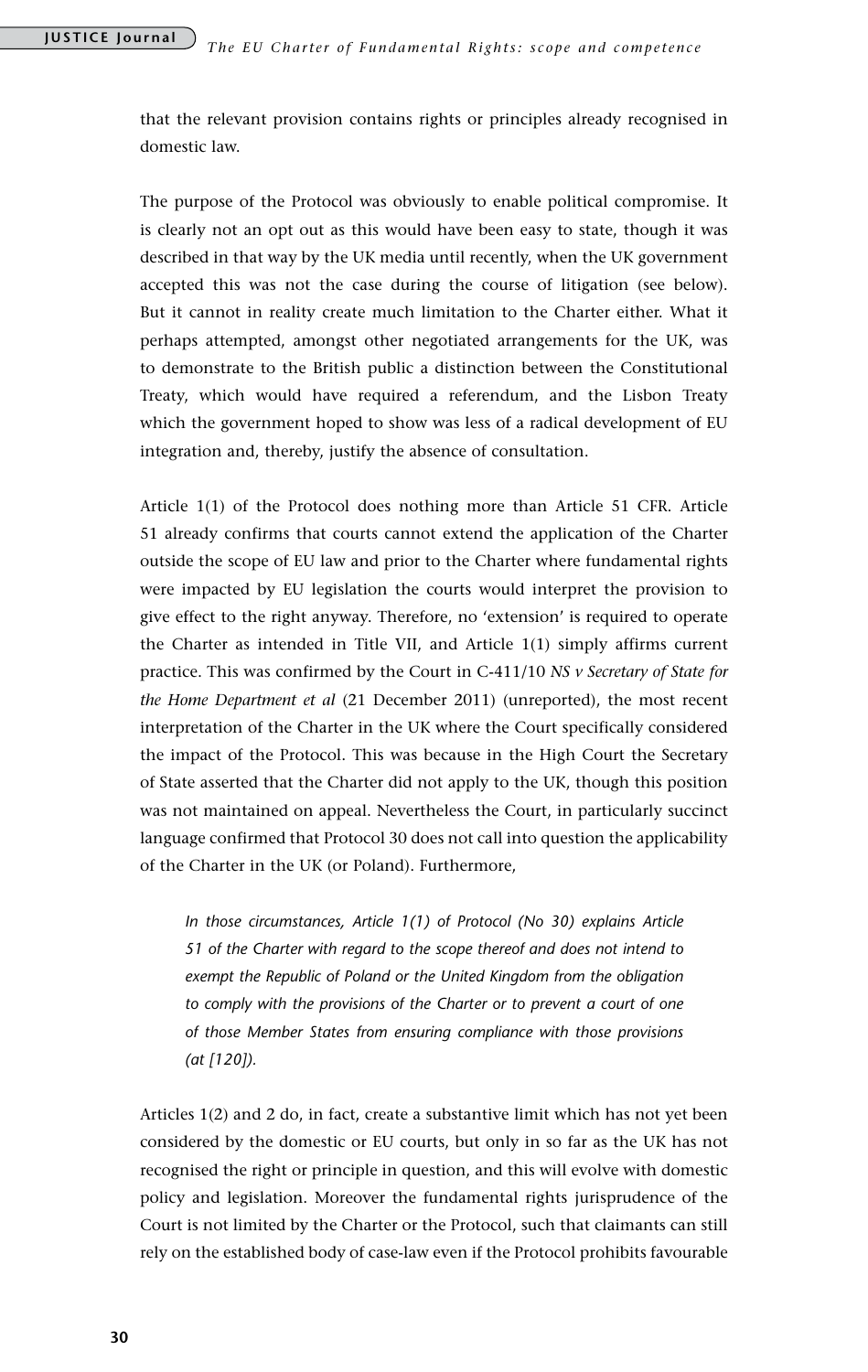interpretation by the Charter. It would seem, therefore, that the Protocol is largely toothless in practice.

### **Conclusion**

It is not yet clear how far the Court of Justice of the European Union will go to favourably interpret the Charter in the application of EU law, whether it will engage with the enshrined principles in a normative fashion or actually add nothing to the existing law. However, it has already started to use the Charter in its consideration of cases, both indirectly and upon application, as identified in the above analysis.

Whether the Charter will make a difference to individuals by building upon the ECHR and national law remains to be seen. It will certainly engage lawyers in litigation about the reach of its application and, if nothing more, ensure that the rights of EU citizens are more visible, which was after all the stated aim, even if access to them in practice remains complex.

### *Jodie Blackstock is director of criminal and EU justice policy at JUSTICE*

### **Notes**

1 The references to the Court in Luxembourg vary in this paper. Prior to the Lisbon Treaty, the Court was referred to by its constituent parts, the European Court of Justice and Court of First Instance. Post Lisbon Treaty the Court as a whole, comprising the General Court (the re-named Court of First Instance), Civil Service Tribunal, European Court of Justice, and specialised courts (which may be established) is termed the Court of Justice of the European Union. The ECJ has jurisdiction over appeals from the General Court and deals with references from the courts of the member states.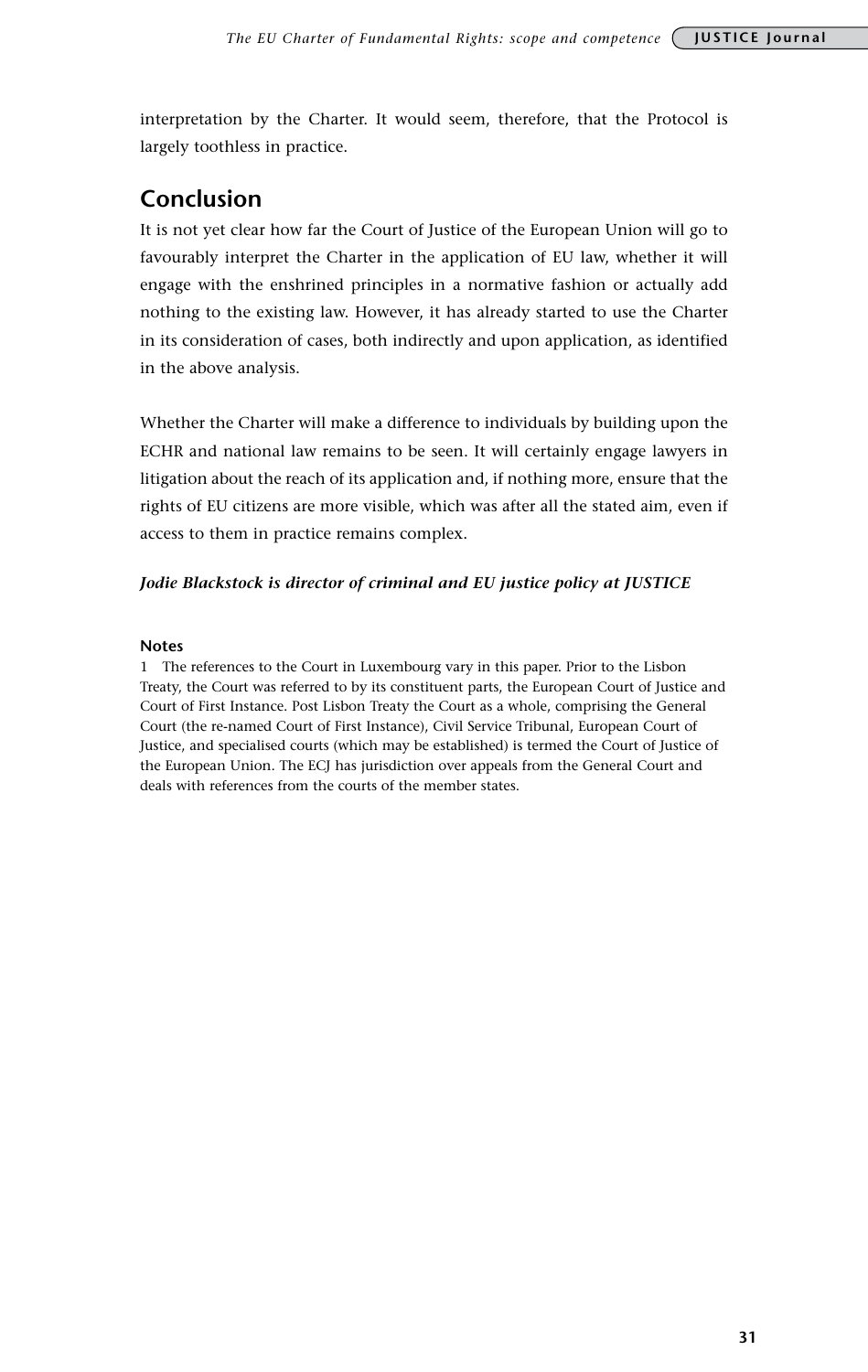## Building on Brighton: a foundation for the future of the European Court of Human Rights?

### **Angela Patrick**

*Angela Patrick analyses the implications of the 'Brighton Declaration' on the future of the European Court of Human Rights.*

The Brighton Declaration on the Future of the European Court of Human Rights – adopted earlier this year by the 47 states of the Council of Europe, under the chairmanship of the UK government – has stirred an already lively legal and political debate in the UK about the justiciability of individual rights and, specifically, the role of the European Court of Human Rights.<sup>1</sup>

The brief UK stint in the chair of the Committee of Ministers at the Council of Europe was hailed by the Attorney General, Dominic Grieve MP, as a 'once in a generation' opportunity to drive forward reform of the Court.<sup>2</sup> As the UK hands the chair on to Albania, work now begins to implement the commitments made at Brighton.3 However, legal commentary on the significance of the reforms has been muted. Political commentators are divided. Either the exercise has been a success, securing the future of the Court or it has been a costly failure unable to secure the radical reforms the government had promised.

Described as 'a breath of fresh air';<sup>4</sup> a 'success story',<sup>5</sup> 'fudge' and a 'failure',<sup>6</sup> for a relatively obscure intergovernmental agreement, the nine-page Declaration has attracted a significant number of column inches. Attracted by the controversy surrounding a few high profile decisions of the Court – prisoners voting rights and the furore surrounding Abu Qatada – the UK press has woven the otherwise dry negotiations between the 47 states of Europe into the narrative on the heated domestic political debate on rights. Over the course of the past two years, the focus of that debate has slowly shifted away from the Human Rights Act 1998 – and the role of our domestic judiciary – to the role of the European Court of Human Rights in Strasbourg. The domestic arguments have been magnified with a zoom lens focused on the peculiarly 'European' judges of the European Court of Human Rights.<sup>7</sup>

But, Brighton was not all about Britain. The real picture is more complex. Understanding the role of the Strasbourg Court, the long-standing reform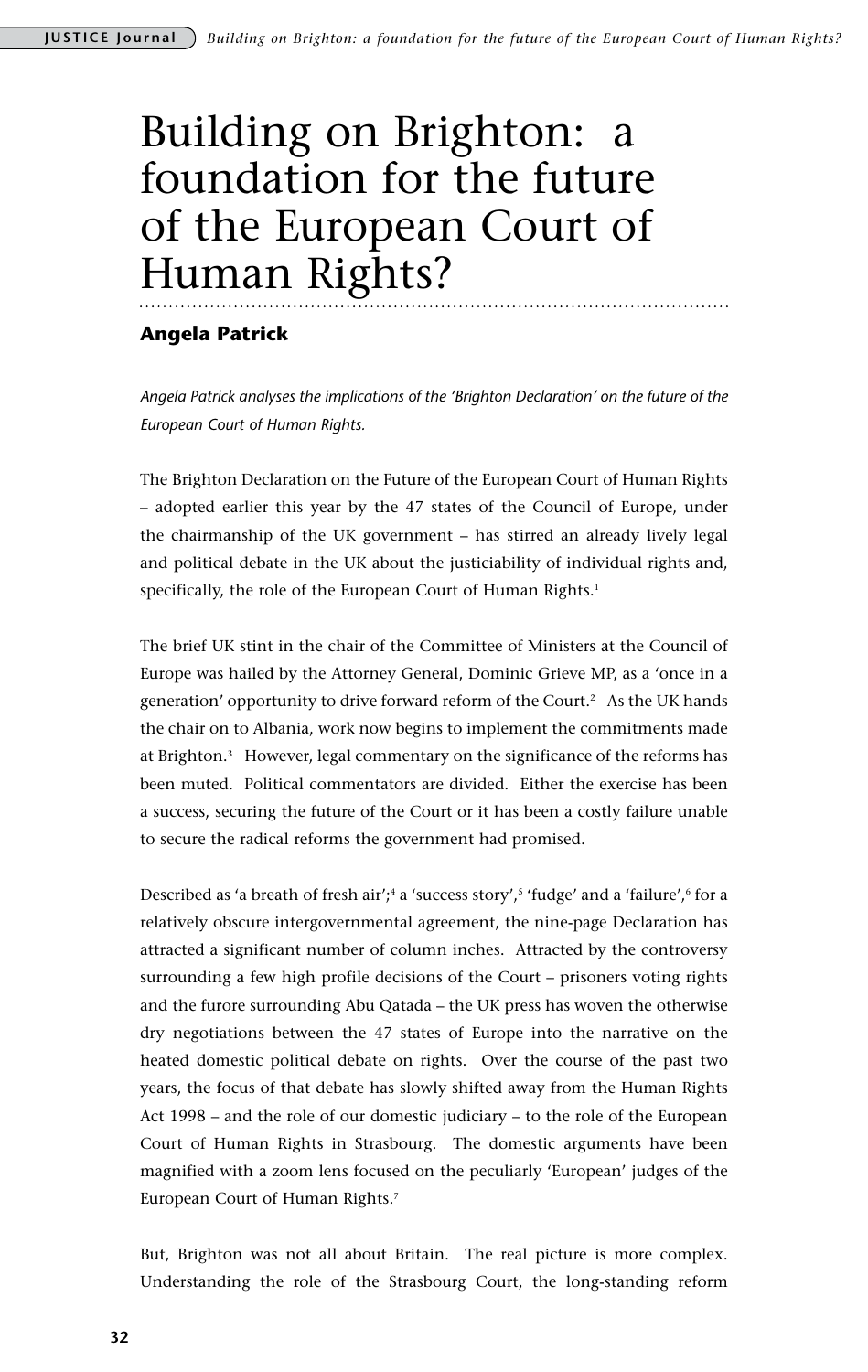process and the immediate goals of the UK government is key to assessing the success or otherwise of the Brighton Declaration and its long-term impact on the future of the Convention system. Unpicking the history of the reform process, the text of the Declaration and the surrounding political narrative paints a much more uncertain picture than portrayed by the UK press. While the domestic narrative was shifting, this reflected a similar shift in discussions about the future of the Court. At home, the debate moved away from the effectiveness of domestic measures for the protection of individual rights, to the need to limit the role of the Court. On the international stage, the discussion was similarly changing. Whereas a decade of discussion on reform had focused on increased judicial efficiency and greater national responsibility for the protection of rights, restrictions on the role and function of the Court were given new priority.

While the Brighton Declaration and its negotiation has played its part in the highly politicised debate over the protection of rights at home, in its final form it has the potential to help secure the future effectiveness of the Convention system. However, Brighton is a work in progress. The Declaration makes broad commitments, including promised amendments to the ECHR yet to be drafted. Whether Brighton provides a solid foundation for the future of the Court – or sends an unavoidable political message which ultimately undermines its role – remains to be seen. It is clear, however, that the reform process has been significantly changed by shifting political debate both at home and abroad. The question remains how the domestic narrative might be influenced by change at Strasbourg.

### **A Court in crisis?**

The Court has been habitually described as 'in crisis' for many years. That an unacceptably large backlog of cases has built up over the past decade is unavoidable. Currently sitting at around  $150,000$  applications,<sup>8</sup> this bottleneck is often cited as evidence of mismanagement and an overburdened Court incapable of focusing on the most important human rights cases. However, it is evident that the Court has been a victim of its own success and its increased burden has resulted from the unification and speedy expansion of Europe. When the European Convention on Human Rights was signed, the Council of Europe was made up of only a handful of states. Now 47 countries across Europe apply the Convention and the Court exercises jurisdiction over claims from a population of around 800 million people. Over 91 per cent of all the Court's judgments have been handed down since 1998.<sup>9</sup> Applications by individuals seeking redress have exploded, with around 9,000 applications a year in 1999 rising to around 60,000 only a decade later.10

This expansion of the Court's jurisdiction has not been matched by a corresponding rise in resources. The Court's budget is relatively small. At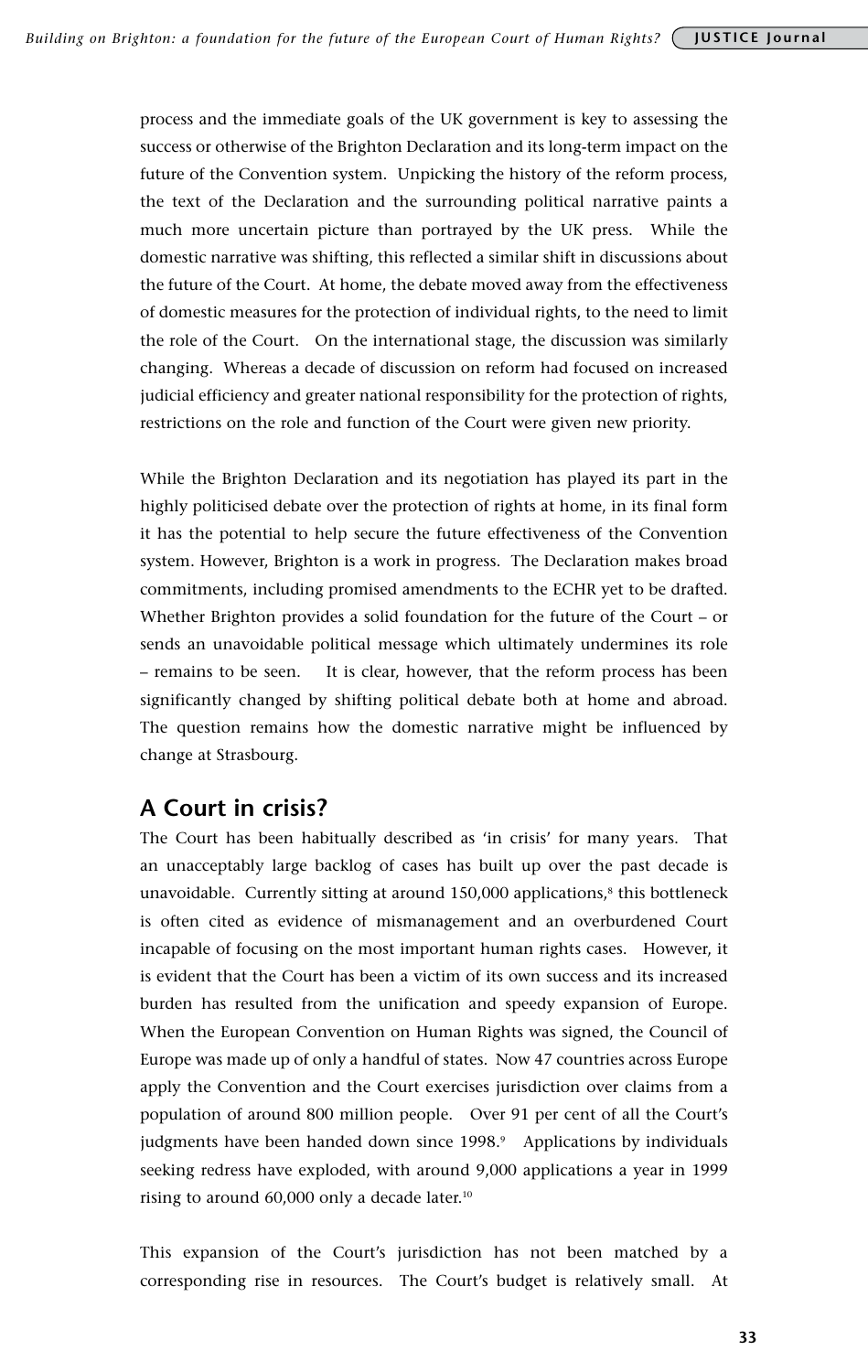around £50 million a year, it, arguably, represents a relatively cheap deal when compared to the Supreme Court (which services a far smaller jurisdiction for £12 million) or, for example, the Court of Justice of the European Union (which has a similarly large constituency, but a far larger budget at around  $£300$ million). However, the impact of the growing backlog – and the associated delays in hearing cases brought by vulnerable individuals – is damaging for the effectiveness and the credibility of the Court.

### **Reform, reform and yet more reform**

Brighton is the latest in a long line of steps taken by the Council of Europe to ease the Court's burden and maintain its legitimacy. An ever-increasing budget out of the question, report upon report has made recommendations for efficiency and improved prioritisation designed to ensure cases are cleared more quickly.<sup>11</sup> The Committee of Ministers has promulgated more and more recommendations, declarations and resolutions designed to stem the flow of cases to the Court in the first place.12 Protocol 14 to the Convention was agreed; designed to amend the admissibility criteria for claims and to provide mechanisms to better deal with repeat and clone violations, including by providing a mechanism to allow the Committee of Ministers to send states ignoring the European Court of Human Rights judgments back to the Court for it to consider whether states are in violation of their obligations under Article 46 of the Treaty to give effect to final judgments from Strasbourg.

While Protocol 14 languished for want of Russian political interest, the Council of Europe, under the Swiss chairmanship came together to consider how to secure the future of the Court. In what became known as the Interlaken process, states agreed a political declaration committing to secure the future of the Court through a combination of efficiency measures and more effective national implementation of Convention standards. This two pillar approach – tackling the backlog and diverting cases from the Court by getting it right first time – was broadly welcomed by commentators.13 As the Court itself recognised:

*A key element in the process initiated at Interlaken has been increased recognition that responsibility for the effective operation of the Convention has to be shared. The Court should not in principle, and cannot in practice, bear the full burden of the work generated by implementation of the Convention.14*

The Interlaken Declaration and its Action Plan set out a clear timetable for action between 2010-20; with states committing to consider further action should no progress be made. As JUSTICE's Jodie Blackstock commented in this Journal, the declaration was praised. It sought institutional reform to recognise the 'contemporary role of the Court'. Unfortunately, it was 'scant on practical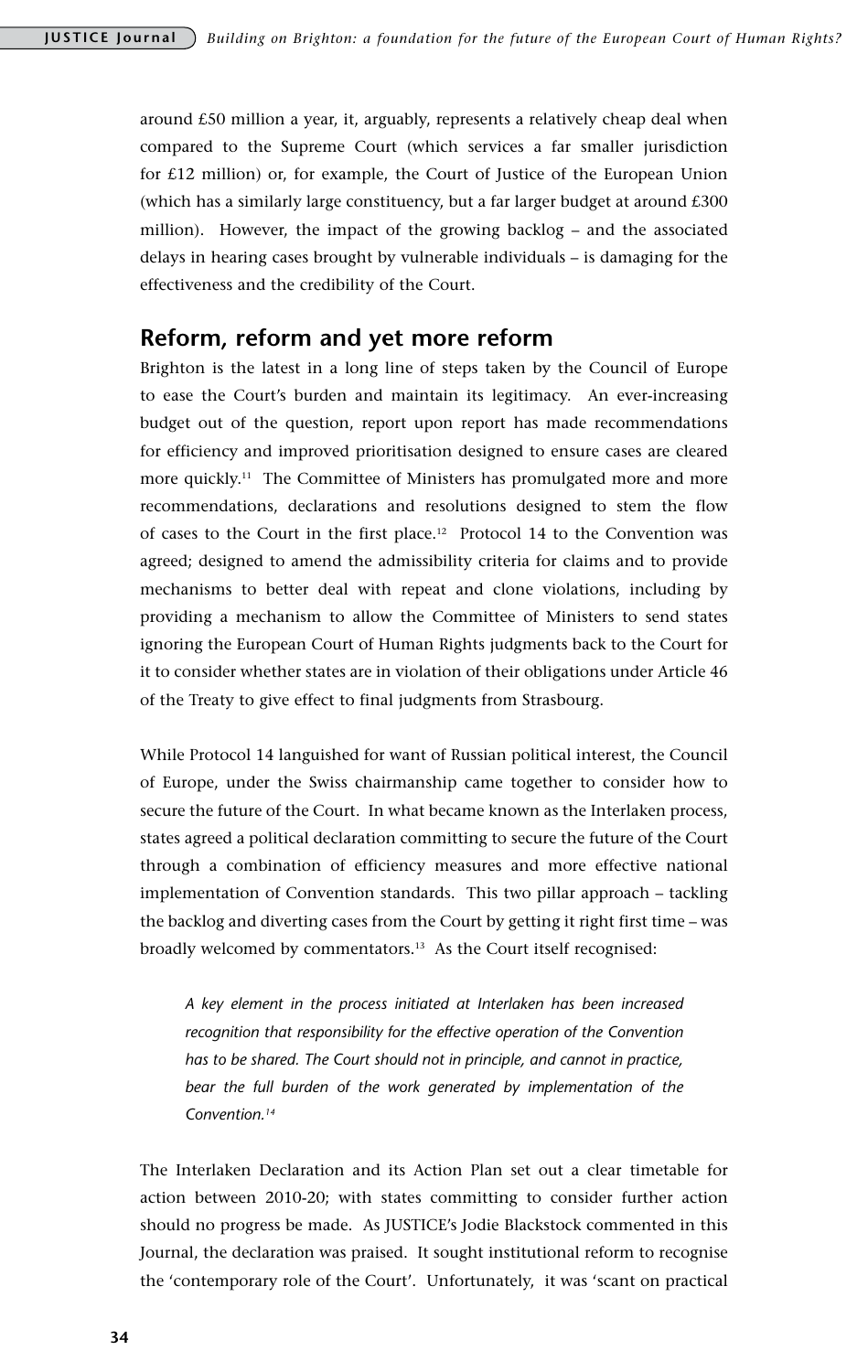suggestions' relying on states parties and individual institutions to take action.15 However, the declaration did commit states to act, and to report on the steps taken by the end of 2011.<sup>16</sup>

Before these reports could be compiled, reform was yet again on the agenda. In 2011, a little over a year later, the Izmir Declaration revisited familiar ground. States again confirmed that 'the attachment' of states to the right of individual petition was a 'cornerstone of the Convention'. Yet, its tone visibly shifted in some important aspects. A renewed focus was placed on the Court avoiding 'fourth instance' jurisdiction and caution was called for in immigration cases, where the Court was urged not to act as an Immigration Appeals Court. Particular concern was expressed over immigration cases where Rule 39 Interim Measures requests were made (as in the case of *Abu Qatada*) which prevented deportation while an application was being considered. At Interlaken, the states recalled that the 'subsidiary nature of the supervisory mechanism established by the Convention' meant that national authorities, including courts, governments and Parliaments should play a fundamental role to guarantee Convention rights at a national level. However, at Izmir, states expressed concern that 'appropriate steps' must be taken to 'ensure cases are dealt with in accordance with the principle of subsidiarity'. At Interlaken, the burdens were shared equally between states taking greater responsibility for rights at home and increased efficiency in Strasbourg. By contrast, at Izmir the focus shifted from states taking greater responsibility for meeting their international obligations and squarely onto restricting access to the Court. In addition to sensible efficiency measures – such as a new filtering mechanism to ensure the most important cases are heard first – the states put more radical proposals on the table, committing to negotiations on the introduction of an advisory jurisdiction for the Court, fees for individuals making applications to the Court and to consideration of a simplified amendment process for the Convention. In addition, the Izmir Declaration set out directions to the Court designed to restrict the number of cases deemed admissible: admissibility criteria were to be applied to ensure the Court did not consider trivial matters, the Court was to avoid re-examining issues of fact and law determined by national courts and it was to work more closely with government agents to 'further good co-operation'.17

### **The countdown to Brighton**

Thus, the 'crisis' narrative had begun to shift from the demands on the Court's resources to the quality of its decision making and the propriety of its role, in part reflecting the UK debate on rights and the role of the judiciary. The Izmir Declaration was agreed at the height of UK consternation over the pilot judgment in *Greens v UK*, confirming its decision in *Hirst* that the absolute bar on prisoner voting in s3 Representation of the People Act 1983 was in violation of the right to participate in free and fair elections (Article 3, Protocol 1 ECHR).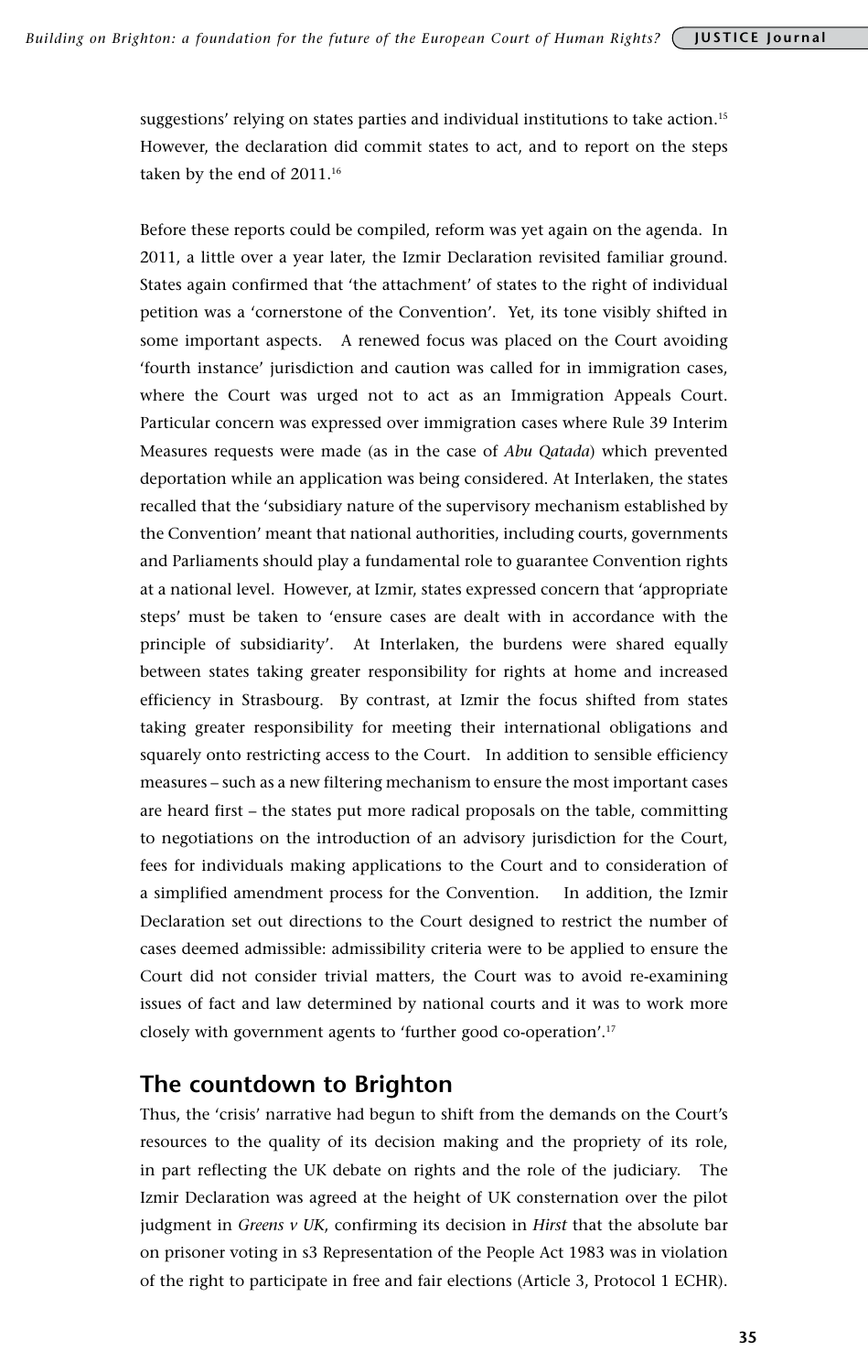*Greens* set a six-month deadline for action, requiring the UK to introduce proposals on prisoner voting by summer 2012.<sup>18</sup> In February 2011, backbench members of the Conservative and Labour parties initiated a successful motion on the floor of the House of Commons calling on the UK to affirm the absolute bar.19 February and March saw sessions in UK parliamentary committees calling for evidence on the role of the Court, its judgments and specifically, the issue of prisoners' voting rights.20

During these debates, the Court's domestic critics highlighted a number of issues which, they argued, had contributed to the backlog. The first – that the Court is a 'living' instrument, its interpretation not set in stone – designed to ensure that the text of the Convention remains relevant to changes in social practice. Critics argued that this approach had expanded the scope of the Convention beyond the original intentions of the drafters. Secondly, critics focused on the text of the Convention, arguing that some issues were specifically excluded from the Convention and should not be written in by 'activist' judges. Votes for prisoners were excluded from the Convention, which was never intended to cover decisions on border control. The third criticism was couched in arguments based in democracy and sovereignty, both national and parliamentary. By failing to give adequate deference to national courts – and specifically, the Supreme Court – the European Court of Human Rights was neglecting the principle of subsidiarity and failing to grant states an adequate margin of appreciation in their interpretation and application of Convention rights.<sup>21</sup> These three arguments, arguably, fail to consider the familiarity of the evolutionary principles of interpretation, also adopted by the common law, and the principles of Treaty law which go beyond pure textual rules of interpretation.<sup>22</sup> However, this approach did effectively shift the discussion away from a discussion about protection of individual rights against state discretion to a seemingly greater constitutional argument about the role of international law, state sovereignty and the primacy of domestic Parliaments. In the UK, with a constitution hinged on the principle of parliamentary sovereignty, this criticism shifted the narrative significantly and captured the imagination of the popular press.

Setting the terms of reference for the UK Commission on a Bill of Rights, the new coalition government tied the domestic debate firmly to the future of the Court and to the Brighton Declaration. Established as a coalition compromise between the Conservative commitment to repeal the Human Rights Act 1998 in favour of a British Bill of Rights, and the Liberal Democrat commitment to preserve the Act, the Commission is tasked with investigating the creation of a Bill of Rights for the UK building on the commitments in the ECHR. The terms of reference of the Commission, set in March 2011, shortly before Izmir, included a requirement to 'provide interim advice to the Government on the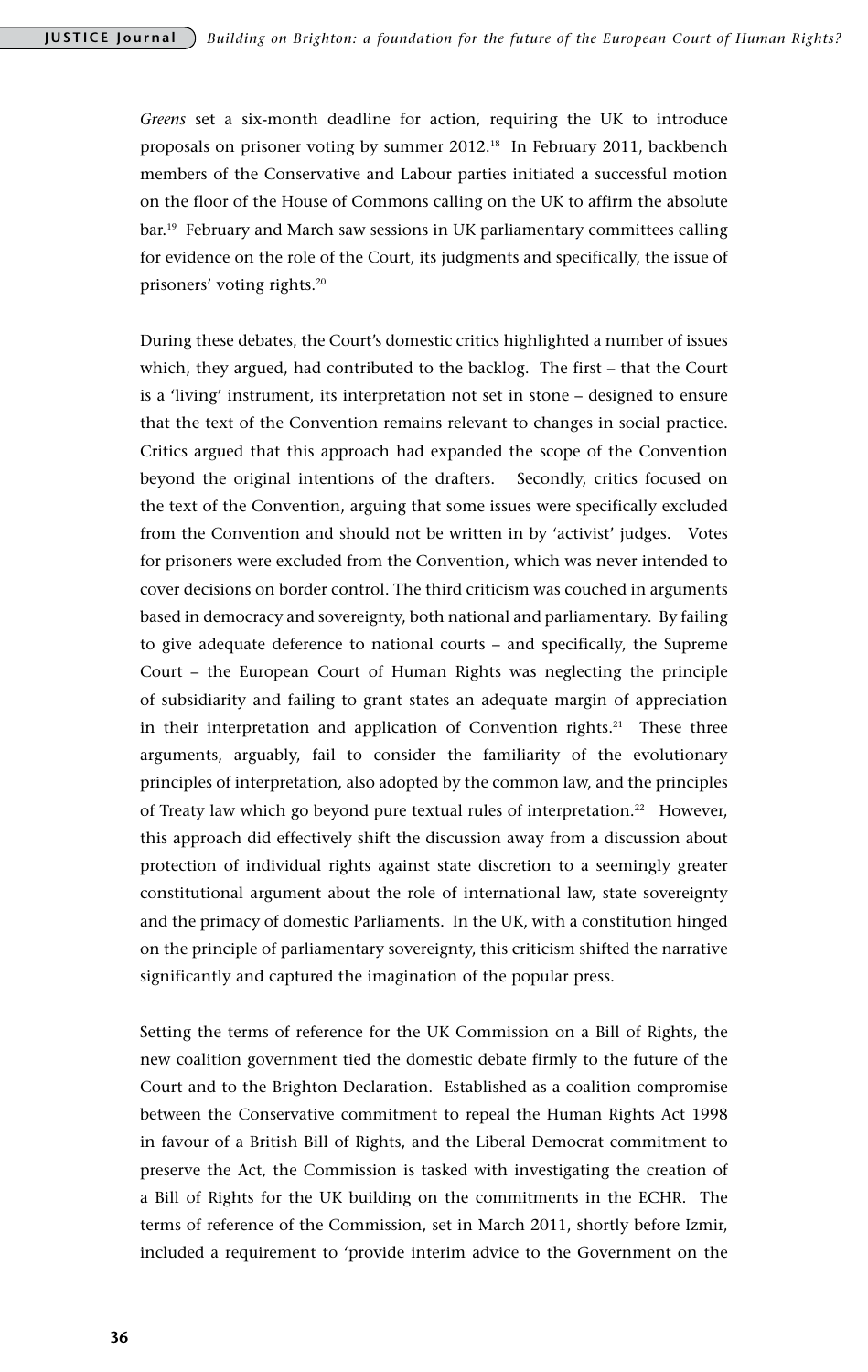ongoing Interlaken process to reform the Strasbourg court *ahead of and following* the UK's Chairmanship of the Council of Europe (emphasis added).<sup>' 23</sup>

#### *Making good on Interlaken?*

In the meantime, progress continued to be made on the commitments made at Interlaken and Izmir. Protocol 14 took effect. This introduced a number of significant measures – not least the ability of a single judge to deal with inadmissible cases and smaller chambers to deal with less complex cases – and led to increased efficiency at the Court. A number of impressive statistics bore proof of the impact of this work on the Court's case-load. In 2010, there was a 94 per cent rise in the number of friendly settlements in admissible cases; with a further 25 per cent rise in  $2011.^{24}$  A new practice direction on Rule 39 interim measures reduced the number of Rule 39 claims.<sup>25</sup> During 2011, the Court issued more than 47,000 decisions in outstanding claims. While the bulk of these determinations dealt with clearly inadmissible applications, the Court considers that, with some support, it can clear the existing backlog of cases by 2015.26

#### *More please: The UK 'wish-list'*

The Commission on a Bill of Rights published its interim advice on the future of the Court in July 2011. It called on the government to focus on three areas: (a) significant reform of the Court to ensure that it focused only on the most serious cases; (b) looking again at just satisfaction (the right of applicants to financial compensation) and (c) the need to improve procedures for the selection of judges to the Court. It called for the Court to focus on the most constitutionally important questions for the interpretation of the Convention and suggested that the Court should have the power to refuse to hear admissible claims which were of 'minor or secondary importance'. The Commission explained:

*the need for urgent and fundamental reform to ensure that the European Court of Human Rights is called upon, as an international court, only to address a limited number of cases that raise serious questions affecting the interpretation or application of the Convention and serious issues of general importance. It is essential to ensure that the Member States and their national institutions – legislative, executive and judicial – assume their primary responsibility for securing the Convention rights and providing effective remedies for violations. Failure to put in place the necessary machinery for compliance should itself constitute a violation of the Convention.27*

Despite progress being made on the Interlaken Action Plan, this approach appeared to frame the UK approach to its chairmanship. The objectives for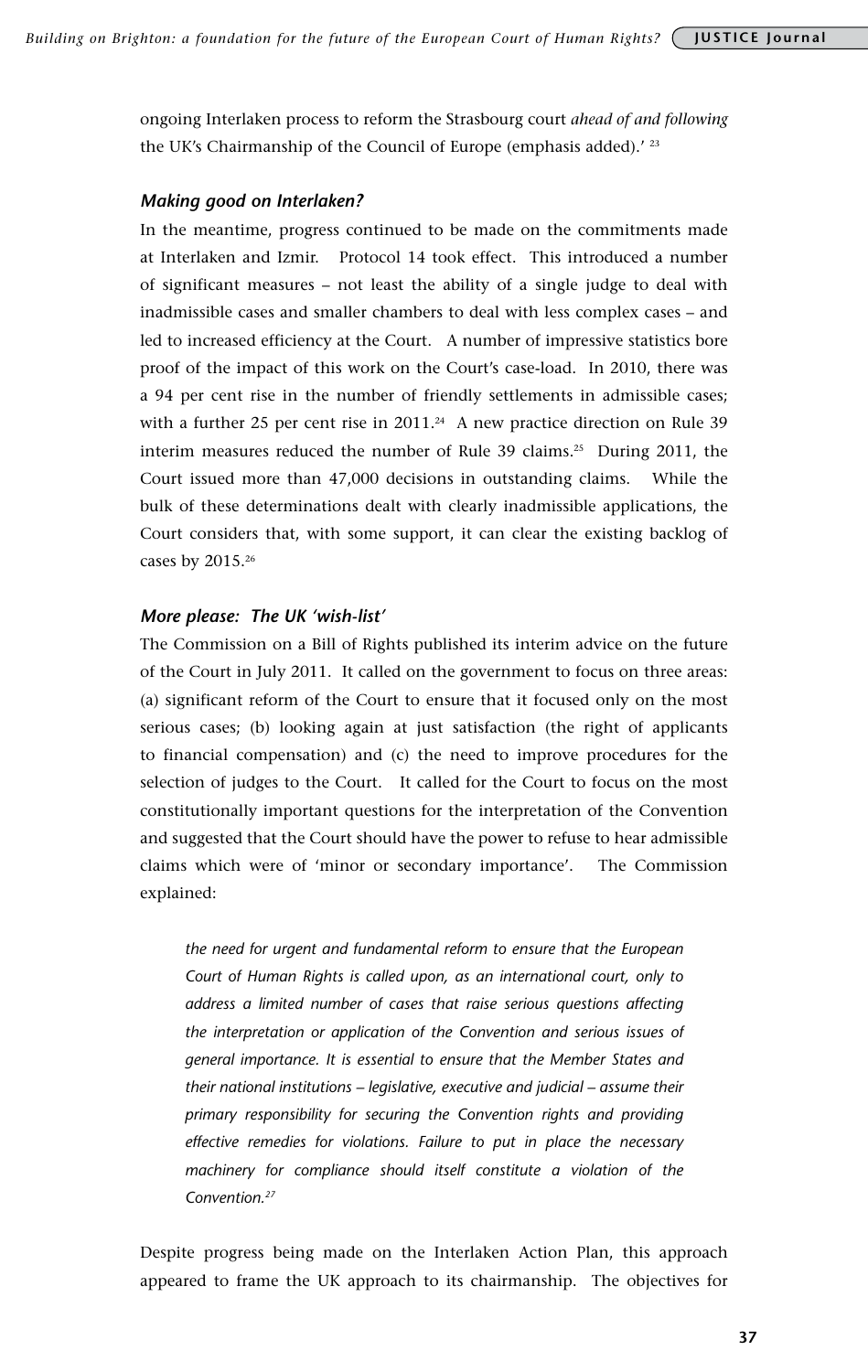the chairmanship – published a few weeks before it began – set reform of the Court as its first priority. Reform was 'more urgent' than ever before and the UK proposed a package of measures, including 'measures to strengthen subsidiarity – new rules or procedures to help ensure that the Court plays a subsidiary role where member states are fulfilling their obligations under the Convention'.<sup>28</sup> Taking over the chairmanship, the Prime Minister explained the UK's approach. The UK considered that, regardless of steps to increase the efficiency of the Court's work, there was a risk that it would always receive more cases than it could, or should, hear:

*More and more of the backlog is now made up of admissible cases that, according to the current criteria, should be heard in full. […] The Court is properly safeguarding the right of individual petition – and it's a principle the UK is committed to. But with this, comes the risk of turning into a court of 'fourth instance'… because there has already been a first hearing in a court, a second one in an appeal court, and a third in a supreme or constitutional court. In effect that gives an extra bite of the cherry to anyone who is dissatisfied with a domestic ruling, even where that judgement is reasonable, well-founded, and in line with the Convention.*

*Quite simply, the Court has got to be able to fully protect itself against spurious cases when they have been dealt with at the national level.29*

These new measures were to go hand in hand with commitments to better implementation of the Convention at a national level. Although this might suggest a reaffirmation of a commitment to the twin-track approach to efficiency combined with greater state responsibility, a leaked early draft of the UK proposals confirmed that the UK intended to take an altogether more aggressive approach than taken at either Interlaken or Izmir.30 The draft included significant and important measures for the better implementation of the Convention at a national level, but it also proposed major changes to the right of individual petition. A few changes dominated discussion. The Convention would be amended to exclude claims where the national court had not 'clearly erred' from the jurisdiction of the Court and to codify the principles of subsidiarity and margin of appreciation and the Court would be empowered to give advisory opinions at the request of national courts. These advisory opinions would be non-binding, but would oust the right of an individual to ask the Court for a decision on the facts of his or her case. These measures seemed designed to significantly alter the role of the Court.

This shift in approach might be justified, if it were shown that across Europe states were taking more progressive steps to ensure that Convention rights were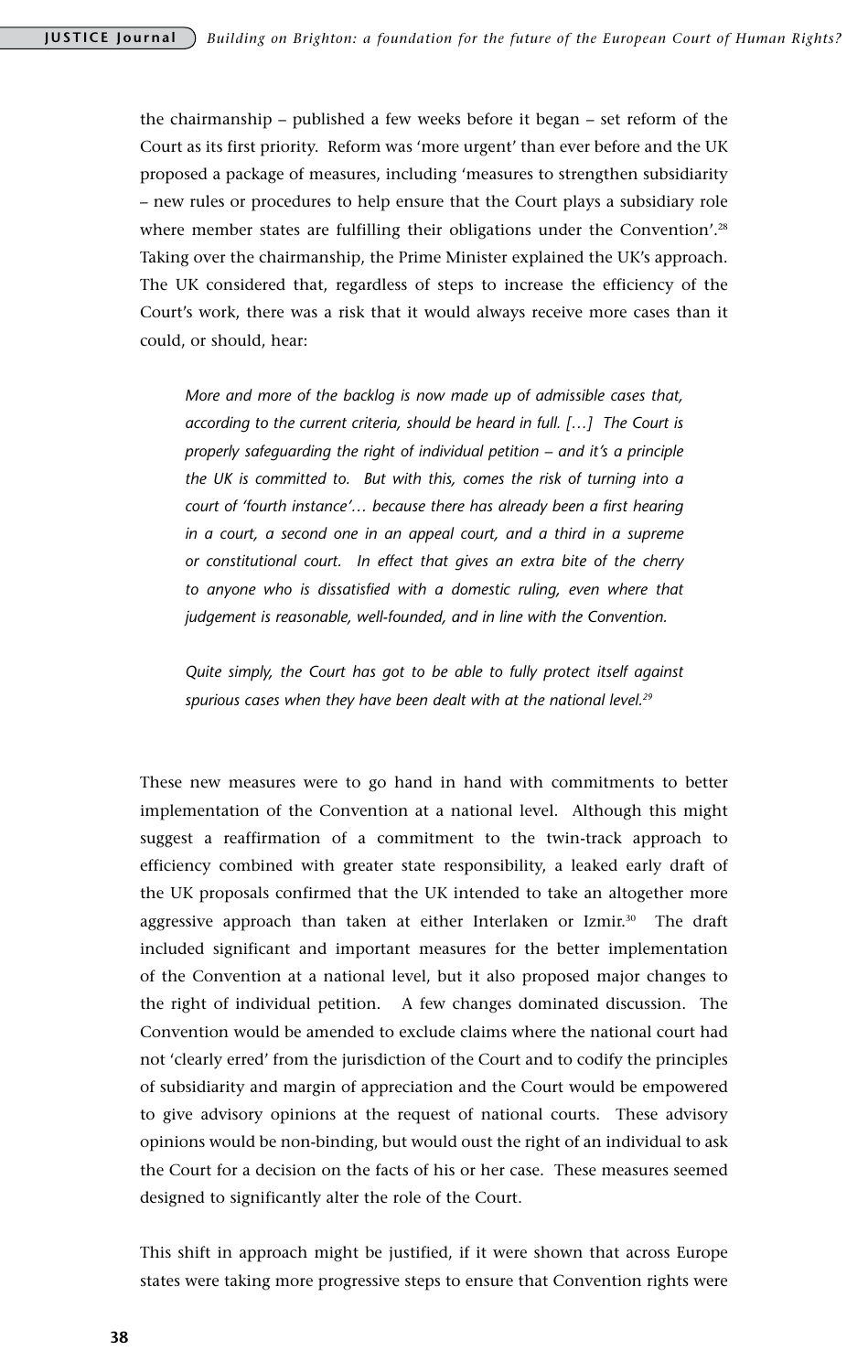respected at home, and that these were reducing the need for individuals to take the long road to Strasbourg. States were required to report progress under the Interlaken process by the end of 2011. However, the UK had not yet prepared its own report before setting its priorities for reform on the table. So, this begs the question, if the need for further reform going beyond that envisaged by the Interlaken and Izmir programme was self-evident, where was the evidence that states had upheld their side of the bargain? If fewer claims would be heard in Strasbourg, would these applicants be guaranteed a remedy at home? Apparently whether they would – or not – was secondary to the UK's determination that the role of the Court needed radical reform in order to secure its future.

The tone for the UK chairmanship was set. The five-year plan for the Interlaken process was essentially abandoned: more significant reform was on the table at Brighton in 2012, not in 2015.

# **The Brighton Declaration**

Unsurprisingly, four key aspects of the final Declaration now dominate discussion: (a) the future role of subsidiarity and the margin of appreciation; (b) advisory opinions; (c) restricted admissibility criteria and (d) new time limits for application to the Court. The remainder of the Declaration has been dismissed as 'ballast' and bluster by some commentators.31 However, the final draft is, arguably, a mixed bag of missed opportunities, cautious promise and potential for either soaring success or irreparable disaster. A few additional aspects are worthy of comment.

### *'Subsidiarity' and the 'margin of appreciation'*

UK ministers joked that 'subsidiarity' is written into the Brighton Declaration like a stick of Brighton Rock. It is. References to the principle of subsidiarity are peppered throughout the Declaration and it remains the key focus of the changes to the Convention proposed. However, the changes from the original UK draft proposal to the final Declaration are significant. The original draft included a definition of margin of appreciation which was legally inaccurate and which could have restricted the jurisdiction of the Court significantly. The final agreed text more accurately reflects the language of the Convention:

*The jurisprudence of the Court makes clear that States enjoy a margin of appreciation in how they apply and implement the Convention, depending on the circumstances of the case and the rights and freedoms engaged.*  This reflects that the Convention system is subsidiary to the safeguarding of *human rights at national level and that national authorities are in principle better placed than a national court to evaluate local needs and conditions. The margin of appreciation goes hand in hand with supervision under the Convention system. In this respect, the role of the Court is to review*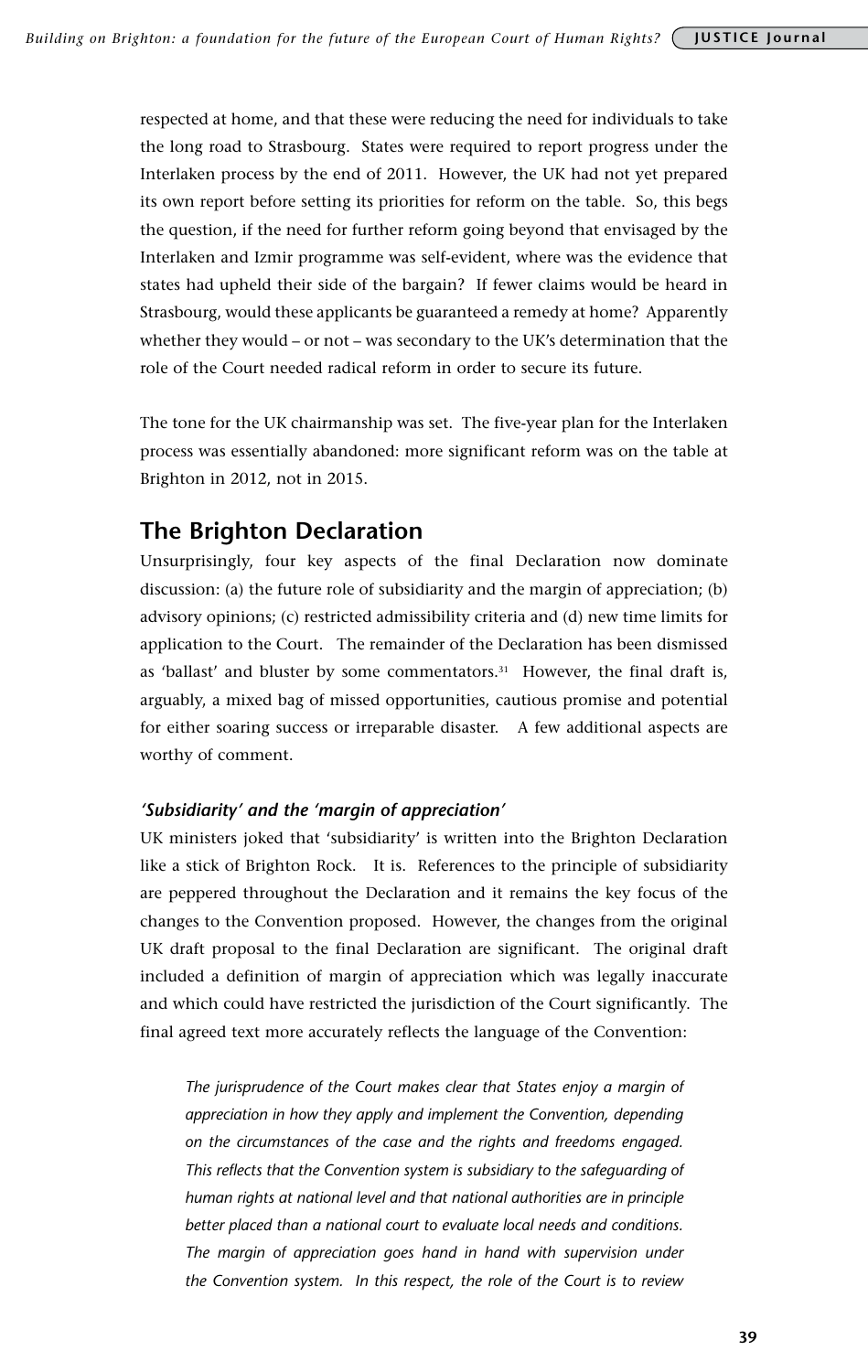*whether decisions taken by national authorities are compatible with the Convention, having due regard to the State's margin of appreciation.32*

The final draft incorporates several key qualifiers, notably (a) the margin of appreciation is variable and depends on the circumstances of each case and the right in question and (b) the margin of appreciation goes 'hand in hand' with the supervision of the Court.

The Declaration provides that the Convention will be amended for reasons of 'transparency and accessibility' to include a reference in the preamble to the principle of subsidiarity and the doctrine of the margin of appreciation by the end of 2013. Amendment to the preamble, as opposed to the operative part of the Convention, has been criticised by some as a failure on the part of the UK to secure significant change. It is a significant change. However, it is unclear how the amendment of the Convention was proposed to change the application of either the principle of the margin of appreciation or the principle of subsidiarity. The final text of the amendment of the Convention is yet to be agreed. It remains to be seen what significant increase in transparency might be achieved by including a reference to these complex judicial principles in the broad based commitments made in the precursor to the Convention. However, preamble or no, amendment of an international Treaty sends a powerful political message and it is yet to be seen how the Court responds. We return to the reaction of the Court, below.

Sir Nicolas Bratza, UK judge and President of the Court regretted the proposed amendment to incorporate margin of appreciation into the text of the Convention:

*We [the Court] have difficulty in seeing the need for, or the wisdom of, attempting to legislate for it in the Convention, any more than for the many other tools of judicial interpretation which have been developed by the Court in carrying out the judicial role entrusted to it.33* 

The domestic commentary has focused on Sir Nicolas' description of these provisions as unneeded as evidence that they will lead to little change. Against the background of the mixed messages sent in the UK about the goal and objective of these measures – to control the Strasbourg court – this assessment is perhaps understandable. The blunt text of the original draft was, arguably, an unachievable opening gambit in sensitive international negotiations, although it played to a particular political desire domestically.

On the principle of subsidiarity, Sir Nicolas Bratza underlined its true nature, in his speech at Brighton: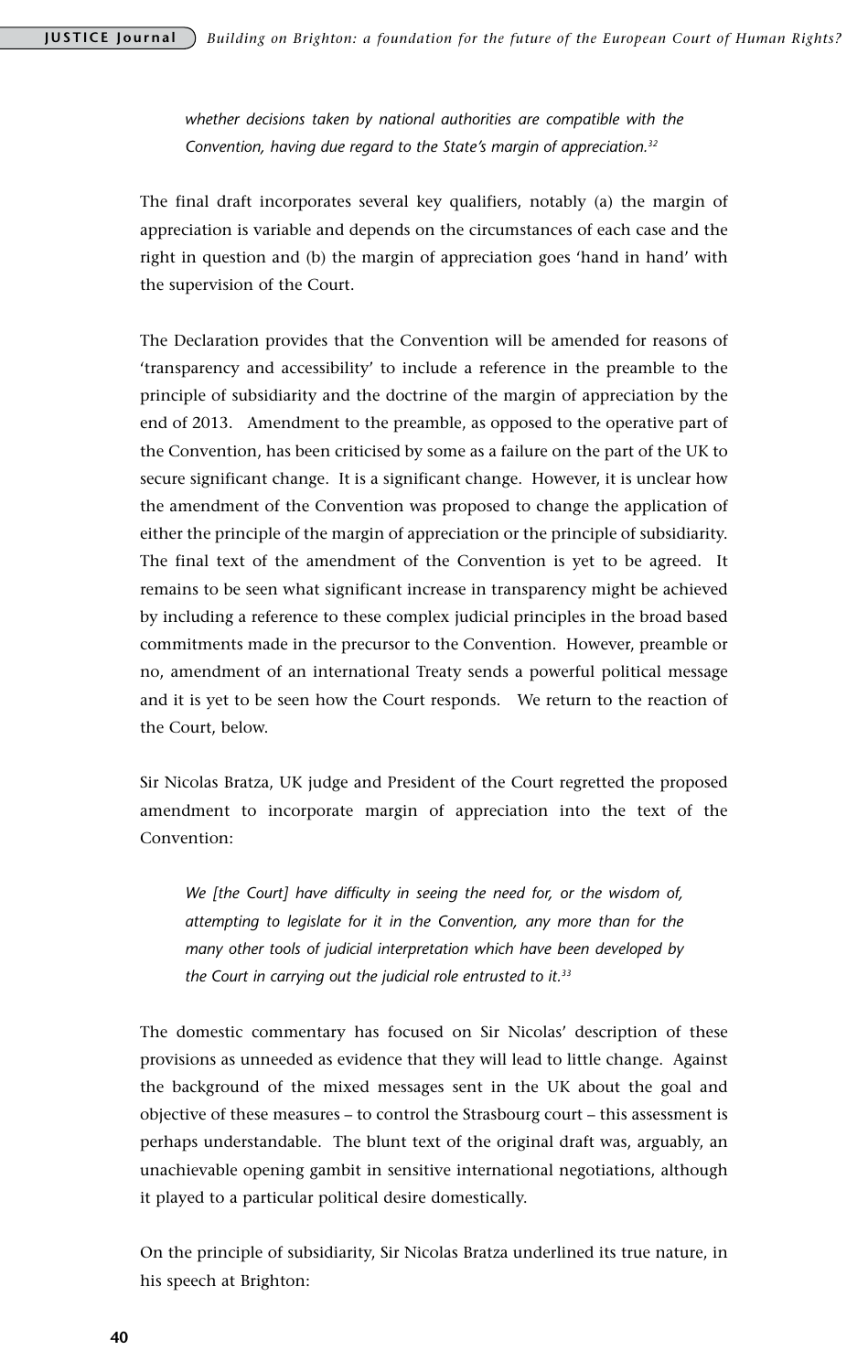*As to subsidiarity, the Court has clearly recognised that the Convention system requires a shared responsibility which involves establishing a mutually respectful relationship between Strasbourg and the national courts and paying due deference to democratic processes. However, the application of the principle is contingent on proper Convention implementation at domestic level and can never totally exclude review*  by the Court. It cannot in any circumstances confer what one might call *blanket immunity.34* 

Unfortunately, this realism has been missing in the domestic debate on the role of the Court. The Convention mechanism provides a supervisory role for the Court and that supervision is subject to the principle of subsidiarity. However, subsidiarity is not – as it has perhaps been sold by some commentators – a 'get out of jail free card' which allows states to adopt practices which are inconsistent with the rights in the Convention that they have committed to uphold. As Ken Clarke MP, Secretary of State for Justice recognised in his speech opening the Brighton Conference, without work by states to 'pull their weight', the Convention will not work. Protecting the rights in the Convention requires states ultimately to recognise the legitimate role of the Court:

*The Court is there as the ultimate arbiter and guarantor. It may sometimes need to overrule national courts – where they have clearly failed to apply the Convention obligations, or where there are significant points of interpretation that need resolution.35*

### *Admissibility criteria*

The original leaked draft contained controversial proposals to limit the jurisdiction of the Court by introducing new admissibility criteria. These admissibility proposals appeared to closely reflect the recommendations of the Commission on a Bill of Rights. They would bar all cases from the Court which had been considered at a national level except those where the national courts had 'clearly erred' or where an application raised a 'serious question' about the interpretation and application of the Convention. The existing manifestly unfounded criteria of the Court provide that where there is no evidence of a violation – including where the Convention has been applied by the domestic court – a claim will be inadmissible.<sup>36</sup> The proposal to amend the admissibility criteria in terms to limit the jurisdiction of the Court to cases where the national court had 'clearly erred' appeared designed to raise significantly the hurdle for individuals seeking a remedy. Civil society commentators – including JUSTICE – argued that this change would either shift substantive scrutiny of the quality of domestic decision making to the admissibility stage or it would mean that there would be a far lighter touch supervision of the application of the Convention at a domestic level with fewer decisions on the merits of the application of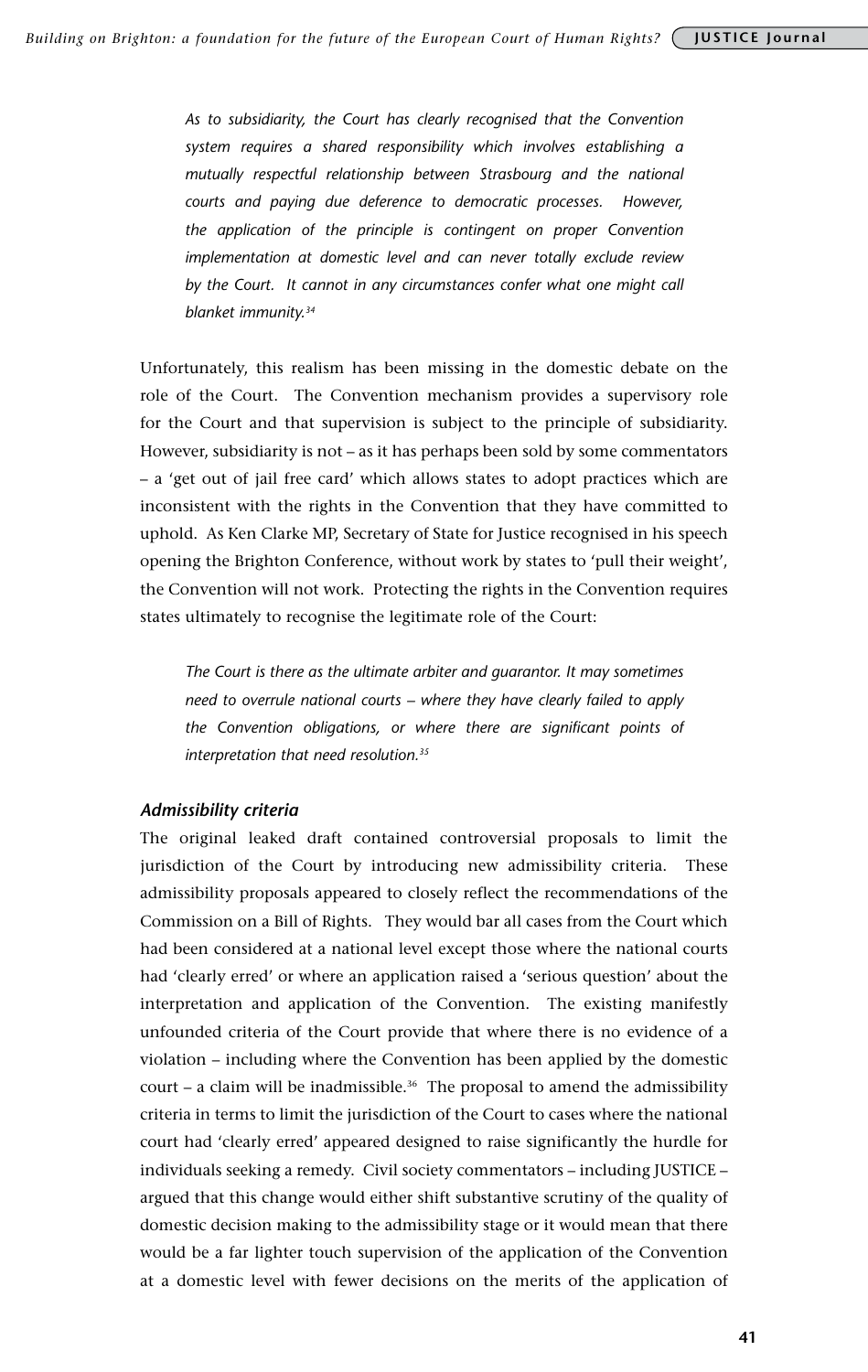the Convention across Europe. This would either remove efficiencies already introduced by the Court, increasing its workload, or it would lead ultimately to a reduction in protection of individual rights across Europe and the adoption of a multi-track approach to the implementation of the Convention, undermining significantly its universal application.

The Brighton Declaration affirms the existing case-law of the Court which provides that any case where the Convention has been applied domestically by national courts according to well-established case-law will be manifestly illfounded and inadmissible. It does not adopt the language of the Commission. It encourages the Court to take a 'strict and consistent' approach to inadmissibility, clarifying its case-law if necessary. While this change has been criticised by some commentators as watering down the original proposal, without significant change the original draft could have had wide-ranging and unintended consequences not fully explored during the Brighton negotiations. As Sir Nicolas Bratza commented in evidence to the Joint Committee on Human Rights, by placing enhanced focus on the quality of decision making at a national level, the UK proposal was inviting the Strasbourg Court to take a more rigorous and open approach to their assessment of the work of the domestic judiciary.<sup>37</sup> In terms of judicial comity and international relations, this could in the long term have had a detrimental and unintended effect.

#### *Advisory opinions*

Advisory opinions have been on the table for consideration for many years, and were reopened at Izmir. However, the leaked draft exceptionally proposed that non-binding advisory opinions would oust the right to individual petition in any individual claim. This represented a clear departure and a significant risk to the value of the right of individuals to seek a remedy from the Court. So, for example, a government could ask the domestic court in a claim against it to seek an advisory opinion. That opinion would not be binding on the domestic court, which would be free to reach any decision on the facts of the individual case. However, the claimant would – by dint of the advisory opinion – be barred from taking his/her claim to Strasbourg.

This objectionable provision was removed from various drafts of the Declaration. In the final draft, the states commit to looking again at advisory opinions in a draft optional Protocol with the relevant text yet to be determined. This leaves the issue of jurisdiction, boundaries and ouster on the table for another Strasbourg drafting session. The issue of ouster aside, whether the power to issue advisory opinions adds to the burden of the Court or increases its efficiency will depend on the text yet to be agreed.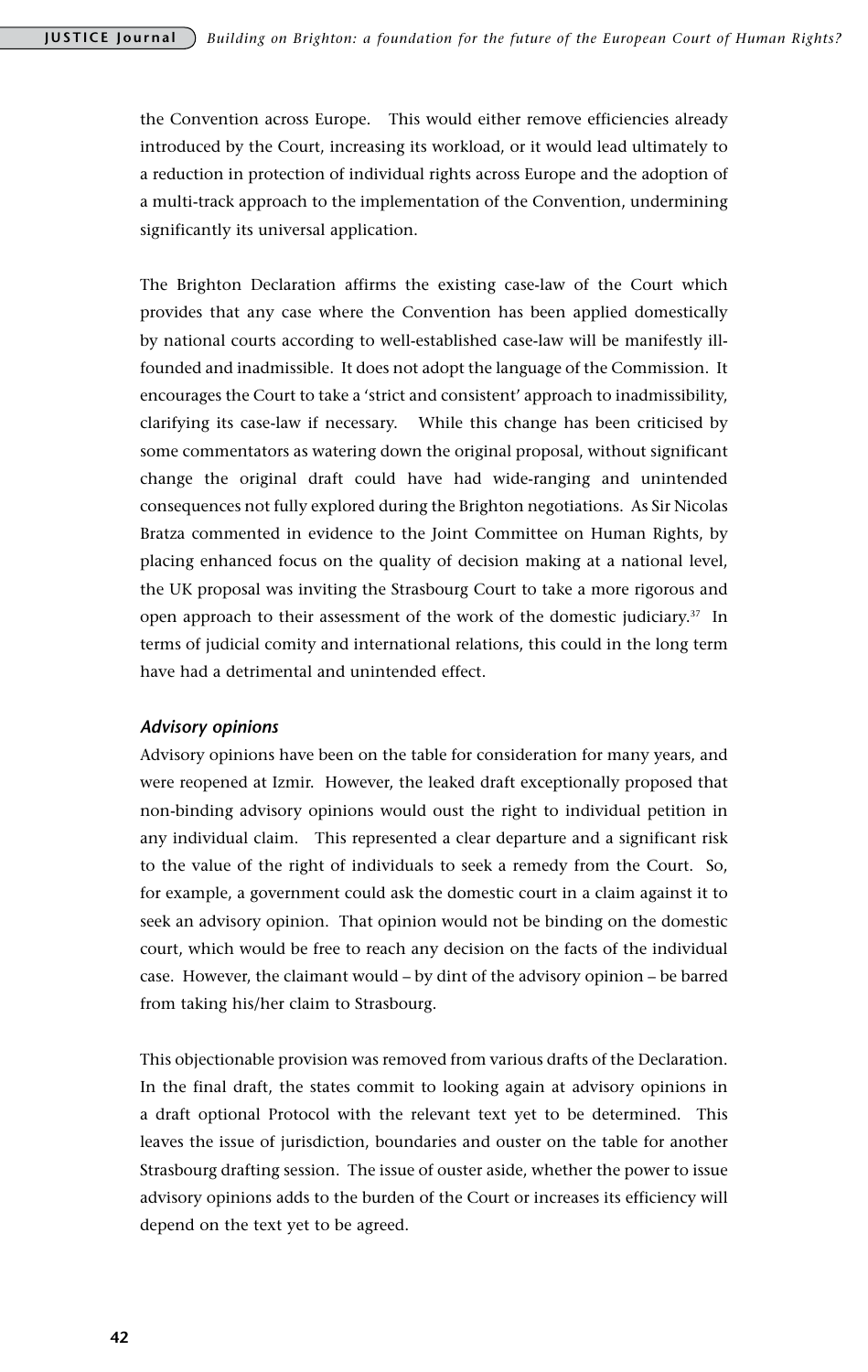#### *Time Limits*

Possibly the most straightforward change in the Brighton Declaration is a procedural one. The deadline for applications to the Court is cut from six months to four.38 This change is one of only a few that was not subject to lengthy discussion and consideration in the Steering Committee on Human Rights. It emerged late in the day from a suggestion by the Court.<sup>39</sup>

Although timelines at Strasbourg occupied the minds of UK lawyers in the aftermath of the Abu Qatada application to the Grand Chamber, the shortening of the deadline is unlikely to impact significantly on UK applicants. However, organisations and lawyers working with applicants from other countries have expressed regret that the impact of the shorter deadline on access to a remedy for individuals who have limited access to effective legal advice or modern communications technology has been overlooked.40 The Declaration makes no commitment to return to this issue. However, an amendment to the Convention will be necessary to amend the timescale. In formulating this amendment, states may wish to instigate review arrangements designed to monitor the impact of any change. Reductions in the Court's substantive caseload by time-barring some of the most vulnerable clients would undermine the credibility of the Court and the Convention system.

#### *The ones that got away?*

The real casualties of the negotiations at Brighton were concrete proposals designed to strengthen national commitments to the Convention and to enhance penalties for failure to respect the Convention at a domestic level. So, for example, proposals to explore sanctions for failure to respond to judgments of the Court and to bolster technical assistance programmes were significantly excised or amended.<sup>41</sup>

The Court offered two alternative mechanisms to address the issue of the number of admissible cases processed. Both were focused on more efficient use of Court resources through the promotion of a more responsible approach nationally. Through the introduction of a mechanism of default and summary judgments, the Court proposed that it could both reduce its workload and sharpen the focus of states on getting it right first time. Significant numbers of repetitive applications would be subject to a default procedure, whereby the offending state would be invited to reach a friendly settlement with groups of applicants within a defined time, failing which the Court would enter a default judgment based on its earlier case-law.42 Admissible cases which were not repeat claims, but which were not priority cases and could be easily determined according to the well-established case-law of the Court would be subject to a separate, but similar, summary procedure. States would be encouraged to reach a settlement with the applicant or to resolve the matter through a universal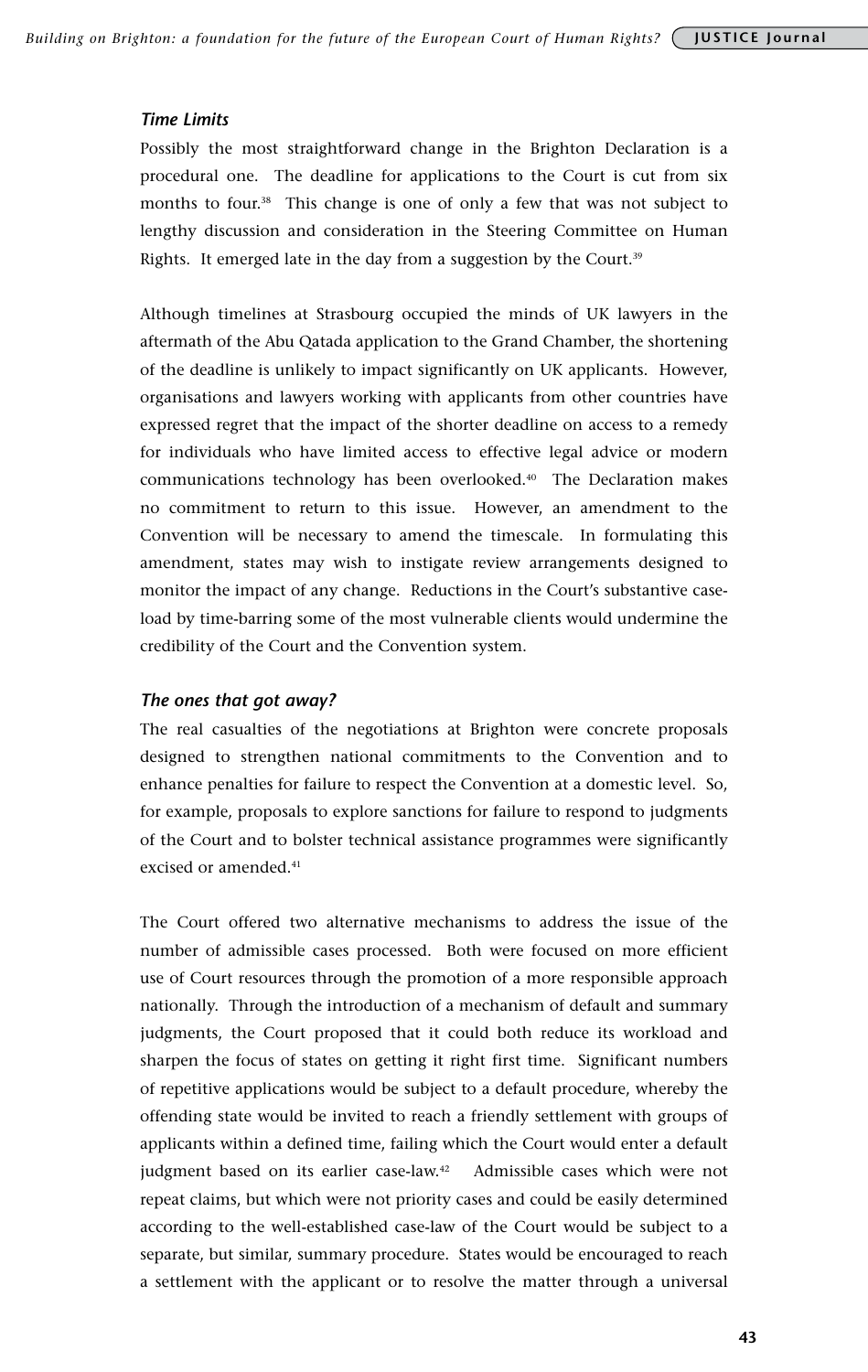declaration and the Court would envisage using a 'light-touch' review. If the matter were unresolved, it would proceed to judgment.<sup>43</sup>

The approach proposed by the Court is in keeping with existing measures recognised in Protocol 14[B1]. The leaked draft noted and welcomed both the default and summary practices proposed by the Court.<sup>44</sup> Neither is now mentioned in the final draft Declaration. The Court considers that it can adopt these practices within the bounds of its existing powers. It remains to be seen whether the decision not to offer a political endorsement in the Declaration will deter the Court's development of either default or summary jurisdiction.

#### *Ballast or bluster: the achievements of Brighton?*

There are many aspects of the Declaration which could have a positive impact on transparency and effectiveness at the Court and on the long-term future of the Convention. However, many of these aspects have been overlooked. In looking to enhance the effectiveness of the Court a few changes are important. Some small procedural changes are welcome and will contribute to the more effective running of the Court. For example, the Court will explore the possibility of providing embargoed judgments to the parties before they are published, a practice familiar to lawyers in the UK, but previously alien to Strasbourg. The Convention will be changed to prevent states objecting when the Court proposes to relinquish a case to the Grand Chamber, saving time in securing a more authoritative judgment on an important issue of Convention interpretation.

The Declaration again contains a renewed commitment to the importance of national implementation. It contains a number of commitments to consider new action at home, including, for example, a commitment to consider the establishment of a National Human Rights Institution, providing training to public officials on Convention standards and to provide fuller information to national Parliaments on the implementation of the Convention. However, as at Interlaken, there are few practical commitments to concrete change and no real incentive is provided for states to act. Any proposals to strengthen the enforcement mechanisms of the Convention have been removed. So, for example, no commitment is made to enhance the enforcement of judgments of the Court, but states are invited to consider how to 'refine procedures' and 'whether more effective measures are needed' to deal with states who routinely fail to respond to judgments.

However, an overarching achievement at Brighton may be the recognition – echoing the original Interlaken Declaration – that significant reform of the Court's role may only go hand in hand with evidence that states are taking Convention rights more seriously at home. The Declaration states: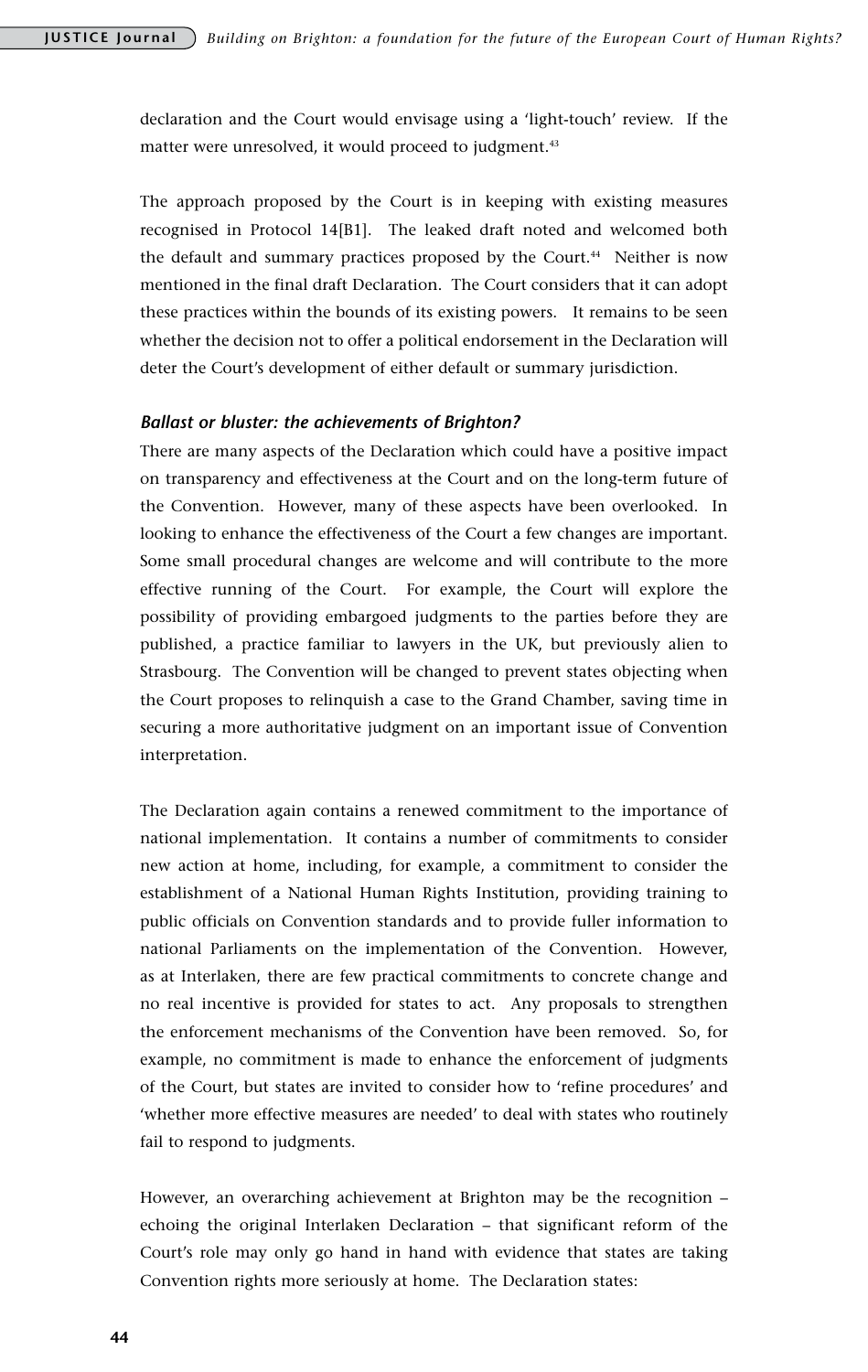*The State Parties and the Court ... share responsibility for ensuring the viability of the Convention mechanism.45* 

However, in addition to its agreed commitments, the Declaration sets out a road map for future discussions on reform:

*As part of this process, it may be necessary to evaluate the fundamental role and nature of the Court. The longer term vision must secure the viability of the Court's key role in the system for protecting and promoting human rights in Europe. [...]*

*Effective implementation of the Convention at national level will permit the Court in the longer term to take on a more focussed and targeted role. [...]*

In response to more effective implementation at the national level, the *Court should be in a position to focus its efforts on serious or widespread violations, systemic and structural problems and important questions of interpretation and application of the Convention, and hence would need to remedy fewer violations itself and consequently deliver fewer judgments.46*

The Brighton Declaration reaffirms the Interlaken timetable. The effectiveness of reforms is to be considered in 2015, with further 'more profound' change to be considered before the end of 2019, if necessary. While this keeps the role of the Court on the table for some time to come, it does send a simple message about the legitimacy of the role of the Court and the associated responsibility of states to take the Convention more seriously. Without progress in national implementation, significant changes to the function of the Court are premature and would undermine the protection the Convention offers. This acknowledgement and reaffirmation of the Interlaken premise is welcome.

# **The future: 'what's really running through this Brighton rock?'**

The commitments made at Brighton – both on reform of the Court and on national implementation – are largely contingent, either on further political horse-trading or on action at a domestic level. Diplomats met in May 2012 to agree the new timetable for work; for example, with a draft Protocol, the Optional Protocol on Advisory Opinions, to be produced in spring 2013. While a degree of crystal ball gazing is understandable, it is premature to reach a firm conclusion about the impact of the Brighton Declaration either for the future of the Court or on the domestic debate on rights. Critics of the Court continue to argue that radical change is needed now, and that a move away from the proposals in the leaked first draft Declaration signals failure for the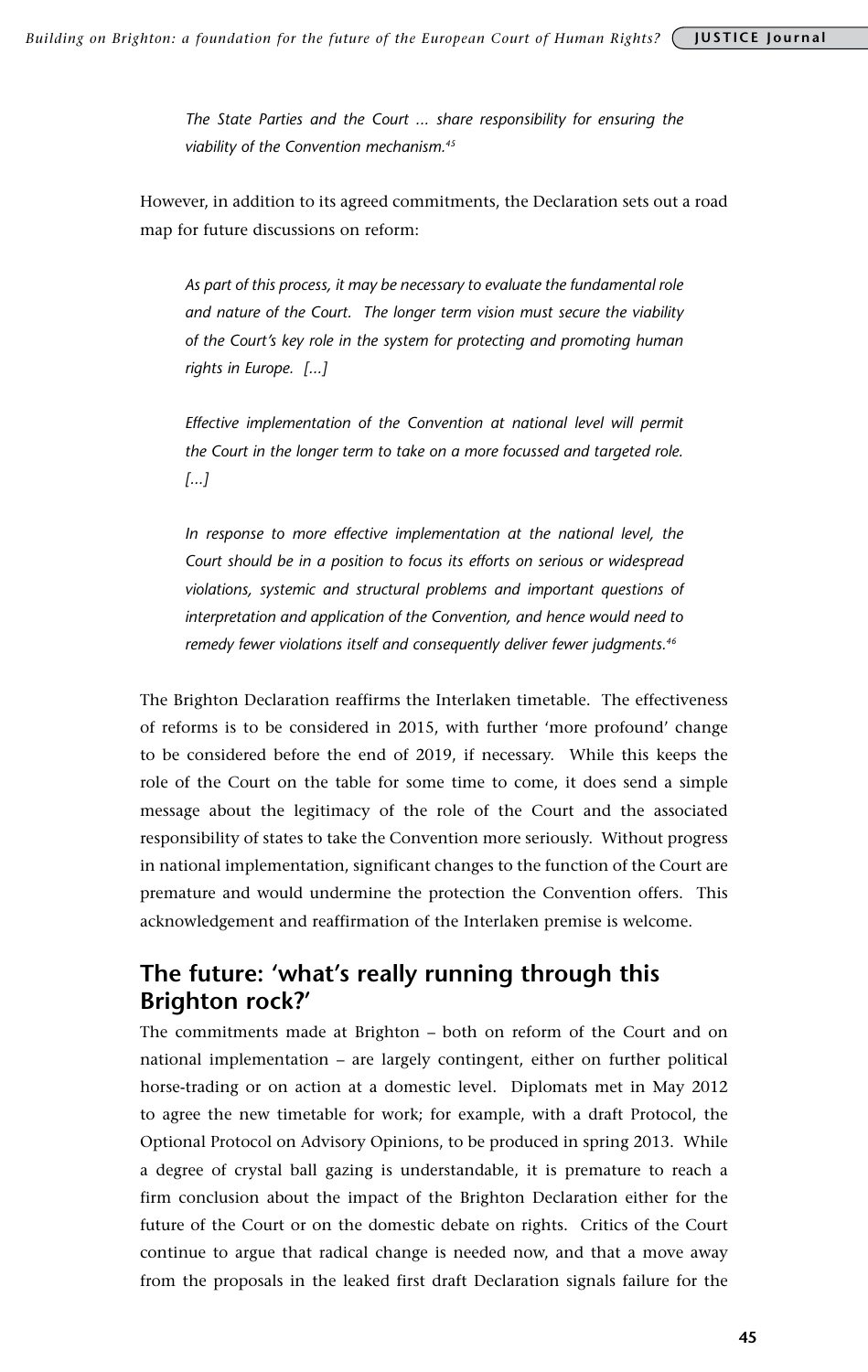UK chairmanship. However, it is realistic to assume that UK diplomats never intended many of those proposals to make their way into the final agreement.

As Dominic Grieve MP, the Attorney General explained in the aftermath of Brighton, the UK never sought 'seismic' change in the role of the Court:

*The declaration did not try to re-write how the court works, but to nudge it towards speeding up procedures and away from the excessive micromanaging of cases.47* 

However, it is in the degree of this 'nudging' that some commentators see new danger. If the Court's role is significantly changed through unseen political pressure rather than international agreement, this is equally as damaging to the Court's value and credibility, if not more so. As Professor Helen Fenwick has commented, the Court's response to the current political debate appears to show an increasingly 'light-touch' in its scrutiny. Lord Lester of Herne Hill QC has suggested that this shift in emphasis simply reflects a healthy dialogue between states and the Court on the proper scope of the Convention.48 This dialogue between the Court, as an international arbiter and the domestic judiciary is welcome and fitting.

However, it would be regrettable if the amendment of the Convention, or the political pressure on the Court were to shift this dialogue in a way which fundamentally changes the conversation. It is arguable that, as Professor Fenwick suggests, the Court has begun to pre-empt domestic concerns,<sup>49</sup> particularly in UK cases, by adopting a review more akin to a 'reasonableness' standard as opposed to a full merits assessment of the domestic judicial analysis of the Convention. Without significant changes in practice at a national level, in some countries, the Court's jurisprudence provides an essential remedy for individuals and a key lever for change. If it were to be weakened significantly by the adoption of an inappropriate degree of deference, this would damage the credibility of both the Court and the Convention in the long term.

Just as it is difficult to speculate about the long-term impact of the Brighton Declaration on the future of the Court, it is equally difficult to speculate on its impact on the domestic debate. The UK Commission on a Bill of Rights is required to report again on the Brighton process before it completes its work in December 2012. Its verdict may be too soon to take on board the full impact of the agreement. It would be regrettable if the Commission's views on the reform of the role of the Court were determined in isolation from the renewed commitment to national implementation. It is arguable that any reduction in the substantive or procedural protections offered by the HRA 1998 would be inconsistent with the commitments made – at Interlaken, Izmir and now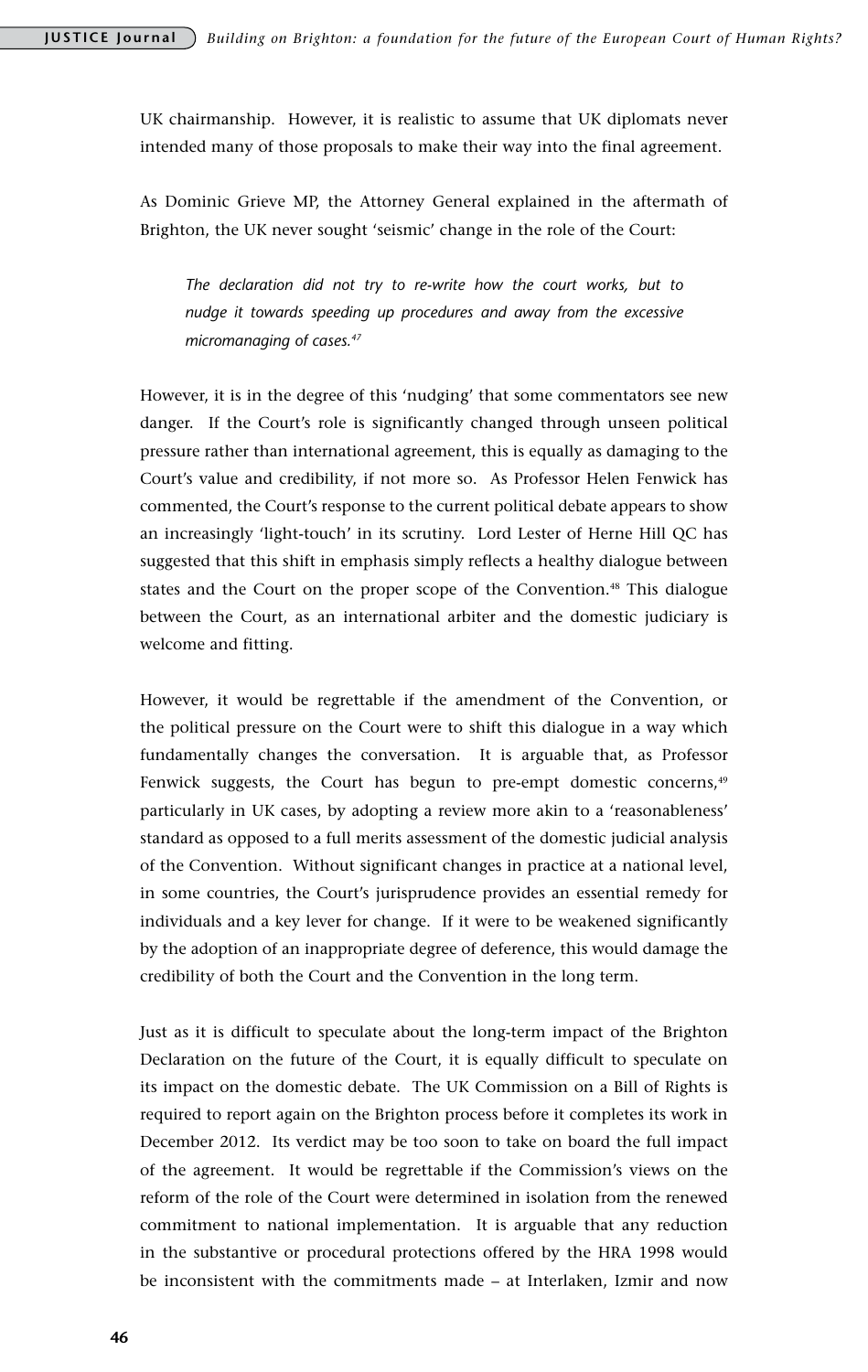Brighton – to better implementation of the Convention at a national level. To decouple commitments to the Convention at home from the long-term function of the Court would be to argue in favour of not only reducing protection for individual rights within the UK, but also reducing the effectiveness of the European Convention significantly.

It is perhaps regrettable that the political narrative in the run up to Brighton – at its crudest – appeared to present a campaign for less rights protection both at home and in Strasbourg. While this debate was couched in terms of national and parliamentary sovereignty, it remained detached from the notion of national and governmental responsibility for protecting the minimum standard of rights protection envisaged by the Convention. Instead, debate in the national commentary focused on adopting a 'national' interpretation of the Convention free from the effective supervision of the Court.

The Grand Chamber decision in *Scoppola (No 3) v Italy* has highlighted the significant challenge which the domestic narrative poses.<sup>50</sup> Returning to the contentious issue of voting rights for prisoners has re-invigorated the critics of the Court in the UK. In that case, the Grand Chamber, as widely expected, affirmed its earlier judgment that a blanket bar on prisoners voting is unacceptable. The judgment in this case posed a significant challenge for the Court. It had been under pressure from the United Kingdom, who intervened, to abandon its analysis in *Hirst (No 2)* and in subsequent cases that the application of a generally applied and indiscriminate bar on all prisoners voting would be disproportionate and incompatible with the right to participate in free elections. If it had been 'nudged' to change its interpretation of the Convention as a result of political pressure, this would have been a significant indication that the Court had voluntarily changed its role, potentially undermining its independence and credibility. It would have sent a worrying message to the states of the Council of Europe that the jurisprudence of the Court is negotiable, and dependent on the degree of political leverage states may be able to muster.

Unfortunately, while the Court has taken the only route consistent with its existing case-law and maintaining its credibility, it has not avoided widespread allegations of impropriety by some political critics in the UK. For example, David Davis MP and Jack Straw MP joined forces to write:

*We do not dispute the right of the Strasbourg Court to curb government excesses within the constraints of the Treaty and Convention Britain signed. However, in attempting to overrule British law on prisoner voting rights, Strasbourg judges have exceeded the limits of their proper authority. If the Court does not reflect the views of member states of the Council of Europe,*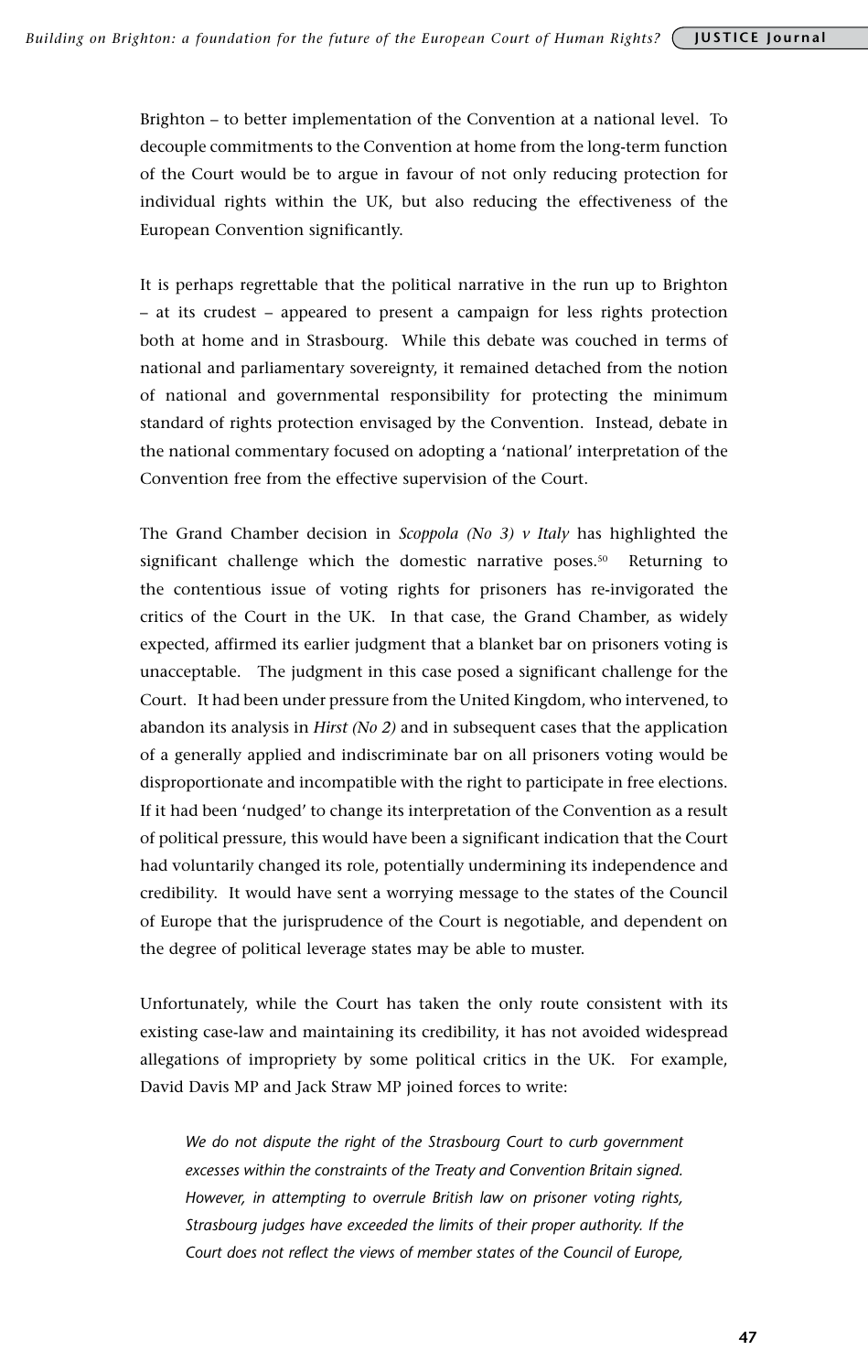*there will be conflict. Where the court infringes our constitutional rights, we will not back down.* 

They go on to reiterate that while the judgment of the Court on 'serious' human rights issues should not be ignored, that, in their view, the Court has stepped outside the boundaries of their interpretative role in this case.<sup>51</sup>

In the aftermath of *Scoppola*, critics have again bemoaned a failure at Brighton. This approach again ignores the responsibility of states to meet the minimum standards in the Convention (as interpreted by the Court) and to take national implementation of those standards seriously. Again, it suggests that 'subsidiarity' means a 'pick and choose' approach to the rights in the Convention, with states free to respect only those decisions of the Court which they subjectively deem worthy of respect. The long-term implications of this approach could be devastating for the continuation of the Convention system, the international rule of law and the UK's reputation as a rights-respecting nation.

The process of reform was legitimately designed to address the serious challenges faced by the Court and increasing demands on its extremely limited resources. The twin-track approach was designed to ensure the long-term effectiveness of the Convention system, recognising the primary responsibilities of states subject to the legitimate oversight of the Court. Perhaps the greatest achievement of Brighton is to reiterate a simple bottom line. The Court is here to stay. By their nature human rights instruments, whether in international agreements or domestic Bills of Rights, are designed to constrain the power of states and national governments. To effectively protect the rights of individuals, these limits are needed. However, they will not always be welcomed by national policy makers. Effective human rights protection will lead to politically difficult judgments that decision makers do not like. Changing the substance of the rights – or the procedure by which they are enforced – would be the political equivalent of changing the rules of the game to make it easier for your side to win. When the opposition are people seeking protection against the state, this approach seems fundamentally skewed. The message of Brighton for states is that the rules of the Convention game are essentially fair and that they need to be observed more closely before there is any case for change. Reports that the UK may now consider pulling out of the game – and the Convention – appear designed to shock. This diplomatic decision would leave the UK in the sole company of Belarus (the only state to have been suspended from participating in the activities of the Council of Europe). In any event, proposing this as a next step is premature. The debate on the future of the Court – and the most effective framework for the protection of rights both at home and across Europe – should be driven by informed evidence-based decision making, not short-term sensationalism around a few politically unpopular decisions. The real legacy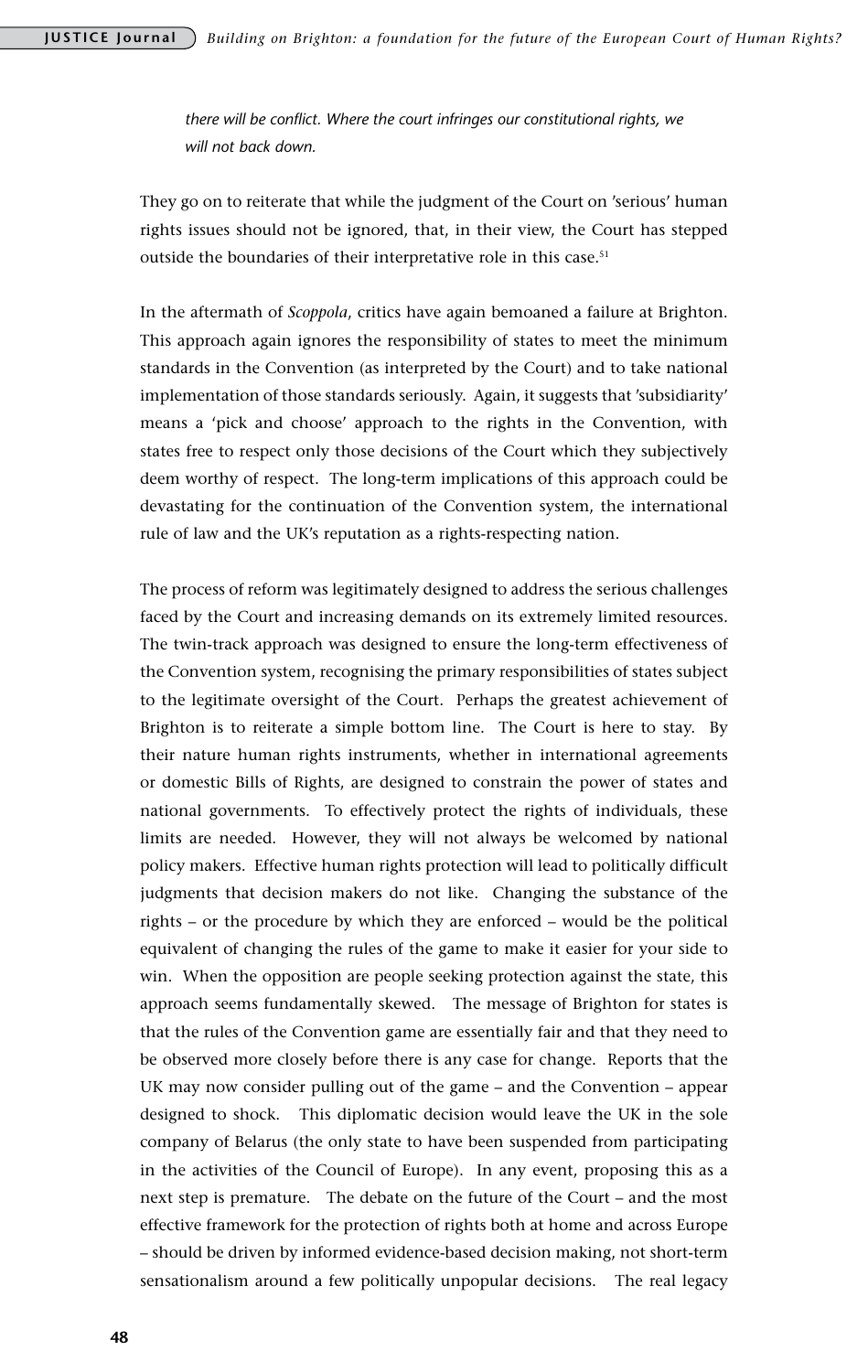of Brighton remains to be seen and time for reflection is needed before the next round of reform.

#### *Angela Patrick is director of human rights policy at JUSTICE.*

#### **Notes**

1 The Brighton Declaration on the Future of the European Court of Human Rights was adopted on 20 April 2012. Its full text is available online: http://www.coe.int/ en/20120419-brighton-declaration/

2 The Rt Hon Dominic Grieve MP, Attorney General, *European Court: Current Challenges*, Lincoln's Inn, 24 October 2011.

3 The Committee of Ministers will next meet on 23 May 2012, when the chairmanship will transfer from the UK to Albania. During this meeting, it is expected that the Council of Europe will consider next steps for the implementation of the Brighton commitments. The chairmanship rotates on six-monthly intervals, according to alphabetical order.

4 Joshua Rosenberg, *Brighton Declaration is a breath of fresh air*, the *Guardian*, 19 April 2012. 5 Lord Lester of Herne Hill QC quoted in *Britain risks losing influence in the European Human Rights Court*, 27 April 2012.

6 The *Telegraph, Human Rights summit doomed to failure*, 18 April 2012.

7 See for example, *The Times, Europe's Court Jesters*, 18 April 2012.

8 At 1 January 2012, there were 151,600 applications awaiting determination by the Court. ECHR, *Facts and Figures,* Council of Europe, January 2012, p5.

9 ECHR, Overview 1958 – 2011, Council of Europe, February 2012, p2. Between 1958 and 1998, the Court handed down only 837 judgments. Since 2005, the Court has handed down around 1,500 cases a year. These figures should be adjusted slightly to take into account that, prior to the coming into force of Protocol 11, the European Commission on Human Rights would have heard a number of cases which would now be determined by the Court. However, the clear increase in volume is stark.

10 In 2011, 64,500 were allocated. See ECHR, Analysis of Statistics 2011, Council of Europe, p2. The analysis of earlier statistics is available in Committee on Legal Affairs and Human Rights of the Parliamentary Assembly of the Council of Europe, *The future of the Strasbourg Court and enforcement of ECHR standards: reflections on the Interlaken process*  (Conclusions of the Chairperson, Mrs Herta Daubler-Gmelin, of the hearing held in Paris on 16 December 2009, AS/Jur (2010) 06. Full figures can be found in the Court's Annual Report for 2001. Statistics show 8,400 applications registered in 1999. See ECHR, Annual Report, Council of Europe, p73.

11 See for example, Lord Woolf et al, *Review of the Working Methods of the European Court of Human Rights, December 2005; Report of the Group of Wise Persons to the Committee of Ministers*, Council of Europe, November 2006.

12 See for example, Rec (2004) 4 on the European Convention on Human Rights in university education and professional training; Rec (2004) 5 on the verification of the compatibility of draft laws, existing laws and administrative practice with the standards laid down in the European Convention on Human Rights; Rec (2004) 6 on the improvement of domestic remedies.

13 A coalition of NGO commentators, including JUSTICE noted: 'many of the elements of the Interlaken Declaration and Plan of Action could lead to enhanced respect for human rights in the Council of Europe member states. It could also effectively address a number of the challenges faced by the European Court of Human Rights resulting from the number of applications received by the Court and its current backlog, in the light of its current resources'. See *Comments on follow-up to the Interlaken Declaration*, December 2010.

14 *Preliminary Opinion of the Plenary Court in advance of the Brighton Conference,* Council of Europe, 20 February 2012.

15 Jodie Blackstock, *The European Court of Human Rights: Time for an Overhaul*, *JUSTICE Journal*, 7(1) [2010], p115.

16 *Interlaken Declaration and Action Plan*, 19 February 2010, pp6-7 (Implementation) http:// www.coe.int/t/dghl/monitoring/execution/themes/interlaken/index\_EN.asp 17 See for example, para A(3), C, D, E(2).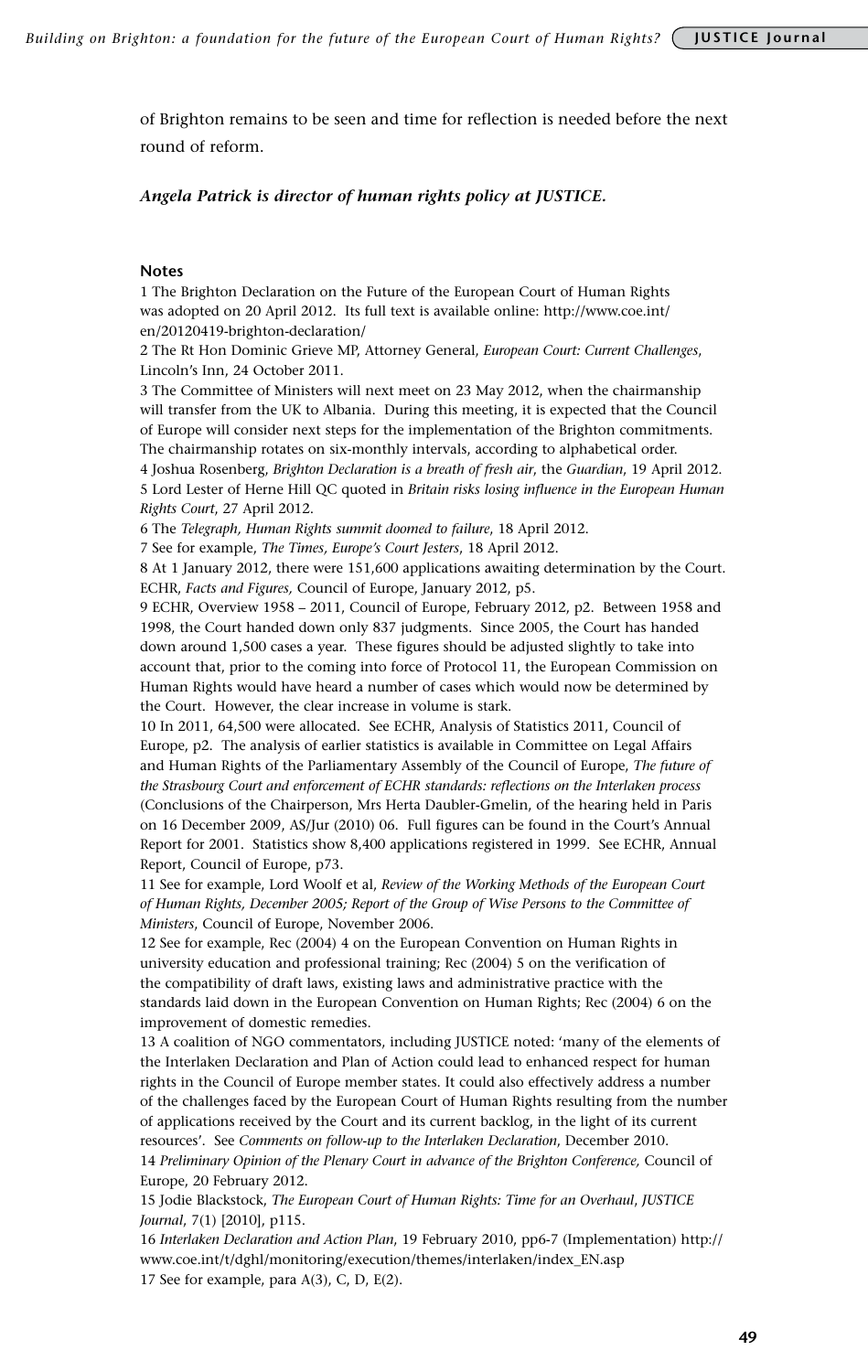18 Judgment dated 23 November 2010, Application nos 60041/08 and 60054/08. 19 HC Deb 10 February 2011 c493.

20 See for example, *Voting by convicted prisoners*, Political and Constitutional Reform Committee fifth report 2010-11, HC 776; The Joint Committee on Human Rights took evidence on the issue on 15 March 2011, and again in November 2011. See http://www. parliament.uk/business/committees/committees-a-z/joint-select/human-rights-committee/ human-rights-judgments/

21 Each of these arguments was canvassed during the debate on the back bench motion in the House of Commons on 10 February 2011, HC Deb, 10 February 2011, c493 on. See also *Policy Exchange, Bringing Rights Home*, February 2011.

22 Issues raised during questioning by the Joint Committee on Human Rights, see evidence 15 March 2011 (Professor Phillip Leach and Lord McKay of Clashfern, QQ 32 – 37). 23 The full terms of reference for the UK Bill of Rights Commission can be found here:

http://www.justice.gov.uk/about/cbr

24 *Preliminary Opinion of the Plenary Court in advance of the Brighton Conference*, Council of Europe, 20 February 2012, para 11.

25 Ibid, para 12.

26 CDDH Report of the 73rd meeting from 6-9 December 2011, CDDH (2011)R73, 13 December 2011, para 4.1.

27 Commission on a Bill of Rights, Interim Advice on the European Court of Human Rights, 8 September 2011.

28 Priorities for the UK Chairmanship of the Committee of Ministers of the Council of Europe, 27 October 2011 https://wcd.coe.int/ViewDoc.jsp?id=1859397&Site=CM&BackCol orInternet=C3C3C3&BackColorIntranet=EDB021&BackColorLogged=F5D383

29 Rt Hon David Cameron MP, Parliamentary Assembly of the Council of Europe, 25 January 2012.

30 The first leaked draft was published in the Guardian Online on 28 February 2011. http://www.guardian.co.uk/law/interactive/2012/feb/28/echr-reform-uk-draft

31 See for example, Adam Wagner, *The Brighton Declaration: A Damp Squib?* 25 April 2012 ('full of ballast').

32 Brighton Declaration, para 11.

33 Sir Nicolas Bratza Speech to the Brighton Conference, 19 April 2012. http://www.coe. int/20120419-nicolas-bratza

34 Sir Nicolas Bratza Speech to the Brighton Conference, 19 April 2012. http://www.coe. int/20120419-nicolas-bratza

35 Rt Hon Ken Clarke MP, Opening Remarks, Brighton Conference, 19 April 2012. http:// www.justice.gov.uk/news/speeches/ken-clarke/justice-secretaru-opening-remarks-tobrighton-conference

36 A summary of the Court's existing case-law on this issue is provided by the Court in European Court of Human Rights, *Practical Guide on Admissibility Criteria*, Council of Europe, 2011, paras 354 – 361.

37 HC 873-ii, Evidence to the Joint Committee on Human Rights, 13 March 2012, Q157. 38 *Brighton Declaration*, para 15(c).

39 *Preliminary Opinion of the Plenary Court in advance of the Brighton Conference*, Council of Europe, 20 February 2012.

40 See for example, OSI, *Brighton leaves work ahead,* 20 April 2012. http://www.soros.org/ initiatives/justice/news/echr-declaration-20120420

41 See for example Draft Brighton Declaration, paragraphs, 14(d), 36 http://www.guardian. co.uk/law/interactive/2012/feb/28/echr-reform-uk-draft

42 *Preliminary Opinion of the Plenary Court in advance of the Brighton Conference*, Council of Europe, 20 February 2012, paras 21 – 23.

43 *Preliminary Opinion of the Plenary Court in advance of the Brighton Conference*, Council of Europe, 20 February 2012, paras 21 – 23.

44 See for Draft Brighton Declaration, paragraphs, 28(g) http://www.guardian.co.uk/law/ interactive/2012/feb/28/echr-reform-uk-draft

45 Brighton Declaration, para 4.

46 Brighton Declaration, paras 31 -33.

47 Law Society Gazette, *Brighton: we never sought seismic change says Grieve,* 20 April 2012.

48 The *Telegraph*, *Lord Lester: Britain risks losing influence in Europe*, 27 April 2012 http://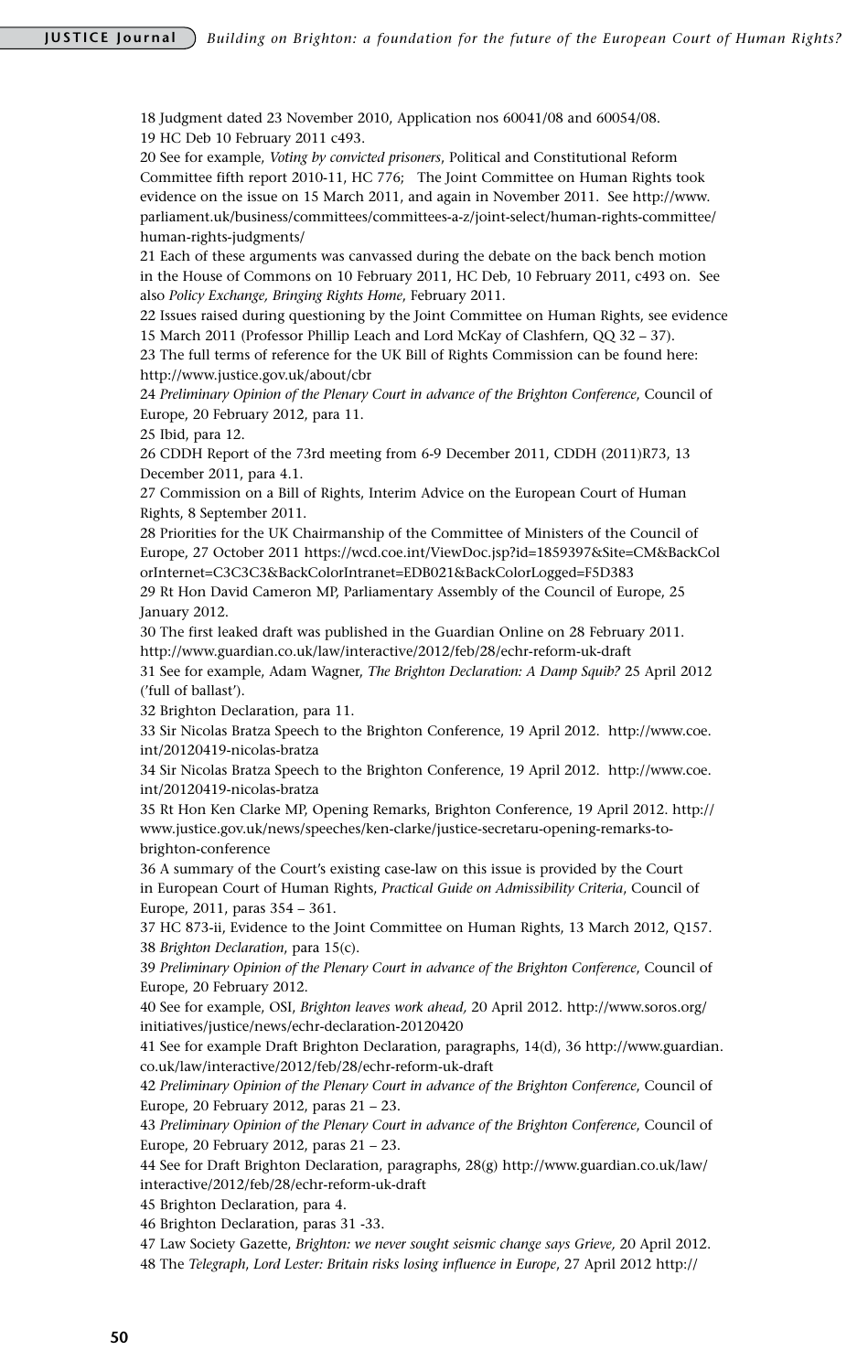www.telegraph.co.uk/news/uknews/law-and-order/9231432/Lord-Lester-QC-Britain-riskslosing-influence-in-European-human-rights-court.html

49 Professor Helen Fenwick, *An appeasement approach to the European Court of Human Rights, UK Human Rights Blog*, 17 April 2012. http://ukhumanrightsblog.com/2012/04/17/ an-appeasement-approach-in-the-european-court-of-human-rights-professor-helen-fenwick/ 50 *Scoppola v Italy*, Application No 126/05, Judgment 22 May 2012. This case was heard in November 2011, after having been referred to the Grand Chamber in June 2011. After a request by the UK government, the timetable in the pilot judgment in *Greens v UK* was suspended pending the decision in *Scoppola*. Now that the decision in that case is final, the UK government has six months to introduce any necessary legislative reforms in a government bill.

51 David Davis MP and Jack Straw MP, *We must defy Strasbourg*, the *Telegraph*, 25 May 2012.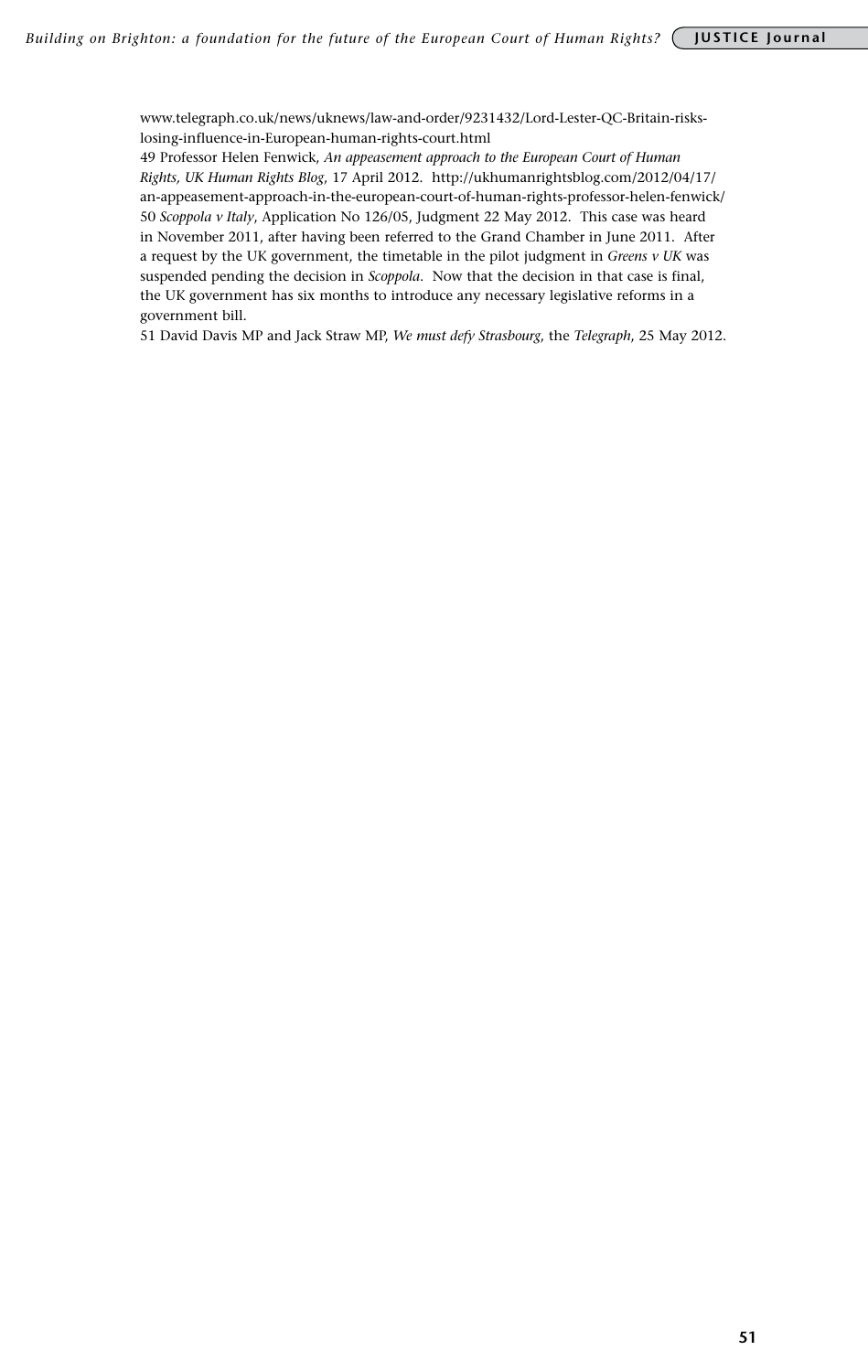# The internet and legal services for the poor

## **Roger Smith**

*This article deals with the extent to which legal service providers have used the internet to deliver legal advice and information. It was prepared for a current research project into the use of the internet, telephone hotlines and other means of delivering legal services that do not involve the traditional 'face to face' format. Feedback is welcome.* 

Spend a day or so trawling websites for legal advice. It puts claims for the white heat of the IT revolution in a bit of context. I took two topics: legal rights in relation to housing disrepair and road traffic offences. These are two classic sources of enquiry for, in the first case, the NGO advice sector and, in the second, traditional 'High Street' legal practitioners. Both were, to be honest, enormously disappointing in terms of moving beyond what is effectively the digital leaflet stage.

A tenant looking for advice on dealing with a leaking roof is confronted with a 4,650 word screed on the Citizens Advice website (http://www.adviceguide.org. uk); a better presented and much shorter section on specialist housing advice NGO Shelter's website (http://www.England.shelter.org.uk); a portal site that refers to both of the above and others (http://www.advicenow.org.uk); and clear information expressly transcribed from a leaflet (Coventry Law Centre - http:// www.covlaw.org.uk/housing/leaflets/leaflet5.html). These are worthy but pretty dull – particularly the CAB site which it is difficult to see attracting much custom from confused members of the public. None of it is interactive. There is very little use of the visual and none of video.

Most of the road traffic offences information was much the same though there was more glitz in the presentation. The sites often had a commercial purpose so the websites made it much easier to move from getting information to emailing for advice. Sites such as http://www.lawontheweb.co.uk/ or http:// www.pattersonlaw.co.uk/ had the facility to email direct from the webpage. Nick Freeman, self-proclaimed Mr Loophole, even had video: http://www. freemankeepondriving.com/.

One road traffic advice site declares itself different (http://roadtrafficrepresentation. com/) and, to be fair, is. It takes you through an interactive process of question and answer to give you advice. My test speeding enquiry seemed to be dealt with well enough. It describes itself as follows: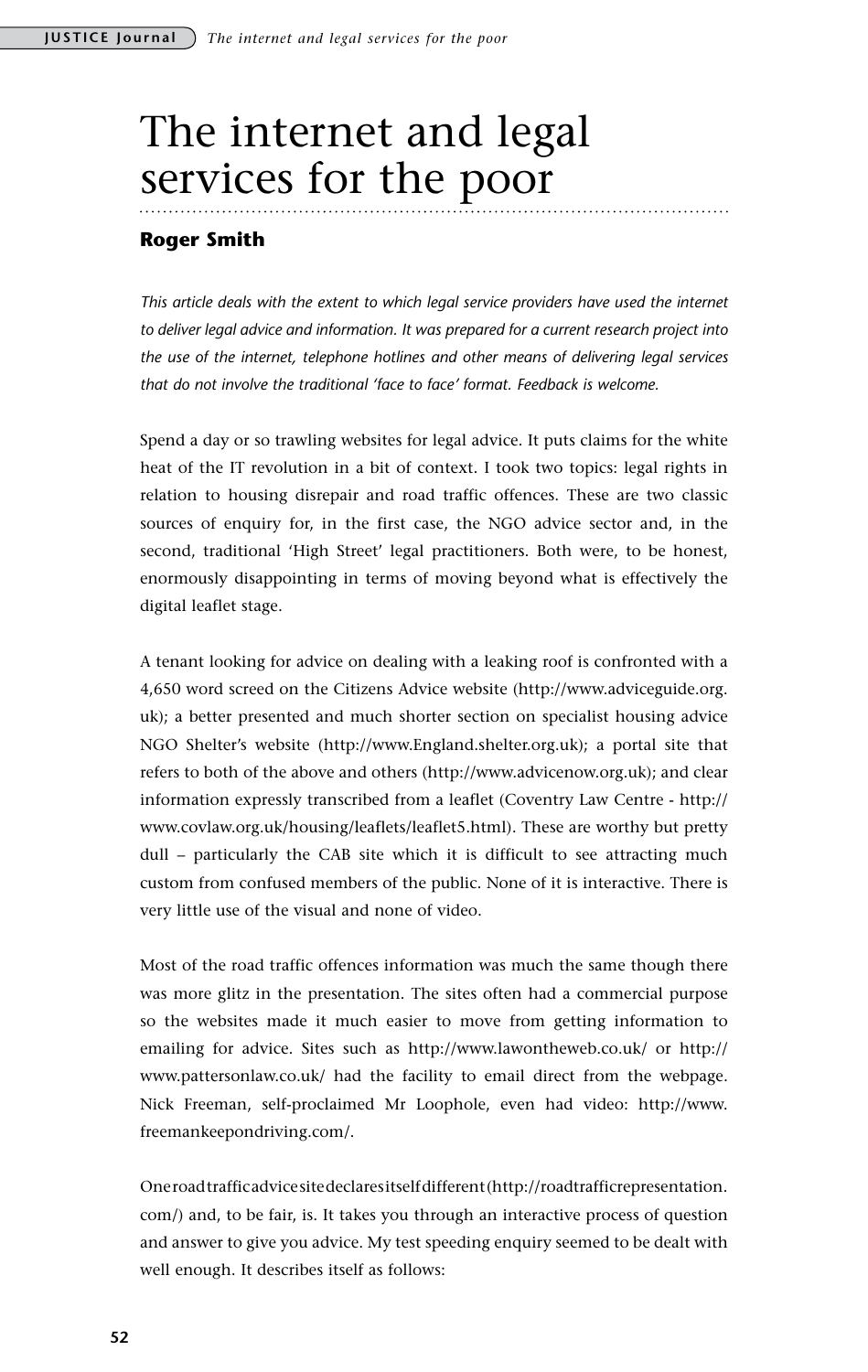*Much of this involves a process that can be streamlined and automated, which is what we offer. You are asked a series of questions and your answers produce an automated free diagnostic advice on possible outcomes and penalties if convicted. It replicates the process that a solicitor would ordinarily go through with you, but in much less time and without cost to you, all at a time of day or night that suits you. Our 'virtual office' never closes!* 

This website is the creation of a solicitor, Martin Langan, who has been an expert IT commentator and blogger for the Law Society Gazette.

Going one step further are apps that use the convergence of capabilities in an iphone. There seem to be very similar products both in the US (produced by Purves Insurance and the subject of promotion at http://www.youtube. com/watch?v=jQQCklN\_24E) and the UK (http://croftonsinjuryclaims.co.uk/ theaccidentapp/). These allow you to be handily prepared for any road accident in which you are involved. There are standard forms and prompts; capacities to insert photographs; call the emergency services; get your exact location through gps; and email your claim details. Now this begins to look interesting and really use the possibilities of new technology to do something qualitatively different from what you could do before.

From this very practical examination of current possibilities let us shift to the thinking of the futurologists, ably represented by Richard Susskind, whose most recent book is entitled *The End of Lawyers? Rethinking the nature of legal services*. 1 Susskind's major concern is with commercially provided legal services. He likes to quote the words of Canadian sci-fi writer William Gibson, 'The future has already arrived. It's just not evenly distributed yet'. Susskind's thesis is that the technological revolution will drive legal services through five steps that he calls bespoke, standardised, systematised, packaged and commoditised. He argues that 'disruptive legal technologies' will redefine the legal market and legal business. He is specific in his definition of commodity. This is 'an online solution that is made available for direct use by the end user, often on a DIY basis'. <sup>2</sup> The key to arriving at this result will be the process of what he calls 'decomposition' and he asserts that 'any legal job or category of legal work can be decomposed, that is, broken down, into constituent tasks, processes and activities'.3

Susskind is close, as he freely admits, to the idea of 'unbundling' or 'discrete task representation' which was developed in the US in the context of facilitating DIY by breaking a case down into its component parts, for some of which legal assistance could be obtained and some be undertaken on a self-representation basis.4 A major difference, however, is that the original advocates of unbundling, like Woody Mosten in the US, were specifically looking to carve out a role for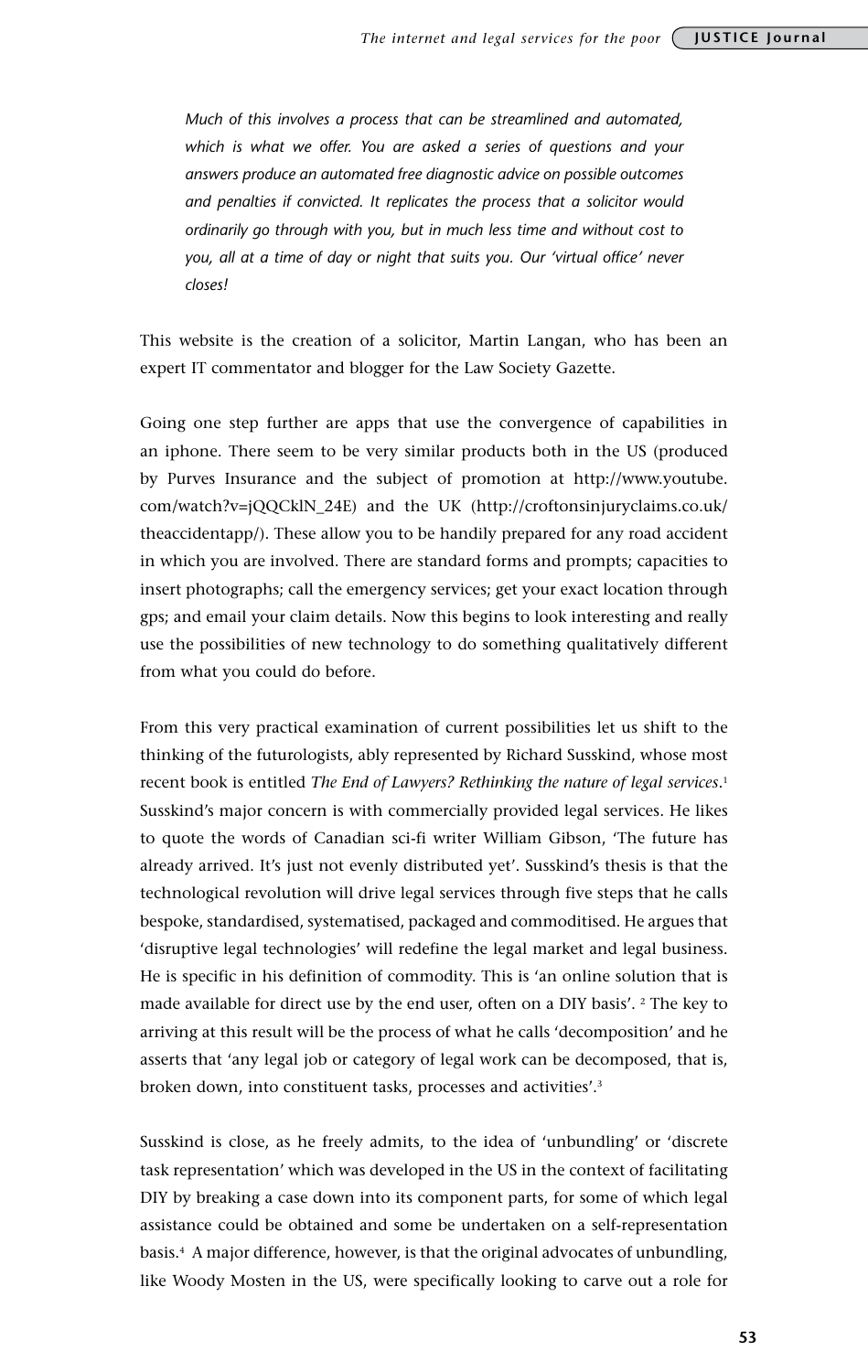the lawyer within the process of what was largely self-representation. Susskind, by contrast, admits that you may need initially to capture the lawyer's specialist knowledge but then you can 'de-lawyer' the self-representation process. In this way, the technology becomes disruptive and the model of service delivery may change from the bespoke individual client-lawyer relationship to one which may more closely resemble 'commoditised' publishing than lawyering. From this he derives his provocative title – though he accords it a question mark – the end of lawyers.

The driver for change will be, in Susskind's commercially orientated universe, money. The market will force commercial clients to demand more for less. The expectation of continuing high profit margins will require the big law firms to innovate and, as can already be seen, undertake such initiatives as out-housing elements of their work. And, in all this, the race will be to the swift and the rest will go to the wall. The legal profession, under extreme pressure, will consume (most of) its young. Never again will so many make so much out of the law as they have over the last two or three decades. For lawyers, it is brutal story – for historians, a replay of the fate of artisan craftspeople in the face of Arkwright's spinning jenny.

A comparison of this plausible theorising with the practical examples with which we began rather brings us down to earth. There is little in the websites cited at the beginning of this article to suggest that we face an imminent paradigm shift in the delivery of legal services for those unable to pay for them. And yet, it seems inherently implausible that commercial legal services might change as dramatically as Susskind suggests while legal services for individuals remain untouched. Does the little flicker of light from the iphone accident lamp herald a potential wave of new development?

Governments would, of course, love new technology to provide an excuse for the cutting of costs. The world supplies plenty of examples of interest. Ontario in Canada has established a telephone hotline advice service. The Ministry of Justice in England and Wales wants to go in the same direction and is proceeding with legislation to exclude whole areas of law from subsidised legal advice. The Legal Services Research Centre in England and Wales has published research that questions just how effective telephone hotlines might be in saving time as against traditional 'face to face' legal services but there seems little about the use of the internet.<sup>5</sup> In the light of so little use of the net's potential, at least in the UK, this is perhaps understandable.

There are a number of questions to ask in relation to the potential of the internet to deliver legal services as an alternative to traditional face to face provision. These include those about: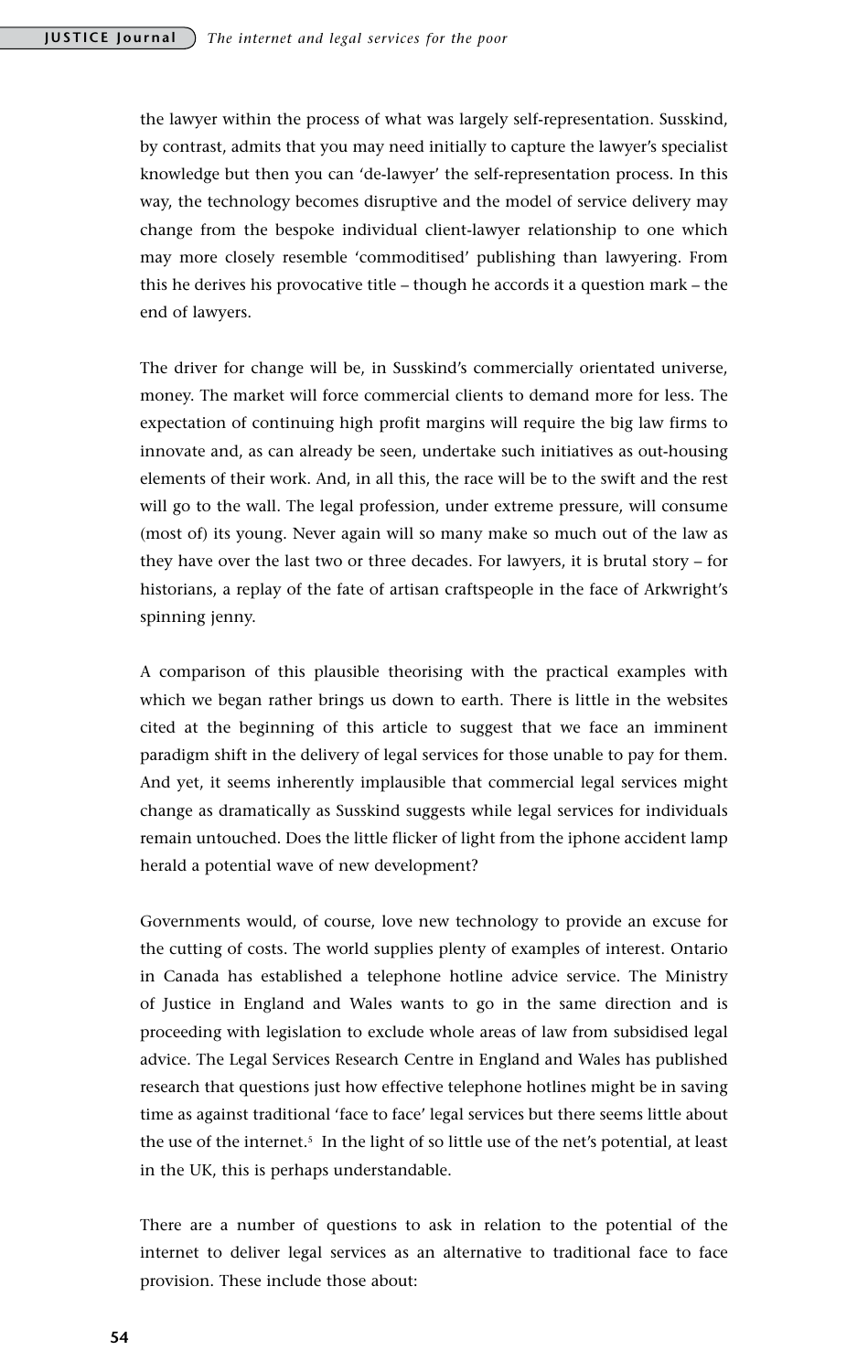- (a) the technology and access to it;
- (b) the programmes themselves;
- (c) cost.

Before looking at these three areas in detail, we should check out what Susskind has to say about the impact of his ideas on legal services for the poor. His latest book has a chapter on 'access to law and justice'. This begins with something rather too unusual: a definition of access to justice:

*When I speak of improving access to justice, I mean more than providing access to speedier, cheaper and less combative mechanisms for resolving disputes. I am also referring to the introduction of techniques that help all members of society to avoid disputes in the first place and, further, to have greater insight into the benefits that the law can offer.*<sup>6</sup>

Personally, I have a long-standing quibble at this kind of definition. For me, access to justice should mean the establishment of systems, not limited to the provision of lawyers, which allow all people in society to obtain justice in the sense of a substantively fair determination of a dispute, unaffected by the relative wealth and power of the parties to it. However, for the moment, let us not pursue this discussion.

Susskind proposes six 'building blocks' towards better access to justice and it may be worth listing them as a place to begin thinking about what might be done:

- • citizens must be empowered to deal with their legal affairs;
- a streamlined legal profession needs providers that embrace the possibilities of technology;
- there must be a healthy third sector to provide assistance for those whom Susskind says 'are in need of legal assistance [and who] want a kind, empathetic ear with only a light sprinkling of legal expertise' (likely to be a somewhat contentious proposition among the NGO advice sector);
- a new wave of imaginative, entrepreneurial providers;
- easily accessible primary sources;
- an enlightened set of government policies on public sector information.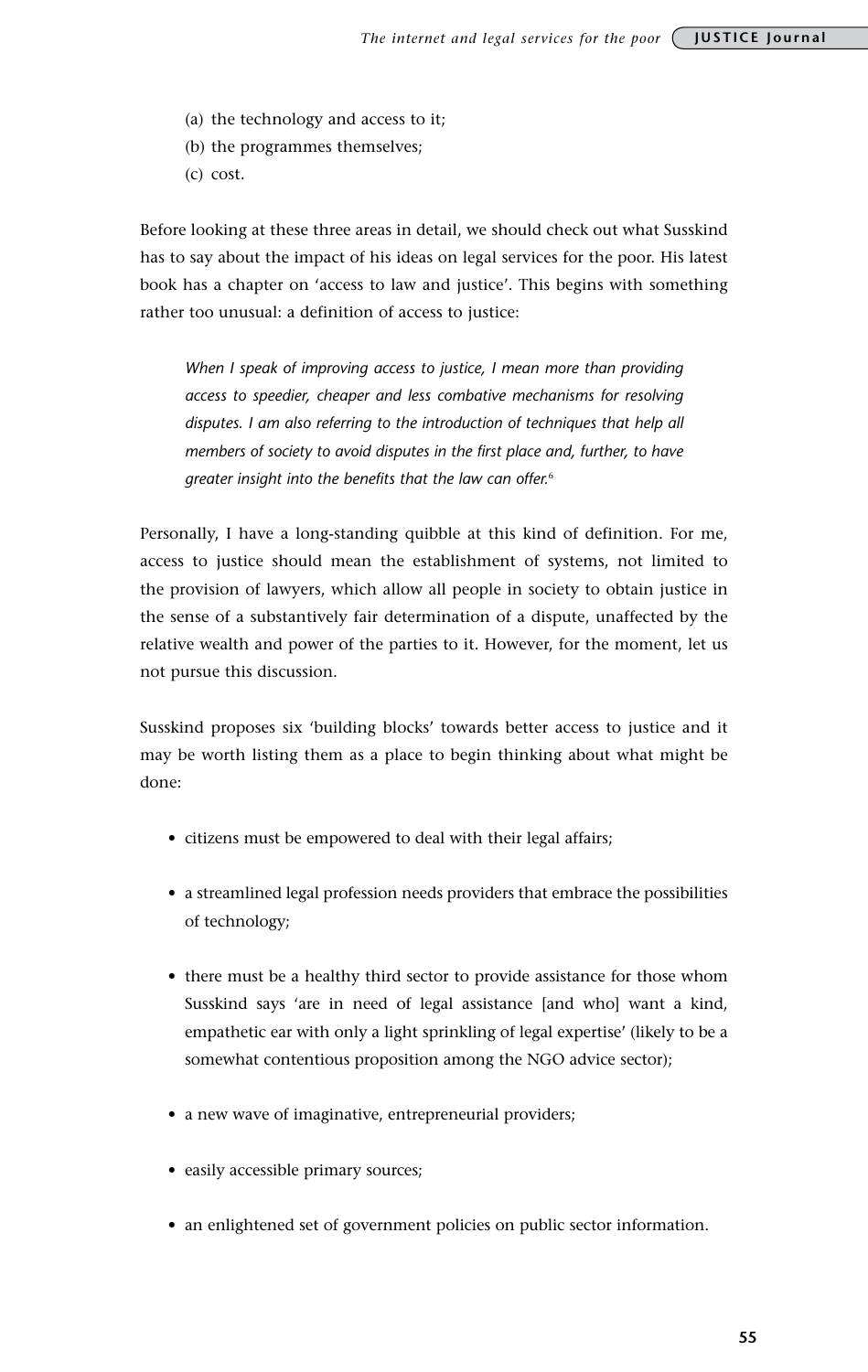Susskind deserves considerable credit for getting a debate going. He is also full of specific ideas – such as the need for 'a web-based expert diagnostic system' which takes a person to the right adjudication procedure for his/her problem. He foresees the growth of automatic document assembly (fairly straightforward) and, more complex, 'online communities where useful materials are built up using wiki techniques [and where] citizens will record their legal experiences on blogs … and they will pose and answer questions on discussion forums'.7

It is time for another transition from theorisation to the practical. We should shift attention to The Netherlands. In policy-making, the Dutch present a stark contrast with the English. It takes them a bit of time; they operate much more on a consensus basis; but, in time, they undertake radical moves on a planned basis. Thus, they fearlessly disposed of their equivalents to law centres and established Legal Services Counters, small local offices based throughout the country, in the mid-1990s. With this went a conscious government policy of seeking to rely on self-help: 'citizens should have primary responsibility for resolving their own problems and conflicts'.8 The Dutch Legal Aid Board developed a Conflict Resolution Guide to this end as an internet-based assistance tool. This, combined with the Legal Services Counters, is intended to provide 'free initial assistance and primary legal assistance'. Thereafter, with a transparent legal services market and no procedural or institutional barriers to making use of legal assistance, the individual can – or, rather, should – be able to solve his/her own problems. The guide (designed by the board in partnership with the University of Tilburg) is in the process of development – recently added is a module on divorce and online mediation. The board's own research on this reports a high degree of satisfaction with, of a total of 129 respondents in a small scale study – 81 per cent identified themselves as happy enough to come back next time. As yet, there seems no objective research on the provision. The only academic who appears to have written about the project is Jelle van Veenan of Tilburg University which has been a partner in its development.<sup>9</sup> Frustratingly – though reasonably – the web material is in Dutch.

The Dutch are, of course, among the most rational of peoples. Thus, officials of the Dutch Legal Aid Board have been able to report that their government has recognised that it has a role to play in the simplification of the law and that:

*The government has decided to assess new legislation and regulations more critically in future and to apply a yardstick. The government believes that in this way only legislation which is 'really necessary and proportionate and imposes the least possible red tape' will be introduced. This yardstick is known as the Integral Assessment Framework for Policy and Legislation.*10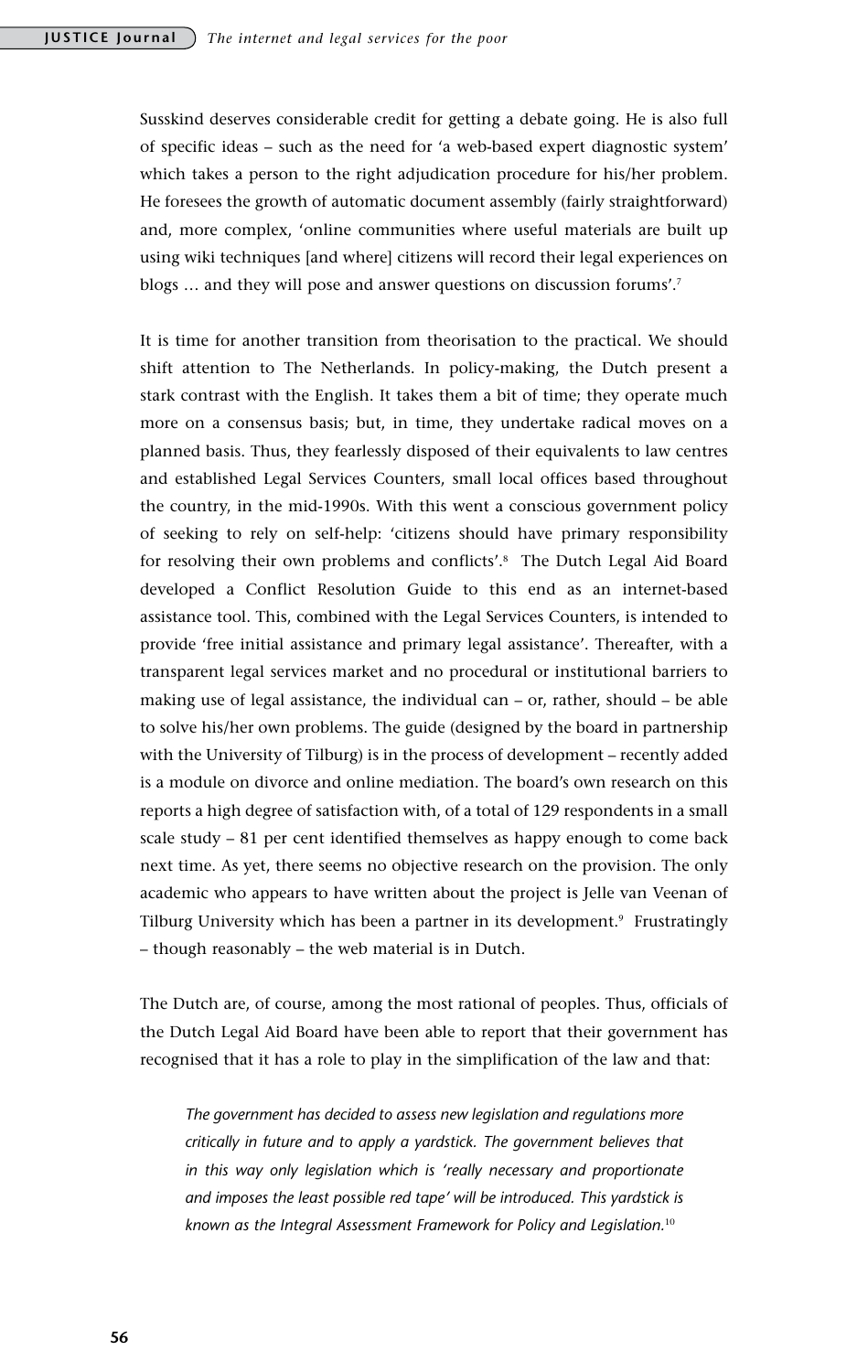Oh, that other governments had the same commitment.

One would have expected the United States, home of Silicon Valley and the cradle of the internet, to provide good examples of what can be done through web-based materials, particularly because of the relative dearth of civil legal aid funding as compared with the UK or The Netherlands. It would be helpful to be pointed to more US websites. To an outsider on a quick look, it seems very much as if the driver for use of the net comes, to a large degree, from the courts. Judges feel swamped with unrepresented litigants and they have every interest in supporting them up to – and perhaps sometimes a little beyond – the line between providing legal information/advice and legal advice/representation. Thus there are a number of self-help court-based programmes with a supporting network of their own (http://www.SelfHelpSupport.org). The law schools are also key players in this field with the Center for Access to Justice and Technology at Chicago-Kent Law School in the fore. The Center has developed an interesting internet package, A2J, which uses a cartoon-type format to progress someone through answers to a series of questions towards an appropriate document assembly. This is how it describes itself:

*The simple act of filling out forms raises unique challenges that the many self-represented litigants have trouble overcoming. Without a very simple front end, a user unfamiliar with web conventions would be unable to use online form systems. To be effective, guided interviews for self-represented litigants must be very simple.*

*The A2J Author® tool … translated several of the conceptual models for a redesigned court system into a Web-based interface that gently leads unsophisticated users through a guided interview for determining eligibility and collects all the information needed to prepare the required court forms. Elegant, simple and powerfully effective, the A2J Author<sup>™</sup> Web-based interface is the 'front end' needed to make court document assembly more widely accessible to self-represented litigants.*<sup>11</sup>

The drawn figure of a woman takes you through a series of questions, represented along a road to a courthouse through which your answers fill in a form which you can then print at the end of the process. Examples of its use include applications for fee-waiver and name change applications. This is the same sort of interactive process as lies behind the road traffic accident programme discussed above. The A2J format seems potentially useful but a little wooden – particularly to anyone familiar with the possibilities that are usually displayed on an iphone or ipad app. There may well be other examples that need to be considered in any more comprehensive review.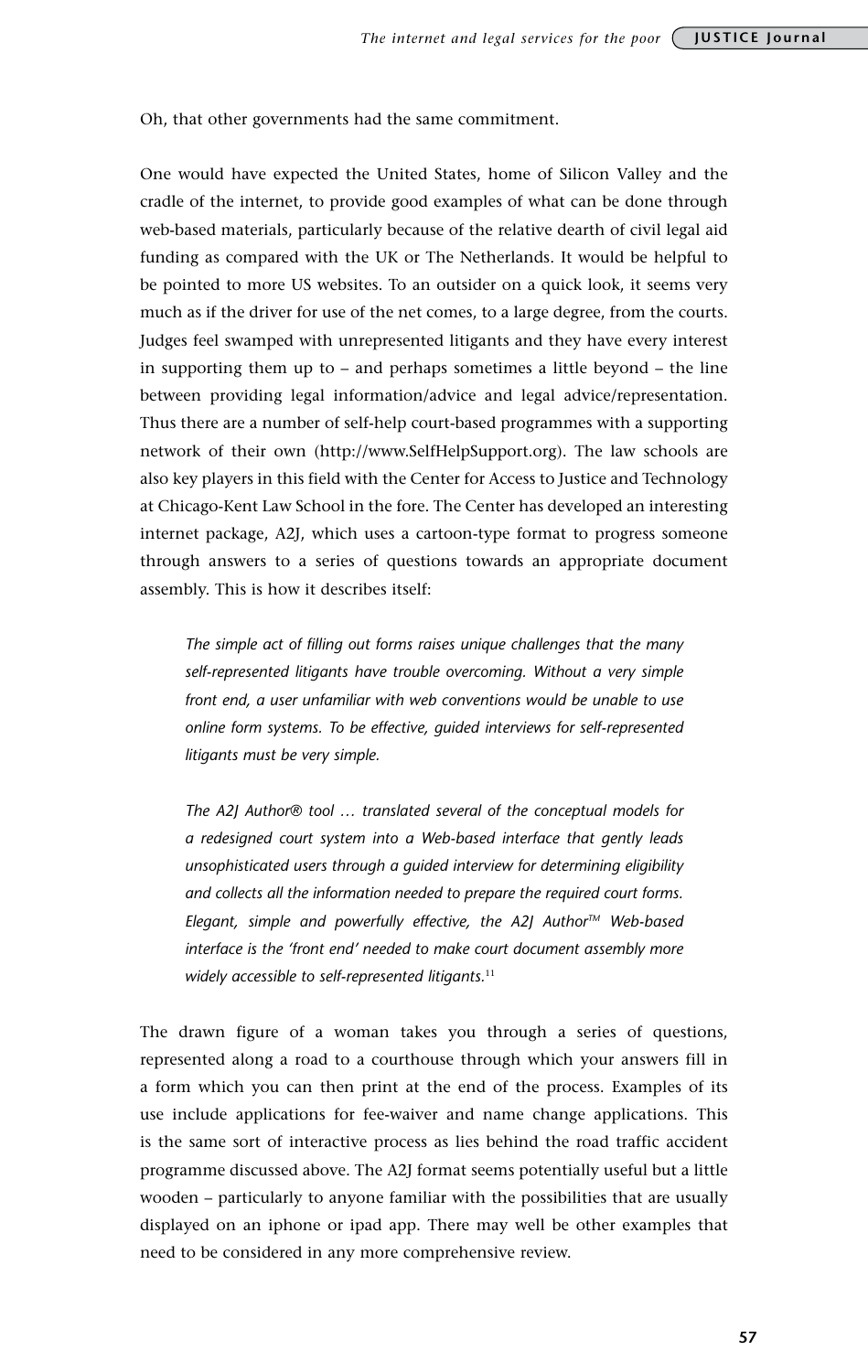## **The technology and access to it**

An obvious issue in considering the use of the internet for legal services to the poor is the existence of the 'digital divide'. Information on this is changing all the time and the issue of the divide is deliberately being challenged by the UK government which has a policy of 'digital by default' for services and has appointed Martha Lane Fox as its digital champion. The UK is a well wired society. According to the Boston Consulting Group, internet sales are expected to rise to 10-13 per cent of GDP by 2015 and currently account to around 7 per cent. However, a third of all households have no access to the internet, of which almost a half are in the lowest socio-economic groups (D and E), 38 per cent are unemployed; 39 per cent over 65; and 70 per cent in social housing. Although 55 per cent of the population overall used government websites sometime last year only 15 per cent were living in the most deprived areas. This has a disproportionate effect because 80 per cent of government interactions are with the bottom 25 per cent of the population. It is benefits not tax that leads to most citizen-government interaction.

Susskind takes a robust view of the argument that the digital divide impedes access for the poor: 'overstated and sometimes disingenuously so'.12 He thinks that many who are not themselves web-users have someone else who can access it for them: 'many elderly people fall into this category'. Others can get advisers to get access for them.

Another argument might be, although Susskind does not make it, that we are at an early stage in terms of the use of the web. There will be a moment, already come for some, when the phone, TV, computer and video collapse into one and when an ability to type is not essential for communication because of voice recognition software. At that point, it would seem likely that access will explode. A critical point may well be when you can move seamlessly from information on the net to calling an adviser by video phone. That would integrate a form of face to face provision within an internet structure. If linked to easy ways by which documents could be distributed then there really would be the possibility for new forms of service delivery.

It is conventional among the advice and legal aid sector in the UK to say that there will always be types of people and cases for which internet solutions are impossible. That is, no doubt, true. But, it is undoubtedly more creative to begin with the opposite assumption and to try to build provision which could be accessible to all provided that there are ways of dealing with those who need face to face services. Administratively, this is a tough ask.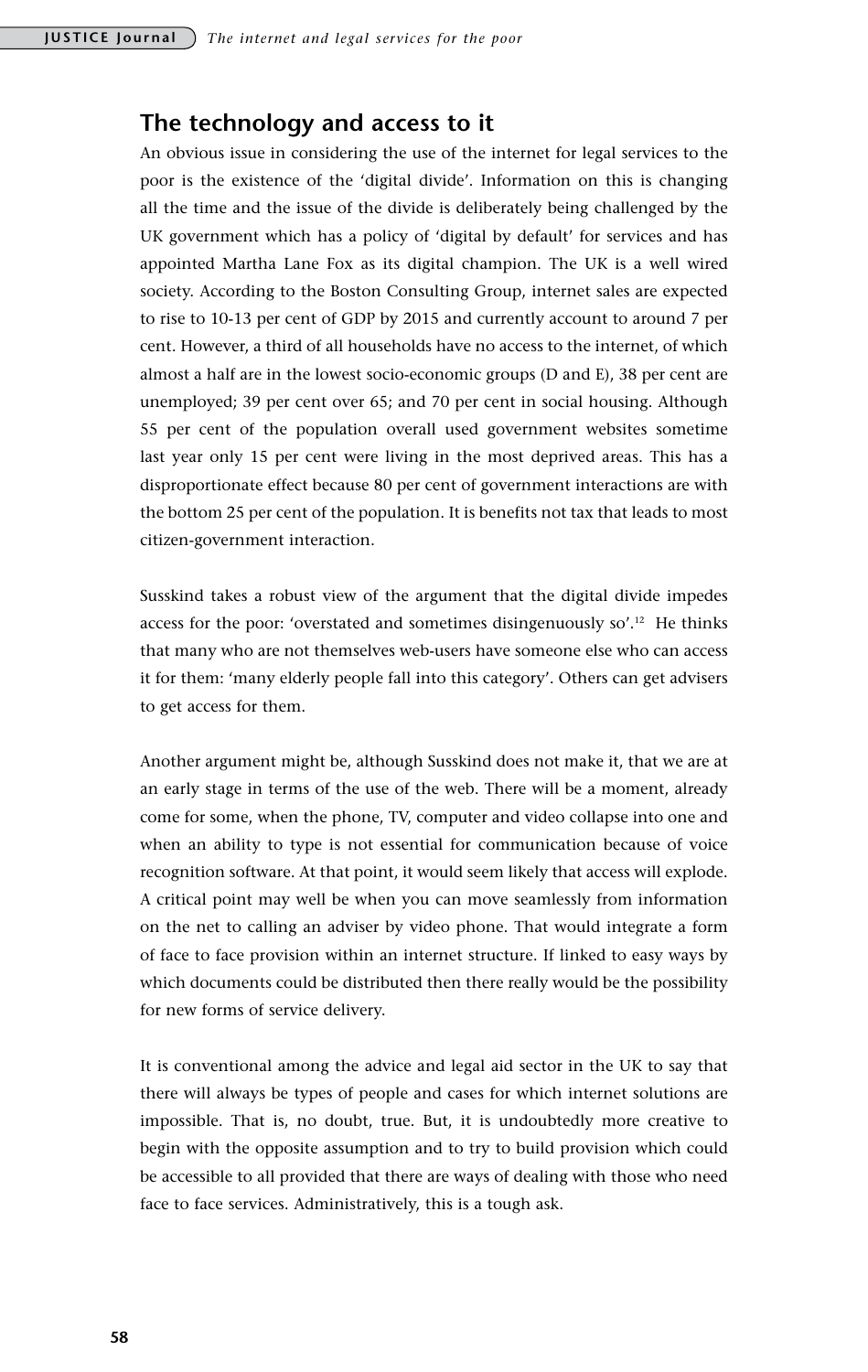## **The programmes**

Researching existing programmes makes you realise what an early stage we have reached in the use of the net. Existing offerings just do not represent the level of sophistication that we would expect in our own use of Apple's cutting edge technology. That will change and it may be useful to contemplate what is required. Programmes need to be much more visual and much more interactive. Advice programmes need to integrate with adjudication/mediation programmes so that you can move seamlessly from preparing your case to processing and presenting it. That requires the courts and tribunals to integrate their systems with those used for advice – probably a massive but not impossible ask. The Dutch on-line mediation programme needs to be watched carefully because it would be a tremendous boon to have a programme which was basically a digital process but where, if the parties got stuck, human intervention was possible. Such an integration of the human and the digital is surely where some very effective future developments lie.

There is an issue about how the programmes are produced. Susskind has the interesting idea of a wiki methodology where all can freely contribute. You could, presumably and for instance, see a situation where, in England and Wales, the CAB service opened up access to its information programme and was responsible for its final form rather than the whole drafting process. The idea would be to move to a Wikipedia type approach to an information system. The logical system in the perfect world would be one central information system – even perhaps run on the direct.gov website. However, the problems of a dominant provider are clear. Little Coventry Law Centre's information on employment law is miles more accessible than that on the CAB website. There needs to be a degree of innovative competitiveness. Perhaps there could be two main rival systems – one by the advice sector and the other from law centres. There certainly needs to be a drive to more interactivity; more attractive layout; more visuals. Funding could be based on some sophisticated counting of hits or satisfied customers.

There certainly needs to be a repositioning of internet-based advice. It is entirely logical for advice to be digital by default – the mantra of the UK government in relation to its own services. Those giving advice on legal services should aim to provide it self-sufficiently on the net with the express aim, as in The Netherlands, that people will self-represent. There are certain implications just from that. It will be difficult to maintain charges for information so that there should be overt acceptance that information is being provided for all and for free. Then further support should be provided as necessary. The first line of support should be through skype or telephone to someone physically present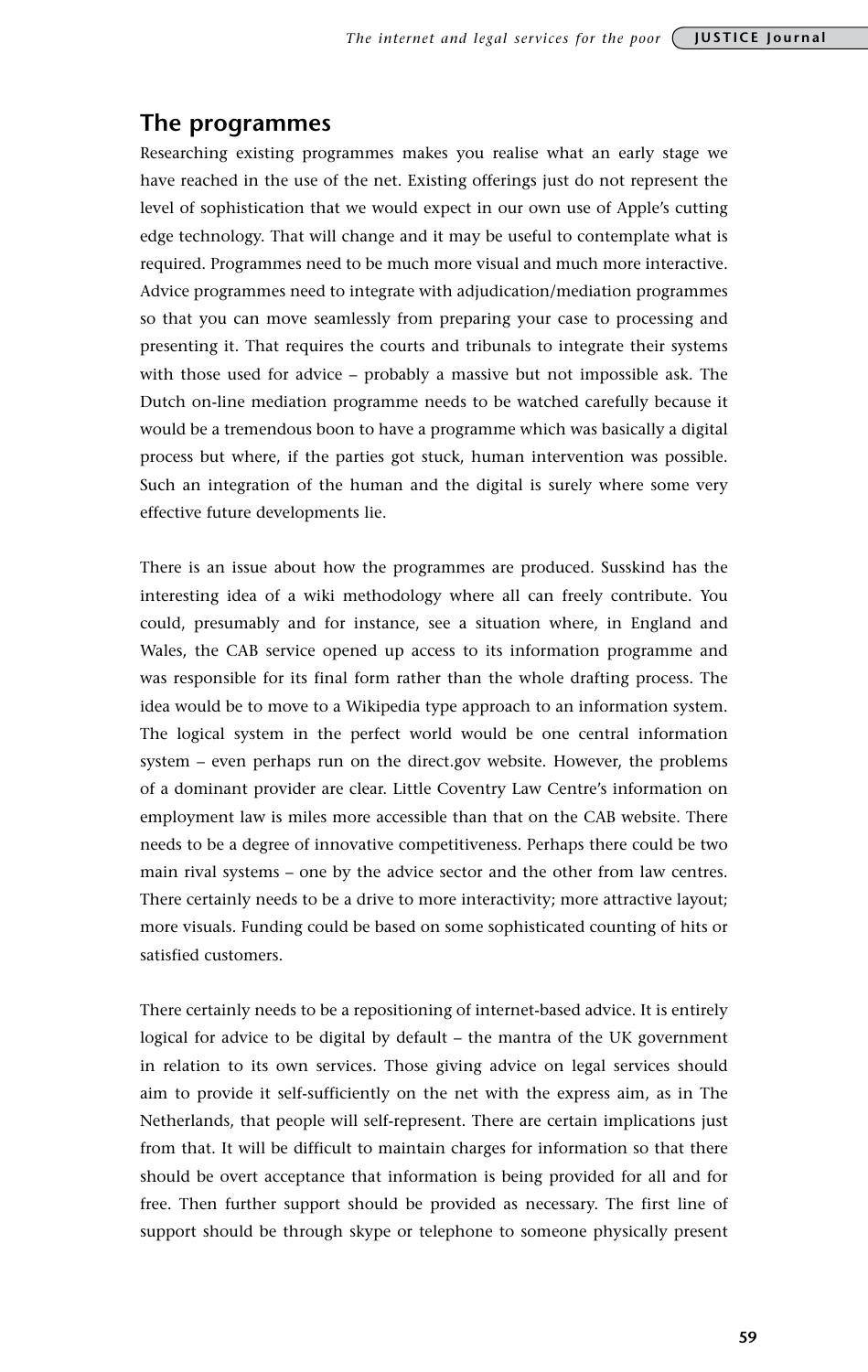but not in the room. Advisers in offices should be the second line of support. That requires a considerable retooling by the advice and law centre sectors.

## **Cost and organisation**

Outside the commercial field, who will fund the costs of delivering internet based advice services? It can only be government and the current cuts are an indication of its decreasing willingness to help the poor in terms of income and direct services let alone advice. There is a one-off opportunity when cuts mean that expensive face to face services are being dismantled but, once taken, the likelihood is that the government will take some persuading that it should properly shoulder its burden. As in the US, the courts may feel some level of payoff in dealing with litigants in person but that may not release very much cash. This is a major problem and it may, from an activist's position, support the argument that use of the net is to be resisted. An inadequate investment of a decreasing sum in internet advice would just be to create a rusting and increasingly useless form of provision.

## **Equal justice for all**

There is one political demand which must be accepted as underlying any government funded provision. The aim of the exercise in access to justice and the aim of the much abused concept of access to justice is the delivery of advice and support to all members of society so that any dispute with government or others is resolved on its basic intrinsic legal merit. In other words, we need the objective of policy to be the provision of a society which is substantively fair in the resolution of disputes. Anything less is woolly nonsense in which 'access to' justice becomes a qualifier rather than an expansion. Let us hear it for Justice Hugo Black who put the same point in *Griffin v Illinois*: 'There can be no equal justice where the kind of trial a man gets depends on the amount of money he has'.<sup>13</sup> And, of course, it is not just trials: it is all forms of adjudication. This is the point made above.

All political parties should be able to sign up to the aim of delivering substantive justice to all. Of course, some litigation will always require legal representation. However, if this is accepted as the basis from which we judge success or failure then we could start to see what might be done.

#### **Notes**

1 OUP, 2010 (paperback).

2 Ibid, p32.

4 See Forrest S Mosten 'The Unbundling of Legal Services: increasing legal access;' in R Smith (ed) *Shaping the Future: new directions in legal services*, LAG, 1995.

5 N Balmer and others 'Just a Phone Call Away: is telephone advice enough?' *Journal of Social; Welfare and Family Law* vol 33, issue 4.

<sup>3</sup> Ibid, p42.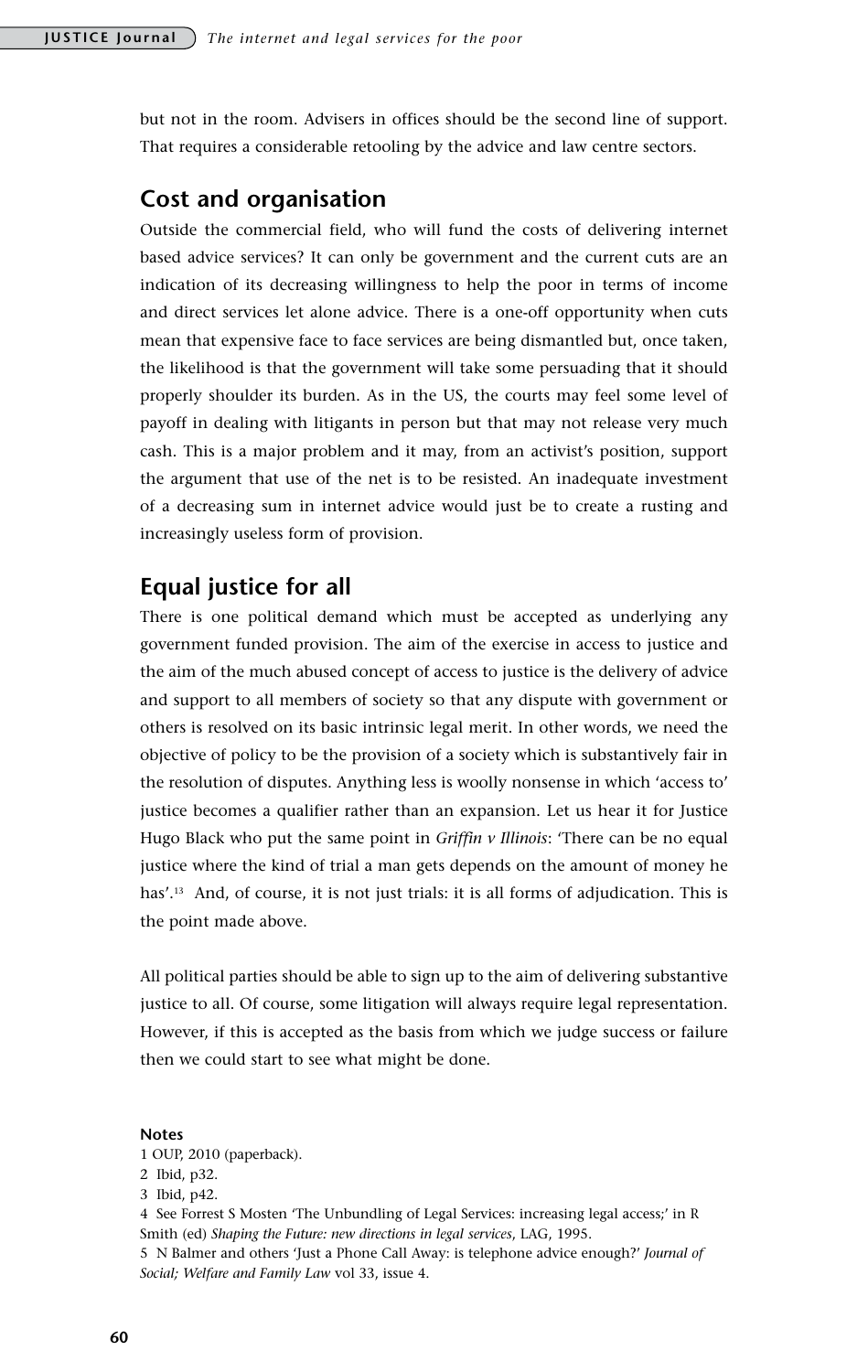6 See n1 above, p232.

7 Ibid, p242.

8 Quoted as government policy in ILAG Conference Paper, P van den Biggelaar and E Borghs, 'Self Help and Simplifying the Laws'.

9 Eg J van Veenan 'Online integrative negotiation tools for the Dutch Council for Legal Aid'.

10 P van den Biggelaar and E Borghs as n8 above, p15.

11 http://www.kentlaw.iit.edu/institutes-centers/center-for-access-to-justice-and-

technology/a2j-author

12 N1 above, p245.

13 Quoted in P Edelman 'When Second Best is the Best We Can Do: improving the odds for pro se civil litigants'.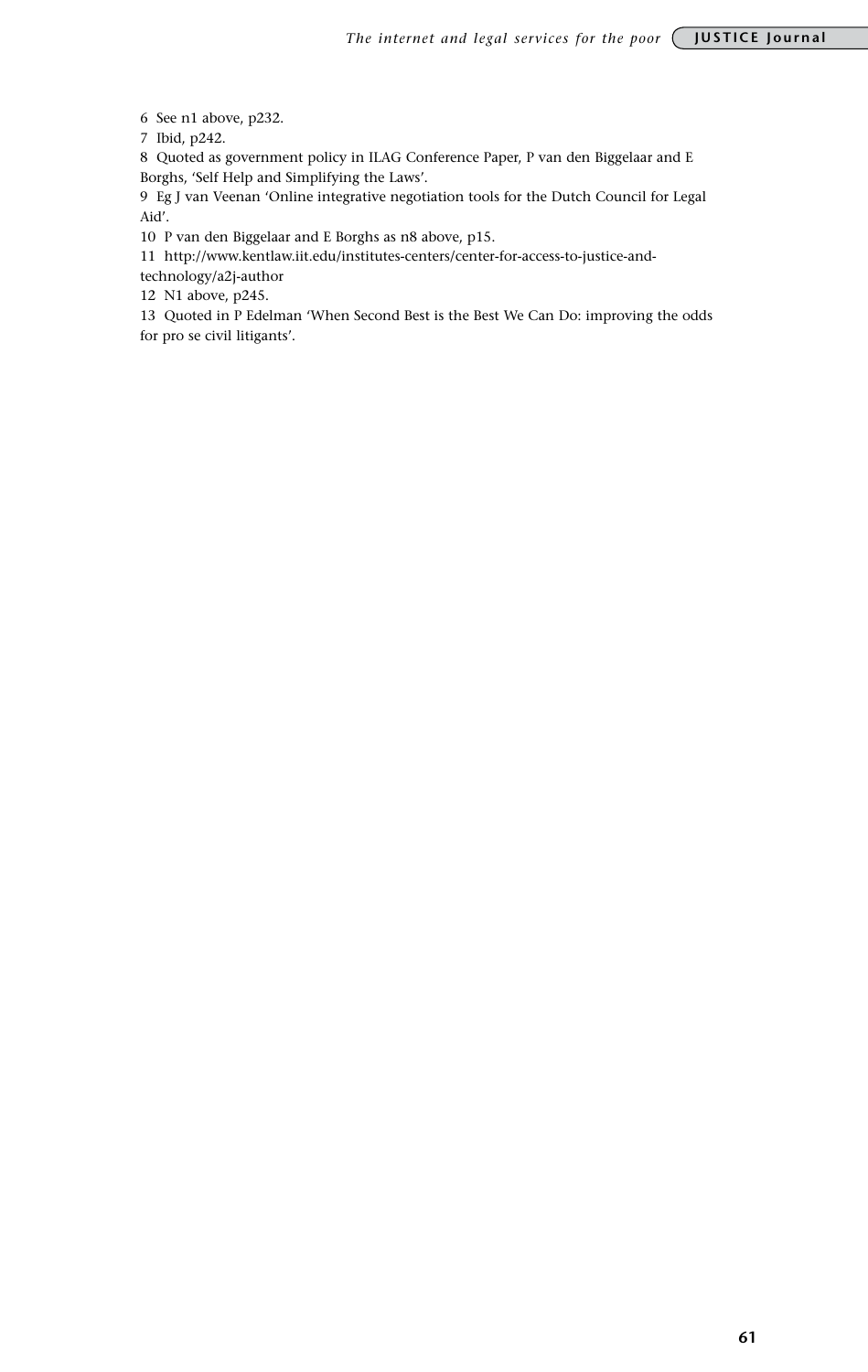# Public order, preventative action and polarisation

### **Alex Gask and John Halford**

*The authors discuss the current state of the law in relation to the policing of protest and, in particular, the police practice of 'kettling'.*

*The European Court has at all times also stressed the importance of the rights of freedom of assembly and expression and that states have positive obligations to take steps to facilitate their exercise... So, wherever possible, the focus of preventive action should, on any view, be on those about to act disruptively, not on innocent third parties.1*

Today, these words ring hollow for a great many demonstrators and others against whom highly intrusive or coercive police action has been taken not for what they have done but on the basis of their perceived future intentions or the perceived intentions of a group of which they form part. Perhaps the most notorious pre-emptive tactic used by the police in public order situations is 'kettling' – or the containment of demonstrators within a police cordon and not permitting them to leave.

Kettling is an increasingly common phenomenon. To take but a few examples, in April 2009, several thousand Climate Camp demonstrators were kettled in Bishopsgate for four hours,*<sup>2</sup>* action said by the police to be primarily justified on the basis that some of the people involved in another demonstration would join them and then breach the peace in an unspecified manner. Whilst the demonstrators were held, officers in full riot gear with shields and batons spontaneously drove them back 15 to 20 metres, one of three such 'pushing operations' during the course of the evening.

Kettling was also a significant feature of the policing of student protests in late 2010. Many young protesters were held in a kettle on Whitehall in Central London. Among them were a number of children, but no special arrangements were made for their release from the cordon.*<sup>3</sup>*

Early in 2011, kettling was used once again, immediately before the Royal wedding, against a group heading for an alternative event. The members of the group were then arrested for a threatened breach of the peace and held, being told that they would be released again 'after the kiss on the balcony'. Their judicial review claim is to be heard this May together with those whose homes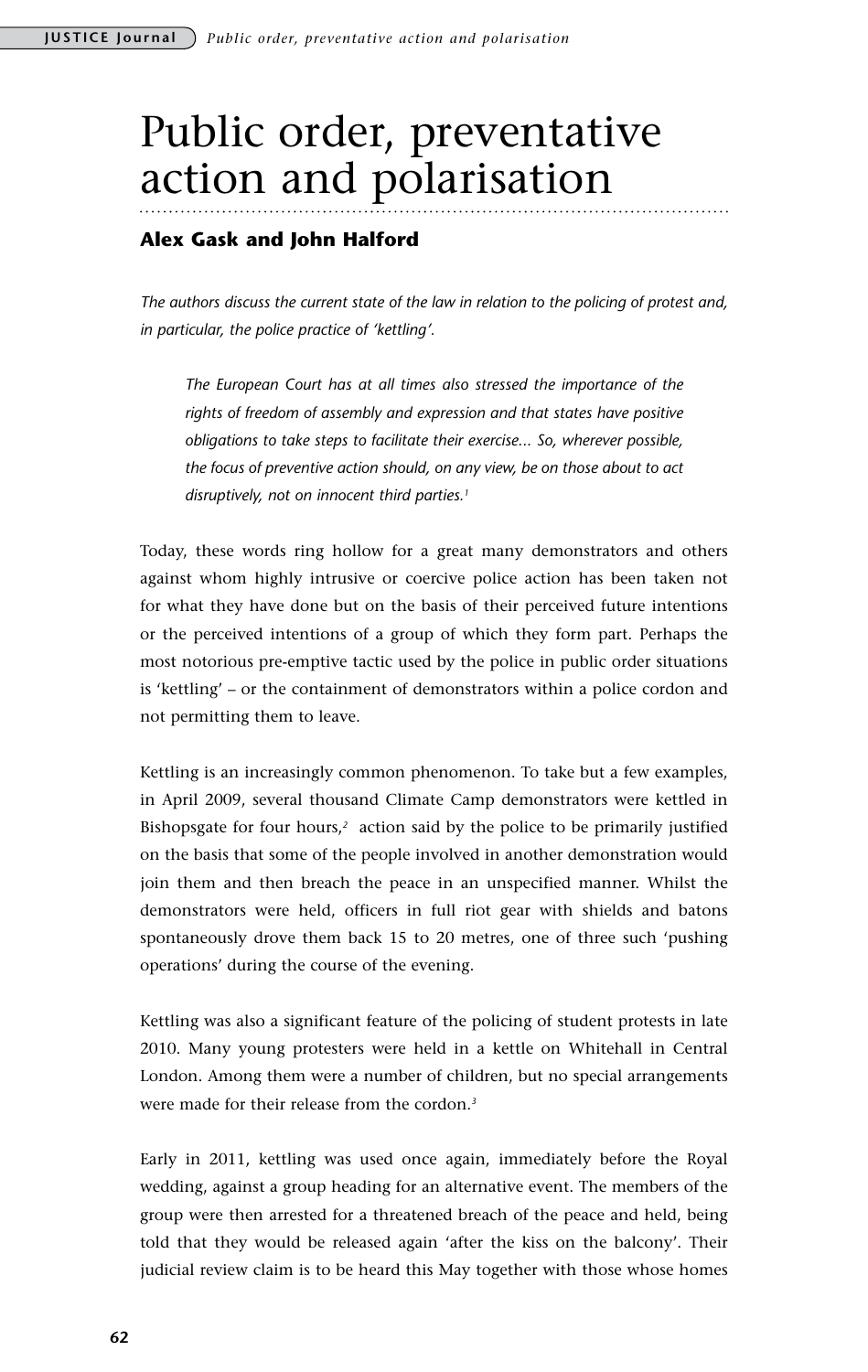were raided because they were suspected of intending to disrupt the celebrations.*<sup>4</sup>* In October 2011, participants in an annual march to protest against deaths in custody were temporarily kettled before being forced to move.*<sup>5</sup>*

Incidents of this kind tend not to improve relations between the police and the public at large, let alone those with peaceful demonstrators whose actions the police have a positive obligation to facilitate. On the contrary, they tend to have a polarising effect, fostering conflict and a perception that the police are politicised.

More than a few amongst the police have recognised that action of this kind is out of step with the British tradition of policing by consent. In a report highly critical of the policing of the April 2009 G20 summit demonstrations, Her Majesty's Inspectorate of Constabulary stressed that consent 'could no longer be assumed' and 'policing, including public order policing, should be designed to win' it. This was echoed by the Home Affairs Select Committee which spoke in its report on G20<sup>6</sup> of the 'shift in power and control from the protesters to the police' that kettling brings about, cautioning that it should be used 'sparingly and in clearly defined circumstances'.

Despite this, limited contrition has been exhibited by those responsible for operational decisions. Under cross-examination in the case of *R (Moos and McClure) v Commissioner of Police for the Metropolis* [2011] EWHC 957 (Admin), the Bronze Commander (with operational responsibility for the incident) for the G20 demonstrations responded to the reports of the HMIC and Joint Committee on Human Rights with the comment 'some people will always criticise the police'. The Gold Commander (in strategic overall command) maintained at a parliamentary select committee hearing that the policing of the demonstrations was an overall success. While training manuals may have been altered and new guidance issued, from a demonstrator's-eye view there has been little change in police practice on the ground.

This may explain the increasing willingness of demonstrators to seek the intervention of the courts, and the Administrative Court in particular. Seeking compensation is not the primary objective in litigation of this kind: rather it is to expose police actions as unlawful and set limits on what police officers might otherwise consider matters of broad, discretionary professional judgement.

This article discusses kettling, a number of examples of legal challenges to use of the tactic, and the limited success with which they have met.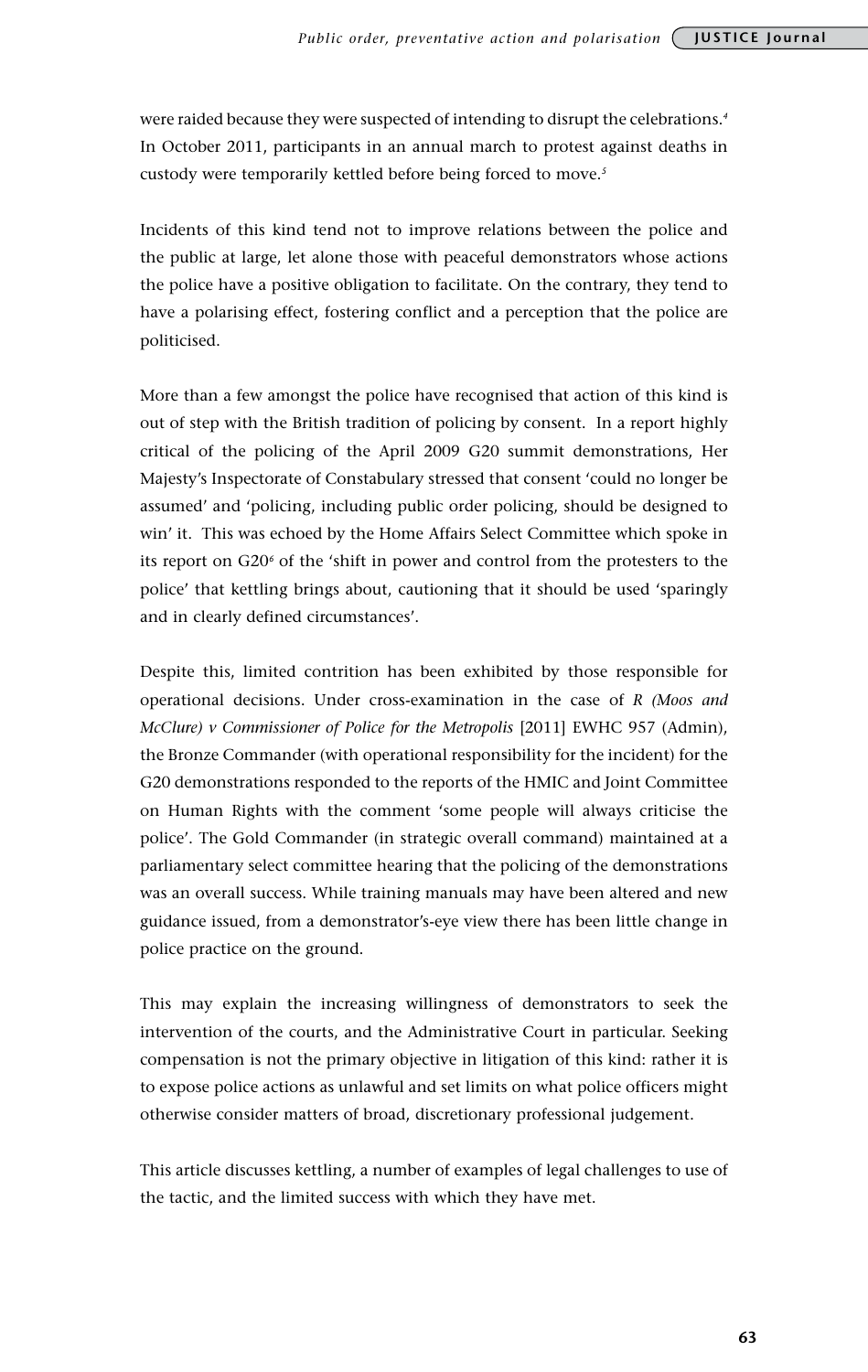## **Basis of the power**

Kettling is a relatively new police tactic based on a very old common law power and duty – that of every citizen to intervene to prevent breaches of the peace or bring those that are occurring to an end.

When the common law power arises, it can be used to turn people away from their intended destination, restrain or arrest them, remove provocative articles or, exceptionally, use coercive force. Arrest is the most common way the power is used. Once arrested, the person concerned must either be brought before a magistrate to be bound over to keep the peace in future or released. Kettling is an unusual use of the power because it involves dealing with a group collectively, rather than responding to the threatened or actual actions of an individual. It also entails holding the group in a particular place for a period of time, rather than arresting or dispelling them so as to remove the perceived threat altogether. The term 'kettle' seems to have been coined by demonstrators because when first used, kettles tended to have a 'spout' in the form of an exit through which small numbers in the crowd could leave at any time if they wished. These exits are now very unusual. Kettles normally take the form of an 'absolute cordon' around those being held, preventing entry and exit until the police deem it appropriate to relax the cordon.

## **Early challenges**

Legal challenges to kettling and similar preventative detention were initially brought as civil actions for damages and declarations. The first of this type was a civil claim by anti-monarchist protestors, who had been held by police on a commandeered number 11 bus for several hours to prevent them from demonstrating.*<sup>7</sup>* The second was *Austin and Saxby v Commissioner of Police for the Metropolis* [2005] EWHC 480 (QB), a claim brought by a demonstrator and a bystander who had been kettled for several hours in Oxford Circus on May Day 2001. The anti-monarchists' case was settled. Austin and Saxby fared less well. The High Court, Court of Appeal and House of Lords rejected their claims, albeit for different reasons at each stage. Ms Austin and three other people kettled along with her then petitioned the European Court of Human Rights, but their claims were finally rejected by the Court's Grand Chamber on 15 March 2012 (*Austin and others v UK* App no 39692/09, discussed further below).

Although *Austin and Saxby* was the first claim to be issued, it was quickly overtaken by another, a judicial review claim brought by Jane Laporte. She was one of 119 antiwar protestors travelling on coaches headed for an antiwar assembly at RAF Fairford who had been stopped, searched then forcibly escorted back to London – a kind of 'mobile kettle'. The Administrative Court and Court of Appeal accepted she had been falsely imprisoned, but rejected arguments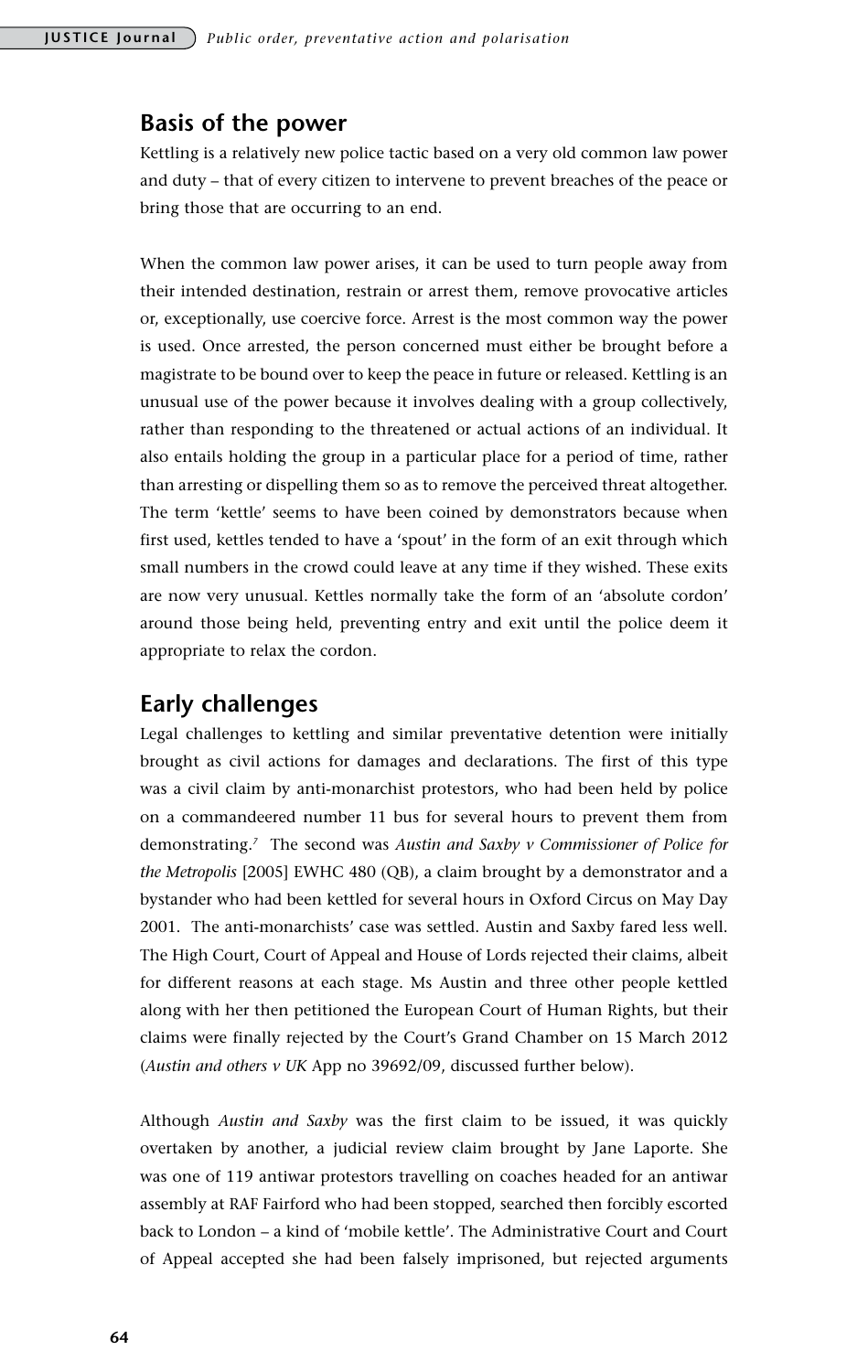that she and her fellow passengers ought to have been allowed to proceed to exercise their assembly and protest rights. The House of Lords disagreed, holding that both the imprisonment on the coaches and the 'turning away' from the assembly that immediately preceded it were unlawful, disproportionate and a breach of Articles 10 and 11 ECHR: *R (Laporte) v Chief Constable of Gloucestershire* [2006] UKHL 55.

No live evidence was heard in *Laporte*, so their Lordships proceeded on the basis that the good faith of the evidence given by the police could not be impugned, but that the reasonableness of their beliefs about what was likely to happen at Fairford was an objective question of law.

Their Lordships concluded that the test for taking action short of arrest to prevent a breach of the peace is no less stringent than the test for carrying out an arrest. In either case the breach must be likely and must be 'imminent'. It was not on the facts of Ms Laporte's case: the Chief Superintendent who made the decision that the coaches should be sent back to London effectively admitted that no breach of the peace was anticipated at that point. It was found that the decision to turn back the demonstrators was not merely premature but was also indiscriminate – as it treated all the coach passengers the same way even though only some were suspected of being troublemakers.

As Lord Bingham said at §55, it was:

*entirely reasonable to suppose that some of those on board the coaches might wish to cause damage and injury to the base at RAF Fairford, and to enter the base with a view to causing further damage and injury. It was not reasonable to suppose that even these passengers simply wanted a violent confrontation with the police, which they could have had in the lay-by. Nor was it reasonable to anticipate an outburst of disorder on arrival of these passengers in the assembly area or during the procession to the base, during which time the police would be in close attendance and well able to identify and arrest those who showed a violent propensity or breached the conditions to which the assembly and procession were subject. The focus of any disorder was expected to be in the bell-mouth area outside the base, and the police could arrest trouble-makers then and there. … There was no reason (other than her refusal to give her name, which however irritating to the police was entirely lawful) to view the claimant as other than a committed, peaceful demonstrator. It was wholly disproportionate to restrict her exercise of her rights under articles 10 and 11 because she was in the company of others some of whom might, at some time in the future, breach the peace.*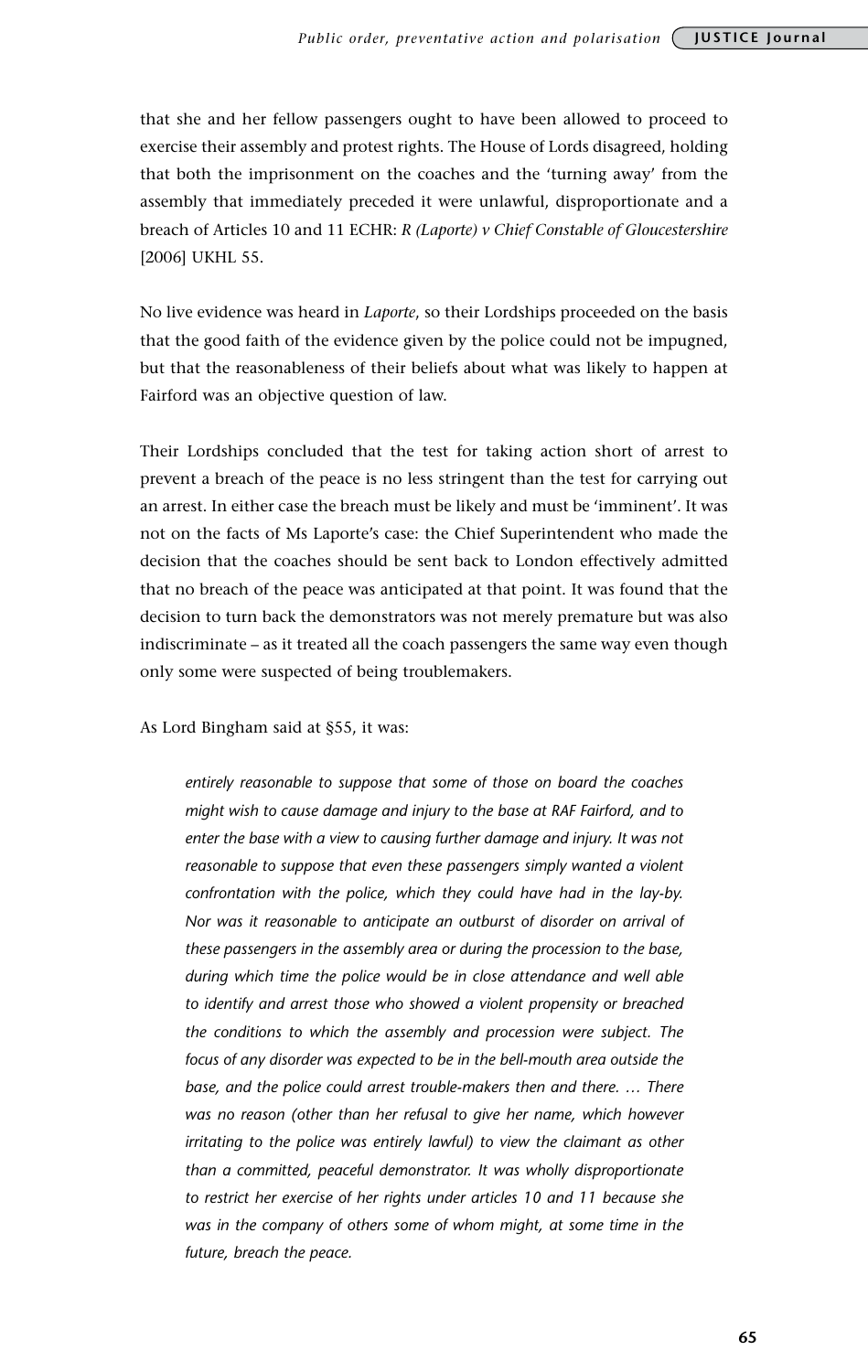## **Preconditions**

Thanks to *Laporte* and *Austin and Saxby* a number of limits on the lawful use of preventative kettling have emerged: four preconditions will always apply and a further three will apply in particular circumstances. All seven need to be satisfied in a public order context involving a large number of people whose Articles 10 or 11 rights are engaged.

First, the intervener – whether a police officer or member of the public – must be faced with a breach of the peace involving violence. A breach is 'actual harm done either to a person or to a person's property in his presence or some other form of violent disorder or disturbance and itself necessarily involves a criminal offence': *Laporte* at §111. This must be about to occur 'in their presence': *R v Howell (Errol)* [1982] QB 416 approved in *Laporte* at §27. It is not enough to fear a situation arising that is inherently difficult to police.

Second, an anticipated breach must be likely, that is to say there must be a 'real danger' and a 'real possibility' of its occurrence: see *Laporte* at §67, approving *Piddington v Bates* [1961] 1 WLR 162 at 170 and *Foulkes v Chief Constable of the Merseyside Police* [1998] 3 All ER 705 at 711.

Third, an anticipated breach of the peace must be imminent. It must be 'about to be committed', an event 'on the point of happening', one which is 'going to happen in the near future': see *Laporte* at §§39 and 66. The power to intervene preventatively is that 'to act in an emergency': see *Laporte* at §49. Intervention must prevent a 'present threat to the peace': see *Foulkes* at 711 (approved in *Laporte* at §33).

Fourth, the steps that can be taken to prevent an anticipated breach or stop one that is happening must, in themselves, be reasonable and related to the breach. Where any less intrusive, targeted alternative step is available, that one must be taken. It will generally be unreasonable to take steps that are inherently arbitrary and indiscriminate: see *Laporte* at §§84 and 153-155.

Fifth, action to prevent a breach of the peace will normally be unlawful if it is not targeted, that is directed exclusively at the person who is committing the breach or who it is anticipated will commit the breach. This principle was emphasised by Sedley LJ in *Redmond-Bate v Director of Public Prosecutions* (1999) 163 JP 789, 791 and applied in *Bibby v Chief Constable of Essex Police* CA, 6 April 2000 unreported.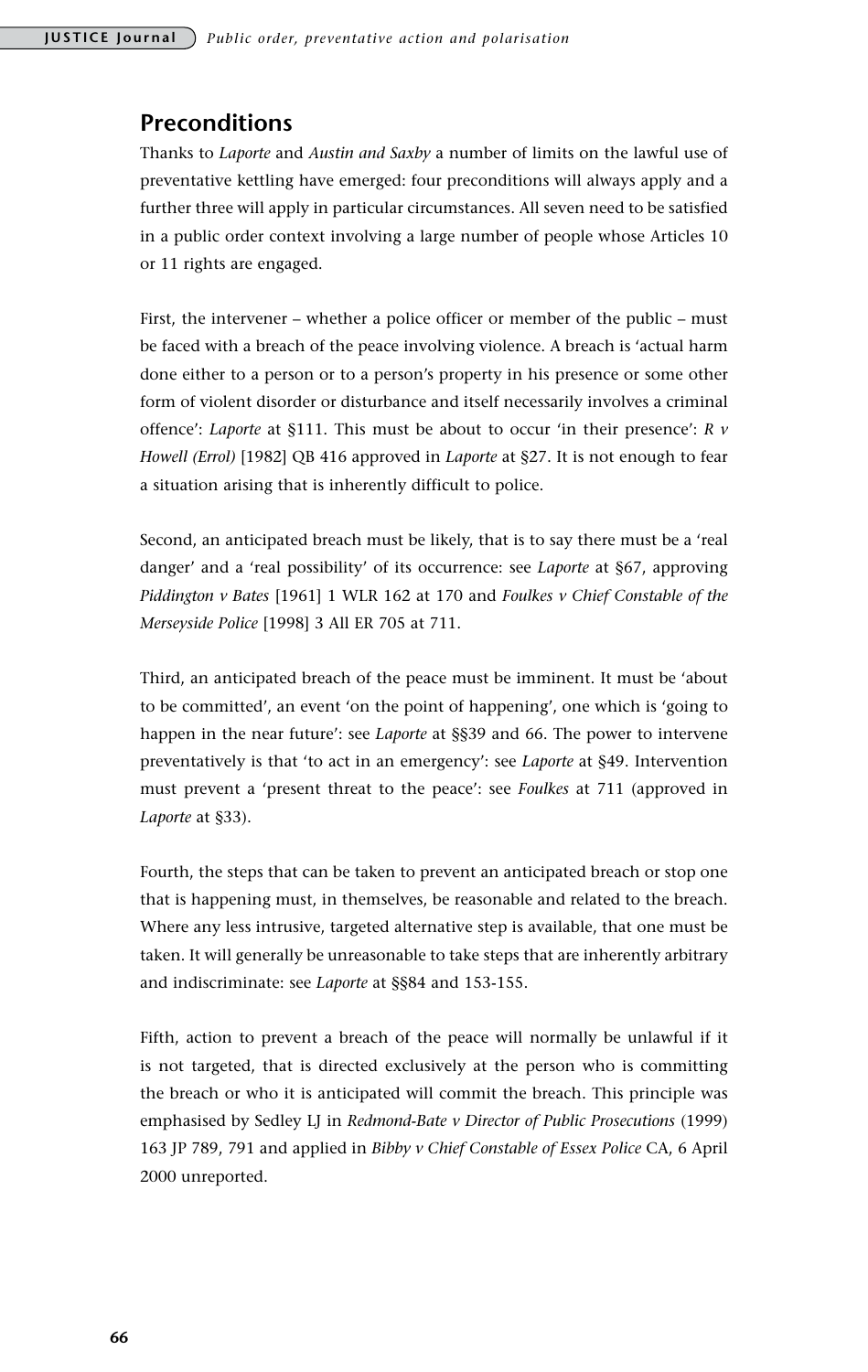There are, however, important exceptions on which the police now frequently rely. In *Austin and Saxby* at §35 the Court of Appeal attempted to list them and their limits:

*(i) where a breach of the peace is taking place, or is reasonably thought to be imminent, before the police can take any steps which interfere with or curtail in any way the lawful exercise of rights by innocent third parties they must ensure that they have taken all other possible steps to ensure that the breach, or imminent breach, is obviated and that the rights of innocent third parties are protected;* 

*(ii) the taking of all other possible steps includes (where practicable), but is not limited to, ensuring that proper and advance preparations have*  been made to deal with such a breach, since failure to take such steps will *render interference with the rights of innocent third parties unjustified or unjustifiable; but* 

*(iii) where (and only where) there is a reasonable belief that there are no other means whatsoever whereby a breach or imminent breach of the peace can be obviated, the lawful exercise by third parties of their rights may be curtailed by the police;* 

*(iv) this is a test of necessity which it is to be expected can only be justified in truly extreme and exceptional circumstances;8 and* 

*(v) the action taken must be both reasonably necessary and proportionate.*

This element of the judgment was endorsed by the House of Lords: [2009] UKHL 5, [2009] 1 AC 564.

Sixth, when what is done to prevent a breach of the peace wholly frustrates or otherwise interferes with the rights of free speech, receipt of information, circulation of ideas and assembly protected by Articles 10 and 11 of the Convention, it must be justified as being in accordance with the law, necessary in a democratic society and proportionate. That is a higher standard than mere 'reasonableness' (which is what the defendant unsuccessfully argued should be the test in each of the three courts that considered *Laporte*). The action taken in *Laporte* failed the Convention tests first, because it was not prescribed by law and, second, because it was 'premature and indiscriminate' in that alternative action could have been taken later and that could have been targeted at those causing or about to cause the breach rather than innocent protestors such as Ms Laporte herself: see §§45, 53 and 55.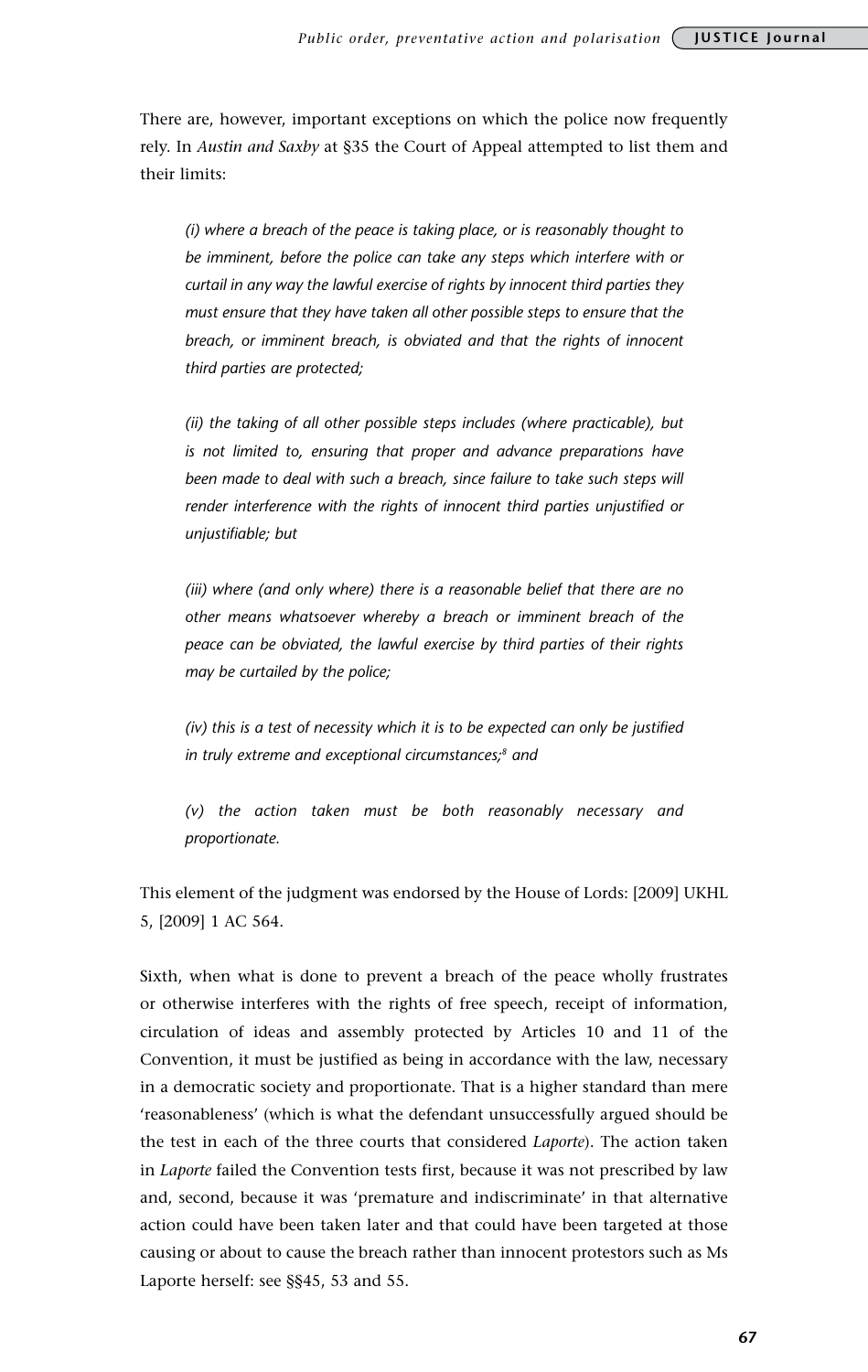Last, where the steps taken to prevent a breach of the peace involve a deprivation of liberty, s6 Human Rights Act 1998 requires that they be justified as being for one of the purposes identified in Article 5(1)(a)-(f).

## **Ketting and Article 5**

As the challenge to the May Day 2001 kettle, *Austin and Saxby*, progressed through the domestic courts, the claims of deprivation of liberty in breach of Article 5 ECHR became increasingly dominant.

At first instance, Mr Justice Tugendhat dismissed this element of the claims by holding that while Ms Austin and Mr Saxby had been deprived of their liberty, the kettle fell within the exception in Article  $5(1)(c)$  ('the lawful arrest or detention of a person effected for the purpose of bringing him before the competent legal authority ... when it is reasonably considered necessary to prevent his committing an offence') and the deprivation was, therefore, lawful. He further held that the cordon was lawful at common law on the basis that the police reasonably believed that *all* those within the cordon were about to commit a breach of the peace.

The Court of Appeal's approach was very different. It held that kettling the claimants had been an interference with their liberty, but had not amounted to the kind of arbitrary deprivation of liberty with which Article 5 was concerned. As to the common law claim, the court held that, on the evidence, the police were aware that there were those in the crowd who would not commit a breach of the peace and Mr Justice Tugendhat had been wrong to say that everyone in the crowd was a suspect. However, the police did what was necessary to avoid an imminent breach of the peace in very exceptional circumstances (see above) and their actions were lawful at common law, despite those who did not intend to breach the peace being directly affected. By the time that case reached the House of Lords as *Austin and Saxby v Commissioner of Police for the Metropolis* [2009] 1 AC 564, it had been accepted that any imprisonment that had occurred was justified at common law due to the extreme circumstances. The sole issue remaining for the Lords to resolve was whether or not being held in a kettle amounted to an unjustified interference with Article 5 ECHR. This was distinct from the issue of false imprisonment, because Article 5 on its face does not permit of a general justification of necessity. Instead, a deprivation of liberty is only permissible under Article 5 if it was imposed for one of the exhaustive list of purposes set out in Article 5(1). None of those purposes easily covers temporary deprivation of liberty for reasons of public order.

The House of Lords found itself in an uncomfortable position. On the one hand, there were established facts which the courts below had found left the police with no choice but to act as they did in order to protect life and limb. On the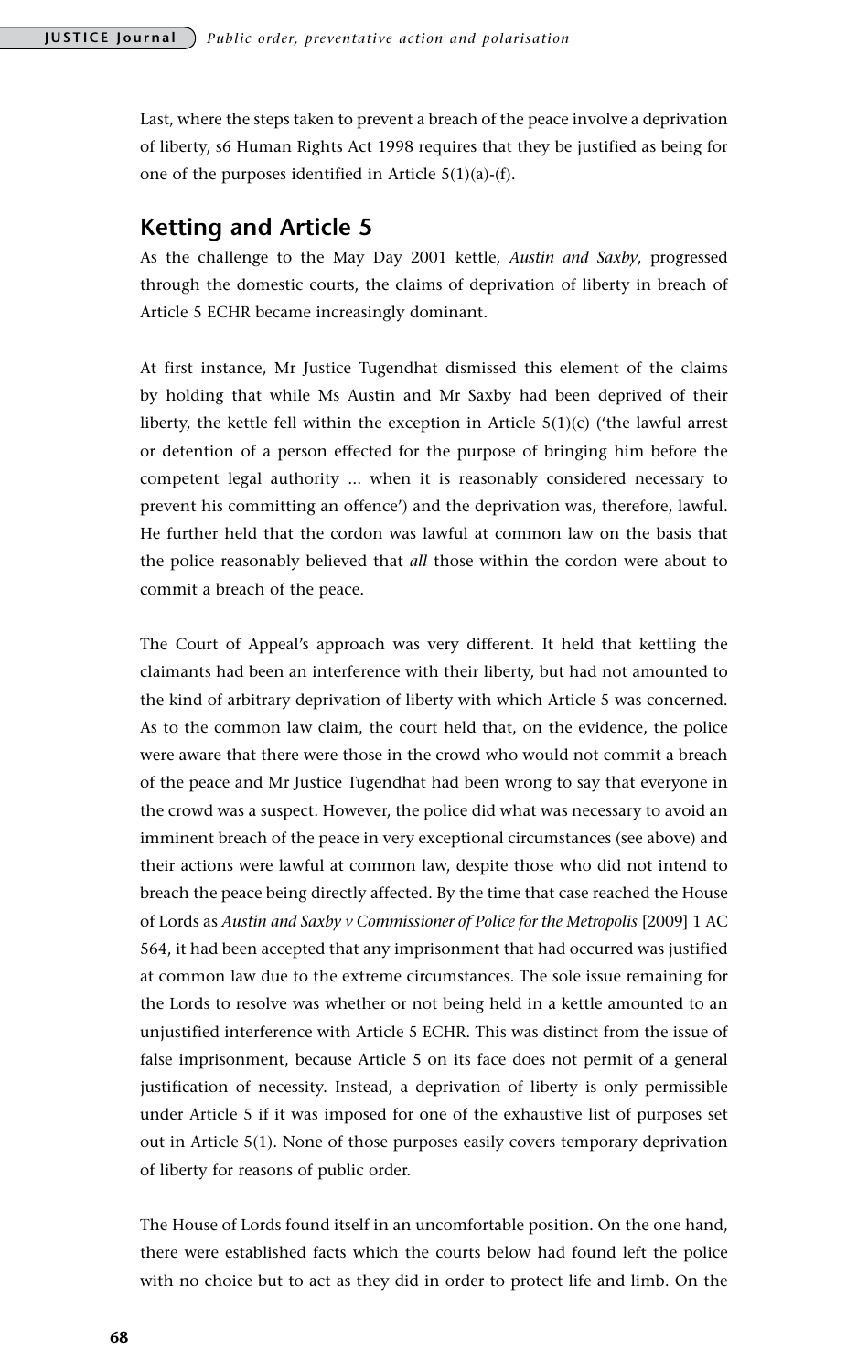other was established Strasbourg authority stating that a deprivation of liberty would be in breach of Article 5 if it did not fall within the 5(1) purposes. If the Lords found that the 'kettling' had involved a deprivation of liberty, they would have been forced to find that the police had acted unlawfully, despite the clear risk of harm.

The way out for the Lords was to find that Article 5 had not been engaged at all. Taking a pragmatic approach and putting into the balance 'the lives of persons affected by mob violence', and, in particular, the risks posed to the right to life guaranteed by Article 2 ECHR, measures of this kind would not even fall within Article 5 as long as they were not arbitrary – ie, as long as they were resorted to in good faith, were proportionate and were enforced for no longer than necessary.

## **Austin v United Kingdom**

Lois Austin took her case on to the European Court of Human Rights, where it was joined with the applications of three others – all bystanders – who had been caught up in the May Day kettle despite having been in central London for reasons unconnected with the demonstration.

The ECtHR delivered its judgment on 15 March 2012, finding against all four applicants. The judgment is, in a number of senses, disappointing.

The Court's assessment of the claim began by citing a number of general principles, in the course of which appears a telling comment:

*Article 5 cannot be interpreted in such a way as to make it impracticable for the police to fulfil their duties of maintaining order and protecting the public, provided that they comply with the underlying principles of Article 5, which is to protect the individual from arbitrariness.*

This passage indicates the Court's willingness to take the same course as the House of Lords and accept a hitherto forbidden 'pragmatic' approach to the engagement of Article 5.

Also of interest is the emphasis the Court placed on the principle of subsidiarity (respecting the application of the Convention by domestic courts) when applying the general principles to the facts of the case. On this basis, the factual findings made in the domestic first instance judgment were accepted – leaving the Strasbourg court in the same sticky situation that had faced the House of Lords.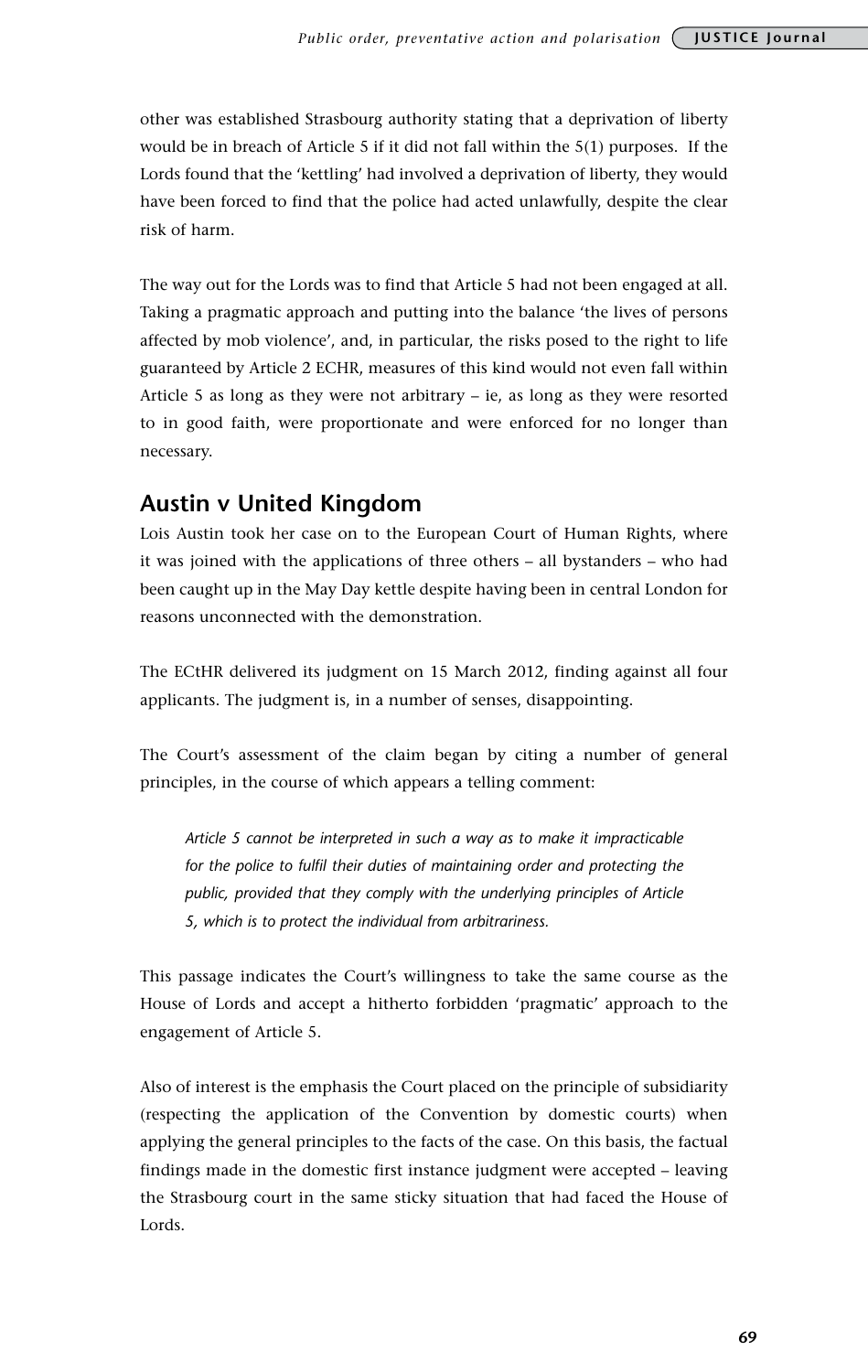The UK government argued, as it had before the House of Lords, that the purpose for which a measure was imposed was a relevant factor when considering whether there had been a deprivation of liberty such as would trigger the protection of Article 5 – thus the fact that the police's actions were necessary to prevent a serious breach of the peace and to avoid violence and injury was relevant to the question of whether the applicants could rely on Article 5. The applicants pointed out that such an approach was inconsistent with the exhaustive nature of the exceptions set out in Article 5 and would allow states 'to circumvent the protections of Article 5, detaining people for a wide range of reasons beyond the scope of Article 5 § 1(a)-(f), provided that necessity was shown'.

The Court essentially fudged this hugely important issue. It confirmed that 'an underlying public interest motive, for example to protect the community against a perceived threat emanating from an individual, has no bearing on the question whether that person has been deprived of his liberty'. The Court also confirmed that the Article 5(1) exceptions remain exhaustive.

Nevertheless, the Court allowed the government's argument in through the back door. It accepted that the requirement to take account of the 'type' and 'manner of implementation' of the measure in question (see *Engel*, § 59 and *Guzzardi*, § 92, both cited above) enables it to have regard to the specific context and circumstances surrounding types of restriction other than the paradigm of confinement in a cell. This allowed the Court to go on to note that the 2001 kettle 'was imposed to isolate and contain a large crowd, in volatile and dangerous conditions' and that 'in the circumstances the imposition of an absolute cordon was the least intrusive and most effective means to be applied' (para 66). Furthermore, the police had intended to release the applicants from the kettle as soon as they could and:

*67...In these circumstances, where the police kept the situation constantly under close review, but where substantially the same dangerous conditions which necessitated the imposition of the cordon at 2 p.m. continued to exist throughout the afternoon and early evening, the Court does not consider that those within the cordon can be said to have been deprived of their liberty within the meaning of Article 5 § 1. Since there was no deprivation of liberty, it is unnecessary for the Court to examine whether the measure in question was justified in accordance with subparagraphs (b) or (c) of Article 5 § 1.*

Just as the House of Lords did before it, the ECtHR evaded the strict standards of Article 5 by focusing on the meaning of 'deprivation of liberty' and construing the term in a narrow and somewhat artificial way. Despite accepting that 'the coercive nature of the containment within the cordon; its duration; and its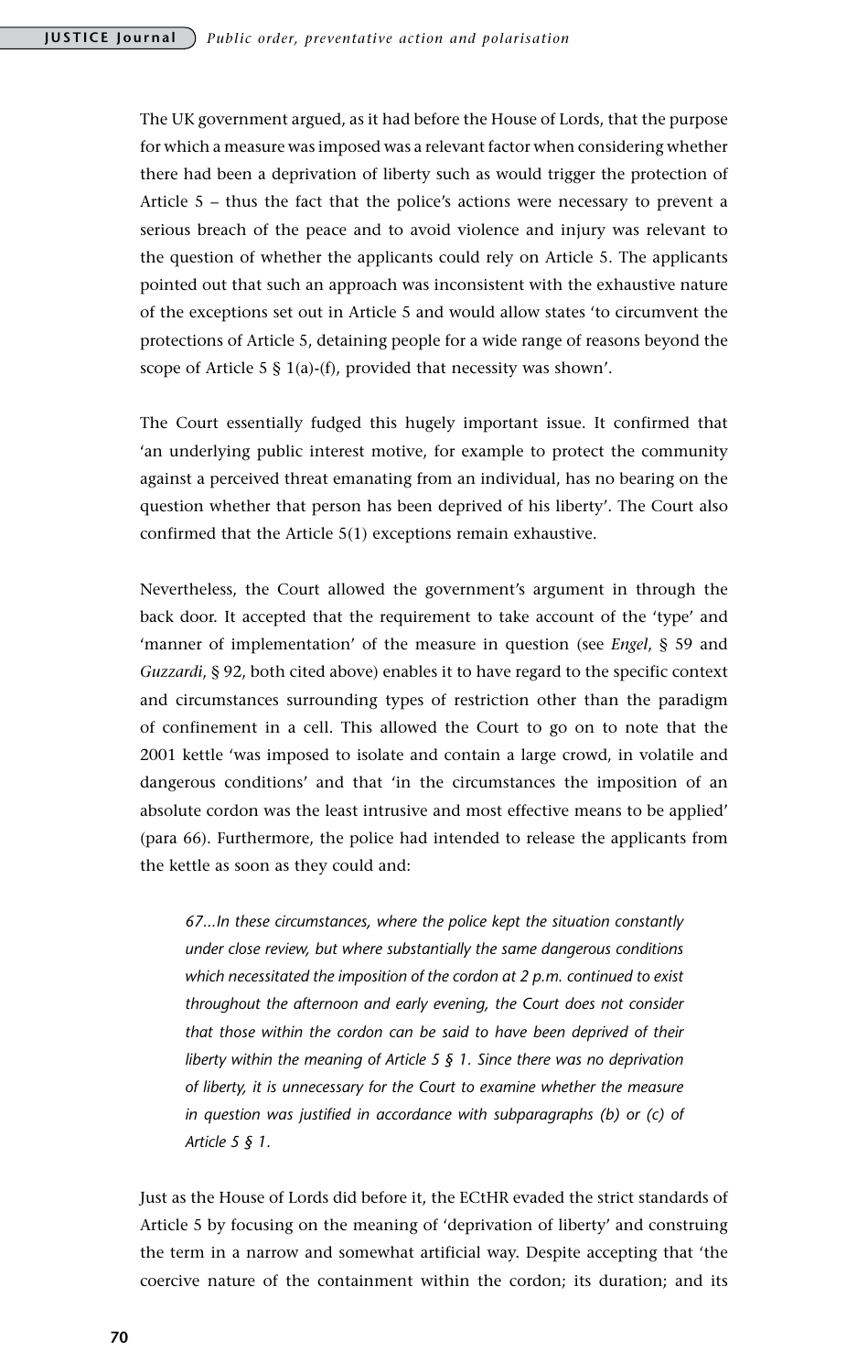effect on the applicants, in terms of physical discomfort and inability to leave Oxford Circus' all 'point towards a deprivation of liberty' the kettle fell short of a deprivation because it was a measure that was deemed to be absolutely necessary.

The Court made efforts to emphasise that this conclusion was 'based on the specific and exceptional facts of this case' and that kettling should not be used to suppress protest but, as was noted in the minority judgment, this was not an approach supported by principle or past authority.

## **Context**

The decision in *Austin v United Kingdom* must be seen in its political context. Against the backdrop of a Europe that is riven by public debt and wracked by 'austerity measures' which give rise to the prospect of social unrest on an unprecedented level, a conclusion that would have limited the police, and possibly forced them to take more intrusive, albeit more targeted measures, when faced with public disorder was perhaps unattractive.

# **Alternatives to kettling**

In *Austin and Saxby* the Court of Appeal had stressed that the rights of innocent third parties could only be compromised by kettling if there were 'no other means whatsoever whereby a breach or imminent breach of the peace can be obviated'. What this means in practice was tested in the next domestic kettling case, *Moos and McClure*.

The main focus in *Moos and McClure* was a decision to kettle about 5,000 Climate Camp demonstrators in Bishopsgate just after 7 pm on 1 April 2009. Prior to that, kettling had been considered a number of times but had not been thought justified. The triggering event was the decision to release demonstrators from another kettle outside the Royal Exchange where they had been for several hours (this was not challenged by anyone and the *Moos and McClure* court assumed it was lawful). The dispersal of the Royal Exchange demonstrators was said by the police to present an imminent risk of breach of the peace because the two groups could end up mixing, creating disorder (the nature of which was never clear) which the police could not control. The peaceful Climate Camp group were, therefore, kettled to prevent that happening, although the kettle was kept in place until long after the Royal Exchange demonstrators had been dispersed.

Kettling was a tactical option considered as part of the extensive planning for G20. But little thought, if any, was given to the preconditions for its use. Instead, a briefing document simply recorded: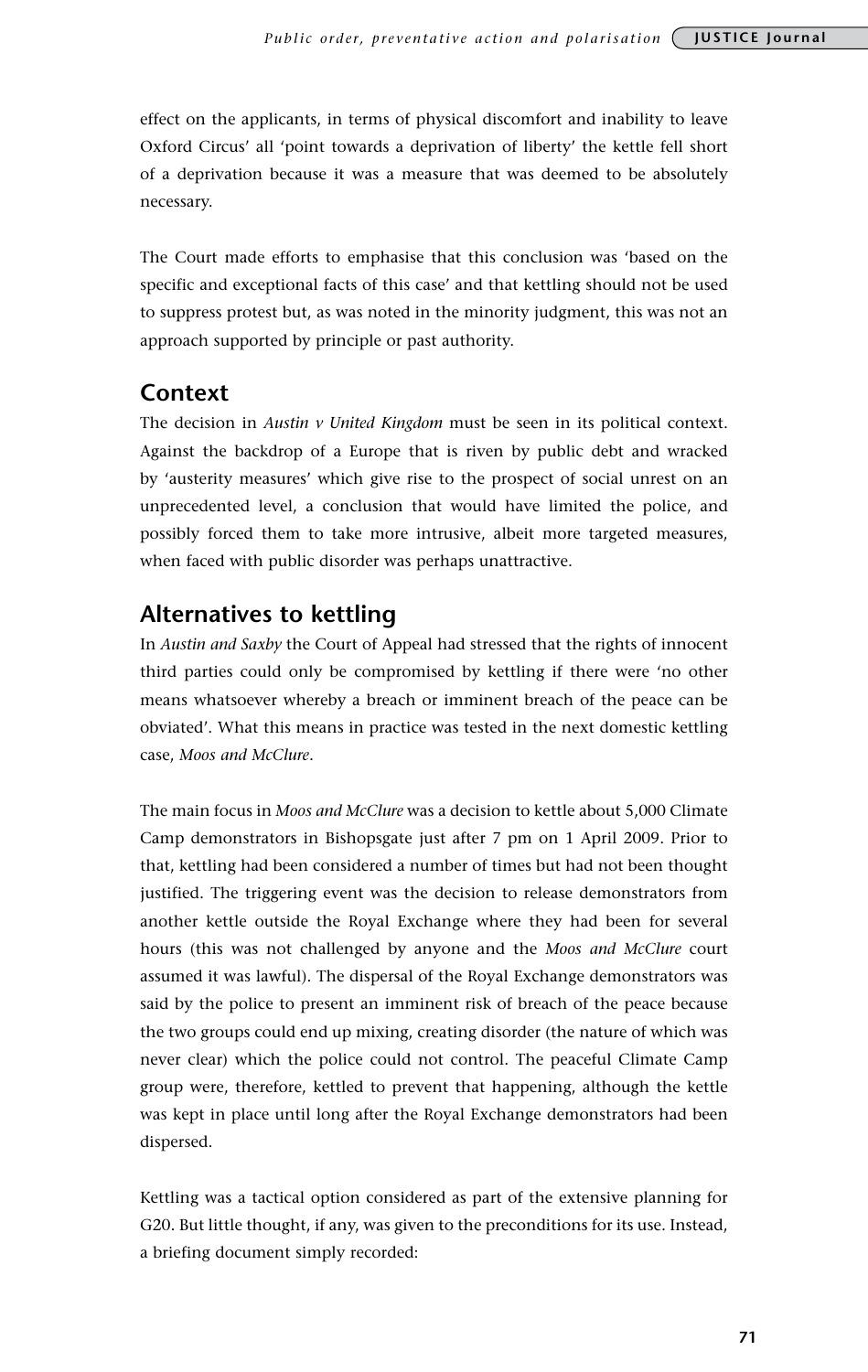*This is an approved tactic and has been found to be legal. There is case law (Austin and Saxby v MPS) where Law Lords found in favour of the police and dismissed the appeal. The value of a properly executed containment option cannot be under estimated. It can be an extremely valuable tool in preventing injury and damage. The containment tactic will only be used where we have to protect vulnerable locations or people. Each containment*  will be assessed by the Bronze commander as to it's [sic] viability and *continued need. It must be assessed on a regular basis as to the necessity of the containment, the need to inform those contained, and facilities that need to be offered / given…*

The Divisional Court's analysis was that two of the necessary preconditions for coercive action were absent, just as they had been absent in *Laporte* (as the court noted at §7 of the judgment). First, a breach of the peace was not likely to occur. Second, an anticipated breach of the peace was not imminent. Even taking a flexible approach to the concept of imminence, it was not satisfied on the facts of the case. The court therefore held at §§59 and 60:

*There was at 7.07pm no reasonably apprehended breach of the peace, imminent or otherwise, within the Climate Camp itself sufficient to justify containment. The Commissioner's main case depends entirely on the risk that there would be breaches of the peace at or associated with the Climate Camp resulting from the arrival of protestors from the Royal Exchange. There was such a risk, but it was at that stage only a risk; and it was not, in our judgment, a risk of imminent breaches of the peace sufficient to justify*  full containment at the Climate Camp. Such flexibility as the concept of *imminence bears does not extend that far on the facts of this case.*

*… Accepting, as we do, that the police were right to take steps to guard against the risk, we have to consider other possibilities. These, we think, included being prepared to implement some form of absolute cordon or cordons, if that became later necessary to deal with an imminent risk, and, it may be, sealing off some side roads. An absolute cordon at the north of the Climate Camp may well have become necessary and proportionate at or around 9.30pm when some Royal Exchange protestors did eventually arrive there. That may not have justified an absolute cordon at the south, since the need was, not so much to keep the Climate Camp protestors in, as to keep the Royal Exchange protestors out.*

The court's key conclusion was, thus, that, at the point in time when the kettle was imposed upon the Climate Camp, there was no justification for containment based on the actions of the demonstrators there, merely a possibility that a justification for action might arise in the future based on the conduct of the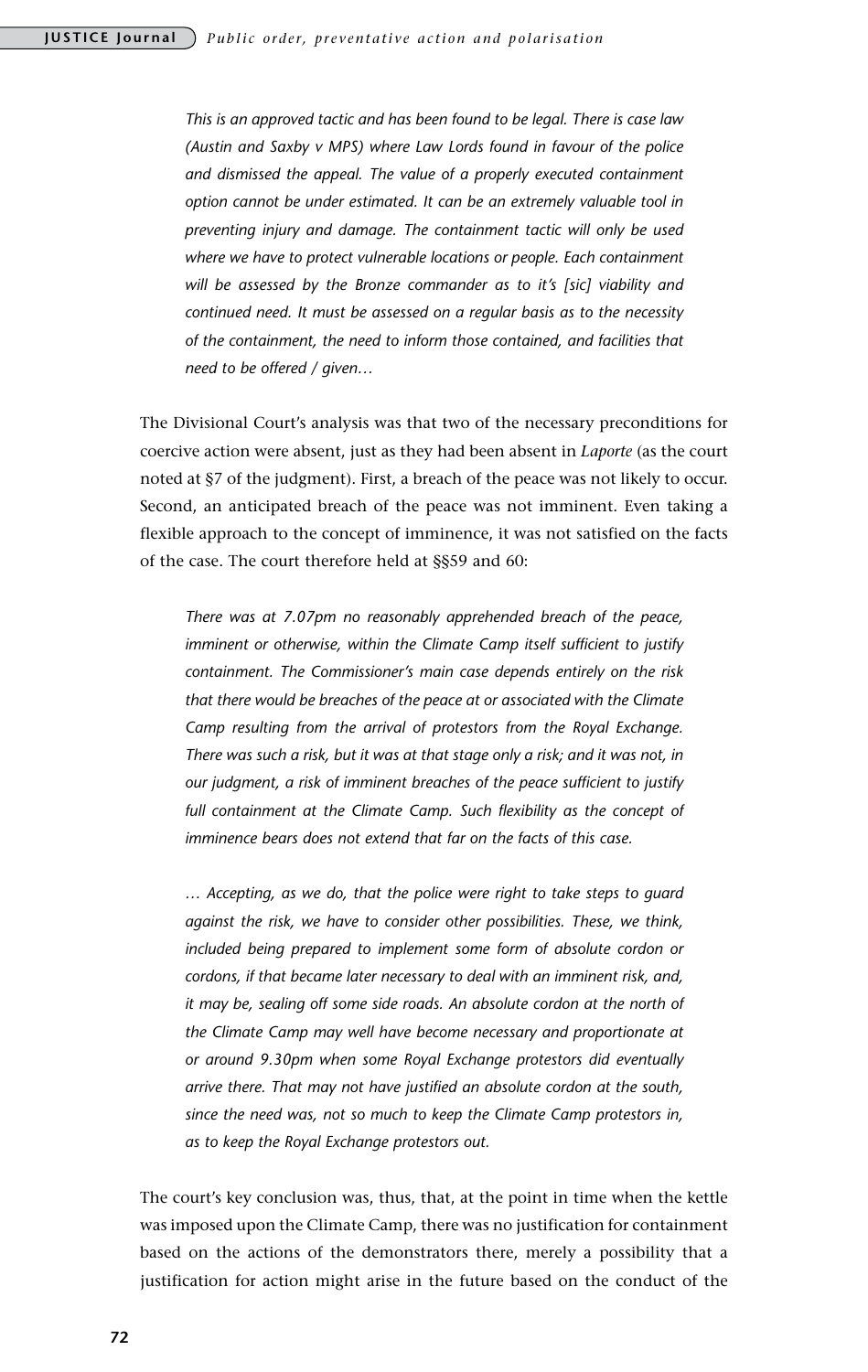dispersing Royal Exchange protestors. Alternative steps could have been taken to guard against that risk materializing.

However, the Divisional Court's judgment was successfully appealed by the Metropolitan Police – see *R (Moos) v Metropolitan Police Commissioner* [2012] EWCA Civ 12.

The Met claimed that the Divisional Court had applied the wrong test when considering whether the police had reasonably apprehended an imminent breach of the peace. Rather than questioning whether it was reasonable for Chief Superintendent Johnson (the officer who ordered the kettle) to have feared an imminent breach of the peace, the Divisional Court had instead, improperly, come to its own view on whether there was indeed an imminent breach.

The Court of Appeal agreed:

*72. In this case, each of the four paragraphs which encapsulate the Court's reasoning contain at least one sentence suggesting that the Court applied the wrong test, namely proceeding on the basis of its own view of imminence rather than on its assessment of the reasonableness of Mr Johnson's view of imminence. On the other hand, there is not a single sentence in those four paragraphs which expressly indicates that the Court considered the reasonableness of Mr Johnson's apprehension.*

The court went on to reconsider whether the police had reasonably apprehended an imminent breach of the peace, applying what they considered was the correct test derived from *Redmond-Bate* (1999) 163 JP 789 at 791:

*to decide not whether the view taken by [Mr Johnson] fell within the broad band of rational decisions but whether in the light of what he knew and perceived at the time the court is satisfied that it was reasonable to fear an imminent breach of the peace.*

Applying this test the court came to the following view:

*86… it is hard to see how a perception that there was an imminent risk of the Royal Exchange demonstrators joining the Climate Camp and importing their violence could be characterised as unreasonable on the undisputed facts of this case. There were two very large crowds in close proximity to each other, with a number of possible routes between them, in circumstances where, as the Court accepted, Mr Johnson 'did not have the resources to seal off all roads and this would have been physically impossible' - [2011] HRLR 24, para 34, and where one of the crowds, which*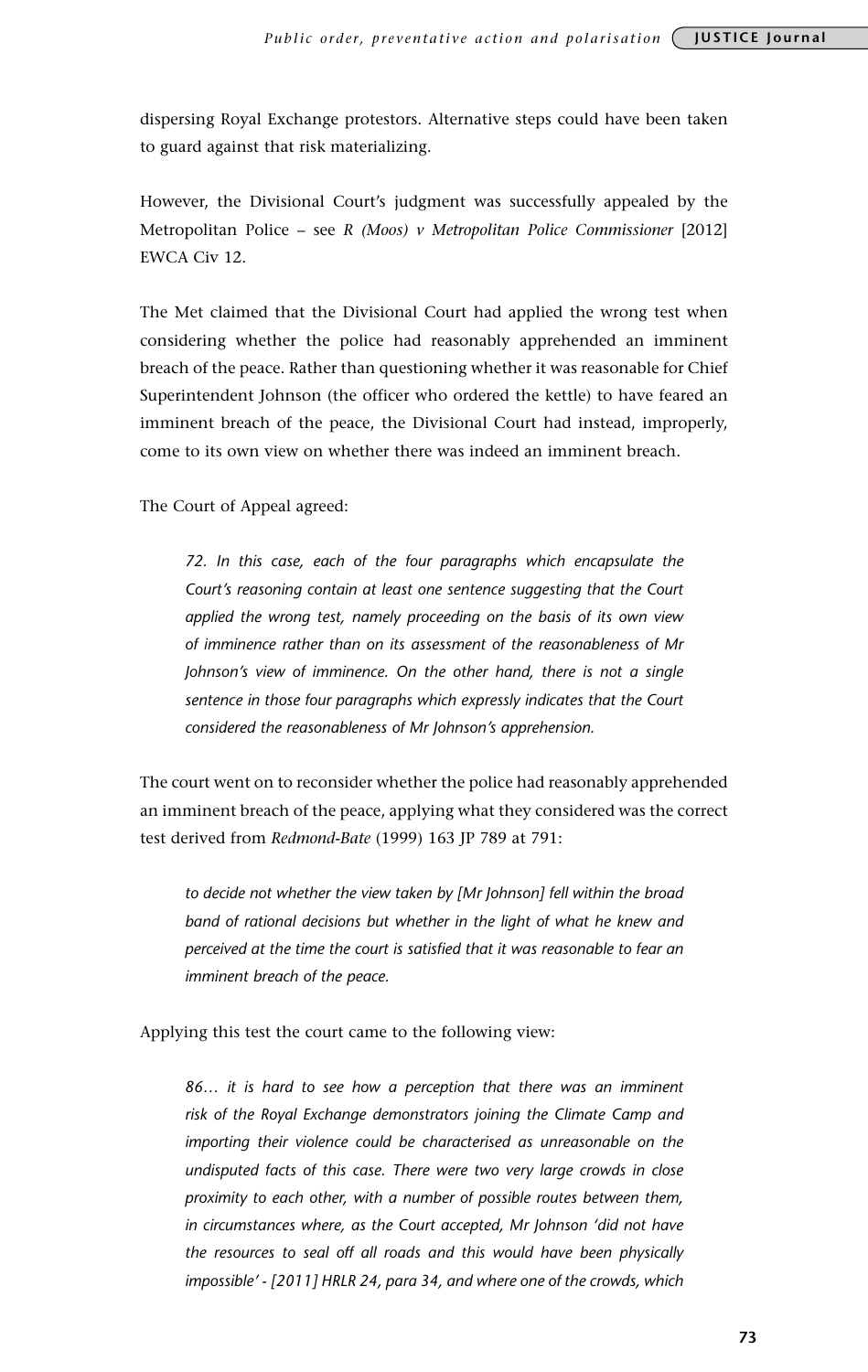*was being dispersed, included many demonstrators who had committed serious breaches of the peace.*

As a result the court concluded:

*92… that a decision to contain a substantial crowd of demonstrators,*  whose behaviour, though at times unruly and somewhat violent, did not of *itself justify containment, was justifiable on the ground that containment was the least drastic way of preventing what the police officer responsible for the decision reasonably apprehended would otherwise be imminent and serious breaches of the peace, as a result of what he reasonably regarded as the immediate risk of the crowd being joined by dispersing demonstrators from another substantial crowd, which had itself been contained, as its behaviour had been seriously violent and disorderly.* 

The Court of Appeal's judgment seriously undermines the value of one of the limits on kettling set down by the Court of Appeal in *Austin*:

*96. … At [2011] HRLR 24, para 56, the Divisional Court also said that '[t]he test of necessity is met only in truly extreme and exceptional circumstances'. This is no doubt true, but we doubt whether it gives any assistance over and above the requirements discussed in Laporte [2007] 2 AC 105 and summarised so clearly by the Divisional Court at [2011] HRLR 24, para 12 (and set out at para 36 above). Almost by definition, a decision to contain will only be made, or even considered, in extreme and exceptional circumstances: the Divisional Court made it clear that they thought the circumstances appertaining in the City of London on 1 April 2009 were extreme and exceptional (see for instance what they said at [2011] HRLR 24, para 57, cited at para 51 above). But an argument as to whether, in a particular case, the circumstances were extreme or exceptional enough, or 'truly' extreme and exceptional, is scarcely likely to assist those deciding at the time whether to contain, or those subsequently deciding whether the containment was justified.*

The claimants in *Moos and McClure* are seeking permission to appeal to the Supreme Court. At the time of writing the outcome of that application has not yet been decided.

In the aftermath of *Austin v United Kingdom* and *Moos and McClure* in the Court of Appeal, there remain, in principle, restrictions on the use of kettling to control protests and demonstrations. However, significant deference to police decision making in public order situations has been demonstrated by both the domestic court and by Strasbourg, making the practical value of these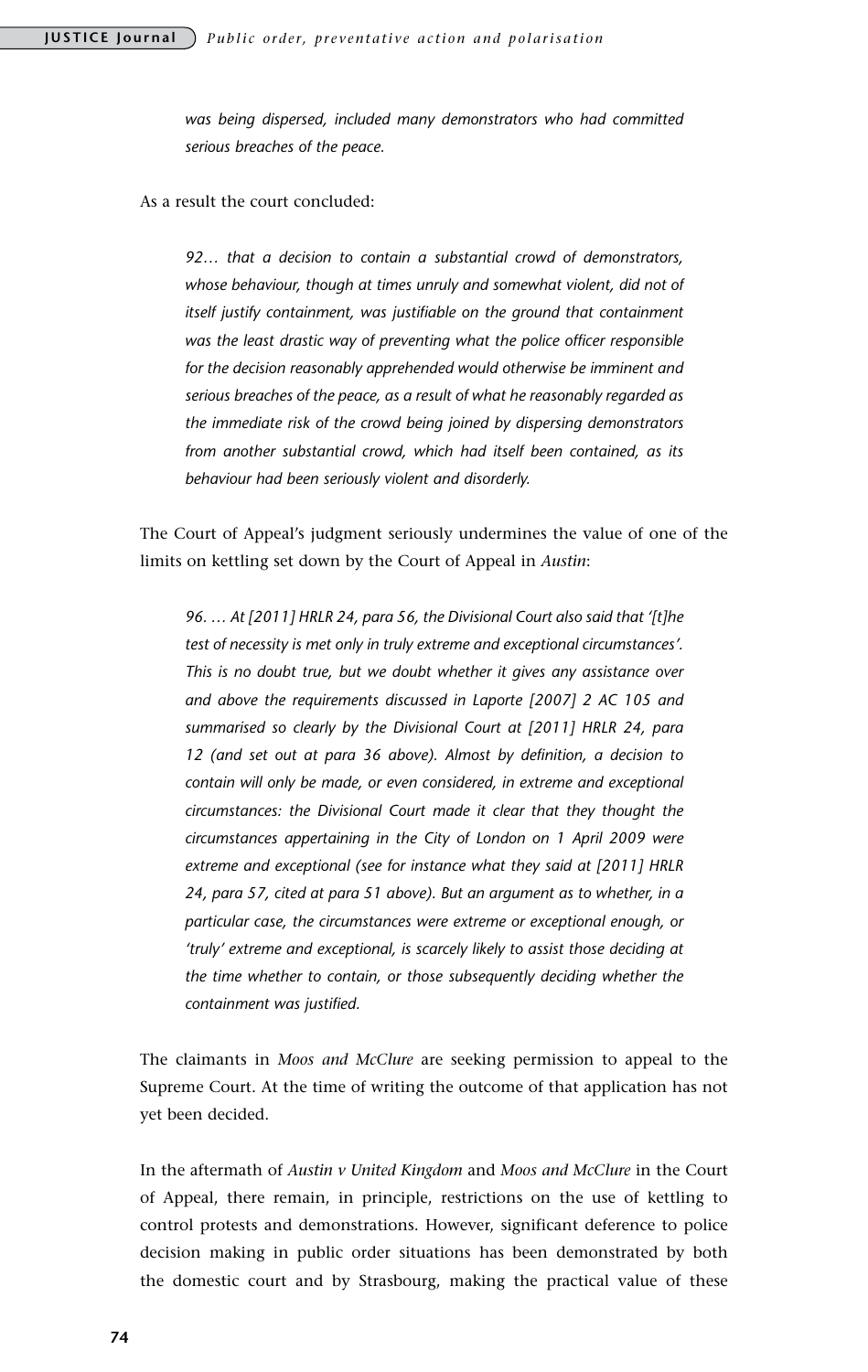restrictions questionable. For now, the courts have given a green light to the continuing use of this controversial tactic.

## **The special position of children**

Those involved in demonstrations are not always adults, as recent events have made clear. The involvement of children has given rise to a different type of legal attack on the use of kettling.

In *Castle and others v Commissioner of Police for the Metropolis* [2011] EWHC 2317 (Admin) a narrowly focused challenge was brought against the use of 'kettling' or 'containment' at the student 'anti-cuts' demonstration in central London on 24 November 2010. The claimants were three children who argued that the defendant Commissioner's decision to use containment, and the failure to release them for several hours, constituted a breach of the s11 Children Act 2004 duty on the police to:

*make arrangements for ensuring that ... their functions are discharged having regard to the need to safeguard and promote the welfare of children.*

The significance of this had been discussed in the leading immigration case, *ZH (Tanzania) v SSHD* [2011] UKSC 4, in which Baroness Hale explained that s11 was 'clearly inspired' by Article 3.1 of the UN Convention on the Rights of the Child:

*In all actions concerning children, whether undertaken by public or private social welfare institutions, courts of law, administrative authorities or legislative bodies, the best interests of the child shall be a primary consideration.*

The defendant argued that the duty under s11 was merely to make arrangements to bring to the attention of officers the need to safeguard and protect the welfare of children – and thus that this had been satisfied by training presentations given to officers on the Children Act and on dealing with vulnerable persons in public order situations. The Divisional Court did not accept that the duty was so limited (§51):

*The chief officer's statutory obligation is not confined to training and dissemination of information. It is to ensure that decisions affecting children have regard to the need to safeguard them and to promote their welfare.*

However, the court went on to note that this duty did not override the essential function of the police: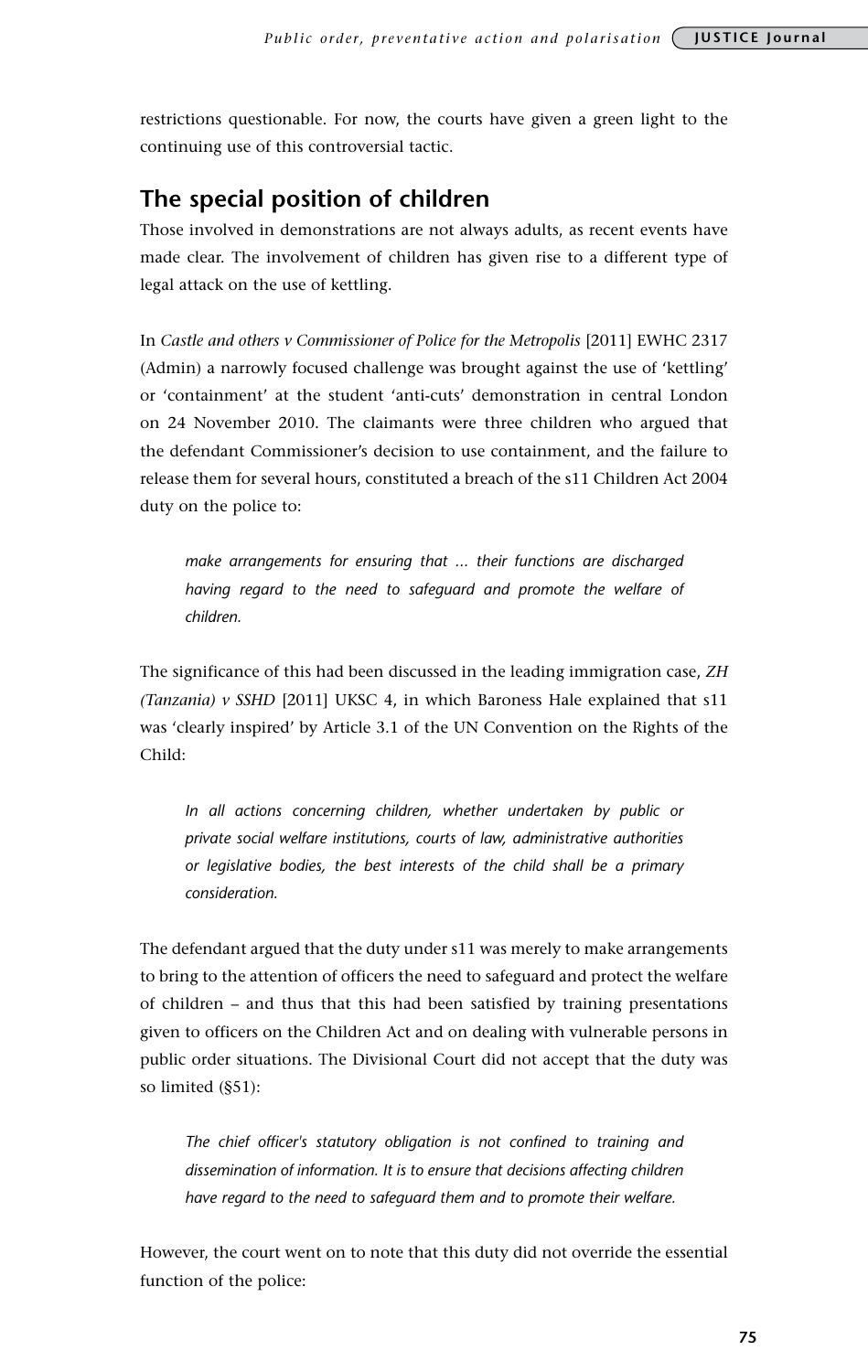*This does not mean that the duties and functions of the police have been re-defined by section 11. Chapter 2.4 of the statutory guidance, to which the chief must also have regard, makes that explicit. In our view the guidance accurately states the obligation of chief officers of police 'to carry out their existing functions in a way that takes into account the need to safeguard and promote the welfare of children'. The impact which the duty*  will have upon the performance of a function will depend to a significant *degree upon the function being performed and the circumstances in which it is being performed. The responsibility will take on its sharpest focus when a police officer encounters a child who needs protection, for example in circumstances such as those anticipated by the statutory guidance concerning police investigations during which an unprotected child or a child at risk comes to their attention. A police officer will not be deterred from performing his public duty to detect or prevent crime just because a child is affected but when he does perform that duty he must, as the circumstances require, have regard to the statutory need.*

On the facts of the case, it was held that the police had given due regard to the welfare of children involved in the demonstration.

Further, while accepting that the s11 duty was of relevance, the Divisional Court in *Castle* did not accept the claimants' submission that a failure to have regard to the need to safeguard and promote the welfare of children would render a decision unlawful. The court distinguished cases involving the making of immigration decisions in this way at §53:

*The reason we reach this conclusion is that it will be in rare circumstances that the failure to have regard to the statutory need will have any relevant impact upon or will qualify the ambit of the power he is exercising. He is not in the position of an immigration caseworker, making a decision affecting the future life prospects of a child, or a housing officer assessing the applicant for allocation of housing.*

The claimants in *Castle* have sought leave to appeal.

#### **Release arrangements**

As set out above, in *Austin and Saxby* it was established that before the containment of innocent demonstrators along with those likely to cause a breach of the peace would be found to be lawful, the police 'must ensure that they have taken all other possible steps to ensure that the breach, or imminent breach, is obviated and that the rights of innocent third parties are protected'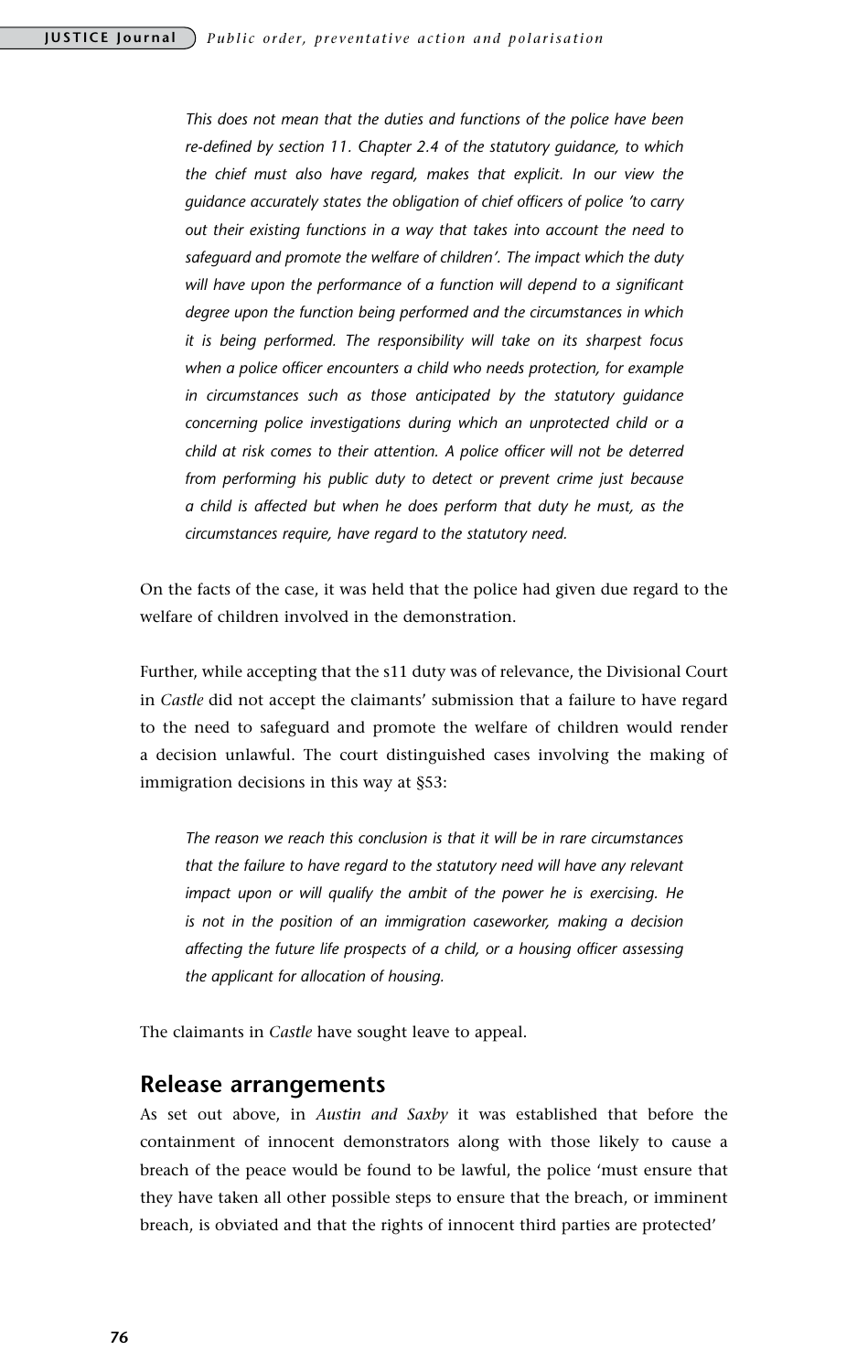The Court of Appeal in *Austin and Saxby* went on to explain that 'the taking of all other possible steps includes (where practicable), but is not limited to, ensuring that proper and advance preparations have been made to deal with such a breach, since failure to take such steps will render interference with the rights of innocent third parties unjustified or unjustifiable'

In *Castle* the Divisional Court noted the above requirement for proper advance preparations in the context of children (§60):

*interference with freedom of movement must be fully justified. The obligation upon the defendant was to avoid such action if he could. That duty required, where practicable, planning for alternatives to containment and, in any event, to minimise its impact on innocent third parties. The section 11 statutory duty required that planning, either in advance or at the time the decision to contain was made, should, where appropriate, have embraced the need to safeguard children and promote their welfare. If the decision maker is unable to show that he could not, by taking reasonable steps, have avoided the need to use containment, or have mitigated the consequences to innocent third parties, in particular children, then he will have acted unlawfully towards them in breach of his public duty.*

It follows that a lawfully made and rational release plan for individuals where it is no longer necessary to hold them is an essential element of the proportionality and lawfulness of any containment. It will not be a lawful justification to simply say: 'because we could not release all we could not release any'. In principle, *anybody* who is no longer necessary to be contained is entitled to be released under the principles of necessity and least interference. But to date the courts have accepted that there may be practical reasons why a plan involving assessment of the intentions of each person who wants to be released cannot be put in place (that was held to be the position in *Austin*). But this will not always be the case – particularly where vulnerable persons, including children, are involved.

## **Conclusion**

While the use of kettling remains controversial, and threatens a deterioration of already difficult relations between police and many demonstrators, attempts to restrict its use through the courts have so far met with limited success. That does not mean the law is settled, or satisfactory, however. There is no other power to restrict liberty in such a drastic fashion that has not been debated, sanctioned and subject to safeguards imposed by Parliament. Nor do the guidelines in *Austin* fill that void. As the radically different approach of the two courts that dealt with *Moos and McClure* illustrates, they lend themselves to radically differing interpretations – hardly appropriate for an emergency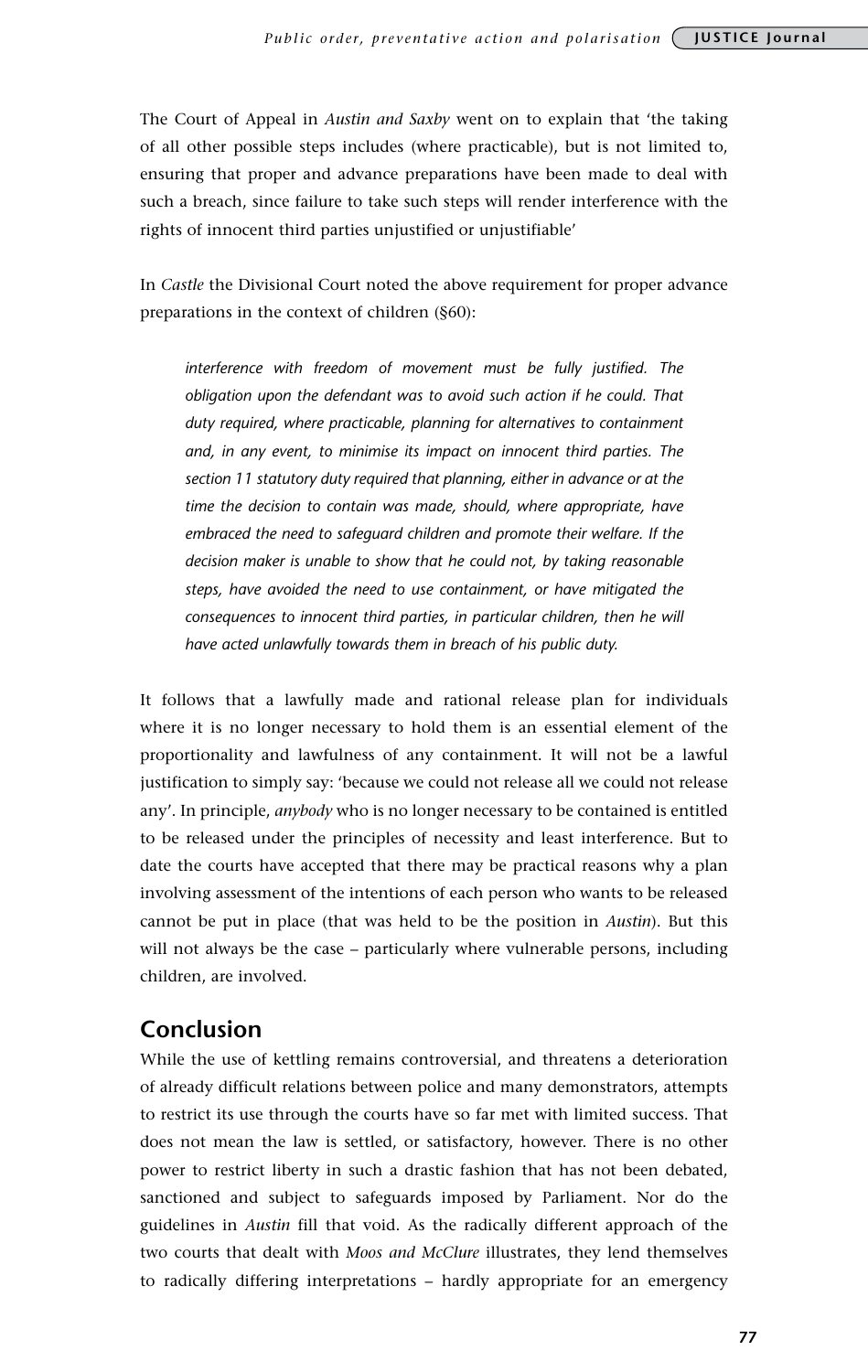power to be used only where danger is imminent. That such a power should be so commonly used against those who will often be entirely innocent and exercising their fundamental democratic rights to free assembly and expression is deeply troubling.

#### *Alex Gask is a barrister at Doughty Street Chambers: John Halford is a solicitor and partner at Bindmans.*

#### **Notes**

1 Lord Bingham*, R (Laporte) v Chief Constable of Gloucestershire Police* [2006] UKHL 55, §149.

2 *R (Moos and McClure) v Commissioner of Police for the Metropolis* [2011] EWHC 957 (Admin).

3 *Castle and others v Commissioner of Police for the Metropolis* [2011] EWHC 2317 (Admin).

4 http://www.statewatch.org/analyses/no-150-wedding-protests.pdf

5 http://www.voice-online.co.uk/article/families-outraged-over-%E2%80%98policemanhandling%E2%80%99-during-march

6 *'Policing of the G20 Protests'* (HC 418, Eighth Report of Session 2008-09, 23 June 2009.

7 http://www.guardian.co.uk/uk/2004/feb/05/ukcrime.monarchy

8 See the questioning of this 'principle' in *R (Moos) v Metropolitan Police Commissioner*  [2012] EWCA Civ 12, discussed below.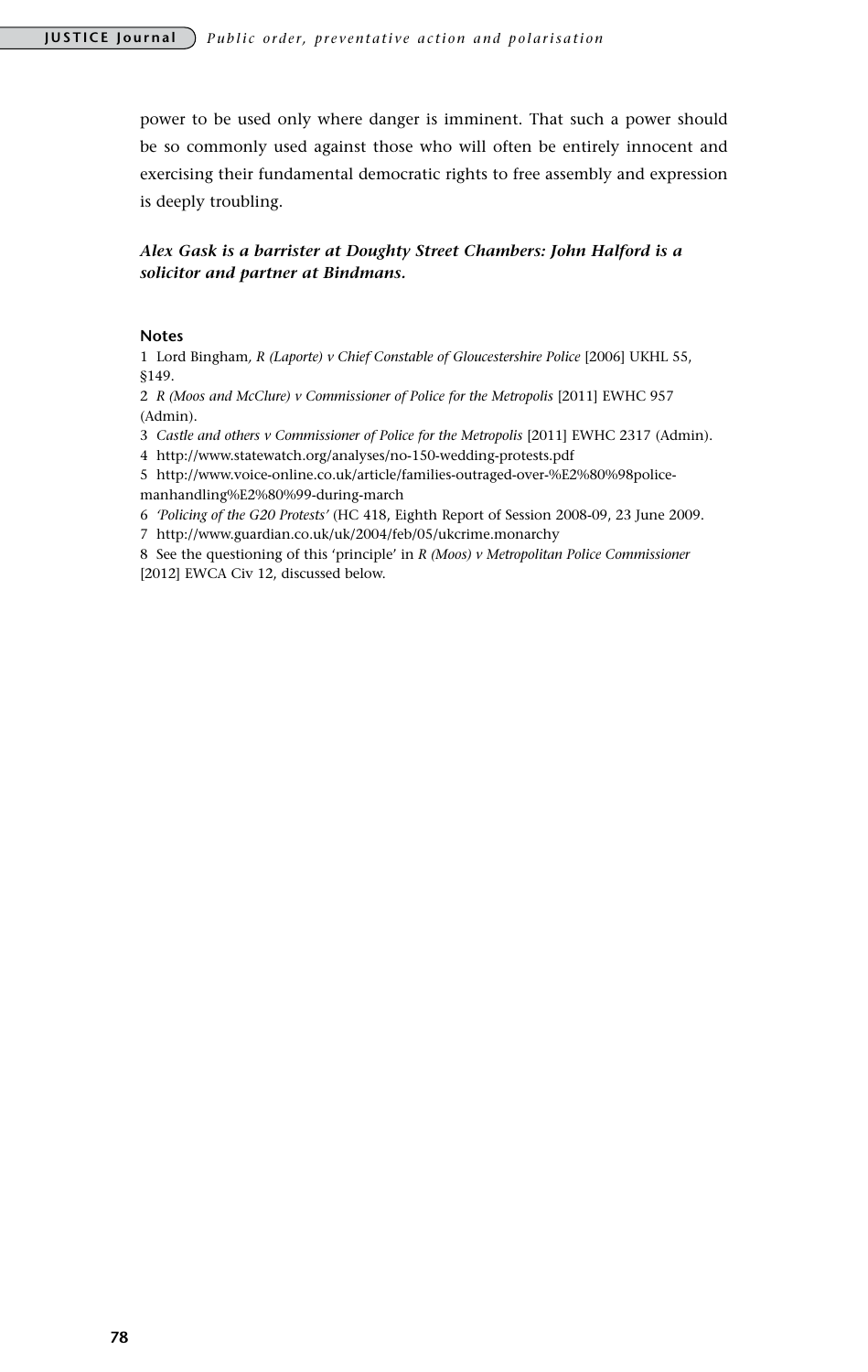# The scope and structure of legal services regulation: thoughts of an outsider

#### **Roger Smith**

*This article is taken from a speech to a conference held by the Solicitors Regulation Authority in April 2012.* 

The subject of regulation of the legal profession gives rise to continuing unrest. The professional bodies are restless under the yoke of the Legal Services Act 2007 (LSA) and its creature, the Legal Services Board (LSB), the super-regulator that it creates. Existing practitioners are irked by any requirements which they see as disproportionately imposing on them. Criminal solicitors have recently rebelled against a proposal from the Law Society that they be re-accredited for a further five years. Meanwhile, waiting in the wings are a range of new players itching to get into the legal market as rules on third-party ownership are relaxed. No surprise, therefore, that the Bar Standards Board, the Solicitors Regulation Authority and the Legal Services Board are jockeying for position. This creates a situation where, unsurprisingly, the provisions of the LSA and the role of the LSB are still being debated and where there may remain some purpose in asking fundamental questions about whether they should be reformed. There may be limited political value in questioning the LSB because, having survived the much hyped 'bonfire of the quangos' (probably because it is funded by the legal profession and not government), government is unlikely to move now for its departure. However, it may be worth looking at the LSA itself now that it has begun to bite. There may be need for reform.

I should begin with a personal note. I have an emotional engagement with regulation that comes from experience over what is now almost precisely 40 years of practice. I was secretary to the Law Centres Working Party in the early 1970s when the Law Society attempted to misuse Practice Rules to restrict where centres might open even when funding was available (which came to head over an attempt to close Hillingdon Community Law Centre): this was successfully opposed with the assistance of the then Lord Chancellor who threatened legislation equivalent to the Legal Services Act. A little earlier, the Law Society had jumped on a threat that I made to pursue someone for contempt of court to launch a full investigation as an excuse to further its campaign against law centres. I was exonerated: the complainant terminated both her complaint and her contempt. As director of the Legal Action Group, I observed the Law Society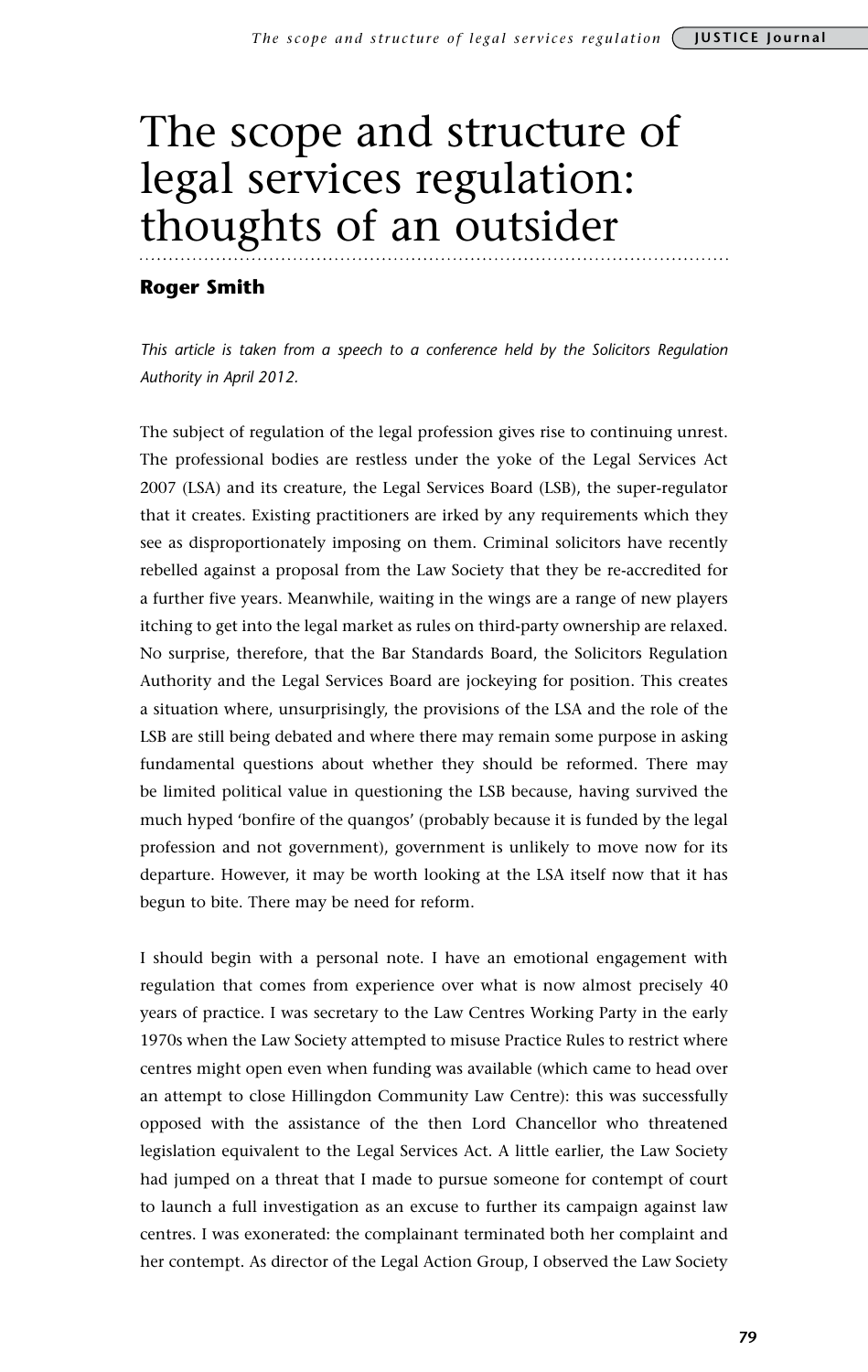closely in the 1980s and 90s. I saw Presidents lead the Law Society council into resisting prior disclosure of fees to clients; opposing restrictions on referral fees and devaluing complaints handling. For a short time, I was myself a Law Society regulator as Director of Legal Education and Training.

JUSTICE has done little work on regulation of legal services – leaving that for the profession itself. But JUSTICE does have a core concern with legal services for the poor – those traditionally funded by legal aid and through funding to organisations such as the CABx. It is through this prism that JUSTICE tends to see legal regulation and, in particular, it is concerned with the regulation of legal advice – something which for reasons of technology, government policy and cuts is likely to shift to an internet base; civil litigation of the kind undertaken by people with low incomes; criminal justice – particularly from a defence perspective.

## **Preliminary point: access to justice**

There are a number of preliminary points to be made. These include the meaning of the phrase 'access to justice' – JUSTICE's core concern and listed in  $s1(1)(c)$  Legal Services Act 2007 as among the 'regulatory objectives' of the Act and, thereby, the Board. This phrase is widely used. It was, for example, the title of Lord Woolf's major review of civil justice. But, it is left almost universally undefined. As a Canadian academic once pointedly remarked, 'Before access to justice there was just justice', thereby raising the issue of whether 'access' qualifies or expands. It should, in my view, have a precise meaning – access to justice requires the use of all available measures to ensure that all persons are aware of their legal rights and obligations and any dispute is determined by substantive merit rather than disparities of income or other resources between the parties.

The attainment of access to justice is an essential of any democracy (as the Lord Chancellor put it, 'access to justice is the hallmark of a civilised society'), albeit that it may remain – at least to some extent – an aspiration rather than an attainment in most countries, particularly those – like England and Wales – facing draconian cuts to legal aid.

Access to justice requires the application of all measures. That was the point being made by those who devised the phrase in the 1970s – not just the state funding of legal aid. Those measures include and require appropriate and adequate regulation – something which the Law Society resisted in the early 1970s by seeking to abuse its powers. But, the phrase 'access to justice' is just too vague to be used in legislation.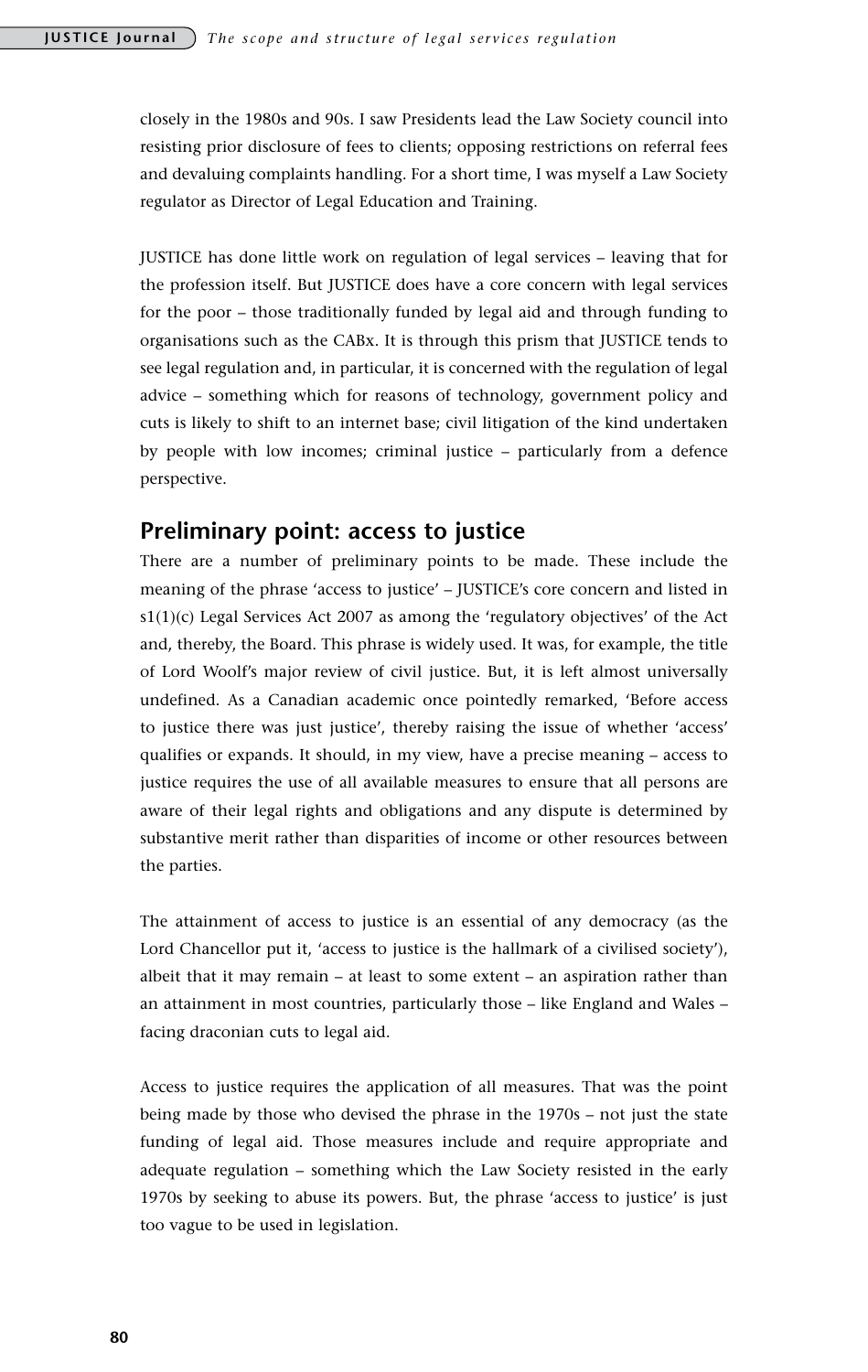It is difficult not to see current provision for the regulation of the legal profession in England and Wales as a mess. S1 Legal Services Act is little short of a dog's dinner – as JUSTICE pointed out in the consultation on the draft bill. The section lists a series of objectives without according any priority between them. Thus, for example, the promotion of competition<sup>1</sup> is given equal weight to 'supporting the constitutional principle of the rule of law'<sup>2</sup> as if the two could be traded against each other. There are eight potentially competing objectives – many vague in the extreme. What, for example, does 'protecting and promoting the public interest mean'? It is differentiated from protecting the rule of law, the interests of consumers, professional principles and access to justice, but why? The Act is silent and, thus, the statutory scene is set for the regulator established by the Act effectively to choose its own remit without parliamentary guidance. The Act needs replacement: the drafting is awful.

If there were to be any redrafting of the bill, the main interest of the state (and thereby the main regulatory objective in relation to the legal profession) must surely be 'supporting the constitutional principle of the rule of law'. That is the one thing which, above all, a democratic state must deliver. Again, definition is necessary. Lord Bingham defined the rule of law as meaning that: 'all persons and authorities within the state, whether public or private, should be bound by and entitled to the benefit of laws publicly made, taking effect (generally) in the future and publicly administered in the courts'.<sup>3</sup> The merit of this definition is its closeness with the concept of access to justice discussed above. Upholding the rule of law (which necessarily includes access to justice) is what the state has to do – over a wider field, of course, than legal regulation – and it is why s1 was inserted into the Constitutional Reform Act 2005 by the House of Lords to emphasise that:

*This Act does not adversely affect:*

*(a) the existing principle of the rule of law, or*

*(b) the Lord Chancellor's existing constitutional role in relation to that principle.*

Such a perspective on legal regulation brings to light an issue which is often hidden. The origin in recent times of greater state interference in regulation of the legal profession derives from sensitivity to a clash between the consumer and professional interest. However, states, like the US, where the equivalent of legal aid has been much less well funded have been very aware of a different conflict – that between a lawyer's duty to his/her client and the restriction of what a lawyer might be able to do for that client due to limited funding from the state. Thus, the American Bar Association has, for example, struggled to establish maximum caseload standards beyond which a lawyer undertaking an appropriate professional job could not deliver an acceptable level of service to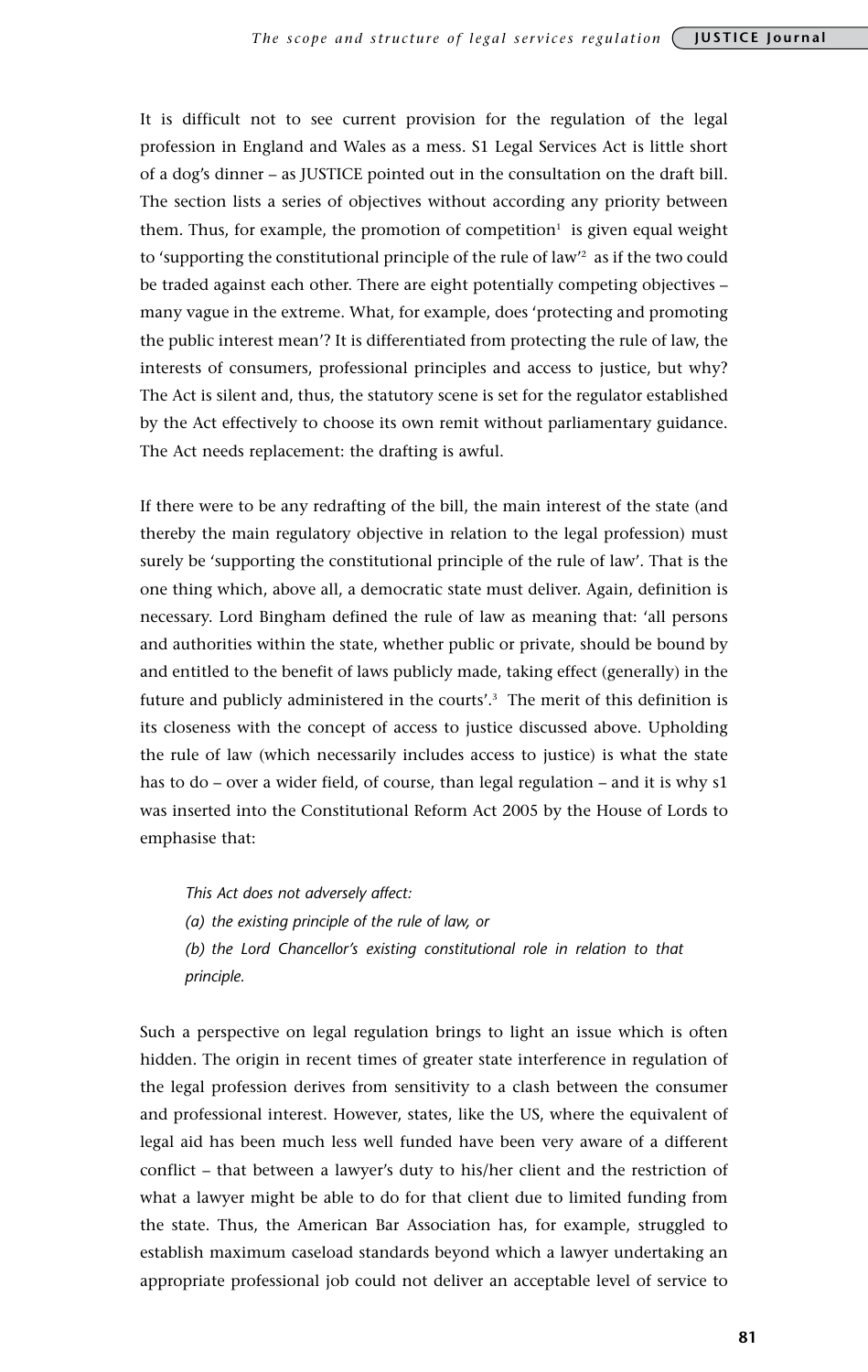his/her client. Cuts to legal aid are likely to make this a problem for us as well – remuneration rates have been sufficiently high so far for this to arise only in a muted way.

In criminal justice, this regulatory issue can become very clear. To what extent should a lawyer preparing a defence for a client go, for example, to seek witnesses to what allegedly happened? To what extent would it be acceptable to proceed with the defence of a client for whom forensic evidence has not been sought for financial reasons? There is a danger in eliding the interest of consumers and government: a proper regulatory role may require the defence of professional standards against the government. Yesterday's problem was the strength of the professional bodies; tomorrow's may be their weakness.

One major lesson – which must not get lost – emerges from this analysis. If the main role of the Lord Chancellor is to maintain the rule of law then legal regulation is only one of the levers available. As far as access to justice is concerned, regulation cannot be separated from the issue of funding and a host of other related policies. The government needs a transparent set of policies – particularly so as funding gets squeezed.

## **Preliminary point: too many cooks, too many implements**

The structure of regulation of the legal profession certainly appears to a relative outsider as incoherent, bureaucratic and somewhat old-fashioned. It will be interesting to see where the debate on press regulation ends up. Exactly the same issues of government interference arise and the ideal result would appear to be some form of reconstituted self-regulatory body with more genuine concern for the public interest working within a clear statutory framework that privileges correct behaviour. Ideas of a super-regulator or an extended role for OFCOM seem to be falling by the wayside.

The current list of reserved activities inherited from history and retained in the LSA seems unjustifiable. Why is conveyancing in but wills out? The reason actually goes back to what was perceived necessary to protect solicitors' commercial position. However, a Ferrari may cost as much as a house and amount to the whole of an estate: why can you buy and sell one without having to be a lawyer? The transfer of a major commercial undertaking may dwarf in value that of almost all estates and houses. There needs to be new thinking of what is regulation and why.

## **Regulation: of what and to what end?**

The LSB has recently issued a consultation paper on its future.4 It proposes three somewhat unimaginative themes to underlie its regulatory role: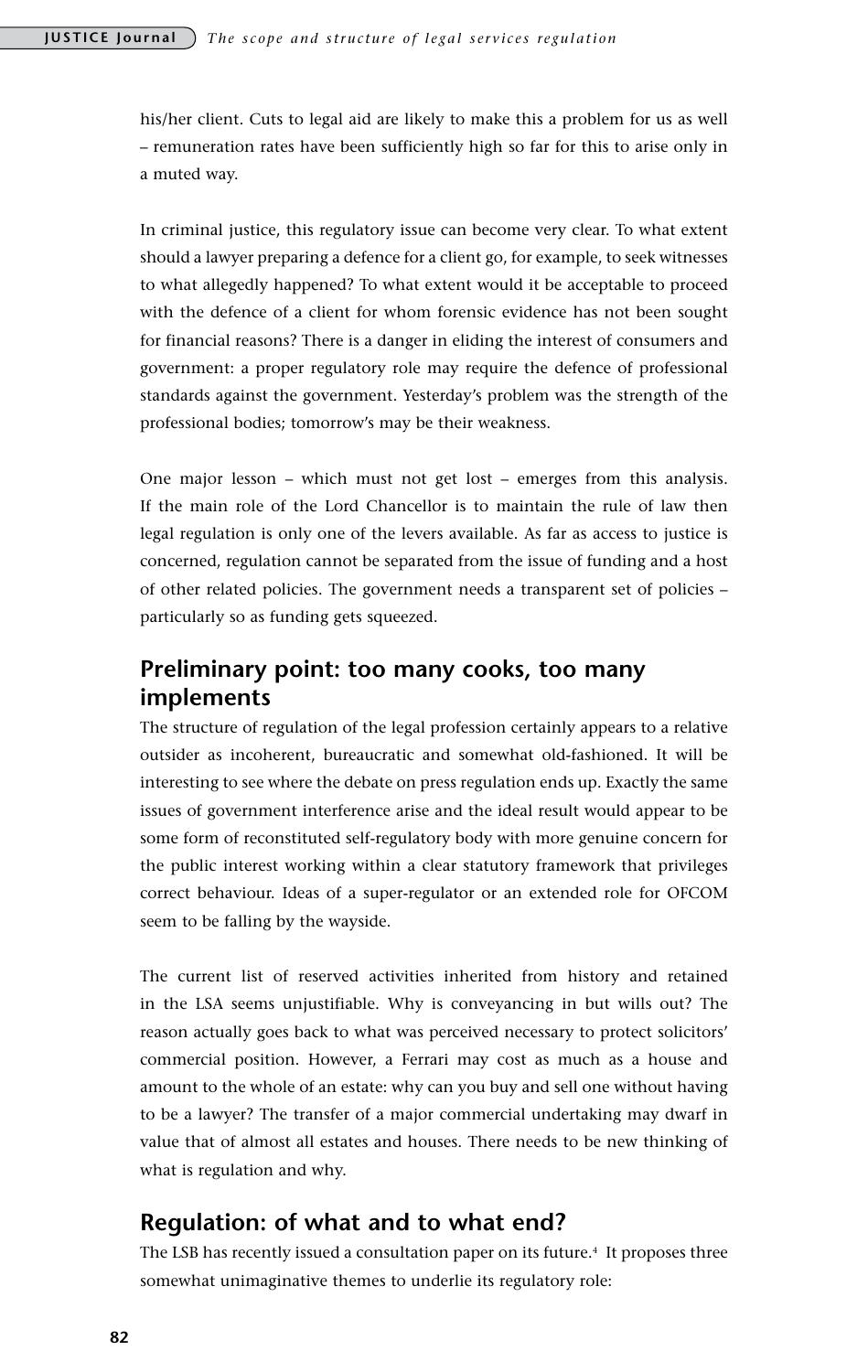- Consumer protection and redress should be appropriate for the particular market.
- Regulatory obligations should be at the minimum level to deliver regulatory objectives.
- Regulation should live up to the better regulation principles in practice.

This all seems a bit motherhood and apple pie without saying very much. Without claiming to be any expert, it would seem that the relevant principles (at least as concerns those on low incomes) might be better expressed as:

- Regulation will be focused on preserving the integrity of the judicial process and, thereby, the rule of law.
- Regulation will assist consumers and clients to accessible redress in the event of an unacceptable failure delivery of service by a provider.
- Regulation will seek to encourage innovation by being at the minimum level to cover essentials.
- Regulation will be transparent: its principles will be set out in statute and, thereby, agreed by Parliament.

The structure of regulation of the legal profession is, of course, bedevilled by the historical battle between the Law Society and the Bar – which continues unabated even while really major threats to both emerge from the sidelines in the form of major conglomerates owned by non-lawyer entities. In the traditional 'High Street' area of general solicitor practice, this turns out not to be from much hyped Tesco's but from the Co-op which is investing hard to become a player in many areas of standard High Street activity – wills and probate, conveyancing and matrimonial proceedings. Given the Co-op's strong presence in funeral services and groceries, it is likely to prove a hard competitor to beat.

Seen other than through the eye of history, it is logical for the state to be fundamentally concerned for the integrity of the court process. The rule of law needs dependable courts, tribunals and lawyers – both in criminal and civil cases. In John Grisham's 'The Firm', Bendini, Lambert & Locke turned out to be owned by the mafia. The fictional consequences were bad enough but the consequences in reality would be worse. Any number of ethical issues can arise in the handling of a criminal or even a civil case. Contrary to our domestic history, there would appear to be no particular distinction between preparation and presentation of a case – the same requirement for integrity applies.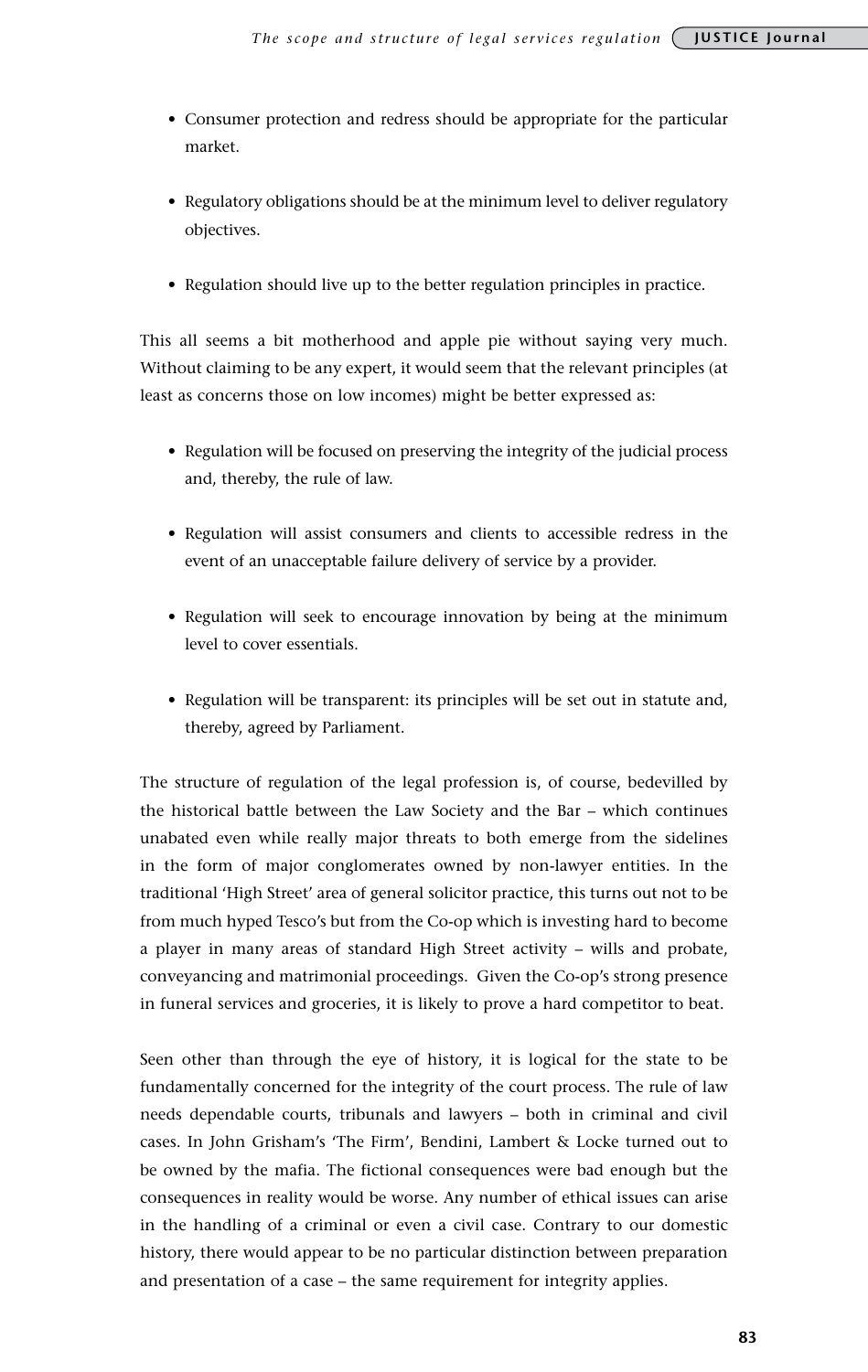Personally, I would not allow non-lawyer control of any business carrying out this function but I understand that we are probably beyond that point. The creation of combined firms of lawyers and funders is unavoidable and may make the prospective banning of referral fees effectively irrelevant. The Legal Services Act was, of course, drafted at the high point of de-regulation before the financial crash which exposed conflicts of interest otherwise hidden.

In addition, to regulation of court-based litigation, I think that the regulation of title should remain. Any organisation, such as the Law Society, Bar or ILEX, may wish to regulate the use of their 'brand' or name. It is in the public interest that this be allowed, provided that core activities are otherwise regulated, eg, advocacy rights. There would, of course, be no problem in a regulator of advocacy and litigation rights passporting certain categories of advocates and litigators so that they can undertake court work.

That leaves a whole tranche of legal activity – from servicing the legal needs of corporations to wills and conveyancing. On basic principle, it seems open to question whether any legal business activity – such as will-drafting and land conveyancing – needs to be regulated beyond a requirement for insurance and adequate complaint procedures, including powers to order compensation. These conditions could be imposed by statute; competence would be covered by the need for insurance and the regime could be supervised with a relatively light touch by some regulatory body. There might be a stronger case for regulation of the holding of client moneys – though again this might be dealt with by requiring insurance. Clearly, however, the LSB intends to extend regulation on the ground of consumer protection to wills, if not the very act of giving legal advice.

Such an approach would leave a case for:

- A regulator for court advocacy and preparation regarded as different functions within the one activity and with certain common requirements and some specific. There might be 'passporting' by virtue of membership of certain self-regulating professions. This would include protection of standards where there might be pressure from low remuneration. The principles for regulation should be clearly stated in legislation so that Parliament takes direct responsibility for them.
- Any number of self-regulating professions controlling use of their own names but not automatically the functions undertaken by virtue of the name. This would primarily be the Law Society and the Bar Council but would include others.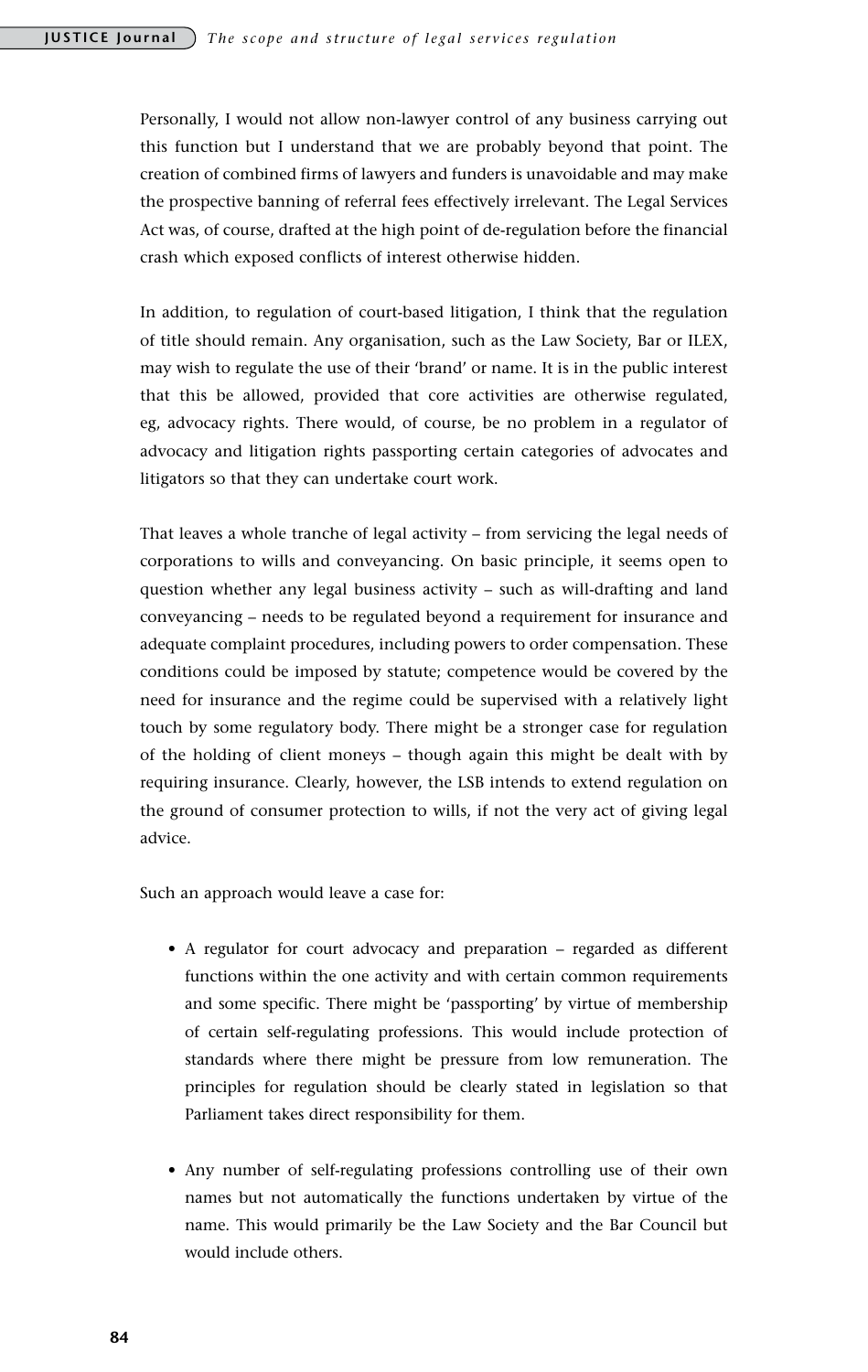• A regulator of the holding of client money and specified business activity.

This would make a coherent three levels of regulation. In the meantime and in the practical world, the squabbling will, no doubt, continue.

#### **Notes**

- 1 S1(1)(e) LSA 2007.
- 2 S1(1)(b) LSA 2007.
- 3 The Sixth Sir David Williams Lecture 'The Rule of Law', p7.

4 Legal Services Board Enhancing Consumer Protection, Reducing Regulatory Restrictions, 2011.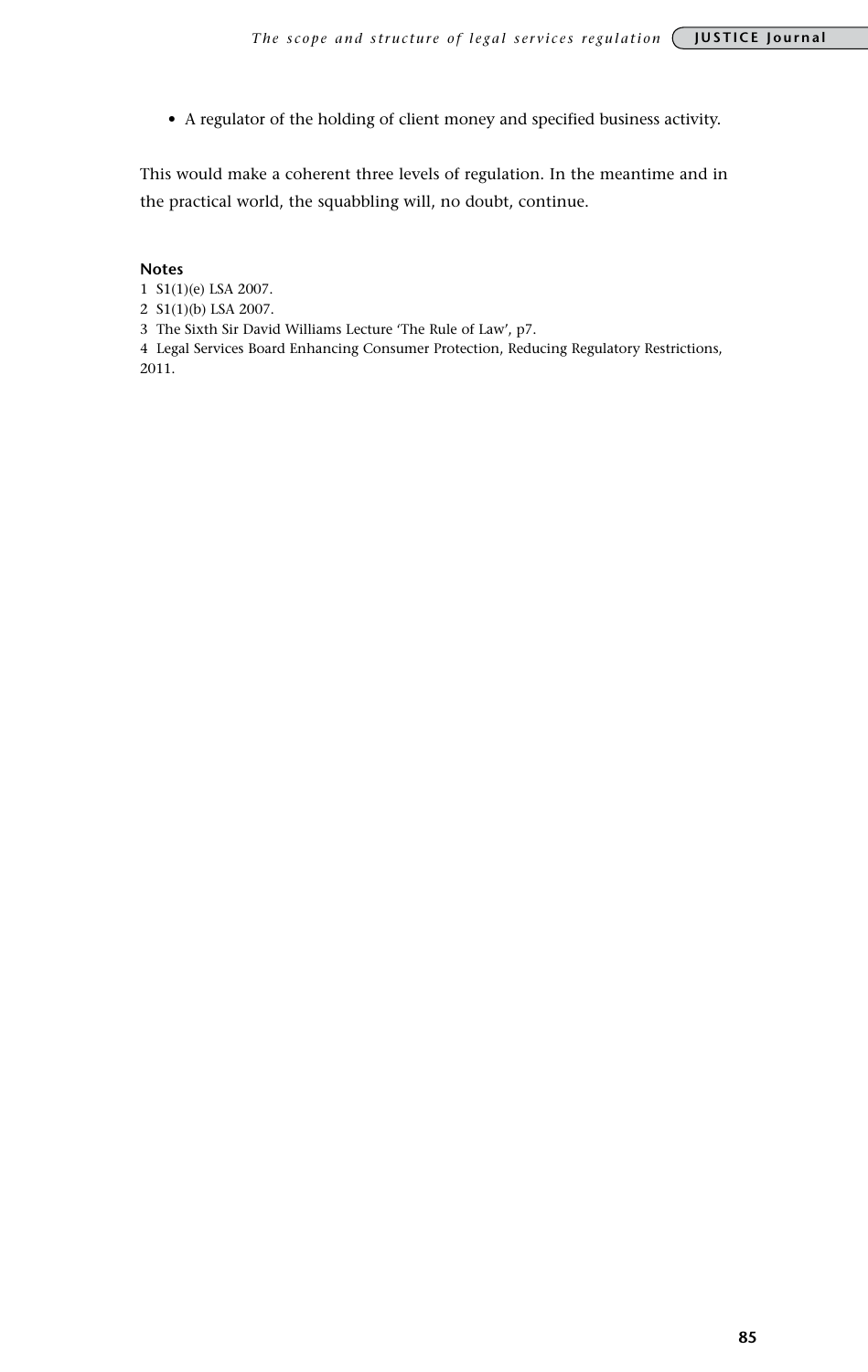# Developing best practice amongst defence lawyers and access to justice in European arrest warrant cases

### **Jodie Blackstock**

*This article is the interim report of an innovative project funded by the European Commission involving JUSTICE in partnership with the European Criminal Bar Association and International Commission of Jurists European sections.*

# **Introduction**

The European arrest warrant (EAW) has been in force since 2003. Much research has been carried out into whether the framework decision that established the EAW was implemented correctly and whether member states are able to use the instrument efficiently and co-operate with each other effectively. There has, however, been an absence of research on effective representation of persons in the EAW scheme. This two-year project aims to provide some idea of how effective defence cases are from the particular perspective of the defence lawyer. This is an interim report. It is published here for the general interest it may provide on how the EAW is being implemented. It has also been used by JUSTICE in lobbying on the legislative initiative of the proposal for a directive of the European Parliament and of the Council on the right of access to a lawyer in criminal proceedings and on the right to communicate upon arrest, Measure C on the Swedish road map on procedural safeguards.

The project is a joint one between JUSTICE, the International Commission of Jurists (ICJ) and the European Criminal Bar Association (ECBA). It is funded by the European Commission's criminal justice funding programme and indicative of the pan-European work EU funding can support. It also showcases the comparative nature of JUSTICE's EU justice programme. We are also currently engaged on a four-jurisdiction empirical study of suspects' rights in police detention jointly with the University of Maastricht, University of the West of England, University of Warwick and supported by the Open Society Justice Initiative and Avon and Somerset Constabulary. This resulted from an earlier ten-country study *Effective Criminal Defence in Europe* published by Intersentia (2010).

The EAW project commenced in September 2010 with six member states. It expanded in the summer of 2011 to ten. The ten EU member states involved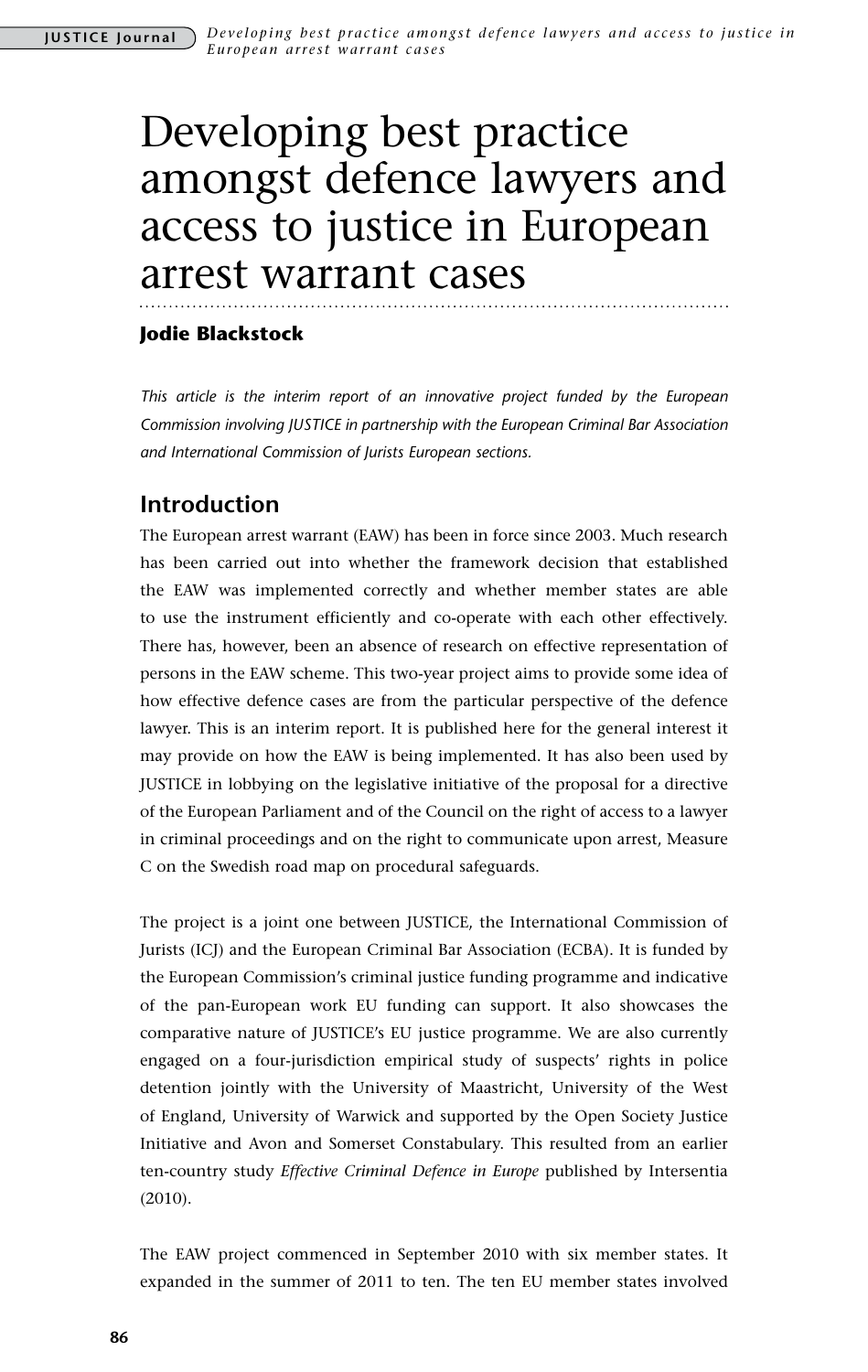in the project are the UK (England and Scotland), Denmark, The Netherlands, Sweden, Italy, Germany, Greece, Ireland, Poland and Portugal.

Whilst the Framework Decision on surrender proceedings (FD) provides for legal representation in the executing member state in order that the requested person might consider whether to surrender, and to assist the requested person with challenging surrender, there is no provision for legal assistance in the issuing member state during surrender proceedings. This could be a fundamental flaw in the scheme. Our starting presumption for the project was that the provision of legal assistance in the issuing member state should be explored to consider whether more effective representations might be made in the executing state concerning the reasons for refusal to surrender. It will not always be possible to obtain information through the prosecutor about the issues the requested person may raise because the prosecutor may not be willing or able to find accurate information of the nature required. Nevertheless defence lawyers must be able to ascertain whether the correct procedure has been followed in the issuing state when a criminal prosecution and EAW are sought by that state, particularly where the requested person queries the basis of a warrant, and whether the treatment the requested person is likely to receive upon surrender will meet the standards of the European Convention on Human Rights (ECHR). Currently there is a strong possibility that equality of arms is being undermined in the EAW scheme by the failure to afford some form of dual representation.

Furthermore, whilst Eurojust and the European Judicial Network exist to enable communication of information between prosecution and judicial authorities on cross border crime, there is no similar formalised network of criminal defence lawyers. The project seeks to identify whether this must be addressed if mutual trust is to be effective in the EU.

The original Commission proposal on Measure C contained an article (Article 11(3) to (5)) which would allow for legal representation in the issuing member state. It provided as follows:

*3. Member States shall ensure that any person subject to proceedings pursuant to Council Framework Decision 2002/584/JHA, upon request, also has the right of access to a lawyer promptly upon arrest pursuant to a European Arrest Warrant in the issuing Member State, in order to assist the lawyer in the executing Member State in accordance with § 4. This person shall be informed of that right.*

*4. The lawyer of this person in the issuing Member State shall have the right to carry out activities limited to what is needed to assist the lawyer in the executing Member State, with a view to the effective exercise of the person's*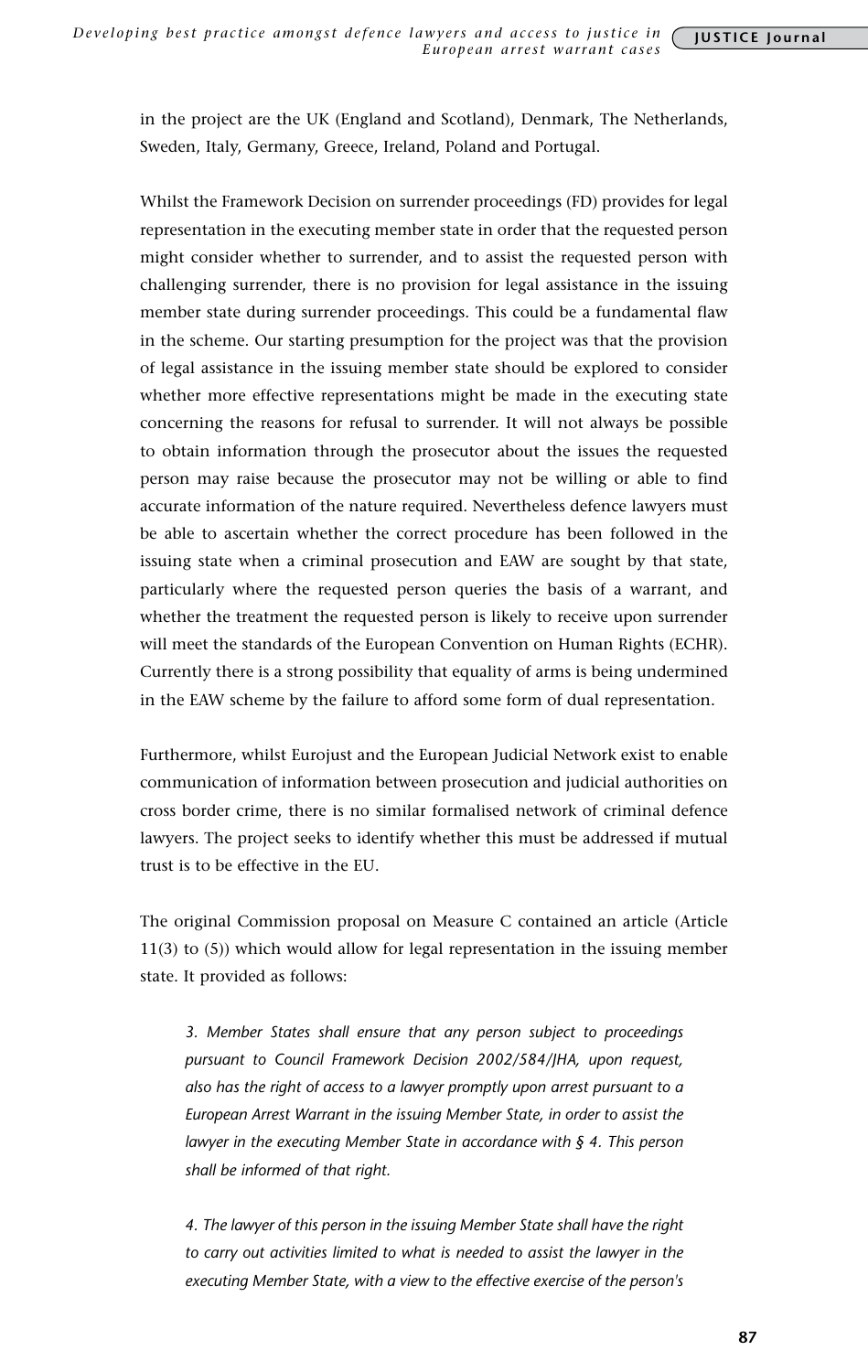*rights in the executing Member State under that Council Framework Decision, in particular under its Articles 3 and 4.*

*5. Promptly upon arrest pursuant to a European Arrest Warrant, the executing judicial authority shall notify the issuing judicial authority of the arrest and of the request by the person to have access to a lawyer also in the issuing Member State.*

However, the progress report issued at the end of the Polish Presidency in December 2011 and the subsequent general approach confirmed by the ministers of justice of the member states meeting in the Council on Justice and Home Affairs in June 2012 made clear that the member states did not wish to include this right in the directive. As such, the current draft no longer affords the right to legal assistance in the issuing state. Attention then turned to the European Parliament which considered the original draft proposal itself and made its own recommendations for amendments. At the time of writing the votes on the text are still pending and it is hoped that the possibility of support for dual representation will remain in its version of the directive as the three law making institutions (the Commission, Council and Parliament) enter into negotiations to find a final version. Whilst the absence of a codified right does not prevent a requested person accessing assistance, without an enshrined right, the provision of assistance is on an ad hoc basis, often unfunded and dependent upon the connections that either the requested person or his/her lawyer in the executing state have in the issuing state, rather than upon any uniform network of accredited or quality assured defence lawyers.

## **Methodology**

The project will attempt to ascertain whether EAW cases are, in practice, restricted without the use of dual representation. By linking EAW practitioners in different member states, and where possible providing assistance in both countries, it is hoped to demonstrate that having the assistance of lawyers in the issuing state during surrender proceedings will improve the ability of the lawyers engaged in the executing state to fairly represent their clients. It will demonstrate whether there are any omissions when only a lawyer in the executing state is engaged. This process will increase knowledge amongst defence practitioners of other member states' legal systems and allow critical evaluation of the EAW scheme through practical examples.

Results are being gathered through information provided by defence lawyers on their representation in EAW cases, thereby affording an evaluation of the effectiveness of the EAW scheme in practice from the defence perspective. Practitioners are asked to fill out a uniform questionnaire that captures information about each stage of an EAW case and how the defence is pursued.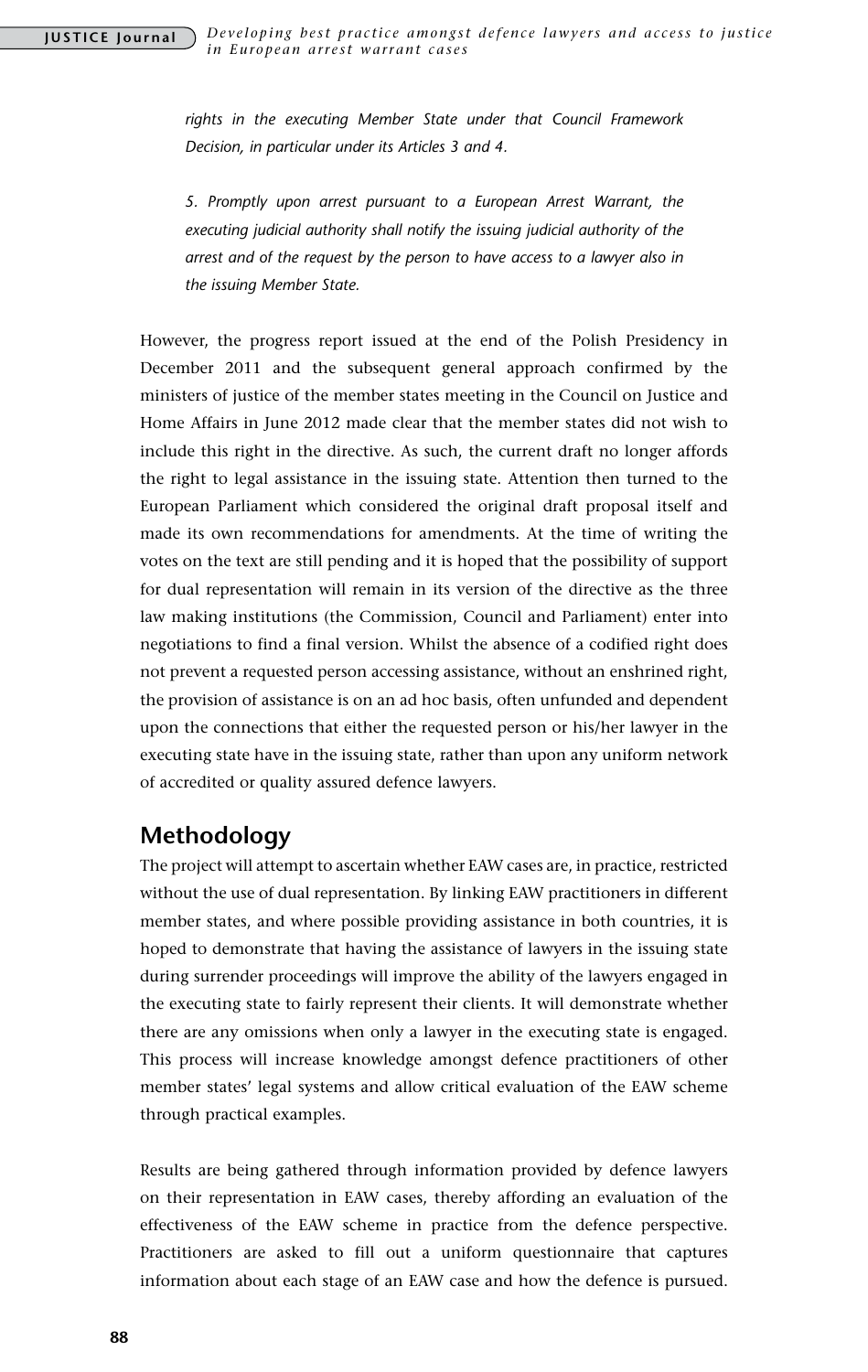Particular questions are included about whether information is gained through the assistance of a lawyer in the issuing state.

The information received from the practitioners is then critically evaluated to identify the problems in defending these types of actions. The exchange of best practice on how to effectively represent the interests of suspects and accused persons from the results will help improve representation in EAW cases.

The project involves at least two lawyers and one reviewer in each participating country. The team has met twice in London to discuss concerns and suggestions about the EAW. In addition the teams will meet every six months in their respective countries to discuss their specific problems.

The countries involved are exchanging knowledge with each other and utilising this in the EAW cases engaged with during the course of the two-year pilot project. Where possible, they are utilising each other's services in their cases as issuing state lawyers. Through this process the project is developing a network of defence practitioners through which it is possible to identify a model upon which an EU-wide network of expert lawyers can be based.

The final report and conference are due in September 2012. It is hoped that the published report will assist defence lawyers and educate judges and prosecutors across the member states in ensuring the best defence and in developing a network of assistance for defence lawyers in EAW cases.

# **Results so far**

Below is a summary of the main concerns that the participants in the project have raised so far, generally in relation to the system in their country, and particularly in examples of cases where they have tried to argue against surrender or made arrangements in the interests of their clients. These demonstrate the difficulties in providing an effective defence in EAW cases, but also show how expertise, diligence and co-operation can result in far better outcomes for the requested person and invariably for the issuing state, from a cost-benefit analysis, as well.

## **Summary**

- All lawyers involved in the project have expressed the importance of having assistance from lawyers in the issuing state.
- This assistance allows lawyers to verify relevant law against the instructions they have received from their clients; advise as to any human rights complaints the client has raised; assist with obtaining evidence to support arguments against surrender; liaise with prosecuting and judicial authorities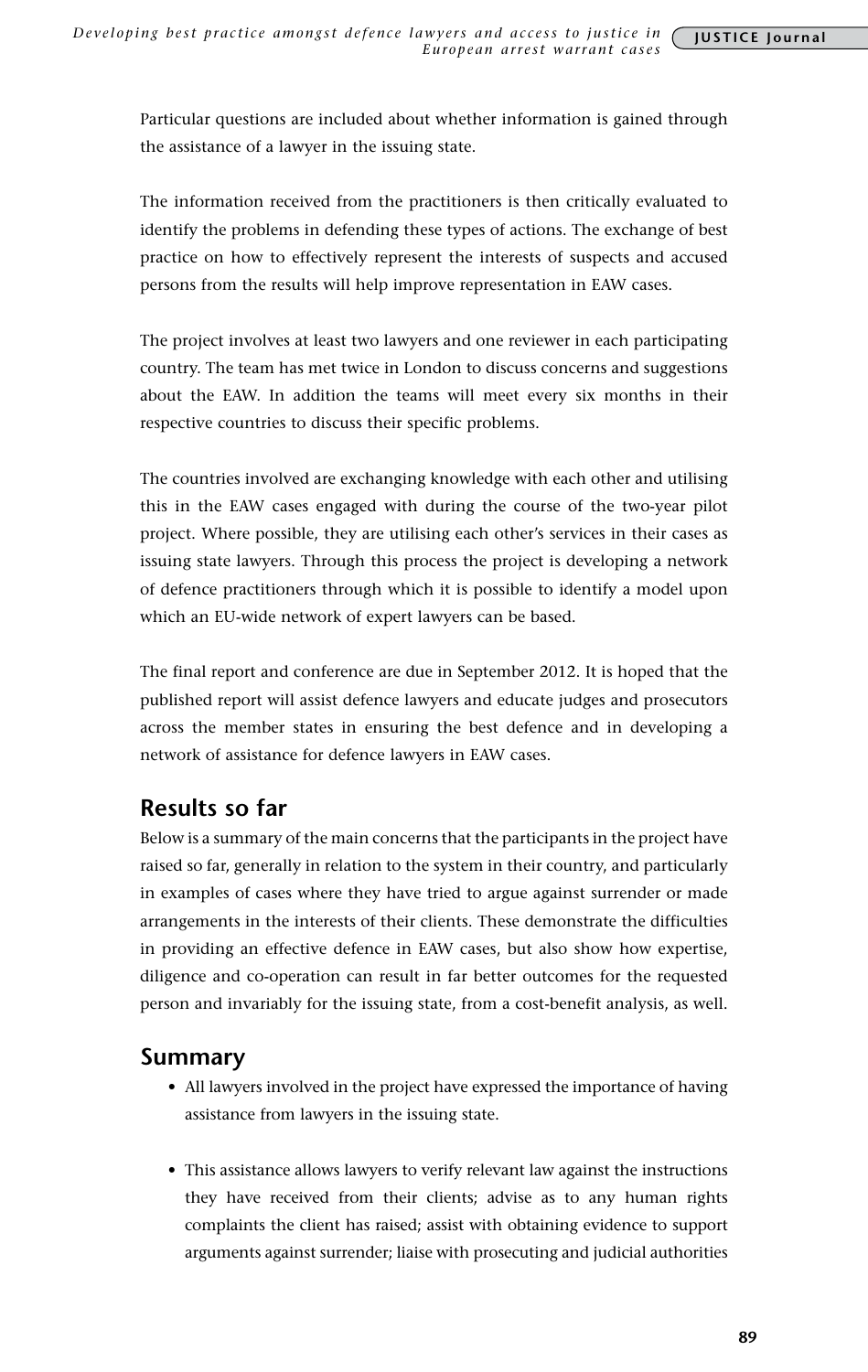in the issuing state where appropriate to negotiate the withdrawal of the EAW, or voluntary surrender upon suitable conditions.

- All lawyers have had difficulties obtaining assistance from a lawyer in the issuing state and have only found lawyers through ad hoc arrangements. There is no way of knowing in advance the standard of the lawyer. Assistance is usually gained through 'word of mouth' arrangements.
- In no country, save for the UK, is legal aid provided to cover the assistance of a lawyer in the issuing state (where it can be used to obtain expert evidence in this regard).
- In most countries legal aid is very limited and does not cover the amount of work necessary for an EAW case.
- In no country are lawyers required to be specifically trained in how to conduct EAW cases, though some operate a duty scheme which requests that lawyers undertake courses. Few countries provide any training at all.
- Most lawyers are permitted to undertake all types of cases including EAWs.
- • All courts impose a high evidential burden to overcome the presumption that the issuing state protects the rights of the requested person in accordance with its status as a contracting party to the European Convention on Human Rights.
- In all cases the EAW was likely to have a substantial impact upon the established life of the requested person in the executing state.
- Where cases are fully defended, it is impossible to comply with the time limits set out in the FD.
- In the rare cases where surrender is refused, the alert is not removed from the Schengen Information System or Interpol red notice system, thus preventing the requested person from leaving the executing state.
- • Requested persons being returned to Poland are transported in a decommissioned military plane, which is below standard. It can travel to a number of countries in one trip in order to collect people, which can mean some people spending long periods of time on the plane. There are no facilities and the people are handcuffed to chairs set out in the cabin space.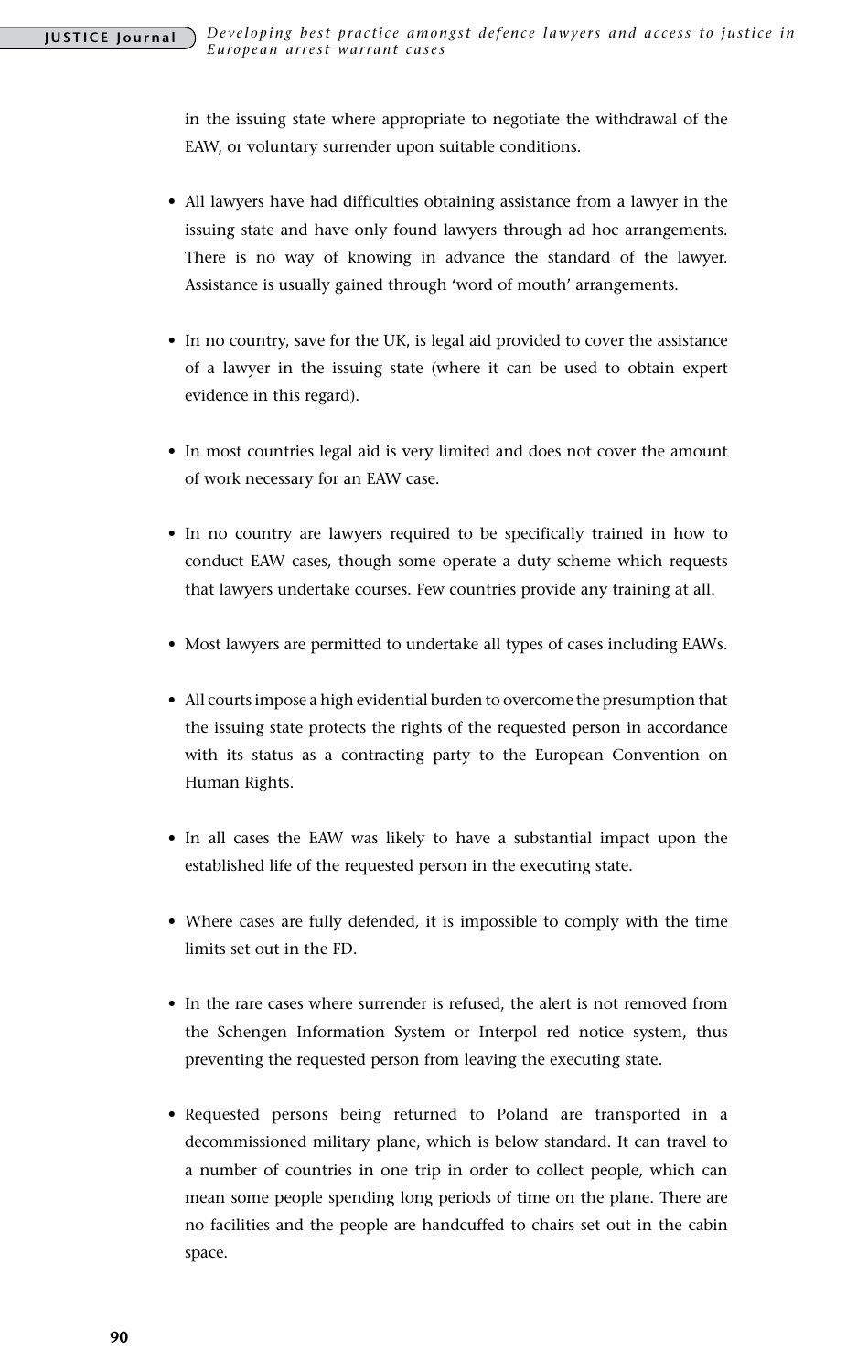# **Ireland**

- 1. The procedure in three of the four cases (where consent to surrender was not given) exceeded the time limit set by the FD.
- 2. The requested person is entitled to a lawyer immediately following his/her arrest. Legal representation is available in police custody.
- 3. It is common practice for the Irish courts to release the requested person on bail pending the surrender decision being made.
- 4. The legal aid mechanism creates problems in affording effective legal representation of the requested person as not enough funds are allocated to the defence lawyers to cover the time spent on the case. Conscientious lawyers spend many hours in preparation for these cases which cannot be covered by legal aid. It can be assumed that lawyers less able to incur pro bono hours will not conduct more than the minimum work on these cases. The Irish Supreme Court has held that the FD at Article 11(2) only provides a right to legal representation not to legal aid.
- 5. Irish courts are not sympathetic towards ECHR based arguments in EAW hearings, though they have acknowledged some standards, see *MJELR v Rettinger* [2010] IEHC 206 (concerning the level of inhuman and degrading treatment required to prevent a surrender).
- 6. It is very unlikely for an EAW challenge to be successful in the Irish courts. Even if it is, the requested person remains on the alert system and as a consequence he/she can not leave the country without being rearrested. Dual representation is extremely valuable to the process.
- 7. There is no accreditation scheme for lawyers handling EAW cases, which means there is a lack of training/expertise in these cases.
- 8. There is no accreditation scheme for interpretation and translation, which makes it difficult to know whether the service provided is of sufficient quality.
- 9. The first instance court for EAW cases is now the High Court. The automatic right to appeal has been abolished and is now dependent upon permission from the High Court.
- 10. Ireland tends not to issue EAWs for non-serious cases.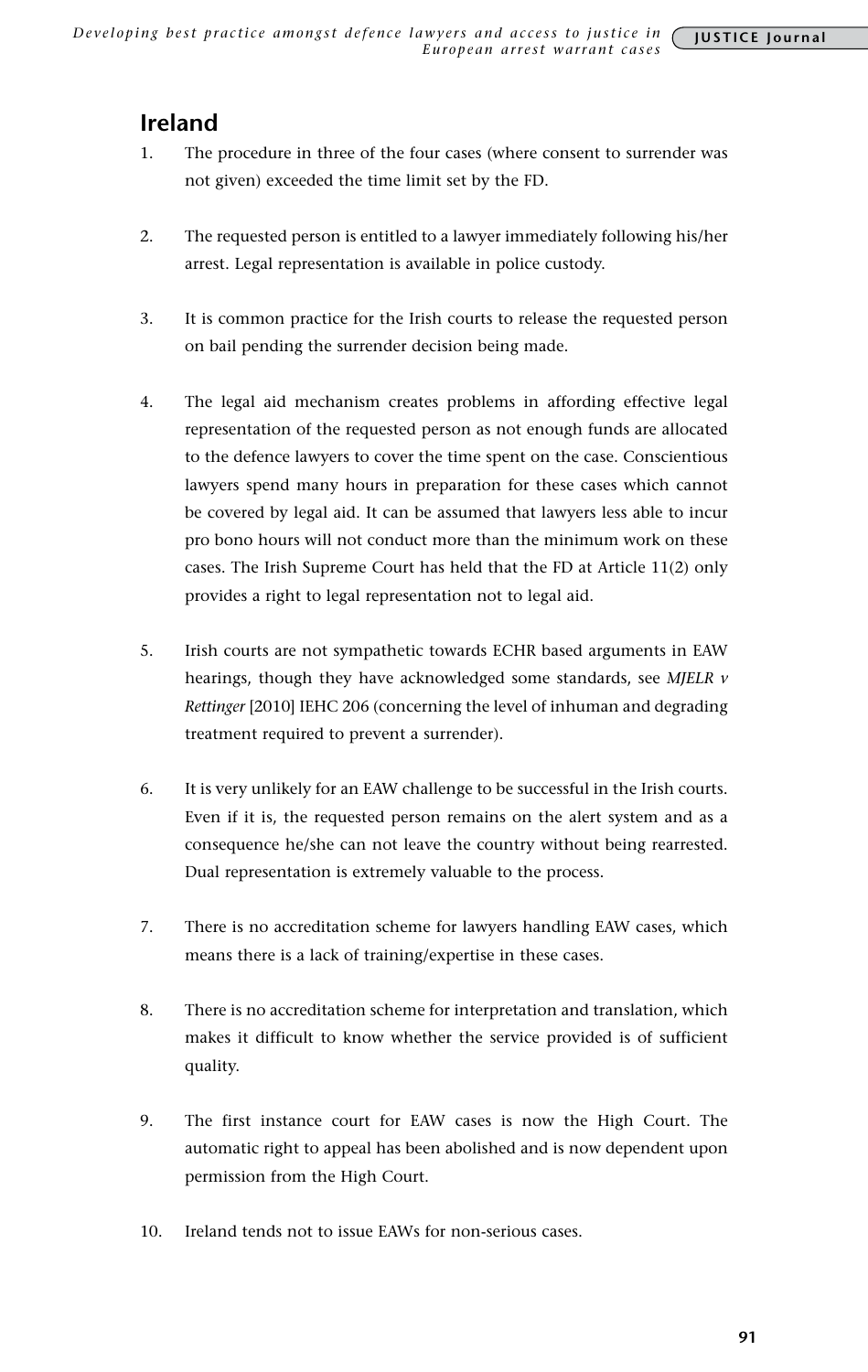#### *Cases*

- Request from Sweden. The requested person refused to surrender because the warrant had been issued to continue an investigation and not to prosecute an offence, in accordance with Article 1 FD. Additionally, bail would not be available on the requested person's return. A lawyer in Sweden was engaged to advise on the procedure in Sweden. The case was appealed to the Supreme Court which held that interviewing the requested person without having filed charges fell within the ambit of 'conducting a criminal prosecution' under Article 1 FD. Whilst there was not bail as such available, there were provisions for pre-trial release. The case took 154 hours of the Irish lawyer's time alone and four years, six months from arrest until surrender. Without the assistance of the Swedish lawyer it would not have been possible to ascertain whether the EAW accorded with Article 1 FD and the right to pre-trial release.
- Request from Lithuania. The requested person refused to surrender on account of prison conditions. A lawyer was instructed pro bono in the issuing state to advise upon conditions and the Committee for the Prevention of Torture report. The warrant was withdrawn because the requested person was released pending the decision and returned to Northern Ireland where he was arrested on the warrant. The case was then dealt with by the UK.
- Request from Northern Ireland. The requested person refused to surrender because there were no adequate review mechanisms of life sentences pursuant to Article 19 FD, passage of time and that other less coercive mechanisms should have been employed. A lawyer was instructed pro bono to advise on life terms in the UK, whether there had been delay and on less coercive measures to return. The challenge failed.

## **Poland**

- 1. Although legal aid exists, it is not easily accessed in Poland and is at a very low rate, despite there being a requirement of mandatory defence in EAW cases. Legal aid covers only the proceedings in Poland as executing state and will not provide for the assistance of a lawyer in the issuing state or where Poland is the issuing state prior to the return of the requested person.
- 2. Lawyers appointed through legal aid generally do not have sufficient knowledge or expertise about EAW cases to effectively defend them. There is no specialism in criminal law in Poland, and especially not in extradition. All lawyers can take these cases.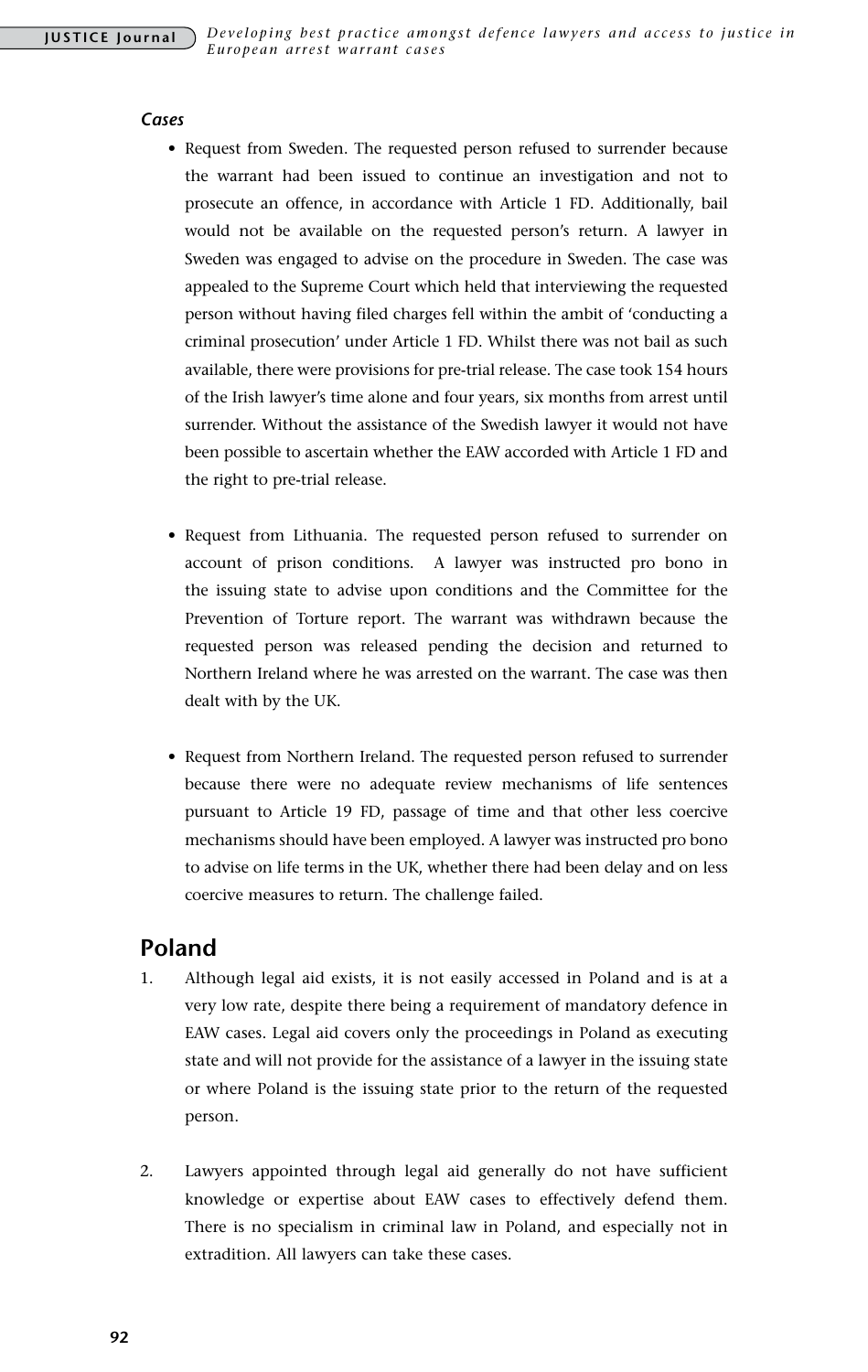- 3. There is evidence in some cases that agreement between an issuing state defence lawyer, the court and the public prosecutor could be made to the benefit of the requested person. This is entirely dependent upon the reputation and diligence of the lawyer rather than any pre-arranged system. It also is subject to the executing state lawyer being able to access this assistance.
- 4. The requested person is informed of his/her right to a lawyer on the first interview before the public prosecutor as opposed to during police custody. It does not seem that there is an effective right to a lawyer during police custody.
- 5. Appointed interpreters can assist only in formal hearings and not in conferences between the lawyer and the client, where the lawyers often do not have the language skills to communicate with their clients who do not speak Polish.
- 6. Poland does not use a proportionality test when issuing an EAW. Polish courts issue EAWs without initially exploring other, less coercive measures. Guidance has been issued to the courts about considering alternative measures prior to issuing EAWs. The number of requests last year was approximately 1,000 fewer than the previous year. This could be for a number of reasons, not least that there are now fewer people to return on historical warrants.
- 7. There is no centralised system for issuing warrants, therefore there is no communication between courts about the issue of warrants and multiple warrants may be issued concerning the same person, which may not be addressed by issuing states at the same time. This means that, despite one warrant being addressed through the EAW system, another will remain pending after the first. There are current attempts to co-ordinate warrants between the different court districts.
- 8. There is no legal remedy against the issuing of a warrant by the issuing state.
- 9. Once returned to Poland, courts seek written authorities from the executing state to revoke specialty (the immunity from subsequent prosecution for offences not sought in the extradition proceedings) without the knowledge of the accused.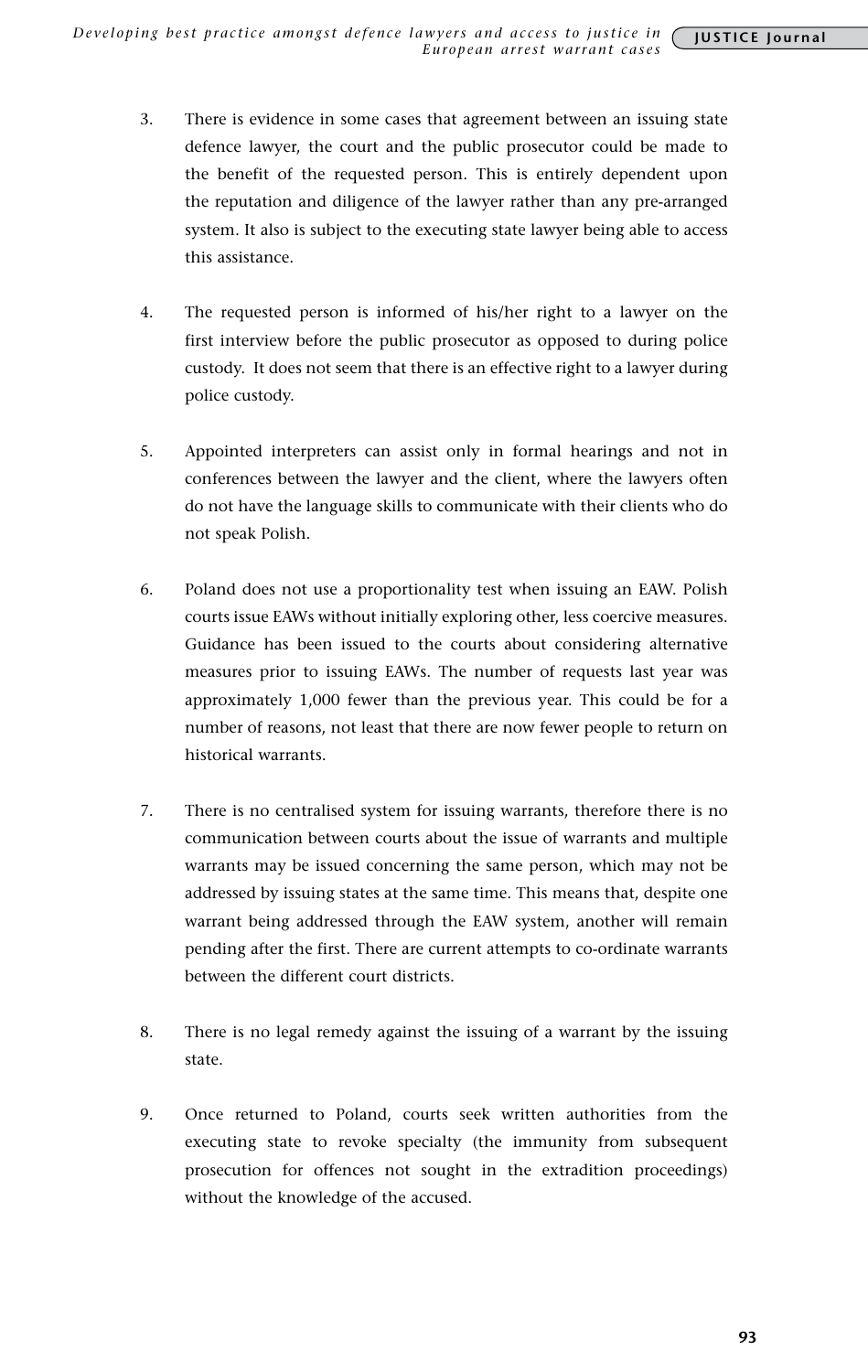10. Executing courts in Poland rarely check the correctness of the warrant. Therefore, it is almost impossible to challenge an EAW request that comes to Poland.

#### *Cases*

- Return from the UK to Poland. The Polish lawyer was contacted by the client in the UK who did not consent to surrender. The UK lawyer was difficult to contact and did not provide sufficient information to enable the Polish lawyer to assist. The UK lawyer was not an extradition lawyer yet did not pass the case to someone more experienced. The Polish lawyer could not, therefore, assist.
- Return from The Netherlands to Poland. The requested person consented to surrender but in circumstances where the Dutch lawyer had contacted the Polish lawyer to arrange for a speedy initial hearing and quick return to The Netherlands. He was Dutch and had health concerns. The Polish lawyer was paid privately and was able to arrange for a hearing within four days of the person's arrival in Poland, following which the court accepted his return to The Netherlands pending the trial. This would not have been possible without the assistance of the Polish lawyer. It is an example of how less coercive measures may be used, and of how the European Supervision Order could operate. It is also a case which could have been heard through a video link, removing the need for the person to attend the court hearing in Poland.
- Return from the UK to Poland. The requested person was informed that the warrant had been sent to the UK whilst he was in Ireland. He contacted a lawyer in the UK who was unable to assist due to lack of expertise. A lawyer in Ireland was able to contact a Polish lawyer who reached an agreement with the Polish authorities that the warrant would be withdrawn in the UK and he then returned to Poland voluntarily to address the matter for which he was wanted.
- Return to Austria. The requested person refused to surrender because seven offences were listed and no information was given about whether cumulative sentences could amount to a life sentence. The Polish court refused to seek further information about this issue. The Polish lawyer was unable to obtain information about the law in Austria. Return to Austria was ordered.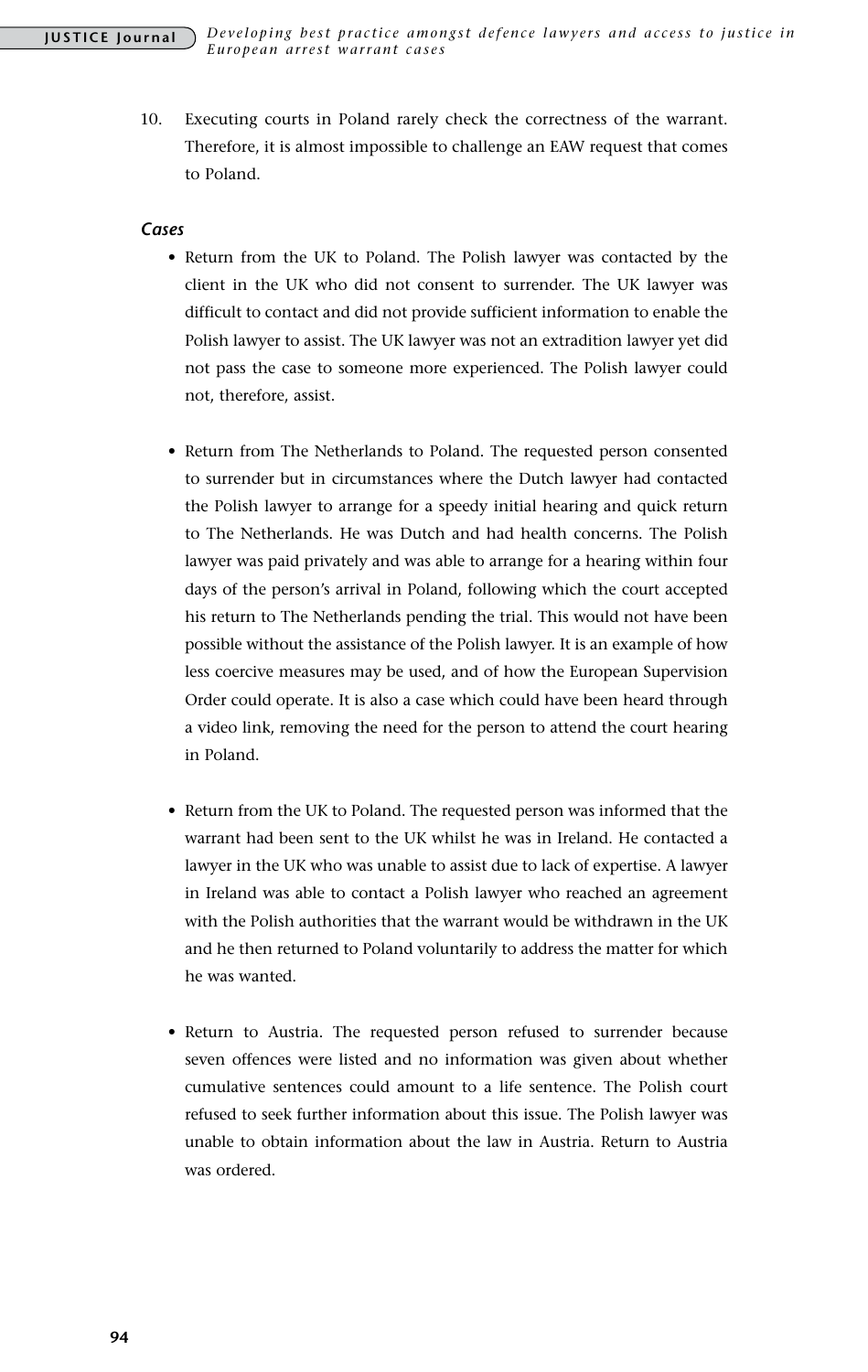## **Italy**

- 1. There is no accreditation or training provision for lawyers who handle EAW cases and no central court handling cases, which means that general practitioners can take these cases despite having no expertise in them. This results in most persons consenting to surrender because they do not fully understand the consequences of doing so.
- 2. There is no proper examination of the type of offence and the sentences attached to the offence by the Italian courts. Double criminality is automatically assumed.
- 3. There is limited provision of interpreters and translators who cannot be assessed for quality because there is no requirement for accreditation.
- 4. There is no right of re-hearing if a person is tried in absentia, this has to be applied for. Often people are convicted in their absence and then an EAW is requested. Executing states will return the requested person, despite there being no guarantee of a re-hearing.
- 5. It is not possible to have a defence of good quality within the short time limits provided because lawyers are either not skilled in extradition law or are unfamiliar with the law in the issuing country. Adjournments will only be granted if lawyers can demonstrate a good reason for requiring one and often they do not do so.

#### *Cases*

• Return from the UK to Italy. The EAW was for the execution of a sentence. However this sentence was revoked on appeal. The first instance court did not withdraw the warrant because there was another offence for which the requested person was wanted. In relation to the second offence, the requested person argued that he had been wrongly identified as the culprit, but this defence had not been raised in the executing state. The lawyer in Italy who appealed the sentence was not contacted by the lawyer in the UK, despite the requested person refusing to surrender because of the pending appeal. His return was ordered by the UK but he absconded from custody. In the meantime, the appeal was successful, and the Court of Cassation has ordered the first instance court to review its decision not to withdraw the warrant. The requested person has since been rearrested in the UK and is awaiting extradition. His UK lawyer did not appeal or do any further work on the case since he was no longer instructed by the requested person. Had the UK lawyer been trained in extradition law and been in contact with the Italian lawyer he could have argued that the warrant be stayed pending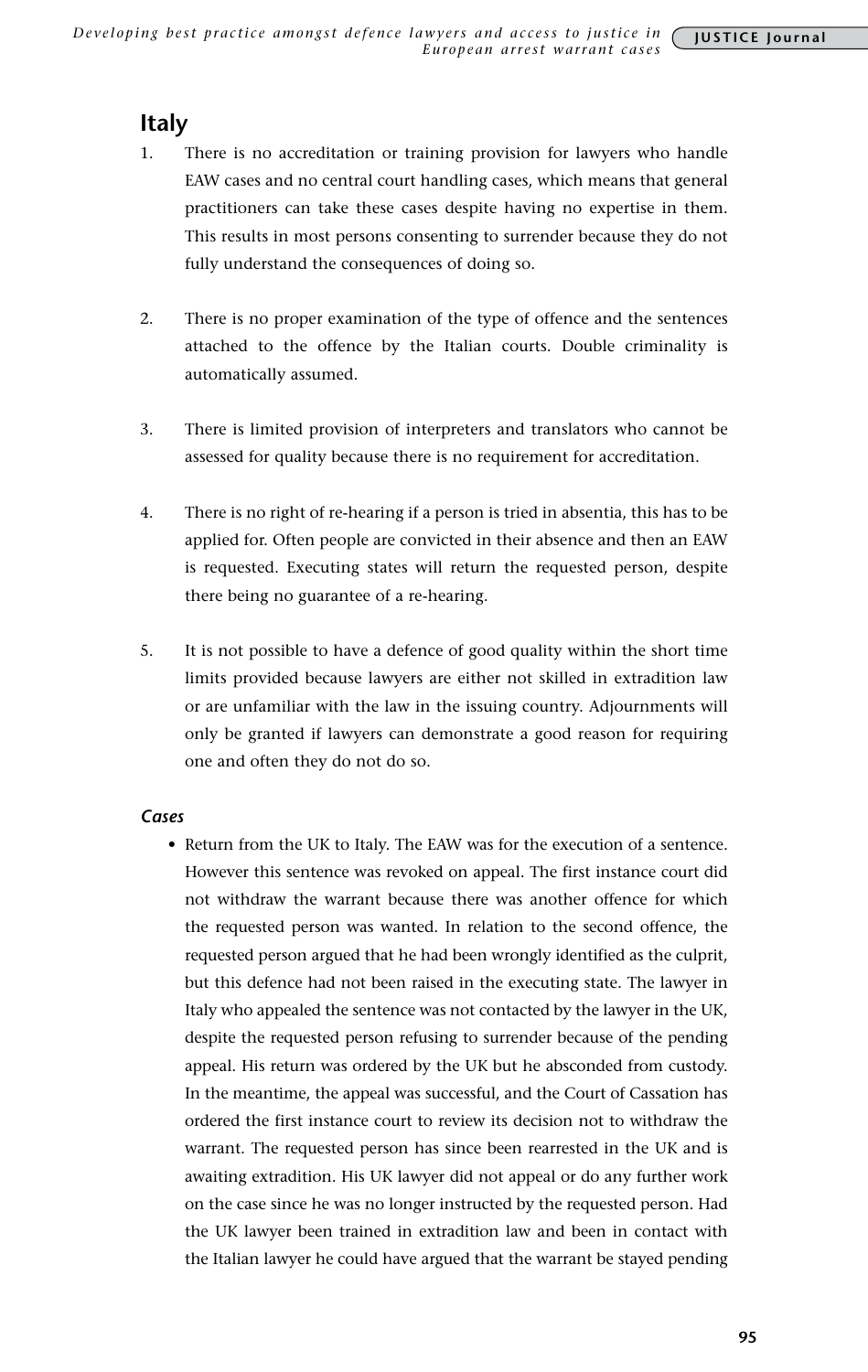the outcome in Italy and could have arranged for pre-trial release of the requested person.

## **The Netherlands**

- 1. The requested person is entitled to a lawyer immediately after his/her arrest, but is unlikely to see a legal aid appointed lawyer until his/her appearance in court. There is, however, a duty scheme in place and the lawyers on the scheme must have undertaken some training in EAW cases. Nevertheless, whilst a case must initially be given to a lawyer on the duty scheme, there is nothing to prevent another lawyer taking over the case. There is also a very long waiting list of experienced extradition lawyers who are not being placed on the duty scheme.
- 2. There are specific provisions for legal aid in EAW cases and all work appears to be properly remunerated.
- 3. There do not appear to be problems with interpretation.
- 4. Cases are heard only by the high court in Amsterdam but there is no provision for appeal against a surrender decision of the court.
- 5. The procedure is much quicker than in other countries and within the FD time limits, attributed to the lack of appeal but also the lawyers seem to spend much less time on these cases than in Ireland and the UK, for example.
- 6. Dual representation has brought successful and impressive results to cases where it is possible to obtain the assistance of a lawyer in the issuing state.

#### *Cases*

- Request from Belgium. The requested person refused to surrender because of his medical condition and that the crime had been committed in The Netherlands. He was released pending the hearing. There was no contact with a lawyer in Belgium. Under Dutch law it is necessary to indicate upon the return of a requested person that, should he/she be convicted, the sentence can be served in The Netherlands, though this remains a matter for the issuing state. The surrender was ordered because the victims of the crime were located in Belgium.
- Request from Germany. The requested person refused to surrender as he did not wish to return to Germany because of a lack of detail in the request. The court ordered surrender as there were no grounds to oppose. A German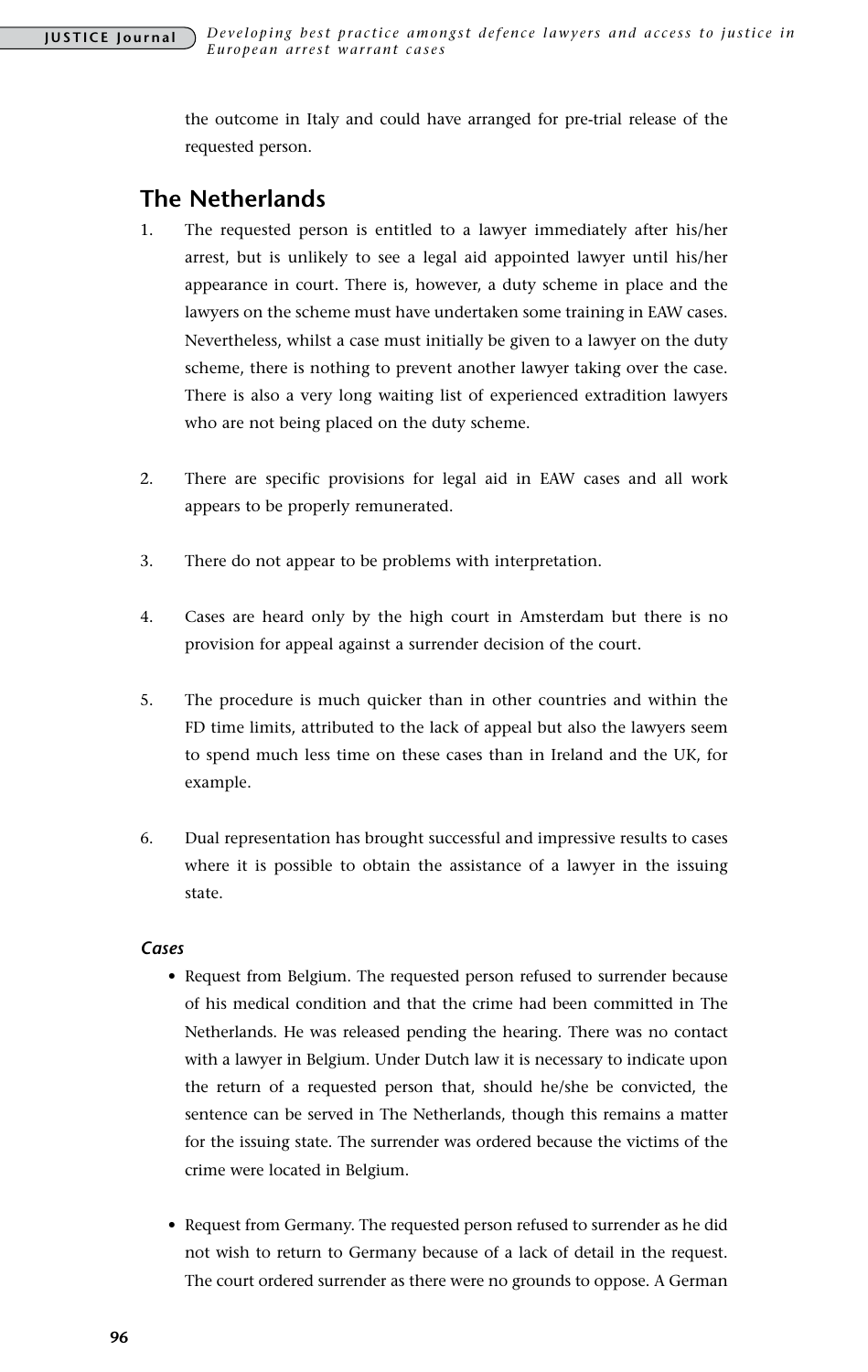lawyer could have assisted with clarifying the details and advising on whether there were any grounds for refusal.

- Request from Belgium. The requested person refused to surrender because it was not clear how he had participated in the offence. A lawyer's assistance was engaged in Belgium who conversed about the case via email. The Dutch court sought further information from Belgium as to the participation of the requested person, setting a time limit of three weeks for a response. There was more than one offence itemised in the EAW and the court ordered surrender only in respect of the properly particularised offence.
- Request from Hungary. The requested person refused to surrender because of prison conditions in Hungary and also that the sentence had been passed whilst she was a juvenile, but she was now 32 years old. Assistance was obtained from a lawyer in Hungary who was paid but not directly through legal aid. The court ordered that the sentence be served in The Netherlands because of the prison conditions in Hungary.
- • Request from Poland (see assistance of lawyer under 'Poland'). The requested person refused to surrender as he challenged his involvement in the offences. He also wanted to prepare for the case in The Netherlands rather than being in Poland, due to his age and health difficulties and his life being established in The Netherlands. The court accepted that three of the four offences fell foul of the statute of limitations and requested further information about whether he would receive sufficient medical assistance in Poland. The lawyer in Poland provided information about the offences, limitation periods and medical assistance. He then arranged for voluntary surrender and return to The Netherlands after the initial hearing before the Polish court through an agreement with the prosecutor and court (see entry under Poland).

## **United Kingdom**

- 1. There is no training requirement for duty lawyers, who are retained in cases at the first appearance at court, on procedure and on how to appeal, though optional training courses are available. Equally the judiciary should be provided with more training on human rights issues in the EU and how to approach mutual recognition.
- 2. The time limit for entering an appeal is extremely short and makes it very difficult to put in an appeal in time, which can shut out deserving cases.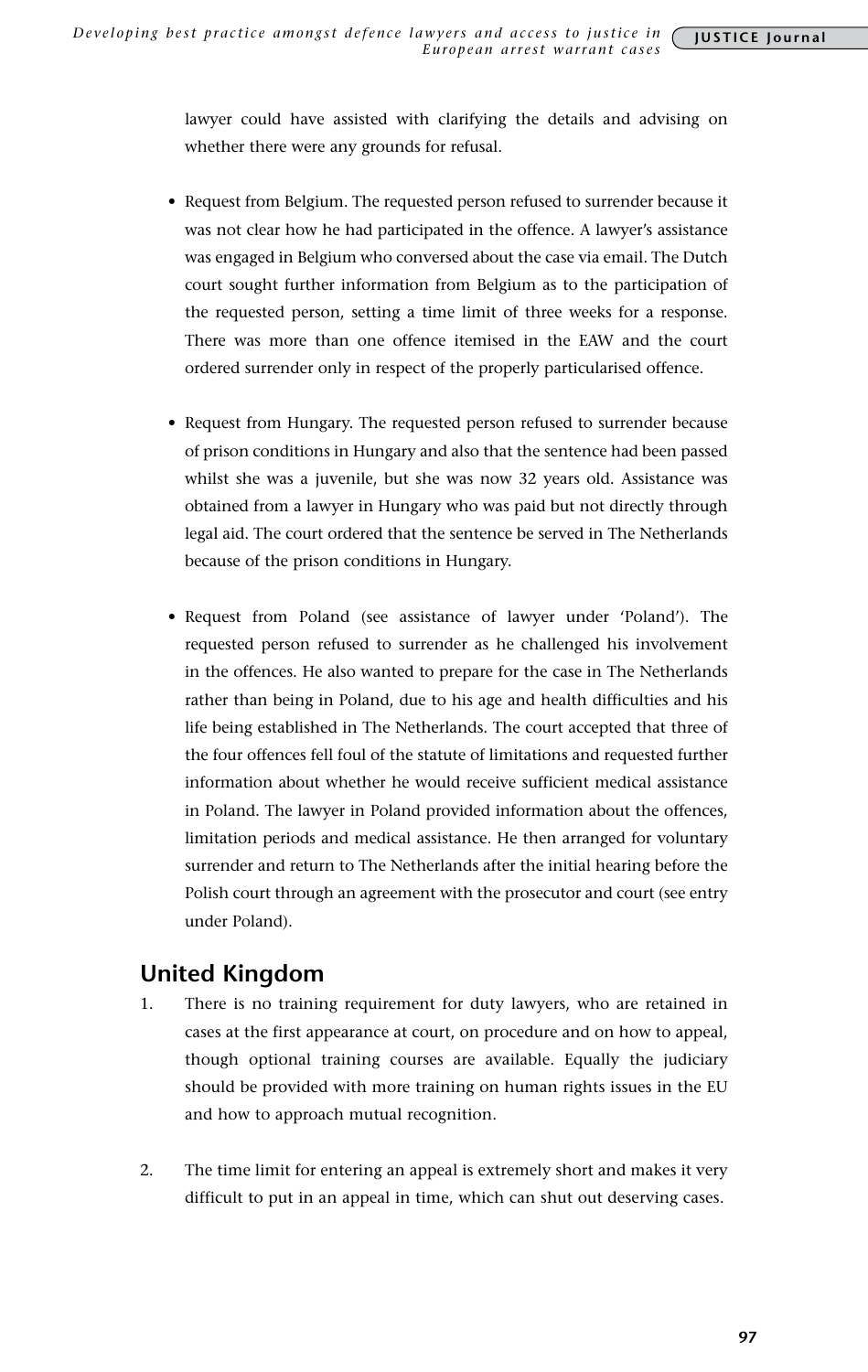- 3. Nevertheless, cases invariably exceed the time limits set out in the FD, due to adjournments to investigate instructions and seek further information.
- 4. Courts will not entertain human rights arguments without evidence to show a real risk of harm (in relation to inhuman and degrading treatment and prison conditions), a flagrant breach of the right to a fair trial or that the impact upon family life will be oppressive (which is only likely to occur in exceptional circumstances). The human rights threshold tests that are applied are far too high and impossible to meet.
- 5. Dual representation can bring successful results in cases which are not otherwise achieved. Lawyers in the issuing state can provide the necessary evidence to satisfy the courts. Legal aid can be applied for to cover fees of a lawyer in the issuing state as an expert witness.
- 6. Legal aid is available and a duty scheme applies for lawyers but there is a limit on how much can be spent.
- 7. Pre-hearing release is available and usually awarded.
- 8. It has not been determined whether the EAW procedure is criminal or civil. Therefore, it is not clear which standards and balance of proof apply to proceedings.
- 9. The prosecution is not collaborative in providing answers to queries made by the defence.
- 10. The UK does not issue many EAWs as it operates a public interest test which effectively considers proportionality.

#### *Cases*

• Request from Lithuania. The requested person refused to surrender because the offence was not sufficiently particularised and a long time had passed since the alleged offence took place. Information was requested from the issuing state about the circumstances of the offence. Assistance was obtained from a Lithuanian lawyer about passage of time and the alleged offence. This caused delay. The court would not allow the defence lawyer to raise all the arguments against surrender because they had been previously argued in other cases. Surrender was ordered as there was sufficient information to ensure that the EAW was valid and the time that had passed was not such as to result in oppression or hardship to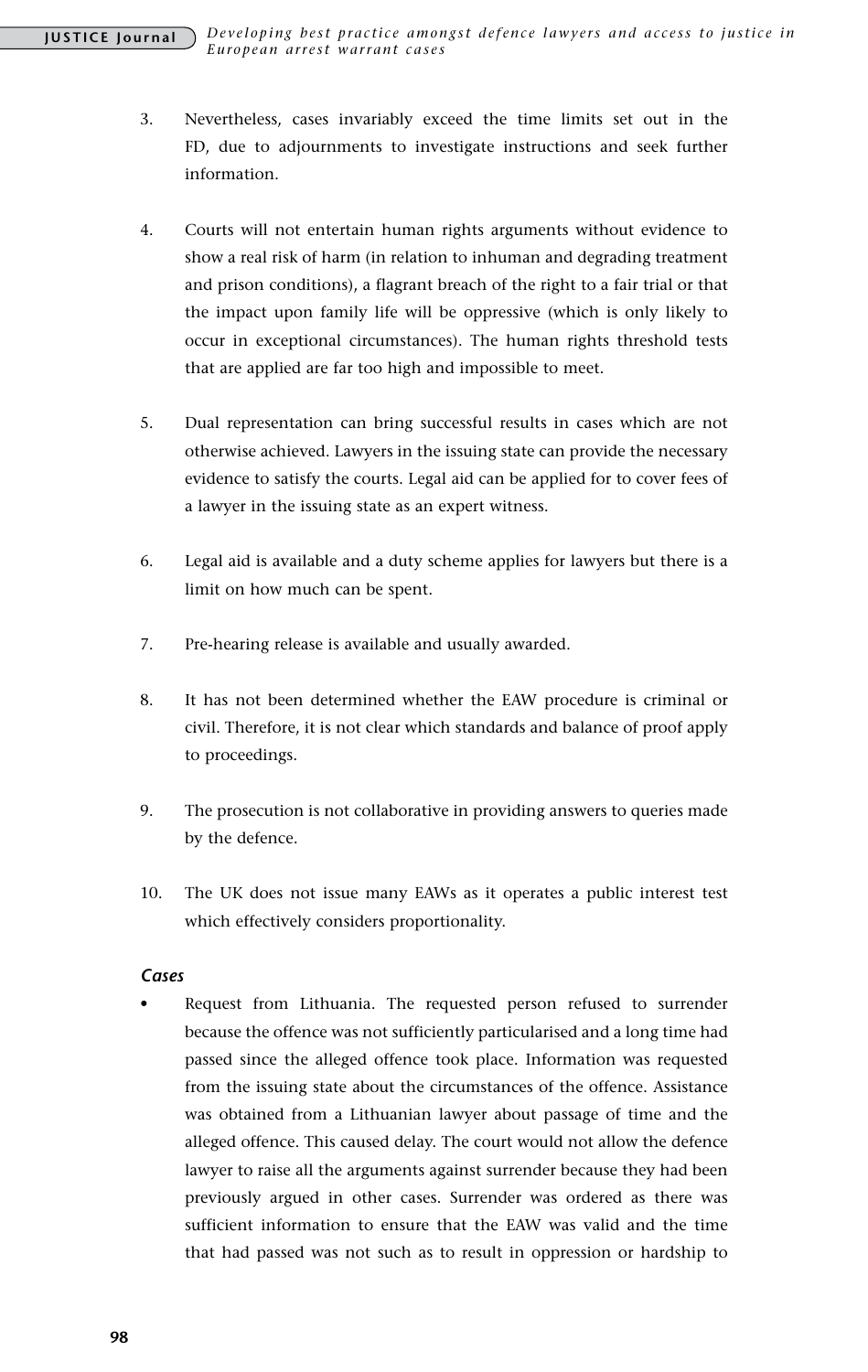the defendant in relation to their family life in the UK or their ability to defend the trial in Lithuania.

- Request from Latvia. The requested person refused to surrender due to passage of time, prison conditions in Latvia (in particular the cell size) and likely discrimination due to involvement in a nationalist organisation. Surrender was ordered. Upheld on appeal (taken only on passage of time).
- Request from Poland. The requested person refused to surrender due to passage of time, remand conditions (expert report available on conditions; repeated findings of Article 3 ECHR violations in Strasbourg), impact on family life. Surrender was ordered.
- Request from Poland. The requested person again refused to surrender due to passage of time and prison conditions. Surrender was ordered. Upheld on appeal.
- Request from Latvia. The requested person refused to surrender because the offences were not extraditable, the prison conditions and due to specialty. The warrant was dismissed as the offences were not extraditable. The court would not hear argument in relation to prison conditions as this ground had been dismissed in a previous Latvian case.
- Request from Austria. The requested person originally refused to consent because pre-trial release arrangements were not clear and there would be an adverse impact upon her child. She agreed to surrender following assurances from Austria that she would not be held in pre-trial detention.
- Request from the Czech Republic. The requested person refused to surrender due to the passage of time. Family members in Austria produced affidavits. Surrender was ordered at first instance. The lawyer ceased to act on appeal.
- Request from Poland. The requested person refused to surrender due to prison conditions and specialty. The case was adjourned pending another case relating to prison conditions in Poland.
- Request from Poland. Assistance was gained through a Polish lawyer in relation to the length of time spent on remand and conditions. The warrant was withdrawn because it was possible to arrange safe passage.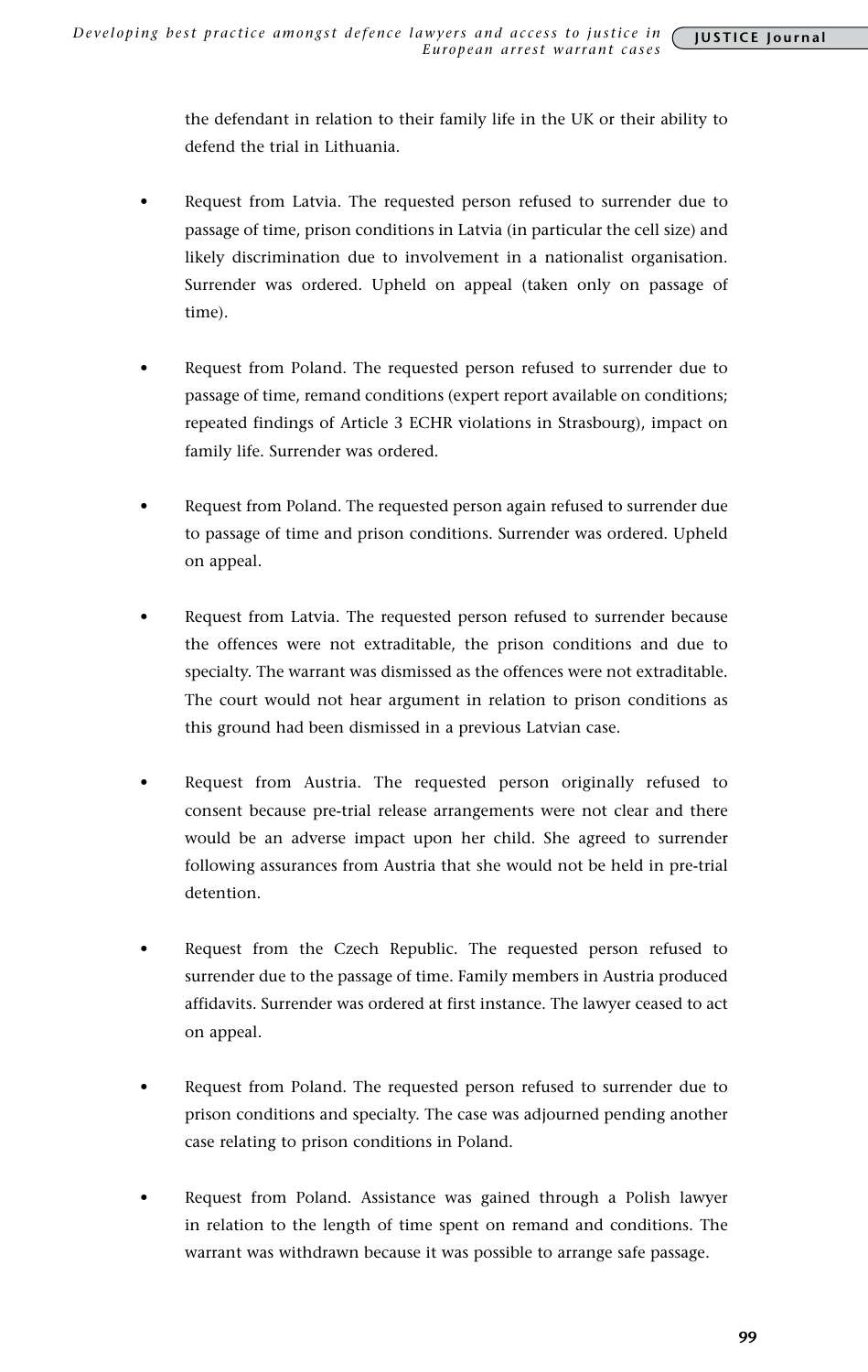Request from Poland. The requested person was wanted for the nonpayment of a fine, which resulted in a custodial sentence for the offence. The warrant was withdrawn because the fine was paid.

## **Germany**

- 1. The rules relating to requesting a warrant are the same as with domestic cases. There needs to be a high suspicion based upon several grounds that an offence has been committed. There is a proportionality principle. There would need to be serious doubt, however, that a request was not made on good grounds to challenge the issue of a warrant.
- 2. As an executing state, Germany is extremely efficient. There is hardly any possibility to challenge the warrant. There has been some success by invoking the proportionality principle, but this has been in relation to very minor offences resulting in severe impact upon the life of the requested person in order to succeed. It is unlikely that the court will hear witness evidence about the case. It is possible to challenge the validity of the warrant on formal standards.
- 3. There are 23 courts dealing with EAWs. This is a very small number in comparison to the population. There are very few skilled lawyers working on these cases. Legal aid is not linked to income and preparing a defence is essential, so legal aid will always be available, although this is a fixed sum, regardless of the amount of work done.
- 4. There are sufficient interpreters and translators available.
- 5. Dual representation is an essential part of the defence. There is almost nothing defence lawyers can do in Germany so they will arrange for a lawyer in the issuing state to take the case over immediately upon a person being surrendered. Requested persons say that if it is not possible to fight the EAW then they wish to be returned as soon as possible. However, people are not returned quickly. If the requested person is not a German national he/she is unlikely to be released pending the return and will spend two to five weeks in prison.
- 6. There is a veneer of mutual recognition. Because it needs to be a judicial authority that authorises the warrant, there is a presumption that all member states correctly issue the warrant and give proper scrutiny to the decision to issue the warrant.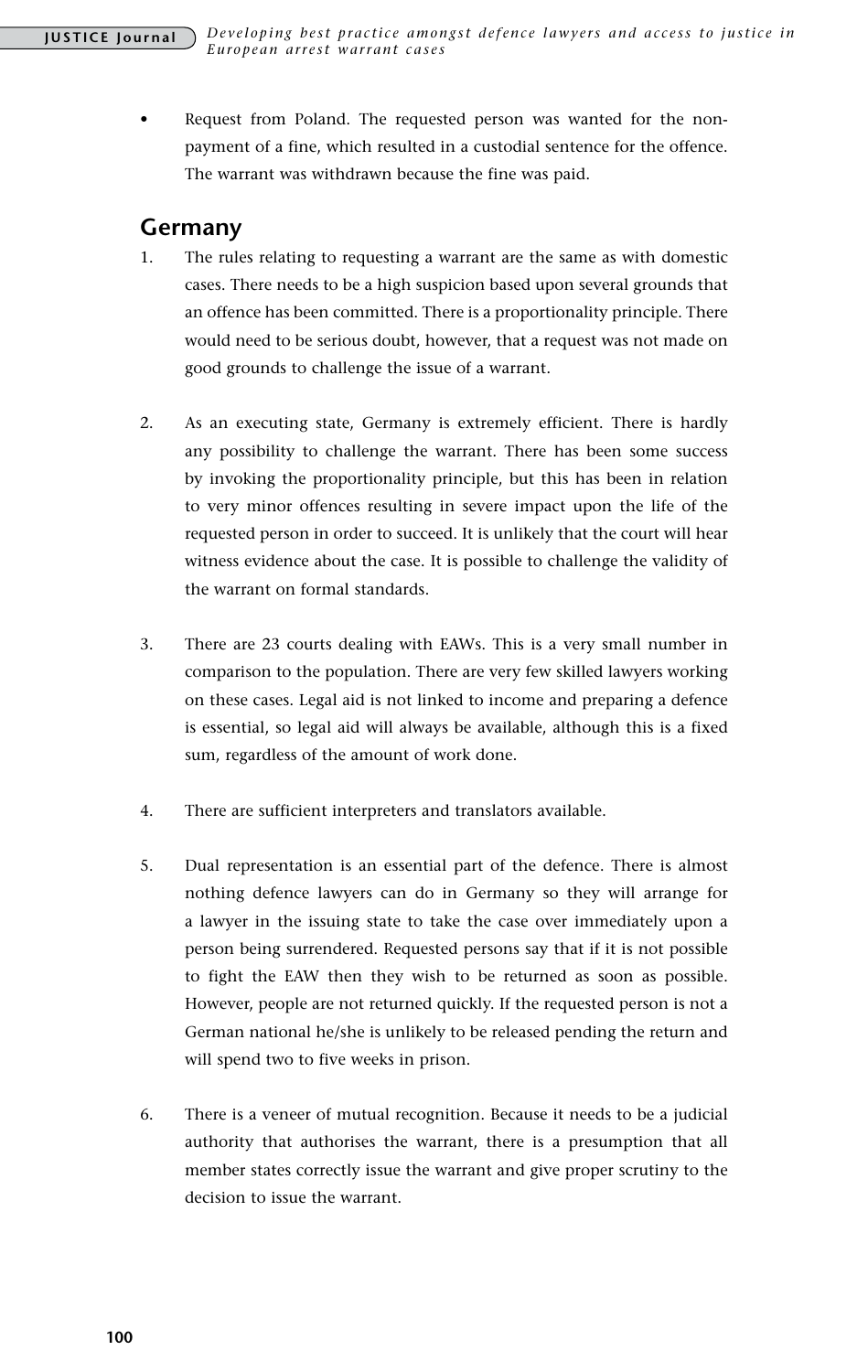- 7. Waiver of specialty if a person is badly represented it is likely that specialty will be waived as the lawyer will not appreciate the consequences of this.
- 8. It is not really possible to argue human rights points because there is an assumption that all countries in the EU comply with the ECHR. The requested person would need to prove there was a threat to life or something very serious before a court would refuse a warrant. Even so, a case might need to be taken to the constitutional court.

# **Portugal**

- 1. The situation in Portugal is similar to Italy. Legal aid does not work effectively at all; there are many problems with fraud, for example.
- 2. There is no training for lawyers. The lawyers who provide legal aid work tend to be those who don't have many clients. They are unlikely to know much about the EAW scheme, they miss deadlines and cannot communicate because of language differences. There is a case currently on appeal concerning a British person who received poor representation.
- 3. There is a general problem with translators and interpreters because they are provided by the prosecution. There is no accreditation scheme. There are no separate funds to pay for interpretation and translation for conferences between client and defence lawyer so improving quality is difficult.
- 4. Proportionality is a problem with respect to detention. People are arrested to further an investigation without any grounds for arrest. This problem is difficult to change and extends to the issuing of EAWs in addition to domestic warrants.

## **Denmark**

- 1. Legal aid is offered because EAWs are treated as criminal proceedings. There is no limit on costs. The court will order what is necessary in the circumstances.
- 2. Interpretation and translation are common, of sufficient quality and there are many ways to obtain these services.
- 3. There are no problems in principle with raising human rights arguments but in the Danish system the defence does not investigate. The police identify what evidence they have and the defence then requests what evidence it requires, or further investigation. There is a risk with this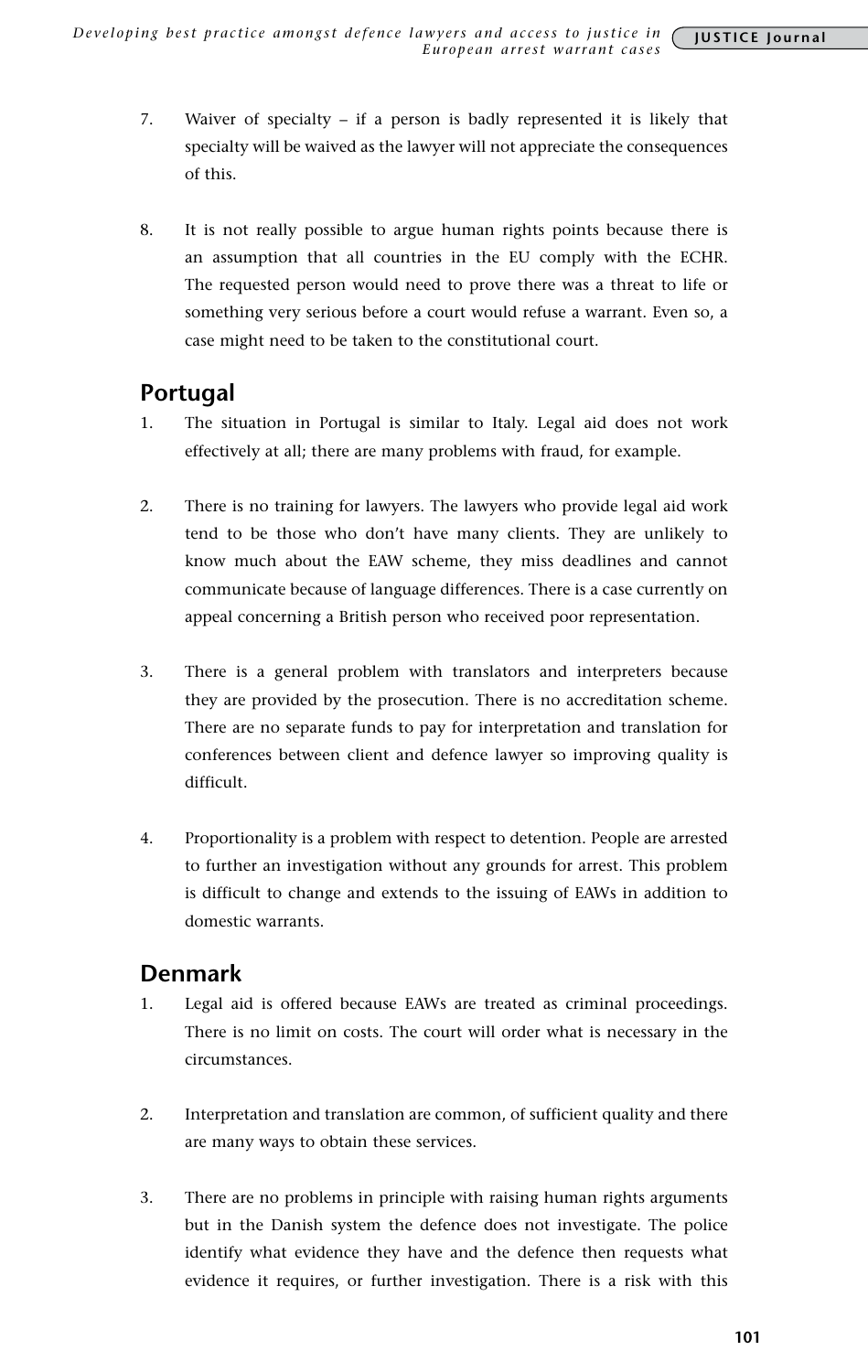as the defence obviously might want to know what a witness is going to say before the police do. The police may say the evidence requested is irrelevant, which requires the court to then decide whether it will be obtained. This also means that the defence cannot call its own independent experts; the appointed list has to be used. These are of high quality but are outside the control of the defence.

4. Dual representation is less relevant because any issue is submitted to the prosecutor or court and they will initiate the request with the issuing state to find the information. Because courts wish to be in control it is likely that the court would raise the issue of its own motion.

#### *Cases*

• Request from Poland. The conviction was many years old, the requested person had received a suspended sentence and moved to Denmark. He failed to report and an EAW was issued. Poland decided to execute the original sentence. The requested person refused to surrender because the case was tried in absentia and, therefore, there should be a re-trial. Further information was sought from Poland as to whether the trial had in fact been held in absentia. Poland said the notification for the trial had been sent to the last known address so it was not certain if the requested person was aware of the trial. However, the trial could be re-heard at the court's discretion. The Ministry of Justice then argued that the in absentia test did not apply in the circumstances of this case. The case is pending in the Supreme Court.

### **Greece**

- 1. EAWs are issued against people whom it would have been possible to simply examine prior to the EAW through mutual legal assistance (MLA). If someone has never been before the examining magistrate, he/she will be requested on an EAW to do so and then spend time in pre-trial detention pending a decision to proceed to trial. Existing channels should be used prior to issuing the EAW. Even where the requested person volunteers to return to Greece the authorities will not withdraw the warrant. The EAW is used because it is more efficient than using MLA.
- 2. If a person is returned under an EAW he/she is treated as a fugitive and will most likely be detained. Cases show how easily warrants are issued, without proper scrutiny by the issuing judicial authority and the consequences of these - see Andrew Symeou.<sup>1</sup>
- 3. Cases are handled by judges and lawyers usually undertaking criminal cases. However, more training is needed in how the system works. Some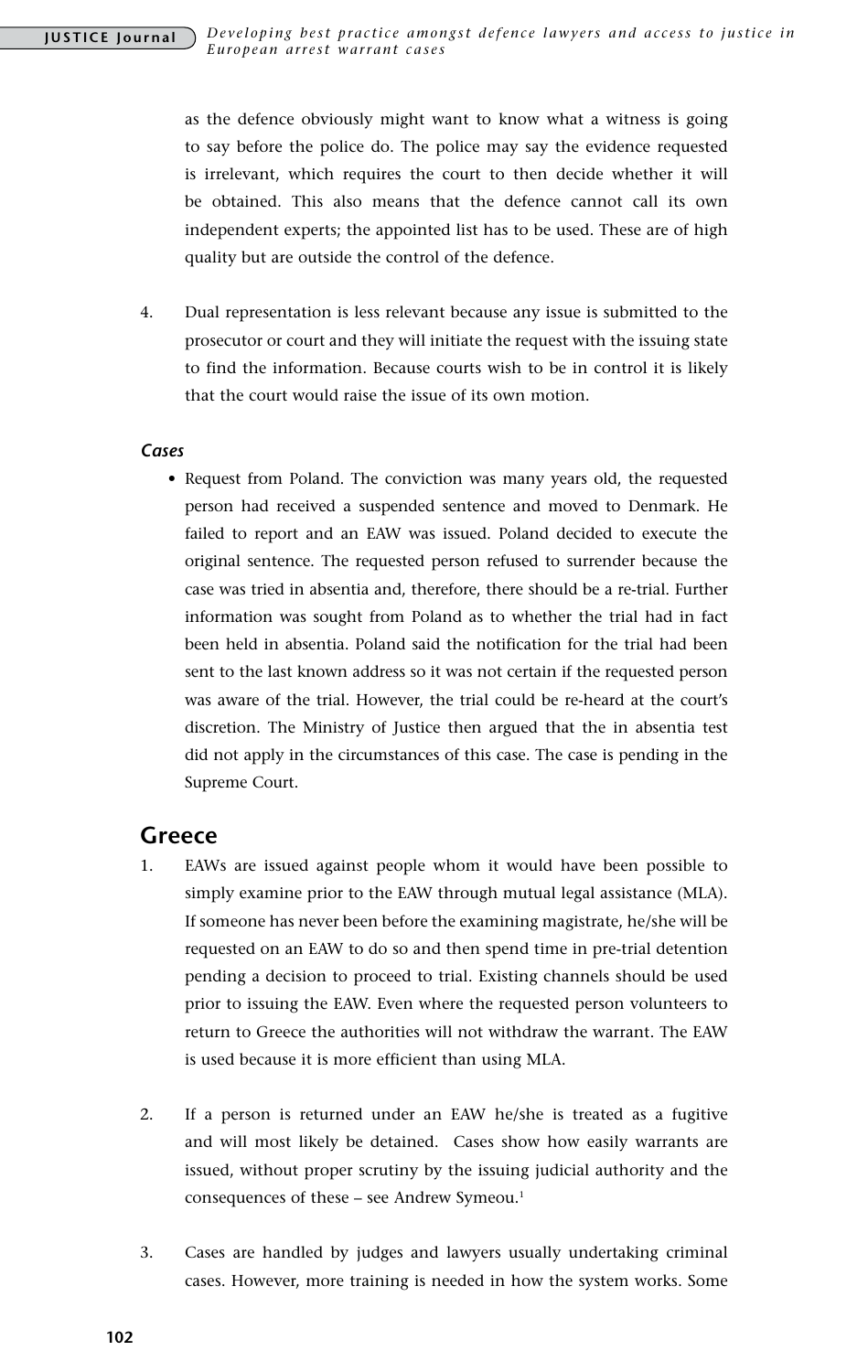lawyers are not competent to deal with EAW cases due to their lack of knowledge.

- 4. Because the country is in such a poor financial state, the government cannot pay lawyers or provide training. Some legal aid is available. However, lawyers have not been paid for over a year and are reluctant to take cases. Any lawyer can do legal aid work, there is no accreditation procedure.
- 5. Dual representation would be a positive step forward. It is practically impossible to properly defend a case without the assistance of a lawyer in the issuing state to advise on the law and culture in that country.
- 6. Because of the speed of the system there is no time to obtain translations. The court will, however, grant time if this is properly argued. There is no body of court interpreters but there are increasing numbers of foreign people being prosecuted, some of whom do not speak Greek or speak different Greek dialects. English can sometimes be used but often suspects do not have a good understanding of what is happening. During the summer tourist season, an island population of 500 can rise to 5,000. There are no resources for interpreters. The European Legal Interpreters and Translators Association EULITA will help but there are no accredited translators. Most will suggest they speak the language concerned but the quality of their work is very poor. They can deal with minor legal cases, but where there are complex matters they are not capable of adequately interpreting the proceedings. Courts will not accept translators unless they are on the court approved list, even if they are clearly competent. The daily fee is only around €14 so good interpreters will refuse the work because they would be required to attend court all the time for very little remuneration.
- 6. Greek legislation provides that breach of human rights should prevent surrender. There have been some cases but these are rare.
- 7. There is no automatic system of surrender in Greece, but it depends on the lawyers. If they are active on behalf of their clients, the court will listen. However, because extradition should be facilitated between EU member states, it is difficult to convince the court to refuse surrender.

## **The way forward for the project**

We are expanding the remit of the project to obtain as much information as possible. By sending our questionnaires to the bar associations in each participating country and getting in touch with more lawyers conducting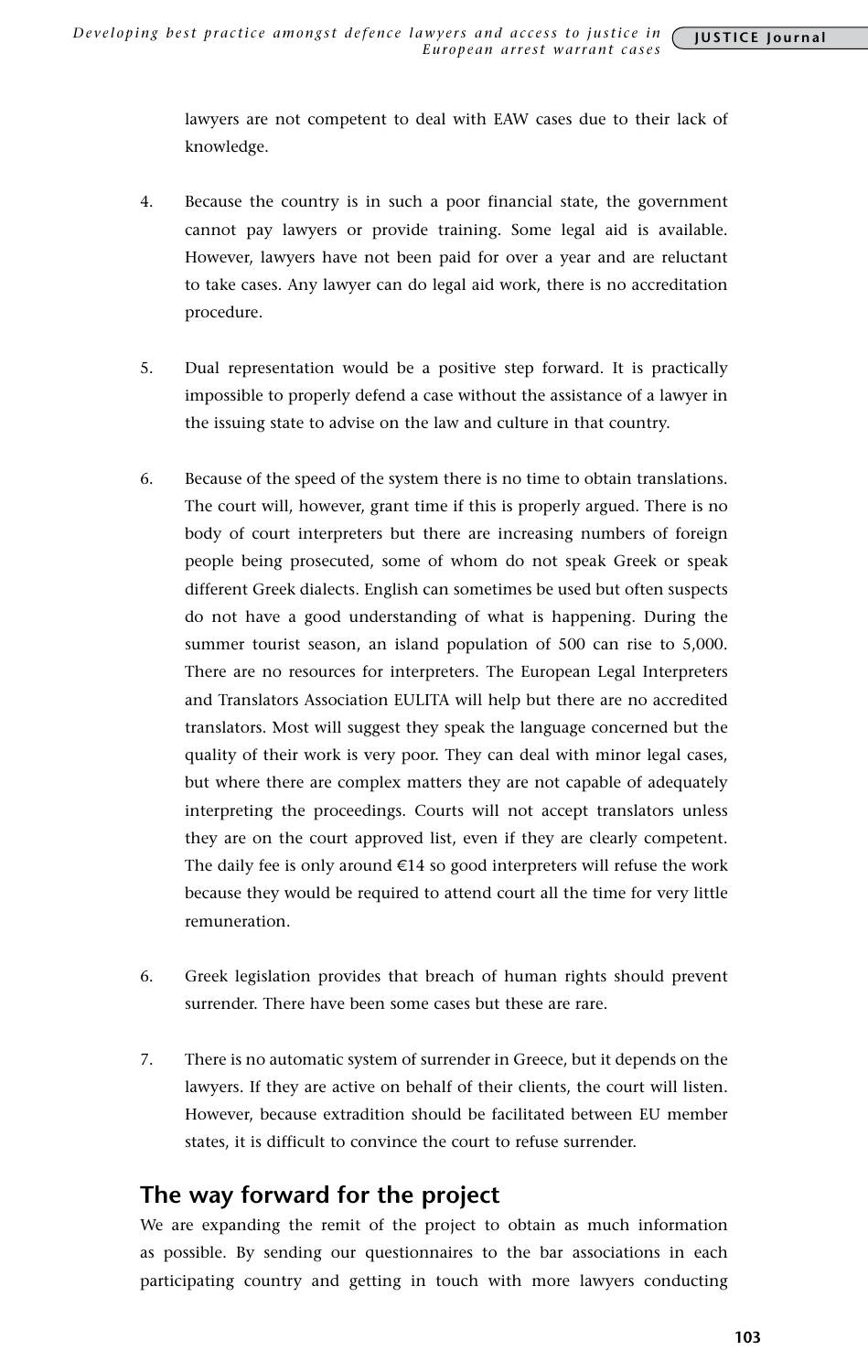these EAW cases, we hope to obtain more examples of best practice and areas of concern. We are meeting with the ministries of justice in each participating country to raise our concerns and discuss possible reform. We have already held meetings in the UK, Poland and The Netherlands which have been productive and have demonstrated that the member states share a similar goal of improving the quality of the system and ensuring it is only used where necessary and proportionate.

It appears to us from the information we have received that it is critical to improve the quality of defence in EAW cases, through training and some form of dual representation. To this end we are exploring the development of a quality mark and a database of peer recommended criminal lawyers across the EU that can be maintained by the European Criminal Bar Association and can be readily accessible on its website. We are also exploring how dual representation can be developed so that the member states see an enhancement to the system rather than a mechanism to subvert its efficiency. Our final report will be published in September.

#### **Notes**

1 For details on this case please consult media reports such as http://www.telegraph.co.uk/ expat/expatnews/8864518/Andrew-Symeou-criticises-extradition-laws.html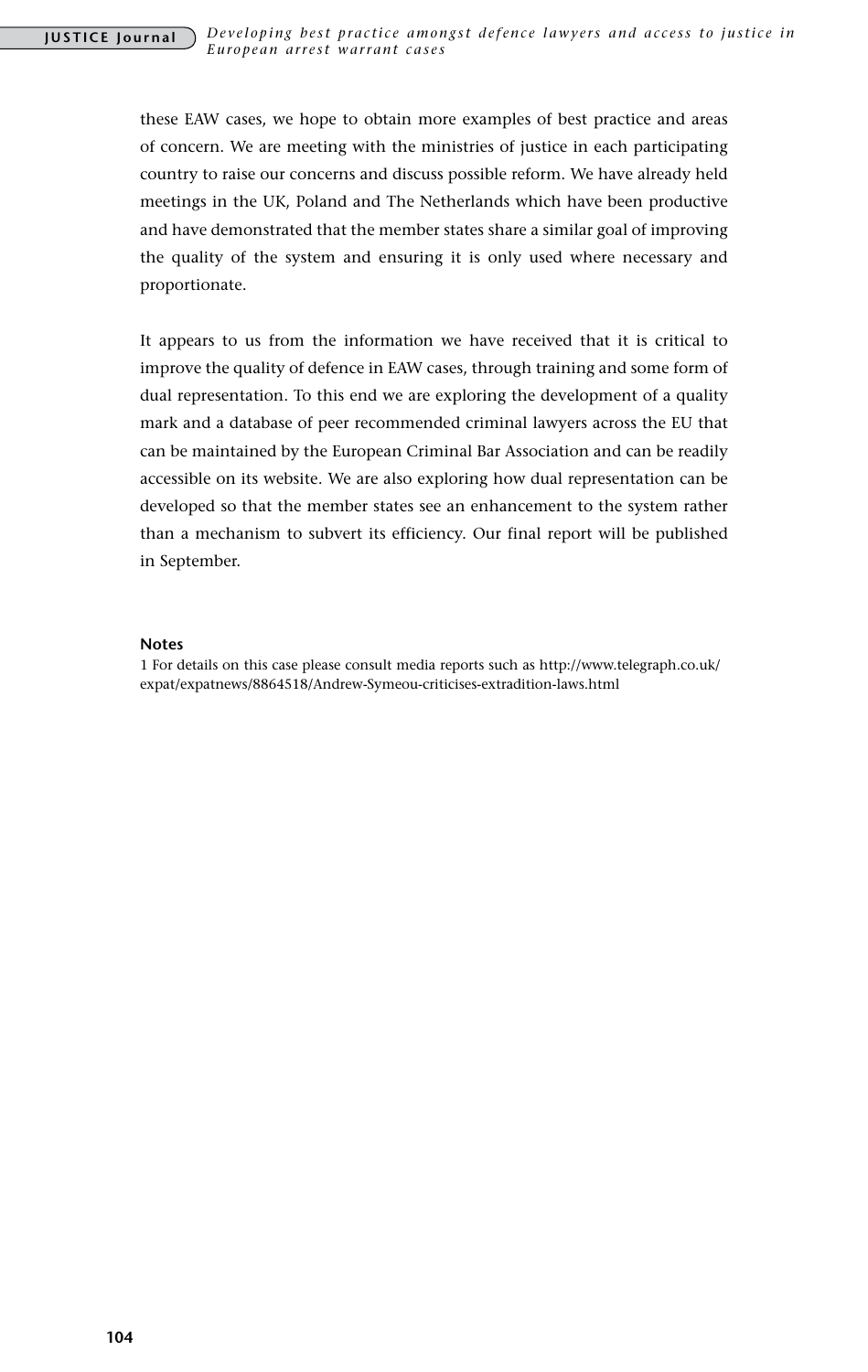# Reviews

## **EU Law for UK Lawyers (Second Edition)**

*Aidan O'Neill QC* **Hart Publishing, 2011 1,122pp £75**

The law of the European Union is deeply embedded in the national legal order of member states. The doctrines of supremacy and direct effect of European legislation that have been long now introduced by the Court of Justice of the European Union (CJEU) and the wide range of areas that the EU regulates have made EU law an important part of every national legal order in Europe. Aidan O'Neill, an experienced practitioner in the UK with expertise in EU law is well aware of that. Nonetheless, as he observes at the beginning of his book 'a still not uncommon misapprehension among lawyers in the UK is that EU law is a set of regulations which apply only in certain areas of specialised practice, like competition law and international trade. In fact its impact is so much wider than this and is ever-increasing'. The purpose of this book is to correct this misapprehension by presenting the expansive legal areas that EU law regulates and to describe the relevance of EU law in the everyday practice of UK lawyers.

This is the second edition of a book first published in 1994 and the author has restructured the book in order to take account of the fundamental changes and developments in the European legal order since then. More specifically, O'Neill examines the new competences of the EU that the Lisbon Treaty has introduced. Since this Treaty came into force, the EU has played an active role in regulating areas such as criminal law that were hitherto reserved for the member states. Another important addition to this book is the focus on the Charter of Fundamental Rights of the EU, which 'now has the same legal value as the EU treaties'.

The book is divided into two parts. In the first part, which comprises six chapters, the author presents and analyses the fundamental principles and basic doctrines of the European legal order, as well as the functioning of the CJEU. These chapters are essential for any practitioner with little knowledge of EU law who wishes to come to grips with the way that EU law, as interpreted by the CJEU, influences and interrelates with the UK legal order. The author describes doctrines such as direct effect in an accessible yet accurate way with plenty of references to the jurisprudence of both the CJEU and the UK courts. An important contribution of this book is the chapter on the role of fundamental rights in the EU. The now binding force of the human rights Charter as well as the potential accession to the European Convention on Human Rights creates complex questions as to what the practical implications are for the UK legal order. O'Neill sufficiently clarifies these questions by presenting the relationship between the two treaties and by analysing the impact that the Charter has on decisions of the UK courts.

The second part of the book is subjectspecific and examines a wide range of legal areas ranging from Agriculture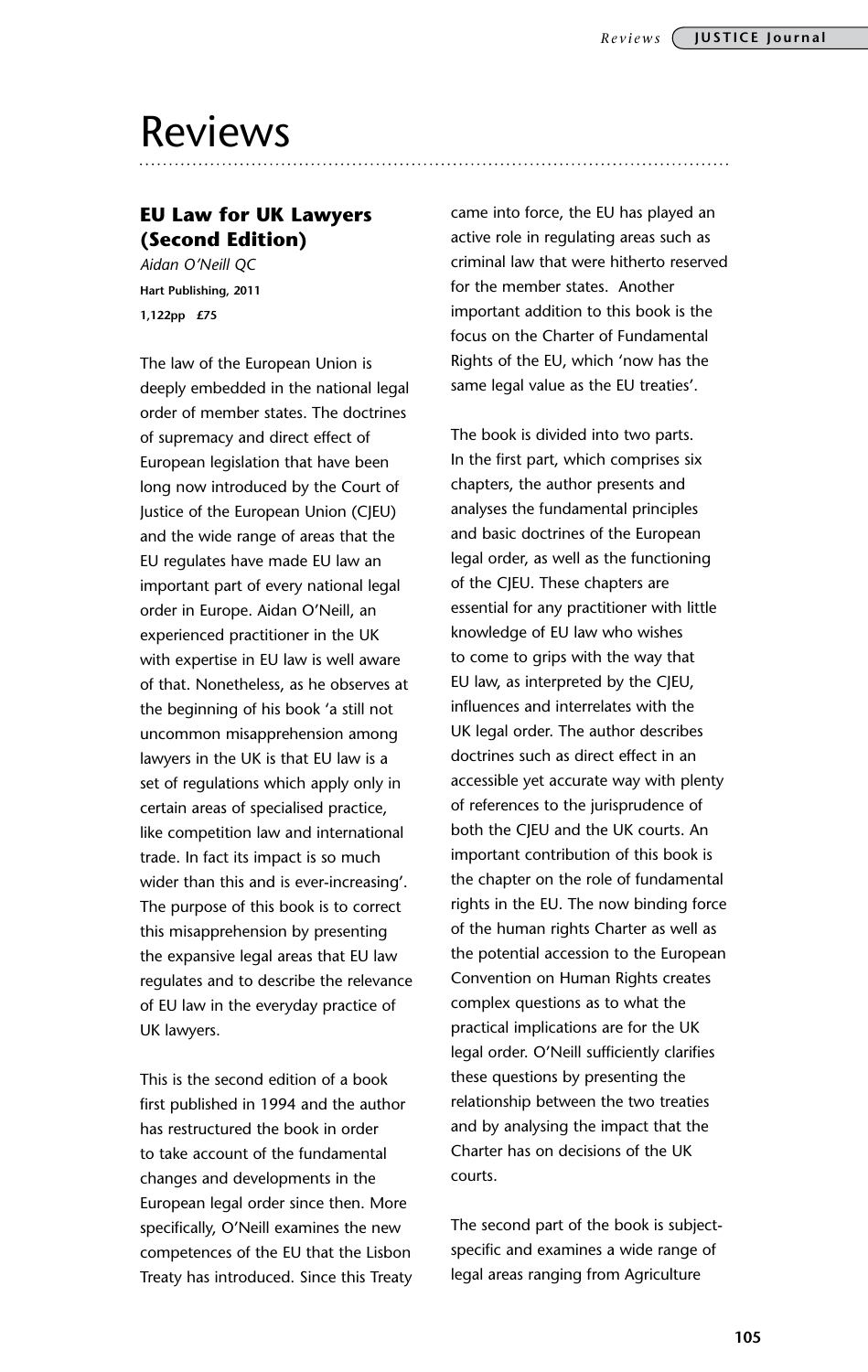and Fisheries law to Immigration and Asylum in the EU. The strength of these chapters is their focus on practice and their clear structure, which permit a practising lawyer to gain a comprehensive overview of the fundamental primary and secondary EU legislation as well as the main CJEU case-law in each area. It is in these chapters that the author's experience as a practitioner pays off, since he understands what information to include in order for a lawyer to quickly and sufficiently familiarize him/herself with a specific legal area.

This book achieves its purpose in accurately describing the impact that EU law has on the UK legal order. Although, as the author himself acknowledges, it can not stand as a comprehensive account of EU law it is a great introduction to the field and an essential reference book for every practitioner in the UK.

#### *Vasileios Fragkos, criminal and EU intern, JUSTICE, spring 2012*

### **Nuremberg: Its Lesson For Today**

'A landmark in the history of civilisation' is how Sir Hartley Shawcross, British Prosecutor, described the Nuremberg Trials. This defining moment in international justice established principles laying the groundwork for all subsequent prosecutions for crimes against the peace, war crimes and crimes against humanity. NUREMBERG: ITS LESSON FOR TODAY, commissioned by the US War Department in 1948 was widely screened in Germany as part of the Allies' de-Nazification programme. However, due to shifting cold war sensitivities it was never shown to American and British audiences. Written and directed by Stuart Schulberg, a US Marine Corps Sergeant, this 78-minute film has been meticulously restored by his daughter Sandra Schulberg and Josh Waletzky.

The film opens with a woman climbing out of a hole in the ground, carrying a naked child; scenes of war-ravaged cities razed to the ground and images of ruin and despair; a civilization destroyed. 'How did it happen?' the narrator asks, 'What were the forces?' In the Palace of Justice in Nuremberg we hear the US prosecutor, Robert H Jackson, giving his celebrated opening presentation:

'That four great nations, flushed with victory and stung with injury, stay the hand of vengeance and voluntarily submit their captive enemies to the judgment of law is one of the most significant tributes that Power has ever paid to Reason.'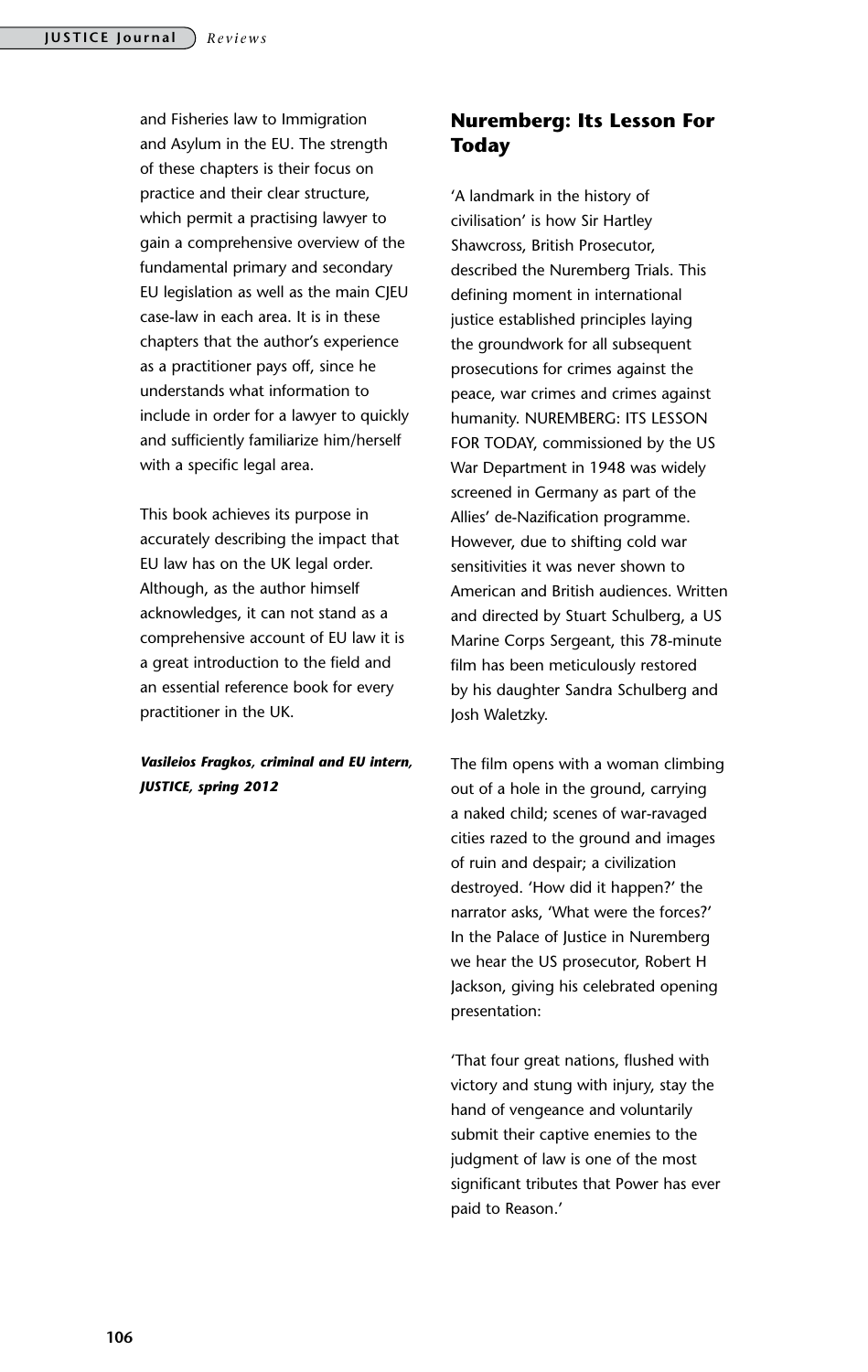Courtroom scenes filmed during the ten and a half month major trial are woven along with extensive footage from *The Nazi Plan and Nazi Concentration Camps,* films created for evidential purposes from the Nazi's own recordings. The 21 defendants present including Göring, Hess and Speer sit in the dock, listening to translations through headphones as their deeds are catalogued and detailed. The bland ordinariness of the Nazi leaders gives no hint of the evil and brutality of the regime. The horror then unfolds. We see – just as they did in Nuremberg – the footage of military invasions, dictatorial speeches, regimented marching armies, starved hollow faces, brutal medical experiments, murderous gas chambers and mountains of emaciated corpses. The devastating, haunting images of human evil and cruelty that appear in Schulberg's film, though familiar to us now, understandably retain a terrible and disturbing power.

We hear and see the testimony of the defendants comprised, virtually entirely, of denial and talk of 'idealism betrayed'; typical is Field Marshal Keitel's insistence that Hitler 'deceived the world, Germany and me'. 'To escape the implications of their positions and the inference of guilt from their activities they are almost unanimous in one defence. The refrain is heard time and time again: These men were without authority, without knowledge, without influence, without importance'. The classic 'Nuremberg Defence' set to echo down the years: that they were just following orders.

Jackson demonstrates the absurdity of their version which presents the Third Reich as an incoherent, incompetent and shambolic regime.

He details the brilliantly organised and choreographed military and civil machine designed to 'last a thousand years'.

Particularly affecting are the shots of the defendants on receiving the guilty verdicts from the court. Many cover their faces and, at least in part, acknowledge their guilt. The cells of the condemned prisoners are shown and finally the statue of The Crucifixion situated outside the Palace of Justice and as this remains in shot we hear prosecutor Jackson's closing words:

'This trial is part of the great effort to make the peace more secure. It constitutes judicial action of a kind to ensure that those who start a war will pay for it personally. Nuremberg stands as a warning to all those who plan and wage aggressive war'.

These are honest and noble words. Instead of taking revenge the Allies acted through law and, for the first time in history, individuals were held responsible for atrocities in war. However, they undertook no evaluation of their own actions; there was no moral weighing of the killing of scores of thousands at Hiroshima and Nagasaki and even as the trial continued and for years afterwards Stalin was grievously oppressing his own people and those of The Soviet Union's satellites.

It is a great pity Schulberg's film will not be screened more widely in the UK as it not only provides a thought provoking reminder of the acts of evil humans are capable of, but also documents a trial sincerely committed to due process and the rule of law. The precedent set at Nuremberg has led on to an acceptance of the right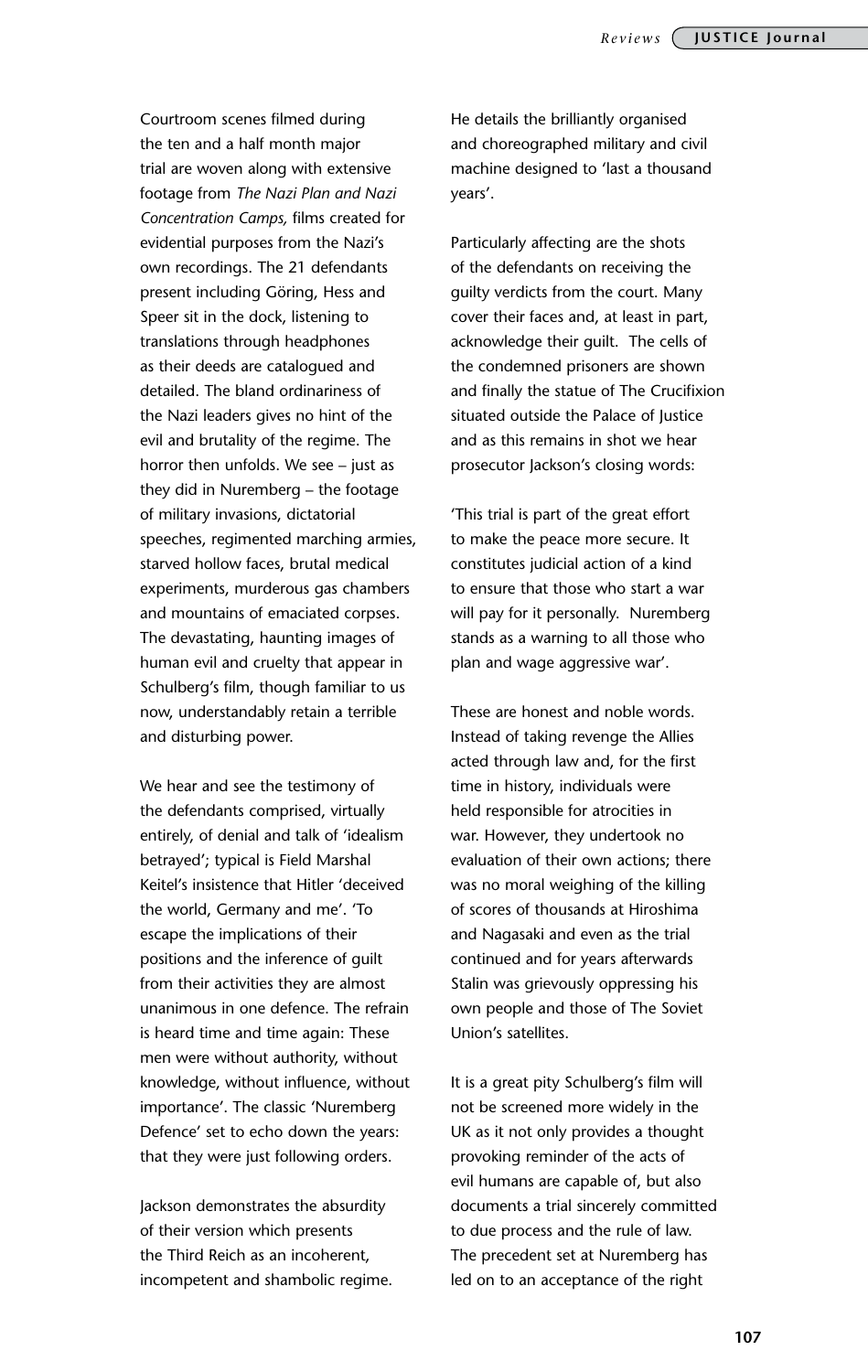of the international community to call to account those who transgress the rules of war, such as in Rwanda and the former Yugoslavia. The work of the ICC and others committed to responding to atrocities is helping to end impunity for the perpetrators of the most serious crimes. Sadly, harrowing acts such as those documented at Nuremberg continue to occur. There is currently enormous concern at the genocidal actions of the Syrian government and daily demands that its leaders must step down and be brought to justice. Will this happen?

*Kate Helliwell, criminal and EU intern, JUSTICE, summer 2012*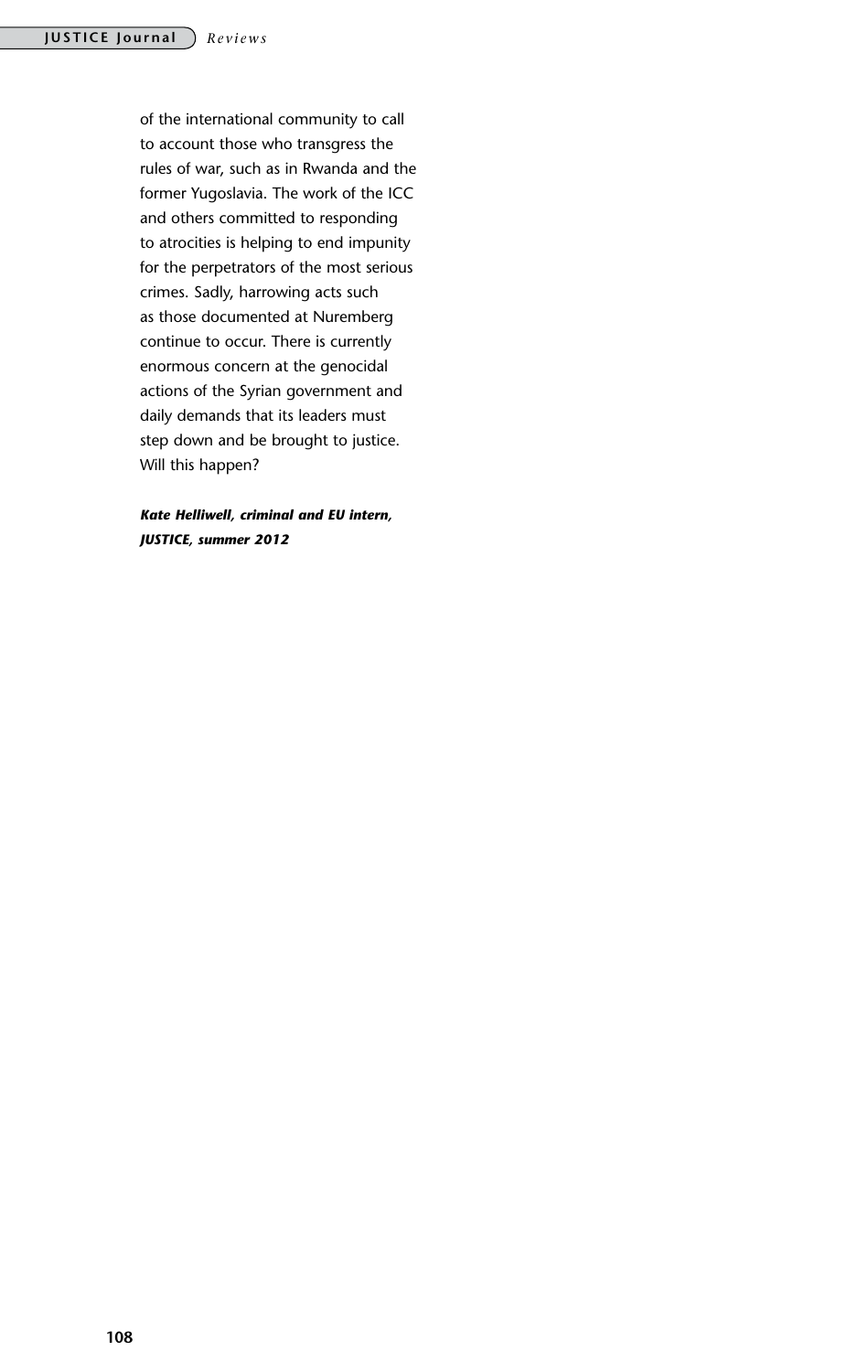# JUSTICE briefings and submissions

#### **1 November 2011 – 30 April 2012**

Available at *www.justice.org.uk*

- 1. Protection of Freedoms Bill, Second Reading Briefing, House of Lords, November 2011;
- 2. UPR, JUSTICE Submission to UN Human Rights Council, November 2011;
- 3. TPIMS Bill, Briefing, Report Stage, House of Lords, November 2011;
- 4. Bill of Rights Commission Response, November 2011;
- 5. Legal Aid and Punishment of Offenders Bill, Second Reading debate, November 2011;
- 6. Joint response with ICJ, Response to EU Commission Green Paper on detention, November 2011;
- 7. Initial Response to the Carloway Report, November 2011;
- 8. Protection of Freedoms Bill, Grand Committee, December 2011;
- 9. Legal Aid and Punishment of Offenders Bill, Lords Committee Stage, proposed amendments, December 2011;
- 10. Legal Aid and Punishment of Offenders Bill, Lords Committee Stage, amendments for first day of committee, December 2011;
- 11. Joint NGO Briefing on the Reform of the European Court of Human Rights (contributed section on domestic implementation), December 2011;
- 12. Scotland Bill, briefing and amendments on the role of the Supreme Court, December 2011;
- 13. Written and oral evidence on EU criminal procedure to HL EU Justice sub-committee, December 2011;
- 14. Written and oral evidence on the Carloway Review to the Justice Committee, Maggie Scott QC, December 2011;
- 15. Response to Government consultation on protest and police powers, January 2012;
- 16. JUSTICE submission to the JCHR Inquiry on the Justice and Security Green Paper, January 2012;
- 17. Briefings for second day of Committee Stage, House of Lords, on Legal Aid Sentencing and Punishment of Offenders Bill, Director of Legal Aid Casework and Scope, January 2012;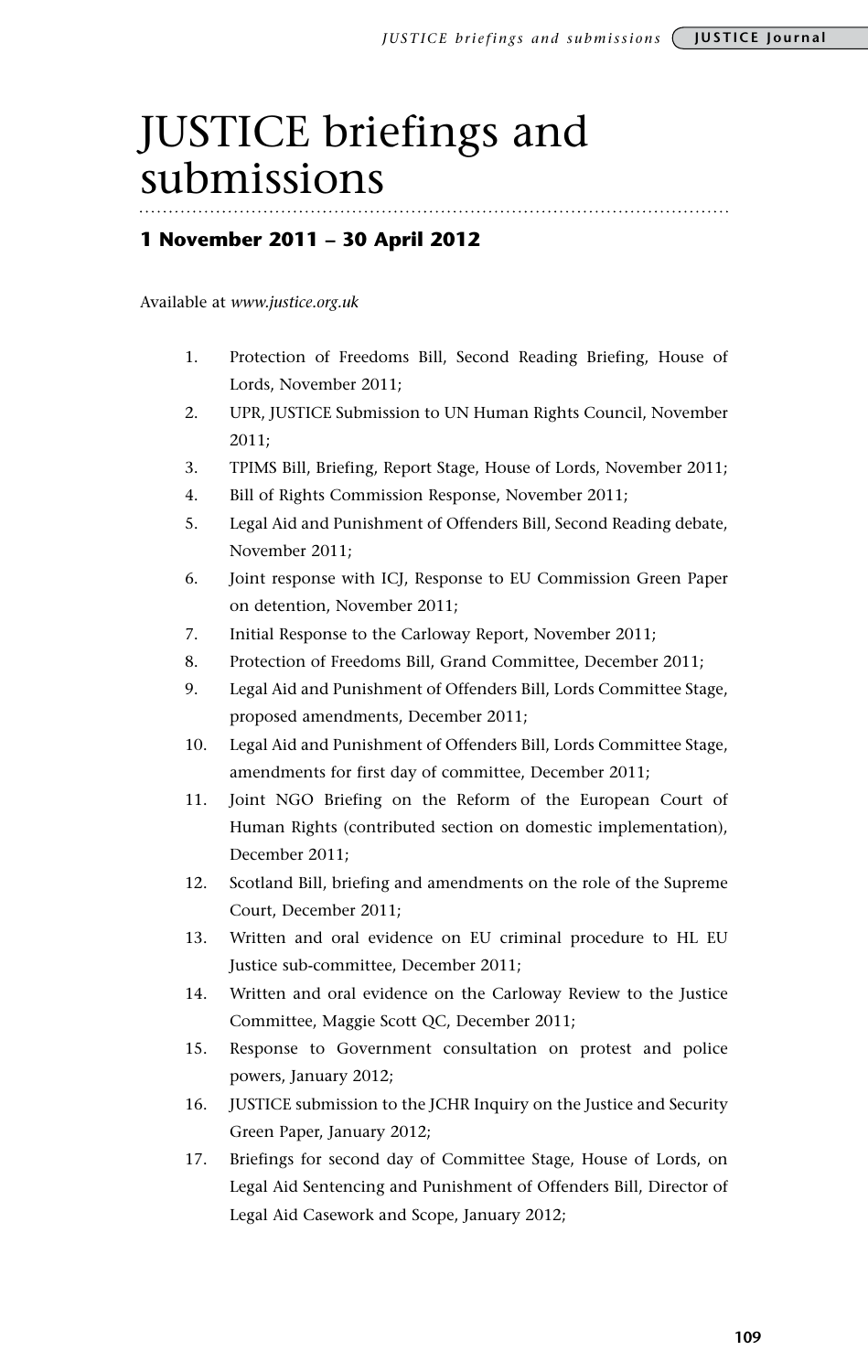- 18. Scotland Bill, House of Lords Committee Stage briefing on role of the Supreme Court, January 2012;
- 19. Third Reading briefing, Legal Aid, Sentencing and Punishment of Offenders Bill, February 2012.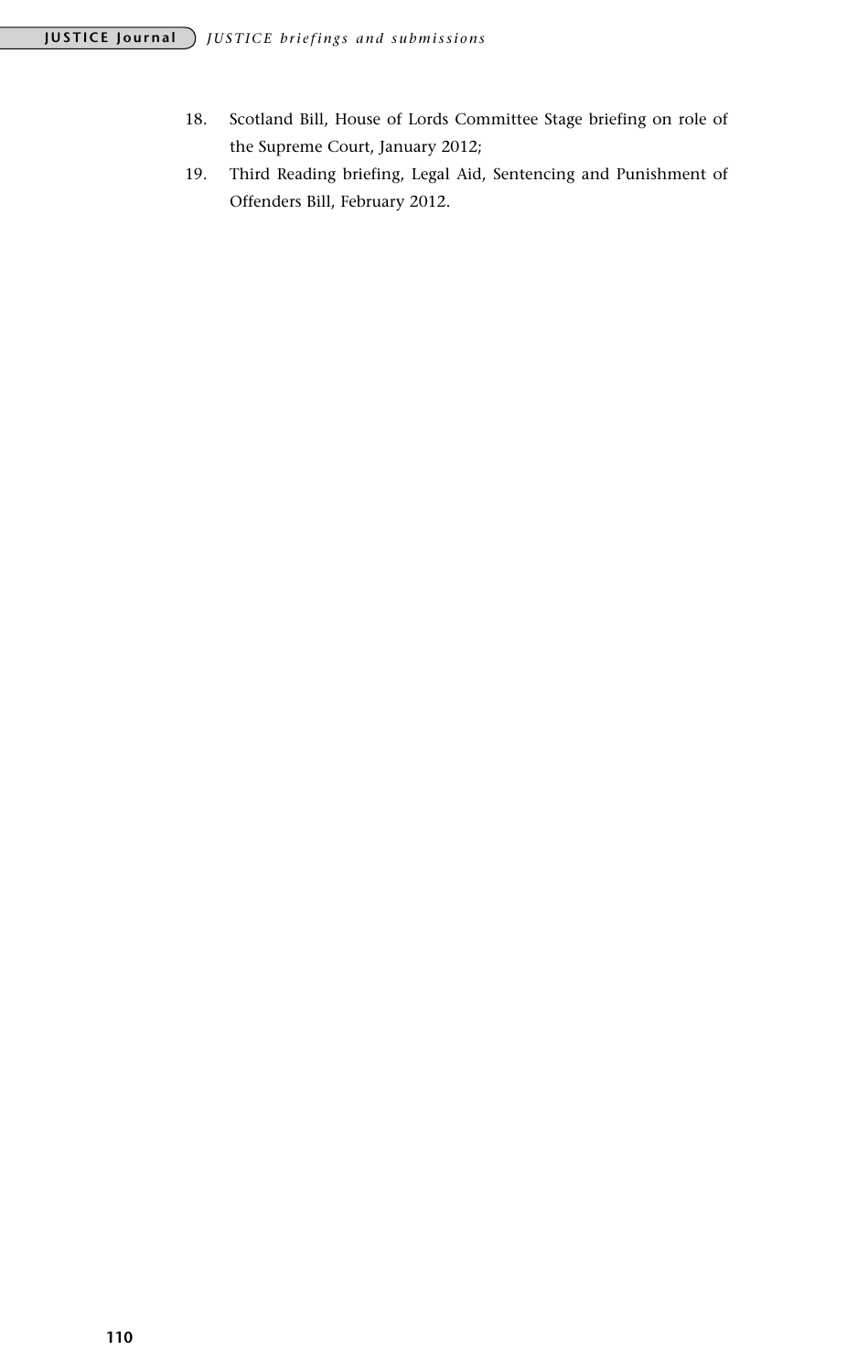# Cumulative Index 2004-11

### **Constitution**

*Constitutional reform*, Roger Smith. [2004] 1, 5-7

*Changing the Rules: the judiciary, human rights and the constitution*, The JUSTICE annual debate. [2005] 2, 8-26

*Government and the rule of law*, The Rt Hon Lord Goldsmith QC. [2006] 1, 10-21

*Changing the Rules: the judiciary, human rights and the rule of law*, Roger Smith. [2006] 1, 22-34

*Introduction to the first rule of law lecture series organised by the LSE Law Department and Clifford Chance in conjunction with JUSTICE*, Ross Cranston QC. [2006] 1, 7-9

*Writing it down*, Roger Smith. [2006] 2, 4-7

*Politics and the law: constitutional balance or institutional confusion?* Professor Jeffrey Jowell QC. [2006] 2, 18-33

*A Ministry of Justice and the rule of law*, Roger Smith. [2007] 1, 4-7

*Introduction to the second rule of law lecture series organised by the LSE Law Department and Clifford Chance in conjunction with JUSTICE*, Ross Cranston QC. [2007] 1, 21-23

*The rule of law – form and substance*, Sir John Laws, with a comment by Professor Carol Harlow. [2007] 1, 24-40

*Justice, JUSTICE and judgment*, Roger Smith. [2007] 2, 4-7

*Are judges now out of their depth?* Conor Gearty. [2007] 2, 8-18

*People, participation and process*, Roger Smith. [2008] 1, 4-7

*Towards a bill of rights and responsibility*, Rt Hon Jack Straw MP. [2008] 1, 8-16 *Law Lords at the Margin: who defines Convention rights?* Baroness Hale of Richmond. [2008] 2, 10-22

*Human rights and the new British constitution*, Professor Vernon Bogdanor CBE. [2009] 2, 7-22

*Towards a codified constitution*, Stephen Hockman QC, Vernon Bogdanor et al. [2010] 1, 74-87

*'Free to lead as well as be led': section 2 of the Human Rights Act and the relationship between the UK courts and the European Court of Human Rights*, Eric Metcalfe. [2010] 1, 22-73

*The UK Constitution: time for fundamental reform*, Rabinder Singh QC. [2010] 2, 7-21

*Scotland: human rights and constitutional issues*, Qudsi Rasheed. [2010] 2, 22-41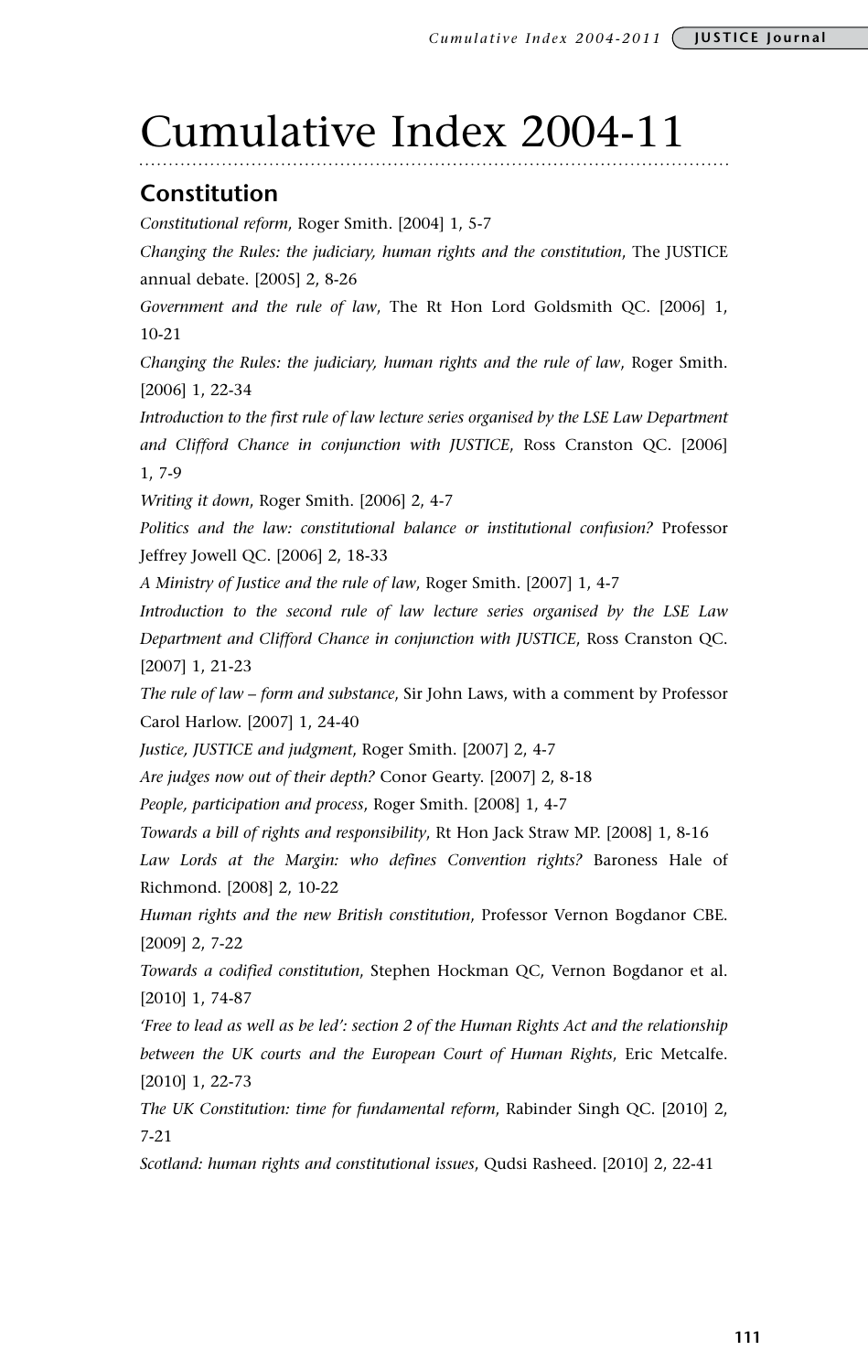# **Criminal Justice**

*The defence of provocation – in need of radical reform*, Janet Arkinstall. [2004] 1, 99-107 *Prosecuting by consent: a public prosecution service in the 21st Century*, Ken Macdonald QC. [2004] 2, 66-77 *The Royal Commission on Criminal Justice and factual innocence: remedying wrongful convictions in the Court of Appeal*, Stephanie Roberts. [2004] 2, 86-94 *Unappealing work: the practical difficulties facing solicitors engaged in criminal appeal cases*, Janet Arkinstall. [2004] 2, 95-102 *The right to trial by jury in serious fraud cases*, Kay Everett. [2005] 1, 86-93 *Anti-social behaviour orders: a nail in the coffin of due process?* Sally Ireland. [2005] 1, 94-102 *Juries on trial*, Sir Louis Blom-Cooper QC. [2005] 2, 73-78 *Defending the children of the poor*, Roger Smith. [2006] 1, 4-6 *Childhood on trial: the right to participate in criminal proceedings*, Sally Ireland. [2006] 2, 112-121 *The challenge of dealing with hate speech*, Roger Smith. [2008] 2, 4-9 *Homicide reform*, Sally Ireland. [2008] 2, 81-91 *Miscarriages of Justice: a challenging view*, Laurie Elks. [2010] 1, 6-21 *Policing, accountability and the rule of law: proposals for reform*, Sally Ireland. [2010] 1, 121-126 *Not moving beyond the ASBO*, Sally Ireland. [2011] 1, 73-81

# **Equality**

*Equality re-imagined*, Gay Moon. [2004] 1, 108-111 *Moving forward? Human rights for Gypsies and Travellers?* Gay Moon. [2004] 2, 108-111 *Equality and Human Rights*, Henrietta Hill and Aileen McColgan. [2005] 1, 34-49 *Does Canadian Equality Law have lessons for the UK Discrimination Law Review?* Gay Moon. [2005] 2, 90-100 *Multiple discrimination – problems compounded or solutions found?* Gay Moon. [2006] 2, 86-102 *The place of equality in a bill of rights*, Colm O'Cinneide. [2007] 2, 19-28

# **European Union Charter of Fundamental Rights**

*Charting the new territory of the European Union's Bill of Rights*, Marilyn Goldberg. [2004] 1, 51-65

*Fundamental Rights Agency: utility or futility?* Marilyn Goldberg. [2005] 1, 67-71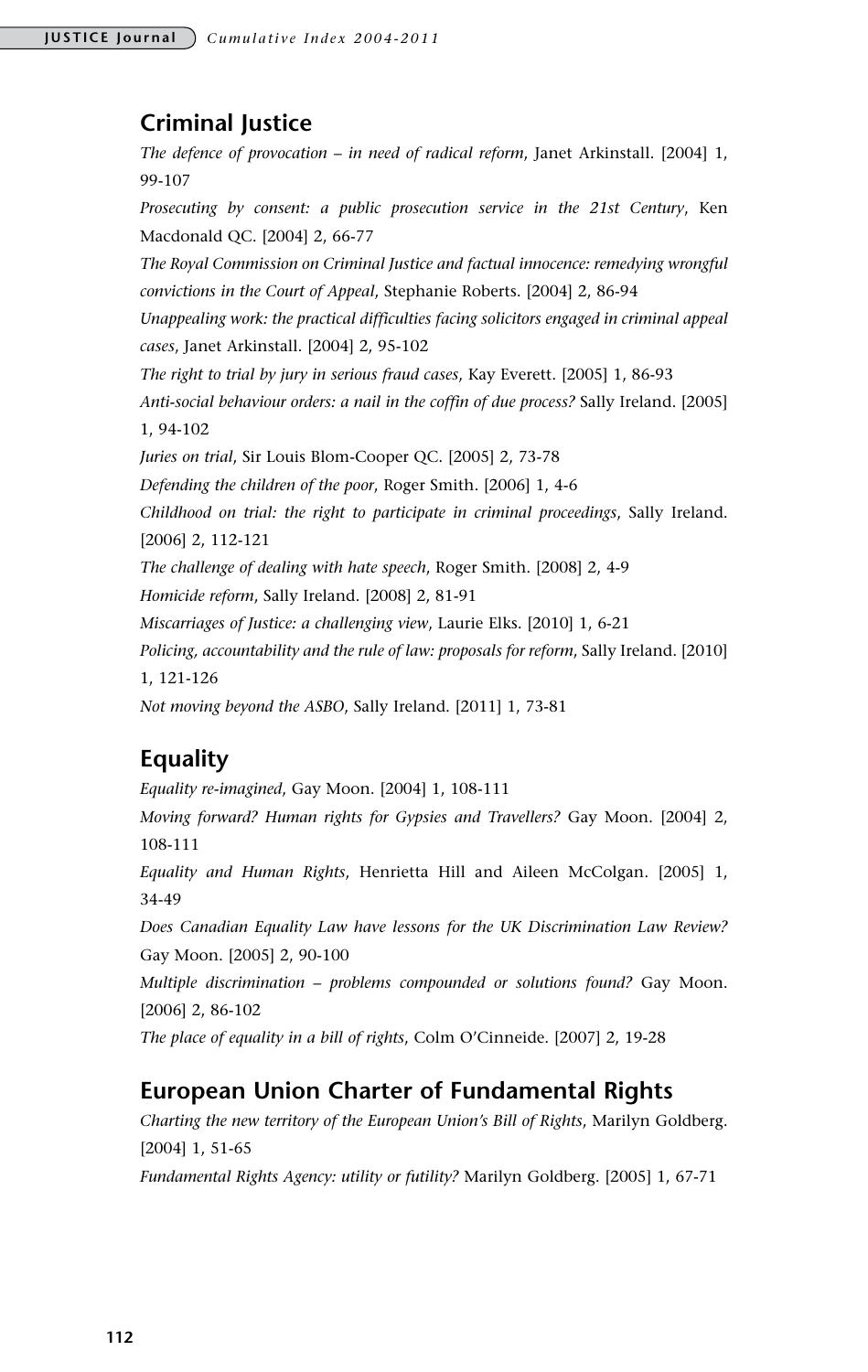#### **European Union Justice and Home Affairs**

*The European Union's twin towers of democracy and human rights post 11 September*, Marisa Leaf. [2004] 1 89-98

*The Hague Programme: new prospects for a European Area of Freedom, Security and justice*, Marisa Leaf. [2004] 2 103-116

*EU Partnerships under the Hague Programme: trading immigration controls for refugee needs*, Anneliese Baldaccini. [2005] 1, 50-66

*Of bricks and mortar: mutual recognition and mutual trust in EU criminal justice co-operation – the first experiences in the courts of England and Ireland*, Maik Martin. [2006] 1, 48-61

*A solid foundation for the house: does the EU have the legislative competence to harmonise areas of member states' criminal procedure laws?* Maik Martin. [2006] 2, 103-111

*The rule of law: the European dimension*, Jonathan Faull, with a comment by Professor Damian Chalmers. [2007] 1, 52-64

Four years of the European Arrest Warrant: what lessons are there for the future? Jodie Blackstock. [2009] 1, 28-49

*Mutual Legal Assistance vs Mutual Recognition?* Jodie Blackstock. [2009] 2, 40-59 *A critical account of the accession of the European Union to the European Convention on Human Rights*, Tobias Lock. [2011] 2, 11-30

*Accession of the European Union to the European Convention on Human Rights*, Simone White. [2011] 2, 58-70

*Prospects for enhanced cooperation between the Council of Europe's Group of States against Corruption and the European Union*, Wolfgang Rau. [2011] 2, 71-80

#### **Human Rights**

*Identity cards: next steps*, Rachel Brailsford. [2004] 1, 81-88 *Necessity and detention: internment under the Anti-Terrorism Crime and Security Act 2001*, Eric Metcalfe. [2004] 1, 36-50 *'Representative but not responsible': the use of special advocates in English law*, Eric Metcalfe. [2004] 2, 36-50 *Terrorism: the correct counter*, Roger Smith. [2004] 2, 5-10 *The Fertility of Human Rights*, Roger Smith. [2005] 1, 4-7 *Protecting a free society? Control orders and the Prevention of Terrorism Bill*, Eric Metcalfe. [2005] 1, 8-18 *Riding the push-me-pull-you in 2004: a year in the life of the Human Rights Act*, Helen Mountfield. [2005] 1, 19-33 *The Biometrics behind the Bill: an overview of technology and identity cards*, Annabella Wolloshin. [2005] 1, 72-85 *The first five years of the Human Rights Act*, Roger Smith. [2005] 2, 4-7 *Power and accountability: corporate responsibility in the age of human rights*, Jonathan Cooper. [2005] 2, 27-56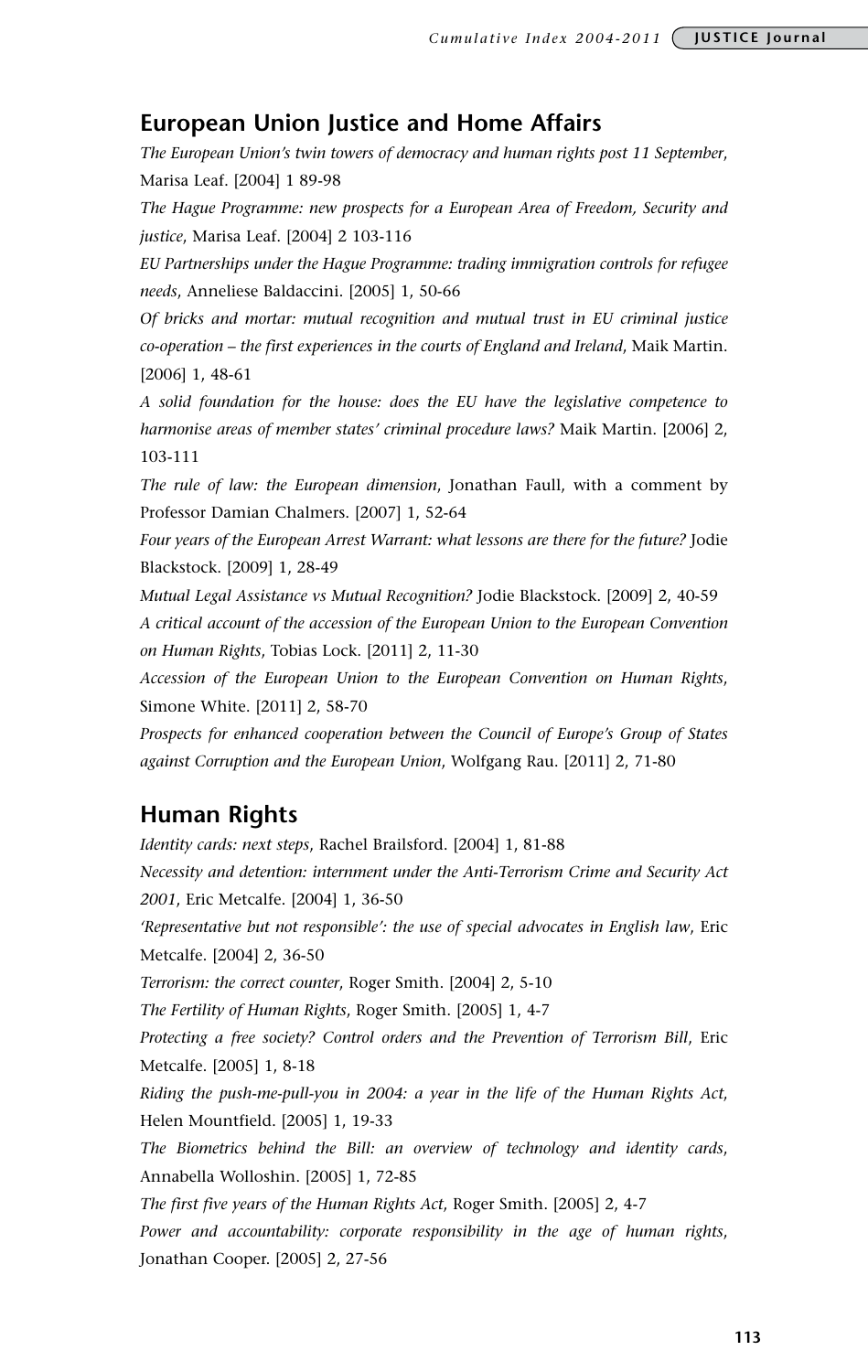#### **JUSTICE Journal** *Cumulative Index 2004-2011*

*Torture and the boundaries of English law*, Eric Metcalfe. [2005] 2, 79-89 *Terrorism and the rule of law*, Shami Chakrabati. [2006] 1, 35-47 *The definition of terrorism in UK law*, Eric Metcalfe. [2006] 1, 62-84 *Lifting the ban on intercept evidence in terrorism cases*, Eric Metcalfe. [2006] 2, 34-61 *Human rights beyond the hostile headlines: new developments in practice*, Sir Henry Brooke. [2007] 1, 8-20 *Paying lip-service to Article 10: legality and the right to protest, Sally Ireland.* [2007] 1, 65-87 *Incorporating socio-economic rights in a British bill of rights: pragmatic progression or a step too far?* Emma Douglas. [2007] 1, 88-102 *The punishment of not voting*, Eric Metcalfe. [2007] 1, 103-117 *Rights and responsibilities*, Eric Metcalfe. [2007] 2, 41-58 *Adjudicating positive obligations under Article 3 in relation to asylum seekers: 'mission creep' of the European Convention on Human Rights*, Emma Douglas. [2007] 2, 59-81 *Human rights v the rights of British citizens*, Eric Metcalfe. [2008] 1, 47-62 *Key recent developments in counter-terrorism law and practice*, Keir Starmer QC. [2008] 1, 63-73 *Building a better society*, The Rt Hon Lady Justice Arden. [2008] 2, 23-36 *Human rights review of the year*, Nathalie Lieven QC. [2008] 2, 37-46 *The false promise of assurances against torture*, Eric Metcalfe. [2009] 1, 63-92 *The media and human rights*, Heather Rogers QC. [2009] 2, 31-39 *Devolution and human rights*, Qudsi Rasheed. [2010] 1, 88-109 *The European Court of Human Rights: time for an overhaul*, Jodie Blackstock. [2010] 1, 110-120 *Religious freedom in the workplace*, Aileen McColgan. [2010] 2, 42-53 *Civil liberties and the coalition*, JUSTICE. [2010] 2, 54-66 *Conditions for a British bill of rights*, JUSTICE. [2010] 2, 67-74 *Labour, civil liberties and human rights*, Roger Smith. [2010] 2, 75-81 *The role of the judiciary in developing a law of privacy*, Michael Beloff QC. [2011] 1, 63-72 *Mainstreaming human rights in public policy: the New Zealand experience*, Margaret Wilson. [2011] 1, 8-23 *Reforming RIPA*, Roger Smith. [2011] 2, 4-10 *The press, privacy and the practical values of the Human Rights Act*, Francesca Klug. [2011] 2, 81-88

#### **International**

*Iraq: the pax Americana and the law*, Lord Alexander of Weedon QC. [2003] 1, 8-35

*The International Commission of jurists: a global network defending the rule of law*, Nick Howen. [2004] 2, 78-85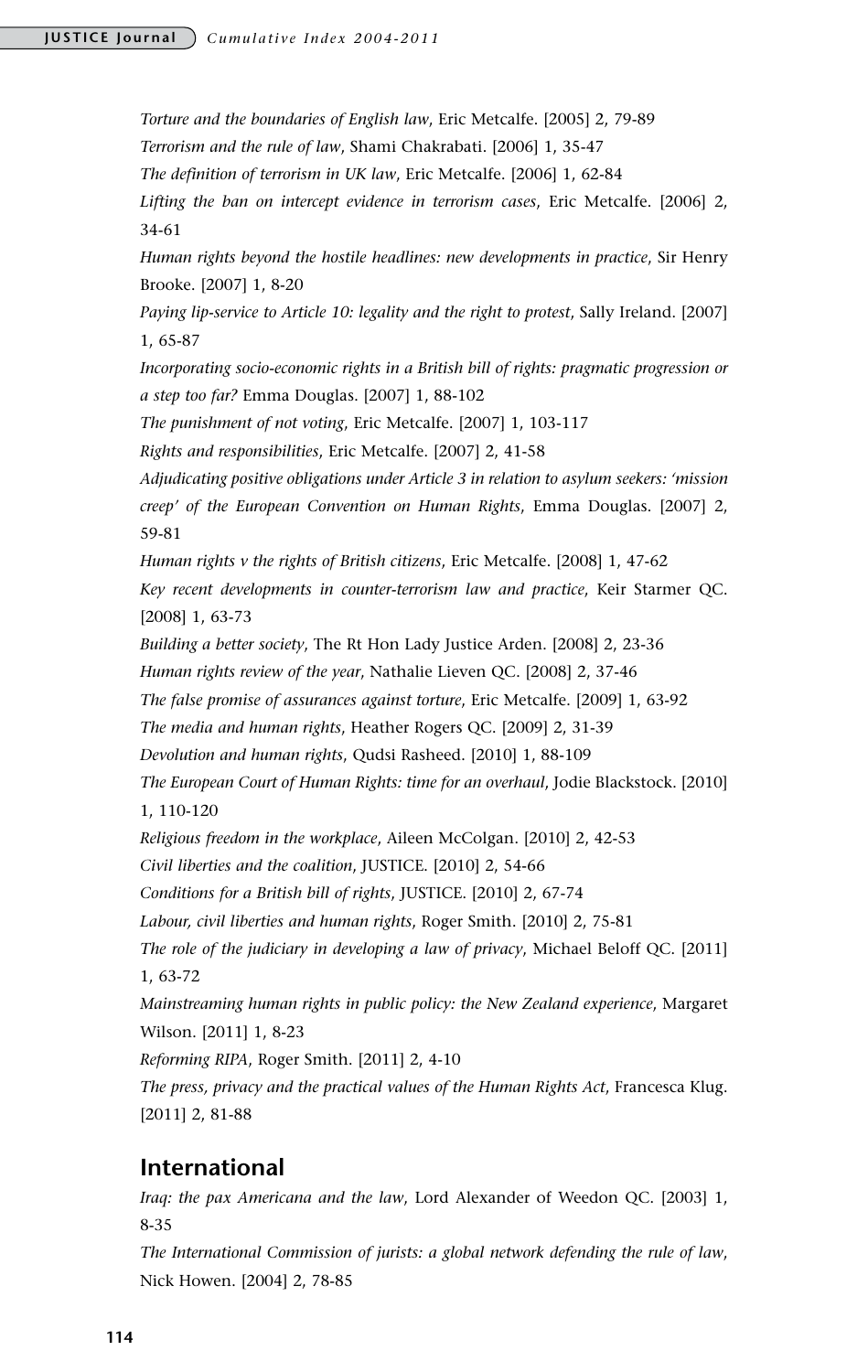*Five years on from 9/11 – time to re-assert the rule of law*, Mary Robinson. [2006] 2, 8-17

*The ICJ, the United Nations system and the rule of law*, HE Judge Rosalyn Higgins, with a comment by Dr Chaloka Beyani. [2007] 1, 41-51

*Transforming the judiciary: the politics of the judiciary in a democratic South Africa*, Geoff Budlender. [2007] 2,

*Human rights protection in Australia: momentary glimmers of hope in Victoria and the Australian Capital Territory*, Liz Curran. [2007] 2, 82-101

*'The Promise of International Criminal Justice': The key components of the new era of international criminal accountability and the International Criminal Court*, Wafa Shah. [2009] 1, 8-27

*Why is the death penalty still in use and how is abolition to be achieved?* Jodie Blackstock. [2011] 1, 24-46

### **Immigration and Asylum**

*Refugee protection in Europe – reconciling asylum with human rights*, Anneliese Baldaccini. [2004] 2, 117-128 *EU Partnerships under the Hague Programme: trading immigration controls for refugee needs*, Anneliese Baldaccini. [2005] 1, 50-66 *The draft Immigration and Citizenship Bill*, Eric Metcalfe. [2008] 2, 70-80

#### **Law and Faith**

*God in public? Reflections on faith and society*, Bishop Tom Wright, Bishop of Durham, with a comment by Rabinder Singh QC. [2008] 1, 17-36 *Is Islamic law ethical?* Professor Mona Siddiqui. [2008] 1, 37-46

# **Legal Services**

*Test case strategies and the Human Rights Act*, Roger Smith. [2004] 1, 65-81 *Legal aid: a way forward*, Roger Smith. [2004] 2, 44-65 *Old wine in new bottles: human rights, legal aid and the new Europe*, Roger Smith. [2005] 2, 57-75 *Legal aid: forward to nowhere*, Roger Smith. [2008] 1, 74-82 *Legal advice and the rule of law*, Len Berkowitz. [2009] 1, 50-62 *The decline of legal aid*, Roger Smith. [2009] 2, 23-30 *Legal aid: entering the endgame*, Roger Smith. [2011] 1, 47-62

# **Legal System**

*Change in the coroners' courts*, Rachel Brailsford. [2006] 2, 75-85 *Test cases and third party interventions in commercial cases*, Roger Smith and Allen and Overy trainees. [2008] 2, 47-69